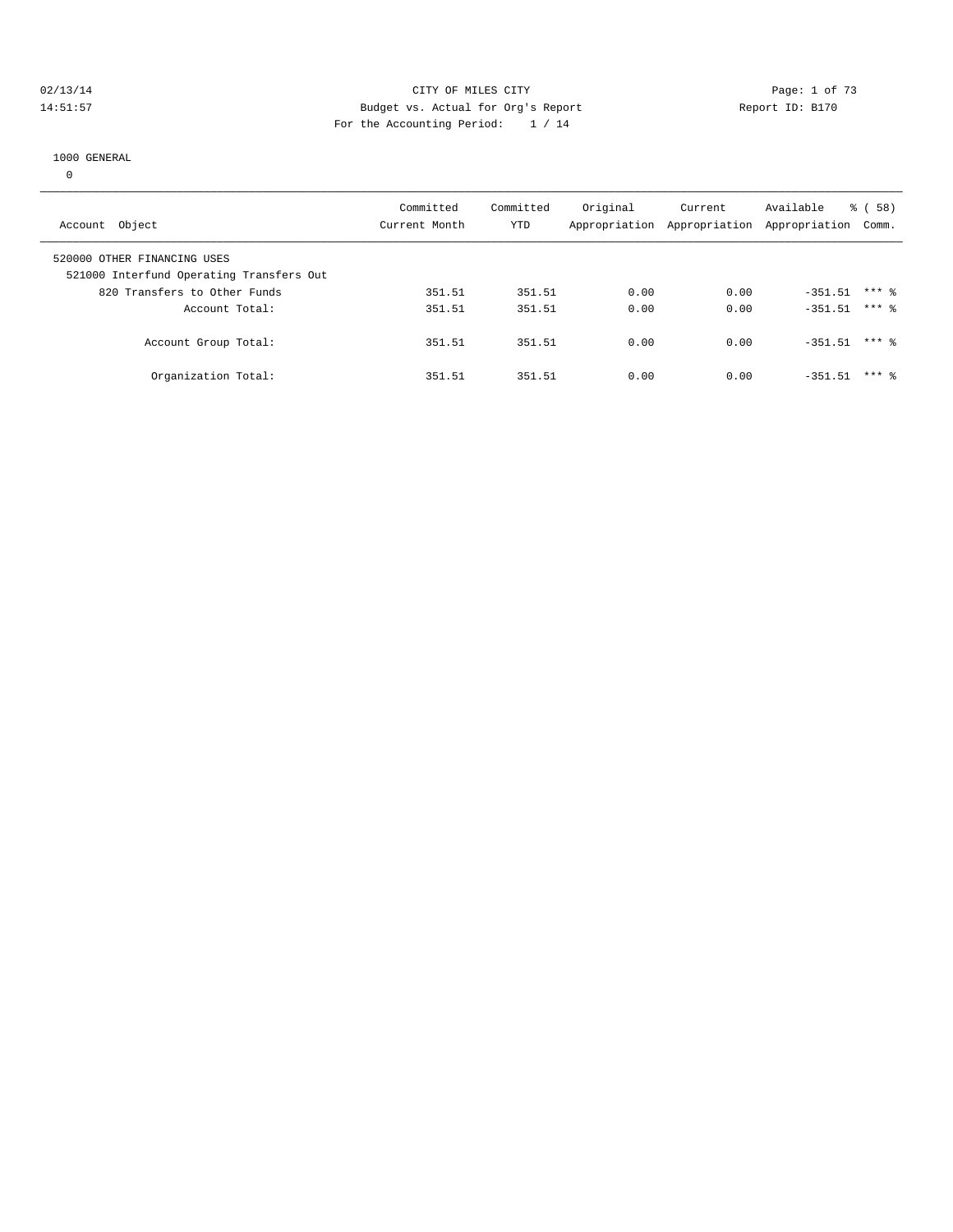## 02/13/14 Page: 2 of 73 14:51:57 Budget vs. Actual for Org's Report Report ID: B170 For the Accounting Period: 1 / 14

#### 1000 GENERAL

1 Mayor

| Account Object                     | Committed<br>Current Month | Committed<br>YTD | Original  | Current<br>Appropriation Appropriation Appropriation | Available    | % (58)<br>Comm. |  |
|------------------------------------|----------------------------|------------------|-----------|------------------------------------------------------|--------------|-----------------|--|
| 410000 GENERAL GOVERNMENT          |                            |                  |           |                                                      |              |                 |  |
| 410200 Executive Services(01)      |                            |                  |           |                                                      |              |                 |  |
| 111 Salaries and Wages - Permanent | 1,416.68                   | 10,291.76        | 17,000.00 | 17,000.00                                            | 6,708.24     | 61 %            |  |
| 142 Workers' Compensation          | 5.54                       | 40.25            | 80.00     | 80.00                                                | 39.75        | 50%             |  |
| 143 Health Insurance               | 0.00                       | 1,237.00         | 0.00      | 0.00                                                 | $-1, 237.00$ | $***$ $%$       |  |
| 144 FICA                           | 108.38                     | 780.10           | 1,530.00  | 1,530.00                                             | 749.90       | $51$ %          |  |
| 145 PERS                           | 114.32                     | 830.51           | 1,414.00  | 1,414.00                                             | 583.49       | 59 %            |  |
| 210 Office Supplies and Materials  | 28.00                      | 28.00            | 125.00    | 125.00                                               | 97.00        | $22$ $%$        |  |
| 214 Small Items of Equipment       | 0.00                       | 0.00             | 500.00    | 500.00                                               | 500.00       | 0 <sup>8</sup>  |  |
| 220 Operating Expenses             | 0.00                       | 154.12           | 0.00      | 0.00                                                 | $-154.12$    | $***$ $-$       |  |
| 311 Postage, Box Rent, Etc.        | 0.00                       | 0.46             | 0.00      | 0.00                                                 | $-0.46$      | $***$ $_{8}$    |  |
| 345 Telephone                      | 28.86                      | 252.81           | 550.00    | 550.00                                               | 297.19       | 46 %            |  |
| 347 Internet                       | 0.00                       | 0.00             | 100.00    | 100.00                                               | 100.00       | 0 <sup>8</sup>  |  |
| 350 Professional Services          | 0.00                       | 50.00            | 150.00    | 150.00                                               | 100.00       | 33%             |  |
| 360 Contr R & M                    | 120.05                     | 571.40           | 650.00    | 650.00                                               | 78.60        | 88 %            |  |
| 370 Travel                         | 0.00                       | 0.00             | 1,500.00  | 1,500.00                                             | 1,500.00     | 0 <sup>8</sup>  |  |
| 380 Training Services              | 0.00                       | 0.00             | 400.00    | 400.00                                               | 400.00       | 0 <sup>8</sup>  |  |
| Account Total:                     | 1,821.83                   | 14,236.41        | 23,999.00 | 23,999.00                                            | 9,762.59     | $59*$           |  |
| Account Group Total:               | 1,821.83                   | 14,236.41        | 23,999.00 | 23,999.00                                            | 9,762.59     | 59 <sub>8</sub> |  |
| Organization Total:                | 1,821.83                   | 14,236.41        | 23,999.00 | 23,999.00                                            | 9,762.59     | 59 %            |  |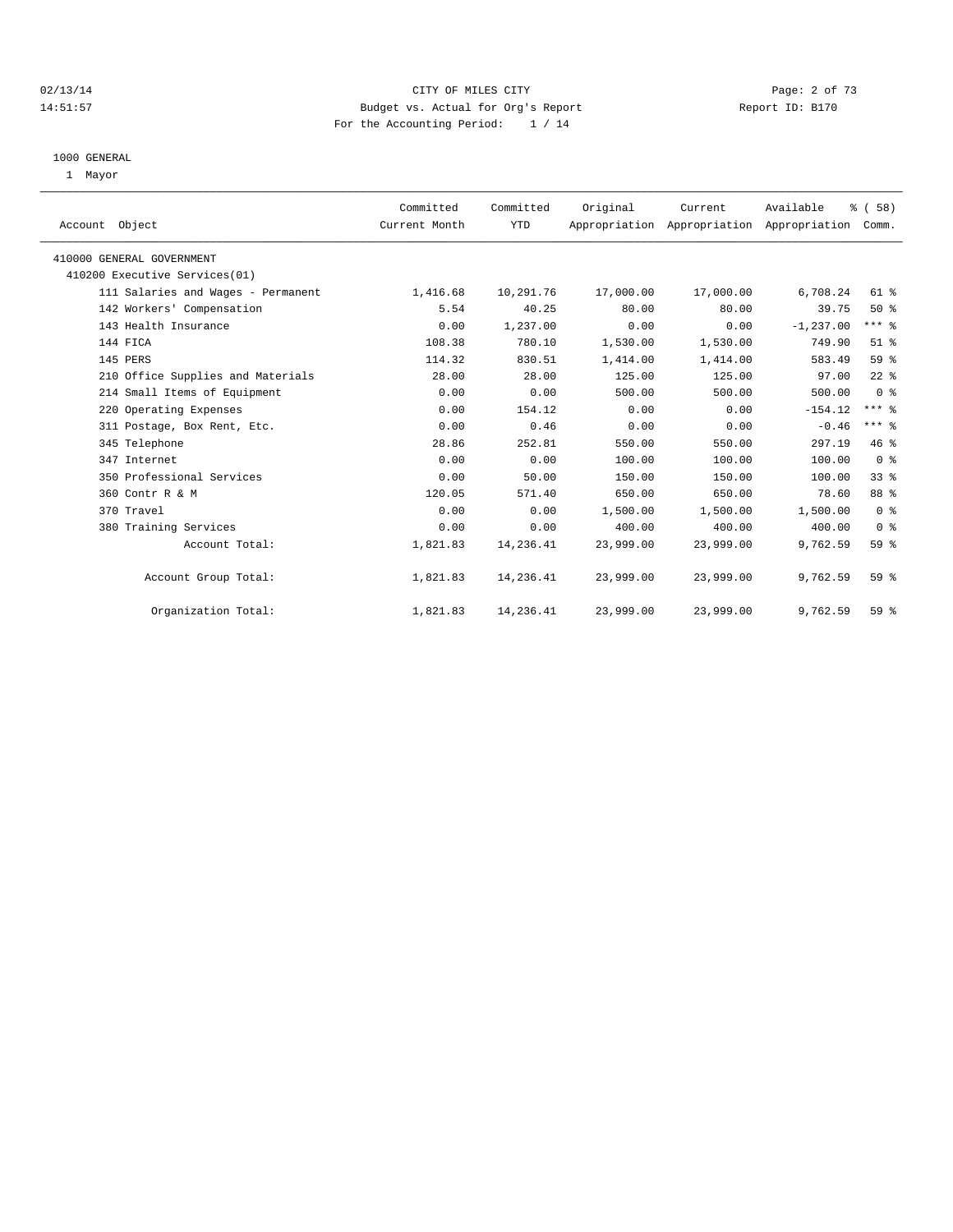## 02/13/14 Page: 3 of 73 14:51:57 Budget vs. Actual for Org's Report Report ID: B170 For the Accounting Period: 1 / 14

#### 1000 GENERAL

2 City Council

| Account Object                           | Committed<br>Current Month | Committed<br><b>YTD</b> | Original  | Current   | Available<br>Appropriation Appropriation Appropriation | % ( 58 )<br>Comm. |
|------------------------------------------|----------------------------|-------------------------|-----------|-----------|--------------------------------------------------------|-------------------|
| 410000 GENERAL GOVERNMENT                |                            |                         |           |           |                                                        |                   |
| 410100 Legislative Services(02)          |                            |                         |           |           |                                                        |                   |
| 111 Salaries and Wages - Permanent       | 2,250.00                   | 14,250.00               | 24,000.00 | 24,000.00 | 9,750.00                                               | 59 <sub>8</sub>   |
| 141 Unemployment Insurance               | 2.24                       | 2.24                    | 0.00      | 0.00      | $-2.24$                                                | $***$ 8           |
| 142 Workers' Compensation                | 8.82                       | 55.86                   | 94.00     | 94.00     | 38.14                                                  | 59 <sub>8</sub>   |
| 144 FICA                                 | 172.08                     | 1,089.84                | 1,836.00  | 1,836.00  | 746.16                                                 | 59%               |
| 145 PERS                                 | 50.45                      | 413.67                  | 636.00    | 636.00    | 222.33                                                 | 65 %              |
| 220 Operating Expenses                   | 0.00                       | 154.13                  | 0.00      | 0.00      | $-154.13$                                              | $***$ $_{8}$      |
| 370 Travel                               | 0.00                       | 0.00                    | 500.00    | 500.00    | 500.00                                                 | 0 <sup>8</sup>    |
| 380 Training Services                    | 0.00                       | 0.00                    | 500.00    | 500.00    | 500.00                                                 | $0 \approx$       |
| Account Total:                           | 2,483.59                   | 15,965.74               | 27,566.00 | 27,566.00 | 11,600.26                                              | 58 %              |
| 410105 Safety Culture-Supplies           |                            |                         |           |           |                                                        |                   |
| 230 Repair and Maintenance Supplies      | 0.00                       | 0.00                    | 1,000.00  | 1,000.00  | 1,000.00                                               | 0 <sup>8</sup>    |
| Account Total:                           | 0.00                       | 0.00                    | 1,000.00  | 1,000.00  | 1,000.00                                               | 0 <sup>8</sup>    |
| Account Group Total:                     | 2,483.59                   | 15,965.74               | 28,566.00 | 28,566.00 | 12,600.26                                              | 56%               |
| 470000 Housing and Community Development |                            |                         |           |           |                                                        |                   |
| 470300 Ecomonic Development              |                            |                         |           |           |                                                        |                   |
| 350 Professional Services                | 0.00                       | 13,569.00               | 13,438.00 | 13,438.00 | $-131.00$                                              | $101$ %           |
| Account Total:                           | 0.00                       | 13,569.00               | 13,438.00 | 13,438.00 | $-131.00$                                              | 101 %             |
| Account Group Total:                     | 0.00                       | 13,569.00               | 13,438.00 | 13,438.00 | $-131.00$ 101 %                                        |                   |
| 520000 OTHER FINANCING USES              |                            |                         |           |           |                                                        |                   |
| 521000 Interfund Operating Transfers Out |                            |                         |           |           |                                                        |                   |
| 820 Transfers to Other Funds             | 0.00                       | 0.00                    | 46,000.00 | 46,000.00 | 46,000.00                                              | 0 <sup>8</sup>    |
| Account Total:                           | 0.00                       | 0.00                    | 46,000.00 | 46,000.00 | 46,000.00                                              | 0 <sup>8</sup>    |
| Account Group Total:                     | 0.00                       | 0.00                    | 46,000.00 | 46,000.00 | 46,000.00                                              | 0 <sup>8</sup>    |
| Organization Total:                      | 2,483.59                   | 29,534.74               | 88,004.00 | 88,004.00 | 58, 469. 26                                            | 34.8              |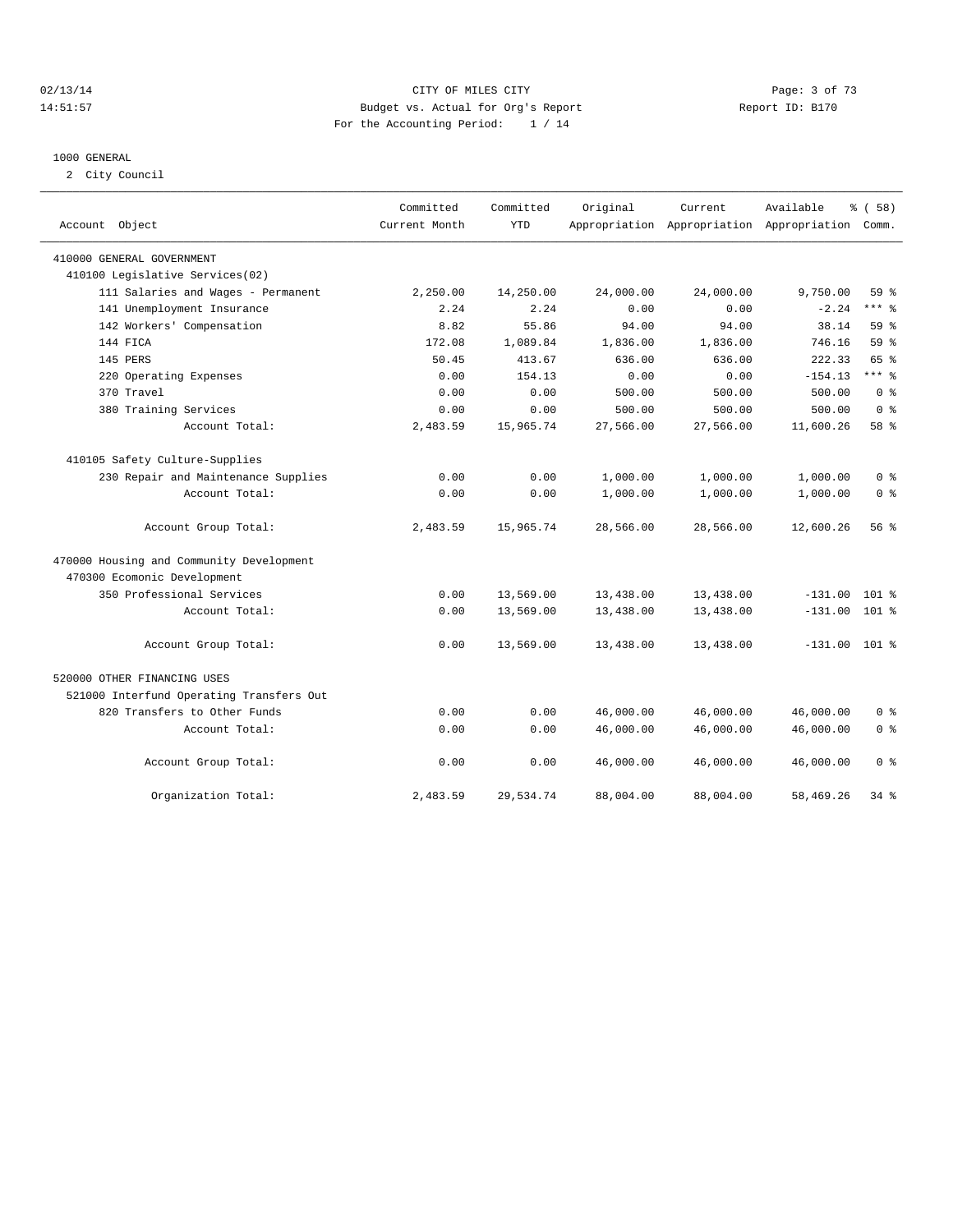## 02/13/14 Page: 4 of 73 14:51:57 Budget vs. Actual for Org's Report Report ID: B170 For the Accounting Period: 1 / 14

————————————————————————————————————————————————————————————————————————————————————————————————————————————————————————————————————

#### 1000 GENERAL

3 City Clerk

|                                            | Committed     | Committed  | Original   | Current    | Available                                       | % ( 58 )        |
|--------------------------------------------|---------------|------------|------------|------------|-------------------------------------------------|-----------------|
| Account Object                             | Current Month | <b>YTD</b> |            |            | Appropriation Appropriation Appropriation Comm. |                 |
| 410000 GENERAL GOVERNMENT                  |               |            |            |            |                                                 |                 |
| 410500 Financial Services(03)              |               |            |            |            |                                                 |                 |
| 111 Salaries and Wages - Permanent         | 9,050.14      | 60,321.17  | 109,195.00 | 109,195.00 | 48,873.83                                       | $55$ $%$        |
| 121 OVERTIME-PERMANENT                     | 0.00          | 0.00       | 4,267.00   | 4,267.00   | 4,267.00                                        | 0 <sup>8</sup>  |
| 131 VACATION                               | 120.27        | 2,255.02   | 5,847.00   | 5,847.00   | 3,591.98                                        | 39 <sup>8</sup> |
| 132 SICK LEAVE                             | 264.32        | 2,002.18   | 0.00       | 0.00       | $-2,002.18$                                     | $***$ 8         |
| 133 OTHER LEAVE PAY                        | 164.03        | 1,727.00   | 7,212.00   | 7,212.00   | 5,485.00                                        | $24$ %          |
| 141 Unemployment Insurance                 | 43.20         | 300.44     | 569.00     | 569.00     | 268.56                                          | 53%             |
| 142 Workers' Compensation                  | 87.96         | 609.66     | 1,148.00   | 1,148.00   | 538.34                                          | 53%             |
| 143 Health Insurance                       | 1,855.15      | 12,986.05  | 22,266.00  | 22,266.00  | 9,279.95                                        | 58 %            |
| 144 FICA                                   | 733.88        | 5,103.80   | 9,678.00   | 9,678.00   | 4,574.20                                        | 53%             |
| 145 PERS                                   | 774.60        | 5,350.76   | 10,116.00  | 10,116.00  | 4,765.24                                        | 53%             |
| 196 CLOTHING ALLOTMENT                     | 0.00          | 450.00     | 450.00     | 450.00     | 0.00                                            | 100 %           |
| 210 Office Supplies and Materials          | 483.18        | 1,715.82   | 2,808.00   | 2,808.00   | 1,092.18                                        | 61 %            |
| 214 Small Items of Equipment               | 0.00          | 0.00       | 3,050.00   | 3,050.00   | 3,050.00                                        | 0 <sup>8</sup>  |
| 220 Operating Expenses                     | 0.00          | 381.85     | 3,600.00   | 3,600.00   | 3, 218.15                                       | 11 <sup>8</sup> |
| 230 Repair and Maintenance Supplies        | 0.00          | 0.00       | 200.00     | 200.00     | 200.00                                          | 0 <sup>8</sup>  |
| 311 Postage, Box Rent, Etc.                | $-412.17$     | $-809.19$  | 3,600.00   | 3,600.00   | 4,409.19                                        | $-22$ %         |
| 320 Printing, Duplicating, Typing &        | 0.00          | 116.08     | 1,000.00   | 1,000.00   | 883.92                                          | $12*$           |
| 330 Publicity, Subscriptions & Dues        | 63.17         | 350.24     | 1,400.00   | 1,400.00   | 1,049.76                                        | 25%             |
| 334 Memberships, Registrations & Dues      | 0.00          | 2,858.00   | 3,400.00   | 3,400.00   | 542.00                                          | 84 %            |
| 345 Telephone                              | 50.39         | 417.98     | 750.00     | 750.00     | 332.02                                          | 56%             |
| 347 Internet                               | 19.52         | 138.99     | 250.00     | 250.00     | 111.01                                          | 56 %            |
| 350 Professional Services                  | 0.00          | 23,076.85  | 35,000.00  | 35,000.00  | 11,923.15                                       | 66 %            |
| 360 Contr R & M                            | 373.50        | 10,854.86  | 8,000.00   | 8,000.00   | $-2,854.86$                                     | $136$ $%$       |
| 370 Travel                                 | 0.00          | 0.00       | 1,200.00   | 1,200.00   | 1,200.00                                        | 0 <sup>8</sup>  |
| 380 Training Services                      | $-409.00$     | 0.00       | 1,000.00   | 1,000.00   | 1,000.00                                        | 0 <sup>8</sup>  |
| 382 Books                                  | 0.00          | 12.67      | 200.00     | 200.00     | 187.33                                          | 6 %             |
| 521 Surety Bonds for Officials & Employees | 0.00          | 983.00     | 983.00     | 983.00     | 0.00                                            | 100 %           |
| Account Total:                             | 13,262.14     | 131,203.23 | 237,189.00 | 237,189.00 | 105,985.77                                      | $55$ $%$        |
|                                            |               |            |            |            |                                                 |                 |
| 411101 Labor Negotiations                  |               |            |            |            |                                                 |                 |
| 350 Professional Services                  | 1,715.00      | 2,458.75   | 12,000.00  | 12,000.00  | 9,541.25                                        | $20*$           |
| Account Total:                             | 1,715.00      | 2,458.75   | 12,000.00  | 12,000.00  | 9,541.25                                        | $20*$           |
| Account Group Total:                       | 14,977.14     | 133,661.98 | 249,189.00 | 249,189.00 | 115,527.02                                      | $54$ $%$        |
| 510000 MISCELLANEOUS                       |               |            |            |            |                                                 |                 |
| 510330 Comprehensive Liability Insurance   |               |            |            |            |                                                 |                 |
| 513 Liability                              | 0.00          | 63,584.37  | 63,584.00  | 63,584.00  |                                                 | $-0.37$ 100 %   |
| Account Total:                             | 0.00          | 63,584.37  | 63,584.00  | 63,584.00  | $-0.37$                                         | $100*$          |
| Account Group Total:                       | 0.00          | 63,584.37  | 63,584.00  | 63,584.00  |                                                 | $-0.37$ 100 %   |
| Organization Total:                        | 14,977.14     | 197,246.35 | 312,773.00 | 312,773.00 | 115,526.65                                      | 63 %            |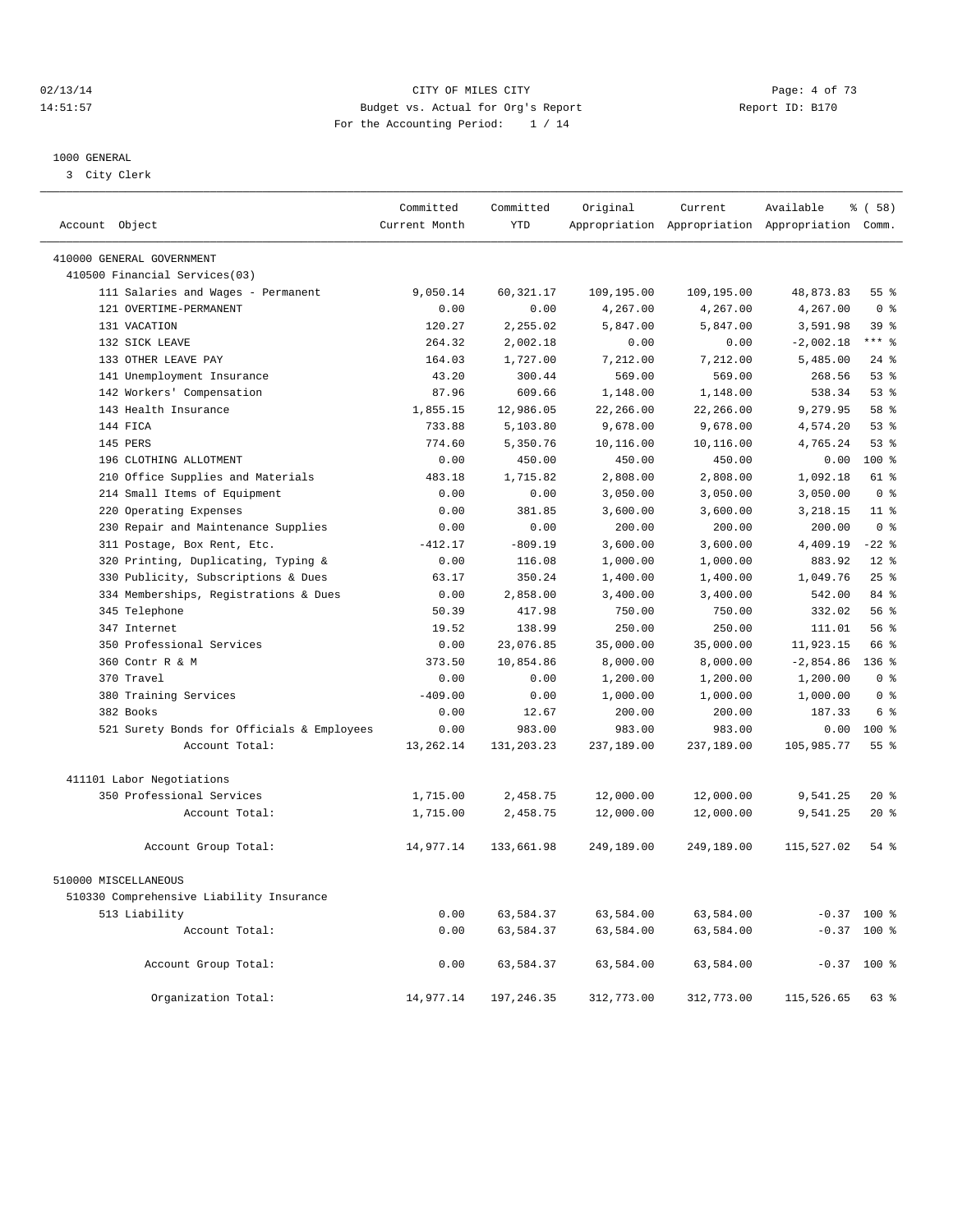#### 02/13/14 Page: 5 of 73 14:51:57 Budget vs. Actual for Org's Report Report ID: B170 For the Accounting Period: 1 / 14

# 1000 GENERAL

4 Attorney

| Account Object                     | Committed<br>Current Month | Committed<br><b>YTD</b> | Original  | Current   | Available<br>Appropriation Appropriation Appropriation | % (58)<br>Comm. |  |
|------------------------------------|----------------------------|-------------------------|-----------|-----------|--------------------------------------------------------|-----------------|--|
|                                    |                            |                         |           |           |                                                        |                 |  |
| 410000 GENERAL GOVERNMENT          |                            |                         |           |           |                                                        |                 |  |
| 411100 Legal Services (04)         |                            |                         |           |           |                                                        |                 |  |
| 111 Salaries and Wages - Permanent | 6,684.85                   | 47,756.96               | 78,098.00 | 78,098.00 | 30, 341.04                                             | 61 %            |  |
| 141 Unemployment Insurance         | 30.08                      | 215.06                  | 352.00    | 352.00    | 136.94                                                 | 61 %            |  |
| 142 Workers' Compensation          | 194.04                     | 1,497.25                | 395.00    | 395.00    | $-1, 102.25$                                           | $379$ $%$       |  |
| 144 FICA                           | 511.39                     | 3,656.25                | 5,975.00  | 5,975.00  | 2,318.75                                               | $61$ $%$        |  |
| 145 PERS                           | 539.47                     | 3,854.03                | 6,303.00  | 6,303.00  | 2,448.97                                               | 61 %            |  |
| 196 CLOTHING ALLOTMENT             | 0.00                       | 37.50                   | 56.00     | 56.00     | 18.50                                                  | 67 %            |  |
| 210 Office Supplies and Materials  | 1.25                       | 625.43                  | 250.00    | 250.00    | $-375.43$                                              | $250*$          |  |
| 214 Small Items of Equipment       | 0.00                       | 0.00                    | 200.00    | 200.00    | 200.00                                                 | 0 <sup>8</sup>  |  |
| 220 Operating Expenses             | 44.80                      | 338.30                  | 300.00    | 300.00    | $-38.30$                                               | $113*$          |  |
| 311 Postage, Box Rent, Etc.        | 69.64                      | 467.93                  | 300.00    | 300.00    | $-167.93$                                              | 156 %           |  |
| 345 Telephone                      | 2.50                       | 68.38                   | 120.00    | 120.00    | 51.62                                                  | 57 <sup>8</sup> |  |
| 347 Internet                       | 0.00                       | 0.00                    | 120.00    | 120.00    | 120.00                                                 | 0 <sup>8</sup>  |  |
| 350 Professional Services          | 100.00                     | 800.00                  | 1,200.00  | 1,200.00  | 400.00                                                 | 67 <sup>8</sup> |  |
| 360 Contr R & M                    | 0.00                       | 0.00                    | 200.00    | 200.00    | 200.00                                                 | 0 <sup>8</sup>  |  |
| 370 Travel                         | 0.00                       | 0.00                    | 550.00    | 550.00    | 550.00                                                 | 0 <sup>8</sup>  |  |
| Account Total:                     | 8,178.02                   | 59, 317.09              | 94,419.00 | 94,419.00 | 35,101.91                                              | 63%             |  |
| Account Group Total:               | 8,178.02                   | 59, 317.09              | 94,419.00 | 94,419.00 | 35,101.91                                              | 63 %            |  |
| Organization Total:                | 8,178.02                   | 59, 317.09              | 94,419.00 | 94,419.00 | 35,101.91                                              | 63 %            |  |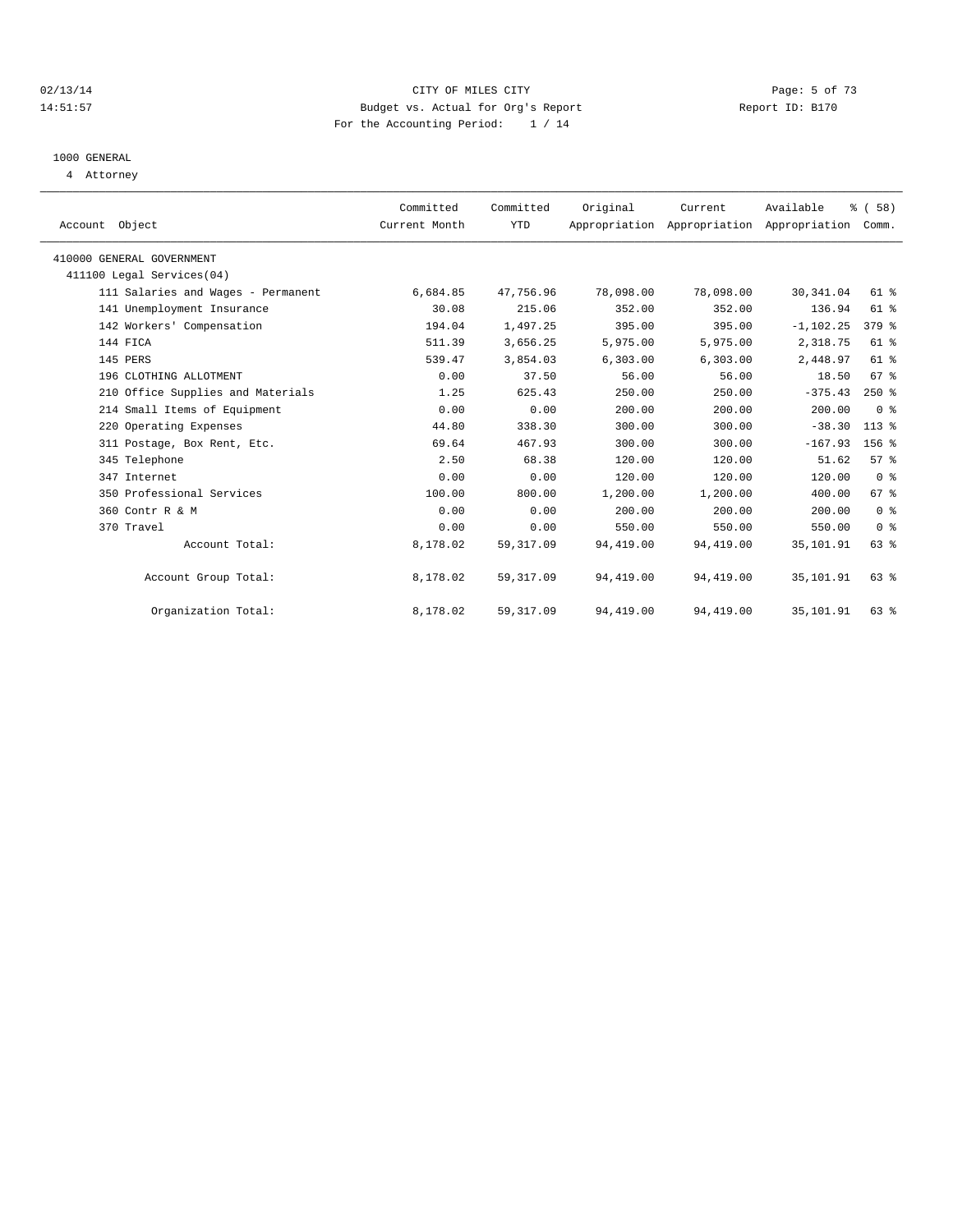#### 02/13/14 Page: 6 of 73 14:51:57 Budget vs. Actual for Org's Report Report ID: B170 For the Accounting Period: 1 / 14

————————————————————————————————————————————————————————————————————————————————————————————————————————————————————————————————————

#### 1000 GENERAL

5 Police

|                                            | Committed     | Committed  | Original     | Current      | Available                                       | $\frac{1}{6}$ (58) |
|--------------------------------------------|---------------|------------|--------------|--------------|-------------------------------------------------|--------------------|
| Account Object                             | Current Month | <b>YTD</b> |              |              | Appropriation Appropriation Appropriation Comm. |                    |
| 420000 PUBLIC SAFETY                       |               |            |              |              |                                                 |                    |
| 420140 Crime Control and Investigation(05) |               |            |              |              |                                                 |                    |
| 111 Salaries and Wages - Permanent         | 40,393.17     | 310,687.12 | 619,418.00   | 619,418.00   | 308,730.88                                      | 50%                |
| 121 OVERTIME-PERMANENT                     | 2,829.12      | 11,278.95  | 21,504.00    | 21,504.00    | 10,225.05                                       | $52$ $%$           |
| 131 VACATION                               | 1,303.30      | 20,692.94  | 30,000.00    | 30,000.00    | 9,307.06                                        | 69 %               |
| 132 SICK LEAVE                             | 1,139.57      | 9,625.55   | 7,500.00     | 7,500.00     | $-2, 125.55$                                    | $128$ %            |
| 133 OTHER LEAVE PAY                        | 178.70        | 1,475.49   | 8,004.00     | 8,004.00     | 6,528.51                                        | 18 %               |
| 134 HOLIDAY PAY                            | 5,225.67      | 16,101.39  | 21,504.00    | 21,504.00    | 5,402.61                                        | 75 %               |
| 141 Unemployment Insurance                 | 232.71        | 1,705.62   | 3,186.00     | 3,186.00     | 1,480.38                                        | 54 %               |
|                                            |               |            |              |              |                                                 | $51$ %             |
| 142 Workers' Compensation                  | 2,139.86      | 16, 413.27 | 32,326.00    | 32,326.00    | 15,912.73                                       |                    |
| 143 Health Insurance                       | 6,278.54      | 47,678.29  | 111,306.00   | 111,306.00   | 63,627.71                                       | 43 %               |
| 144 FICA                                   | 738.77        | 5,700.36   | 13,631.00    | 13,631.00    | 7,930.64                                        | 42 %               |
| 146 Police Pension                         | 5,951.65      | 46,723.48  | 94,431.00    | 94,431.00    | 47,707.52                                       | 49 %               |
| 196 CLOTHING ALLOTMENT                     | 0.00          | 6, 210.00  | 12,960.00    | 12,960.00    | 6,750.00                                        | 48 %               |
| 210 Office Supplies and Materials          | 228.56        | 2,611.31   | 5,000.00     | 5,000.00     | 2,388.69                                        | $52$ $%$           |
| 214 Small Items of Equipment               | $-4,093.78$   | 7,500.50   | 19,600.00    | 19,600.00    | 12,099.50                                       | 38 %               |
| 220 Operating Expenses                     | 861.94        | 8,104.14   | 13,125.00    | 13,125.00    | 5,020.86                                        | 62 %               |
| 226 Clothing and Uniforms                  | 71.81         | 350.14     | 500.00       | 500.00       | 149.86                                          | 70 %               |
| 227 Firearm Supplies                       | 0.00          | 1,220.00   | 4,800.00     | 4,800.00     | 3,580.00                                        | 25%                |
| 230 Repair and Maintenance Supplies        | 810.45        | 3,872.76   | 6,000.00     | 6,000.00     | 2,127.24                                        | 65 %               |
| 231 Gas, Oil, Diesel Fuel, Grease, etc.    | 3,742.55      | 19,843.38  | 32,000.00    | 32,000.00    | 12,156.62                                       | 62 %               |
| 311 Postage, Box Rent, Etc.                | 112.17        | 498.33     | 600.00       | 600.00       | 101.67                                          | 83%                |
| 330 Publicity, Subscriptions & Dues        | 110.00        | 110.00     | 300.00       | 300.00       | 190.00                                          | 37%                |
| 334 Memberships, Registrations & Dues      | 200.00        | 717.00     | 1,800.00     | 1,800.00     | 1,083.00                                        | 40 %               |
| 345 Telephone                              | 310.97        | 2,227.51   | 4,500.00     | 4,500.00     | 2,272.49                                        | 50%                |
| 346 Garbage Service                        | 43.00         | 301.00     | 500.00       | 500.00       | 199.00                                          | 60 %               |
| 347 Internet                               | 65.60         | 459.20     | 800.00       | 800.00       | 340.80                                          | 57%                |
| 350 Professional Services                  | 350.00        | 4,995.75   | 9,000.00     | 9,000.00     | 4,004.25                                        | 56 %               |
| 360 Contr R & M                            | 16.26         | 96.56      | 1,500.00     | 1,500.00     | 1,403.44                                        | 6 %                |
| 366 R&M Vehicles - Police/Animal Control   | 503.40        | 8,046.47   | 18,000.00    | 18,000.00    | 9,953.53                                        | 45 %               |
| 370 Travel                                 | 534.00        | 2,724.57   | 5,500.00     | 5,500.00     | 2,775.43                                        | 50%                |
| 380 Training Services                      | 0.00          | 3,290.00   | 9,000.00     | 9,000.00     | 5,710.00                                        | 37%                |
| 381 BOOKS(POP&MILES) (correct)             | 0.00          | 0.00       | 500.00       | 500.00       | 500.00                                          | 0 <sup>8</sup>     |
| 512 Insurance on Vehicles & Equipment      | 0.00          | 1,474.59   | 1,475.00     | 1,475.00     | 0.41                                            | $100*$             |
| 700 Grants, Contributions & Indemnities    | 0.00          | 15,970.00  | 15,970.00    | 15,970.00    | 0.00                                            | $100$ %            |
| Account Total:                             | 70,277.99     | 578,705.67 | 1,126,240.00 | 1,126,240.00 | 547, 534.33                                     | $51$ %             |
| 420142 Drug Enforcement                    |               |            |              |              |                                                 |                    |
| 111 Salaries and Wages - Permanent         | 12,899.93     | 62,592.63  | 45,263.00    | 45,263.00    | $-17,329.63$ 138 %                              |                    |
| 121 OVERTIME-PERMANENT                     | 454.69        | 4,598.74   | 1,274.00     | 1,274.00     | $-3,324.74$ 361 %                               |                    |
| 131 VACATION                               | 781.37        | 1,181.97   | 1,070.00     | 1,070.00     | $-111.97$ 110 %                                 |                    |
| 132 SICK LEAVE                             | 1,123.64      | 1,123.64   | 700.00       | 700.00       | $-423.64$ 161 %                                 |                    |
| 133 OTHER LEAVE PAY                        | 0.00          | 0.00       | 531.00       | 531.00       | 531.00                                          | 0 <sup>8</sup>     |
| 134 HOLIDAY PAY                            | 1,194.96      | 5,193.24   | 212.00       | 212.00       | $-4,981.24$ *** %                               |                    |
| 141 Unemployment Insurance                 | 74.04         | 336.10     | 219.00       | 219.00       | $-117.10$ 153 %                                 |                    |
| 142 Workers' Compensation                  | 684.32        | 3,179.96   | 2,219.00     | 2,219.00     | $-960.96$ 143 %                                 |                    |
| 143 Health Insurance                       | 2,434.56      | 12,693.50  | 7,422.00     | 7,422.00     | $-5,271.50$ 171 %                               |                    |
| 144 FICA                                   | 237.79        | 1,080.33   | 705.00       | 705.00       | $-375.33$ 153 %                                 |                    |
| 146 Police Pension                         | 1,967.90      | 9,095.23   | 6,762.00     | 6,762.00     | $-2,333.23$ 135 %                               |                    |
| 196 CLOTHING ALLOTMENT                     | 0.00          | 0.00       | 720.00       | 720.00       | 720.00                                          | 0 %                |
|                                            |               |            |              |              |                                                 |                    |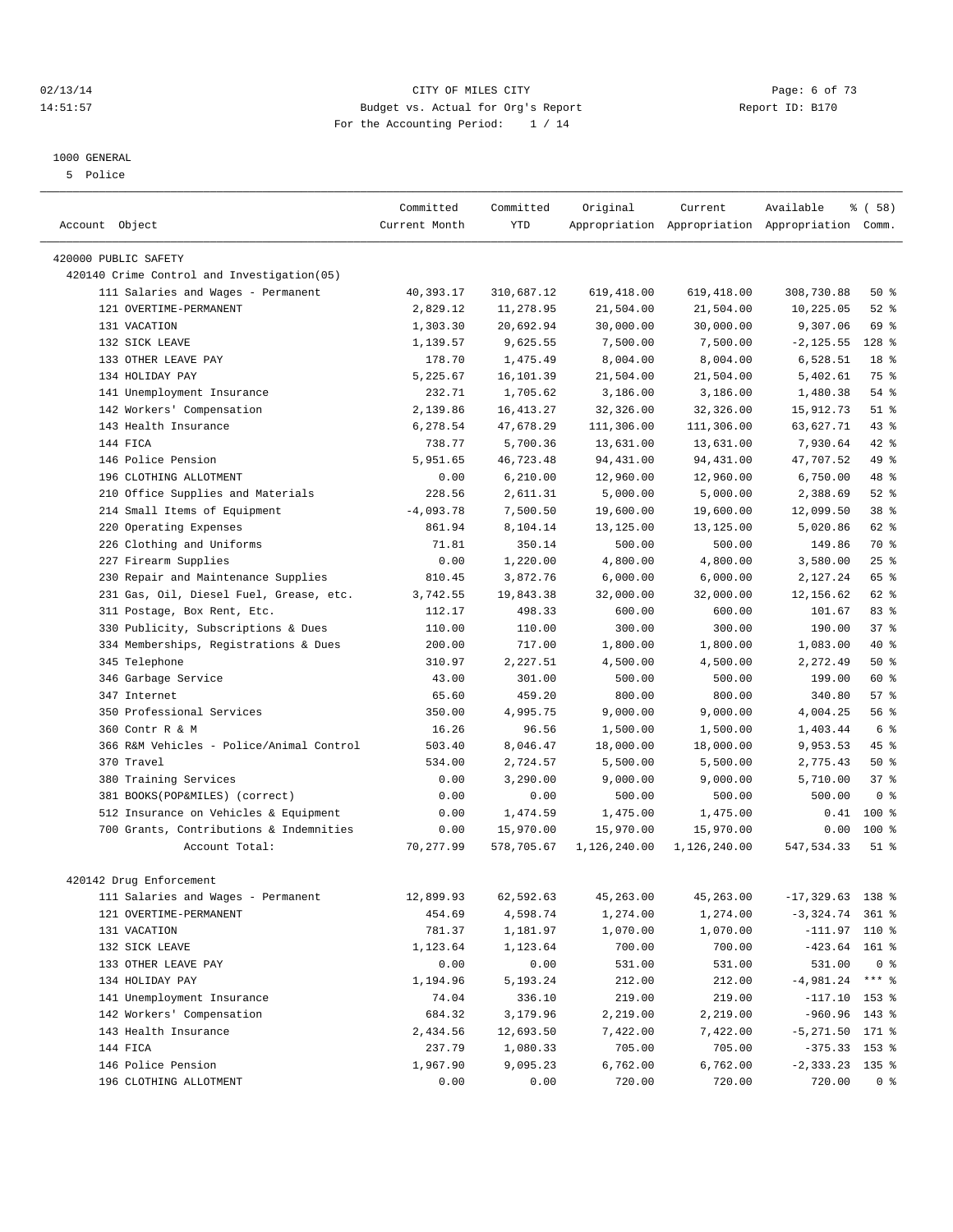#### 02/13/14 Page: 7 of 73 14:51:57 Budget vs. Actual for Org's Report Report ID: B170 For the Accounting Period: 1 / 14

#### 1000 GENERAL

5 Police

| Account Object                           | Committed<br>Current Month | Committed<br>YTD | Original     | Current      | Available<br>Appropriation Appropriation Appropriation Comm. | % ( 58 )        |
|------------------------------------------|----------------------------|------------------|--------------|--------------|--------------------------------------------------------------|-----------------|
| Account Total:                           | 21,853.20                  | 101,075.34       | 67,097.00    | 67,097.00    | $-33,978.34$ 151 %                                           |                 |
| 420144 School Resource Officer           |                            |                  |              |              |                                                              |                 |
| 111 Salaries and Wages - Permanent       | 1,073.22                   | 18,026.26        | 29,463.00    | 29,463.00    | 11,436.74                                                    | 61 %            |
| 121 OVERTIME-PERMANENT                   | 0.00                       | 0.00             | 1,500.00     | 1,500.00     | 1,500.00                                                     | 0 <sup>8</sup>  |
| 131 VACATION                             | 0.00                       | 0.00             | 3,976.00     | 3,976.00     | 3,976.00                                                     | 0 <sup>8</sup>  |
| 132 SICK LEAVE                           | 0.00                       | 0.00             | 1,300.00     | 1,300.00     | 1,300.00                                                     | 0 <sup>8</sup>  |
| 133 OTHER LEAVE PAY                      | 0.00                       | 0.00             | 2,500.00     | 2,500.00     | 2,500.00                                                     | 0 <sup>8</sup>  |
| 134 HOLIDAY PAY                          | 0.00                       | 0.00             | 500.00       | 500.00       | 500.00                                                       | 0 <sup>8</sup>  |
| 141 Unemployment Insurance               | 18.40                      | 94.70            | 177.00       | 177.00       | 82.30                                                        | 54 %            |
| 142 Workers' Compensation                | 186.72                     | 932.55           | 1,792.00     | 1,792.00     | 859.45                                                       | 52%             |
| 143 Health Insurance                     | 618.50                     | 3,092.50         | 5,202.00     | 5,202.00     | 2,109.50                                                     | 59 %            |
| 144 FICA                                 | 57.84                      | 297.85           | 569.00       | 569.00       | 271.15                                                       | $52$ $%$        |
| 146 Police Pension                       | 582.04                     | 2,833.04         | 5,236.00     | 5,236.00     | 2,402.96                                                     | 54 %            |
| Account Total:                           | 2,536.72                   | 25, 276.90       | 52, 215.00   | 52, 215.00   | 26,938.10                                                    | 48 %            |
| 420160 Communications-Dispatch           |                            |                  |              |              |                                                              |                 |
| 111 Salaries and Wages - Permanent       | 19,556.91                  | 135,389.34       | 243,149.00   | 243,149.00   | 107,759.66                                                   | 56%             |
| 121 OVERTIME-PERMANENT                   | 284.99                     | 3,251.75         | 6,000.00     | 6,000.00     | 2,748.25                                                     | 54 %            |
| 131 VACATION                             | 704.55                     | 7,559.55         | 12,000.00    | 12,000.00    | 4,440.45                                                     | 63 %            |
| 132 SICK LEAVE                           | 547.06                     | 4,308.67         | 4,500.00     | 4,500.00     | 191.33                                                       | 96%             |
| 133 OTHER LEAVE PAY                      | 204.38                     | 1,193.25         | 3,500.00     | 3,500.00     | 2,306.75                                                     | $34$ $%$        |
| 134 HOLIDAY PAY                          | 3,603.72                   | 9,132.28         | 12,620.00    | 12,620.00    | 3,487.72                                                     | 72 %            |
| 141 Unemployment Insurance               | 112.06                     | 728.16           | 1,265.00     | 1,265.00     | 536.84                                                       | 58 %            |
| 142 Workers' Compensation                | 1,014.33                   | 7,014.71         | 12,929.00    | 12,929.00    | 5,914.29                                                     | 54 %            |
| 143 Health Insurance                     | 3,096.30                   | 21,674.10        | 44,532.00    | 44,532.00    | 22,857.90                                                    | 49 %            |
| 144 FICA                                 | 1,893.44                   | 12,298.84        | 21,509.00    | 21,509.00    | 9,210.16                                                     | 57%             |
| 145 PERS                                 | 2,009.56                   | 12,979.44        | 20,676.00    | 20,676.00    | 7,696.56                                                     | 63 %            |
| 196 CLOTHING ALLOTMENT                   | 0.00                       | 991.66           | 2,400.00     | 2,400.00     | 1,408.34                                                     | 41 %            |
| Office Supplies and Materials<br>210     | 276.61                     | 879.29           | 3,000.00     | 3,000.00     | 2,120.71                                                     | 29%             |
| 214 Small Items of Equipment             | 0.00                       | 0.00             | 200.00       | 200.00       | 200.00                                                       | 0 <sup>8</sup>  |
| 220 Operating Expenses                   | 257.94                     | 867.14           | 1,000.00     | 1,000.00     | 132.86                                                       | 87%             |
| 226 Clothing and Uniforms                | 0.00                       | 96.45            | 100.00       | 100.00       | 3.55                                                         | 96%             |
| 231 Gas, Oil, Diesel Fuel, Grease, etc.  | 0.00                       | 565.87           | 500.00       | 500.00       | $-65.87$                                                     | $113*$          |
| 311 Postage, Box Rent, Etc.              | 12.12                      | 12.12            | 75.00        | 75.00        | 62.88                                                        | 16 <sup>°</sup> |
| 320 Printing, Duplicating, Typing &      | 0.00                       | 0.00             | 100.00       | 100.00       | 100.00                                                       | 0 <sup>8</sup>  |
| 330 Publicity, Subscriptions & Dues      | 0.00                       | 0.00             | 150.00       | 150.00       | 150.00                                                       | 0 <sup>8</sup>  |
| 334 Memberships, Registrations & Dues    | 0.00                       | 331.00           | 400.00       | 400.00       | 69.00                                                        | 83%             |
| 345 Telephone                            | 596.27                     | 3,874.60         | 4,000.00     | 4,000.00     | 125.40                                                       | 97%             |
| 350 Professional Services                | 0.00                       | 400.00           | 500.00       | 500.00       | 100.00                                                       | 80 %            |
| 366 R&M Vehicles - Police/Animal Control | 36.99                      | 536.99           | 200.00       | 200.00       | $-336.99$                                                    | $268$ %         |
| 370 Travel                               | 156.00                     | 1,289.90         | 1,000.00     | 1,000.00     | $-289.90$                                                    | 129 %           |
| 380 Training Services                    | 0.00                       | 180.00           | 1,000.00     | 1,000.00     | 820.00                                                       | 18 %            |
| Account Total:                           | 34, 363. 23                | 225,555.11       | 397,305.00   | 397,305.00   | 171,749.89                                                   | 57%             |
| Account Group Total:                     | 129,031.14                 | 930,613.02       | 1,642,857.00 | 1,642,857.00 | 712,243.98                                                   | 57%             |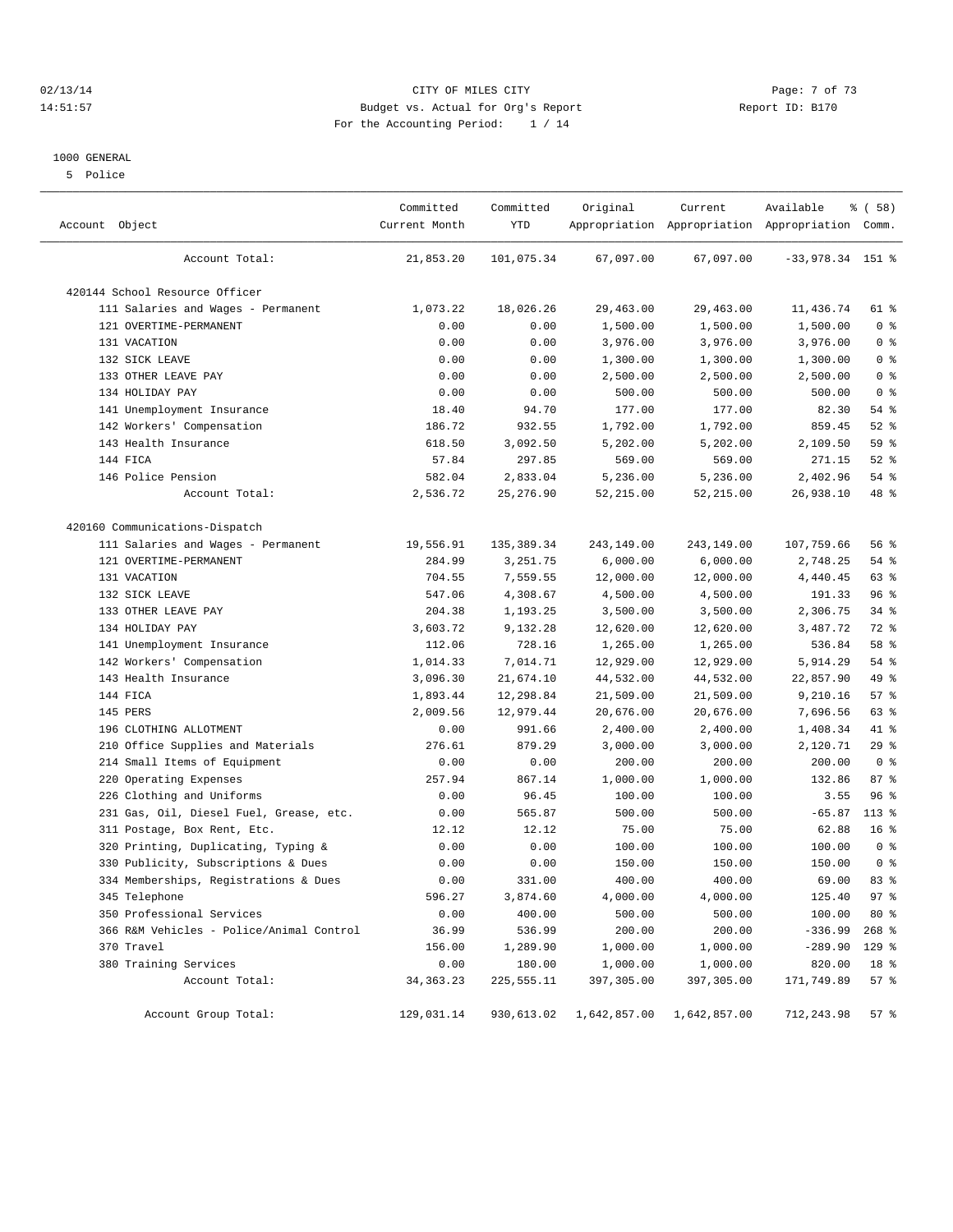## 02/13/14 Page: 8 of 73 14:51:57 Budget vs. Actual for Org's Report Report ID: B170 For the Accounting Period: 1 / 14

#### 1000 GENERAL

5 Police

| Object<br>Account                                         | Committed<br>Current Month | Committed<br>YTD | Original     | Current<br>Appropriation Appropriation | Available<br>Appropriation | % (58)<br>Comm. |
|-----------------------------------------------------------|----------------------------|------------------|--------------|----------------------------------------|----------------------------|-----------------|
| 490000 DEBT SERVICE<br>490500 Other Debt Service Payments |                            |                  |              |                                        |                            |                 |
| 610 Principal-Police Cars                                 | 0.00                       | 8,960.94         | 18,006.00    | 18,006.00                              | 9,045.06                   | $50*$           |
| 620 Interest-Police Cars                                  | 0.00                       | 134.60           | 227.00       | 227.00                                 | 92.40                      | 59 <sup>8</sup> |
| Account Total:                                            | 0.00                       | 9,095.54         | 18,233.00    | 18,233.00                              | 9,137.46                   | $50*$           |
| Account Group Total:                                      | 0.00                       | 9,095.54         | 18,233.00    | 18,233.00                              | 9,137.46                   | $50*$           |
| Organization Total:                                       | 129,031.14                 | 939,708.56       | 1,661,090.00 | 1,661,090.00                           | 721,381.44                 | 57%             |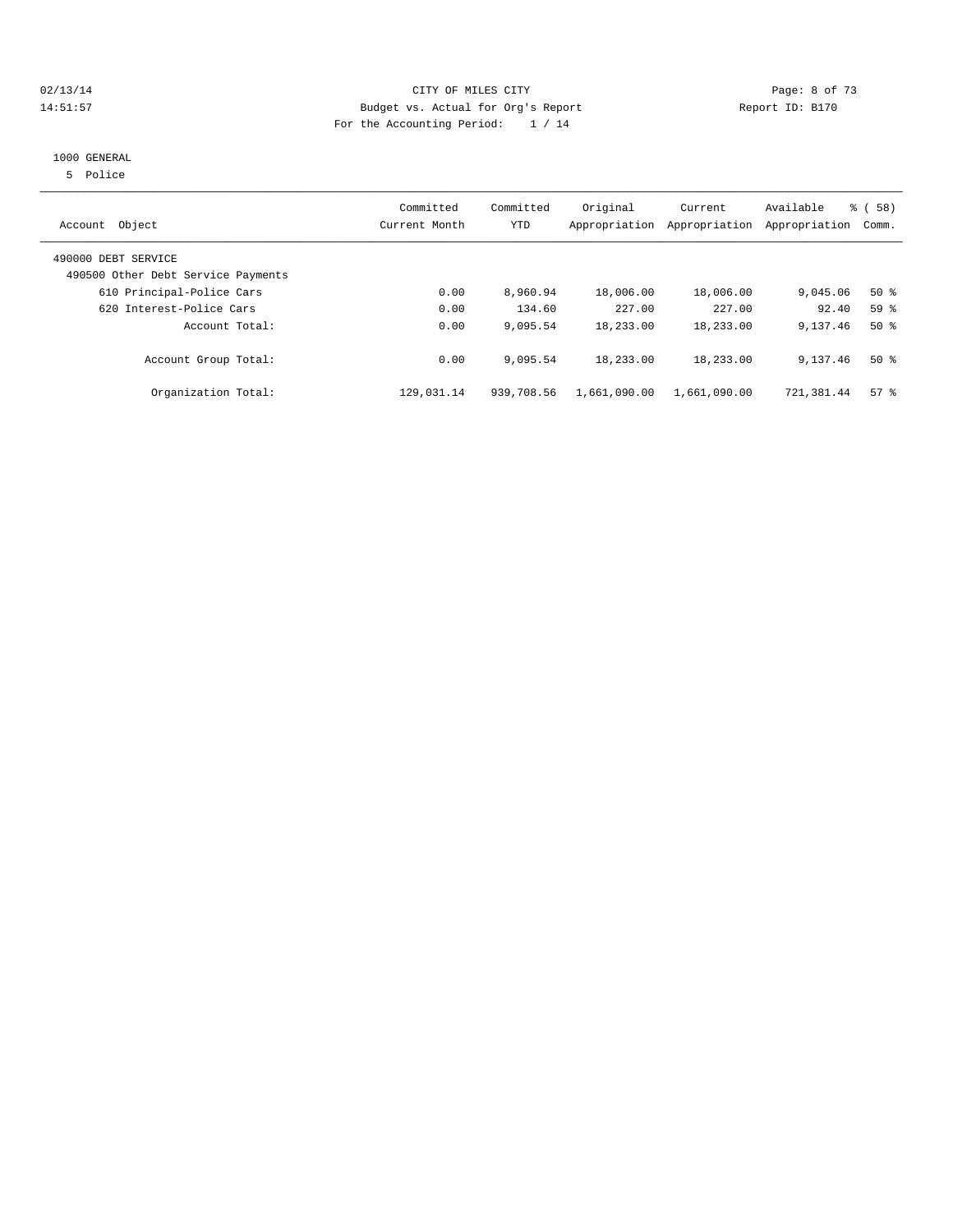## 02/13/14 Page: 9 of 73 14:51:57 Budget vs. Actual for Org's Report Report ID: B170 For the Accounting Period: 1 / 14

#### 1000 GENERAL

6 Police Judge

| Account Object                        | Committed<br>Current Month | Committed<br><b>YTD</b> | Original   | Current<br>Appropriation Appropriation Appropriation Comm. | Available    | % (58)           |
|---------------------------------------|----------------------------|-------------------------|------------|------------------------------------------------------------|--------------|------------------|
| 410000 GENERAL GOVERNMENT             |                            |                         |            |                                                            |              |                  |
| 410300 Judicial Services(06)          |                            |                         |            |                                                            |              |                  |
| 111 Salaries and Wages - Permanent    | 6,904.60                   | 47,601.44               | 92,725.00  | 92,725.00                                                  | 45, 123.56   | $51$ %           |
| 121 OVERTIME-PERMANENT                | 0.00                       | 49.02                   | 600.00     | 600.00                                                     | 550.98       | 8 %              |
| 131 VACATION                          | 196.08                     | 2,132.02                | 0.00       | 0.00                                                       | $-2, 132.02$ | $***$ $-$        |
| 132 SICK LEAVE                        | 130.72                     | 1,121.20                | 0.00       | 0.00                                                       | $-1, 121.20$ | $***$ $%$        |
| 141 Unemployment Insurance            | 25.04                      | 177.92                  | 300.00     | 300.00                                                     | 122.08       | 59 <sub>8</sub>  |
| 142 Workers' Compensation             | 70.69                      | 508.85                  | 924.00     | 924.00                                                     | 415.15       | 55 <sup>8</sup>  |
| 143 Health Insurance                  | 1,236.30                   | 8,654.10                | 14,504.00  | 14,504.00                                                  | 5,849.90     | 60 %             |
| 144 FICA                              | 548.32                     | 3,882.91                | 7,139.00   | 7,139.00                                                   | 3,256.09     | 54%              |
| 145 PERS                              | 449.08                     | 3,166.47                | 6,598.00   | 6,598.00                                                   | 3,431.53     | 48 %             |
| 196 CLOTHING ALLOTMENT                | 0.00                       | 300.00                  | 300.00     | 300.00                                                     | 0.00         | $100*$           |
| 210 Office Supplies and Materials     | 185.10                     | 320.25                  | 1,800.00   | 1,800.00                                                   | 1,479.75     | 18 <sup>°</sup>  |
| 214 Small Items of Equipment          | 0.00                       | 6,013.00                | 1,000.00   | 1,000.00                                                   | $-5,013.00$  | 601 %            |
| 220 Operating Expenses                | $-44.80$                   | 137.40                  | 350.00     | 350.00                                                     | 212.60       | 39 %             |
| 230 Repair and Maintenance Supplies   | 0.00                       | 40.00                   | 100.00     | 100.00                                                     | 60.00        | $40*$            |
| 311 Postage, Box Rent, Etc.           | 127.16                     | 1,214.40                | 1,200.00   | 1,200.00                                                   | $-14.40$     | 101 <sub>8</sub> |
| 330 Publicity, Subscriptions & Dues   | 0.00                       | 0.00                    | 800.00     | 800.00                                                     | 800.00       | 0 <sup>8</sup>   |
| 334 Memberships, Registrations & Dues | 0.00                       | 775.00                  | 1,500.00   | 1,500.00                                                   | 725.00       | $52$ $%$         |
| 345 Telephone                         | 313.58                     | 1,231.35                | 0.00       | 0.00                                                       | $-1, 231.35$ | $***$ 2          |
| 347 Internet                          | 0.00                       | 109.15                  | 2,000.00   | 2,000.00                                                   | 1,890.85     | 5 <sup>8</sup>   |
| 350 Professional Services             | 0.00                       | 579.99                  | 500.00     | 500.00                                                     | $-79.99$     | $116$ %          |
| 360 Contr R & M                       | 76.49                      | 2,164.46                | 2,000.00   | 2,000.00                                                   | $-164.46$    | 108 <sup>8</sup> |
| 370 Travel                            | 0.00                       | 1,063.97                | 3,000.00   | 3,000.00                                                   | 1,936.03     | 35 <sup>8</sup>  |
| 380 Training Services                 | 0.00                       | 0.00                    | 400.00     | 400.00                                                     | 400.00       | 0 <sup>8</sup>   |
| 382 Books                             | 0.00                       | 340.00                  | 800.00     | 800.00                                                     | 460.00       | $43$ %           |
| 394 Jury and Witness Fees             | 84.00                      | 258.00                  | 0.00       | 0.00                                                       | $-258.00$    | $***$ $_{8}$     |
| 533 Machinery and Equipment Rental    | 38.91                      | 109.00                  | 1,000.00   | 1,000.00                                                   | 891.00       | $11$ %           |
| Account Total:                        | 10,341.27                  | 81,949.90               | 139,540.00 | 139,540.00                                                 | 57,590.10    | 59 %             |
| Account Group Total:                  | 10,341.27                  | 81,949.90               | 139,540.00 | 139,540.00                                                 | 57,590.10    | $59*$            |
| Organization Total:                   | 10,341.27                  | 81,949.90               | 139,540.00 | 139,540.00                                                 | 57,590.10    | 59 %             |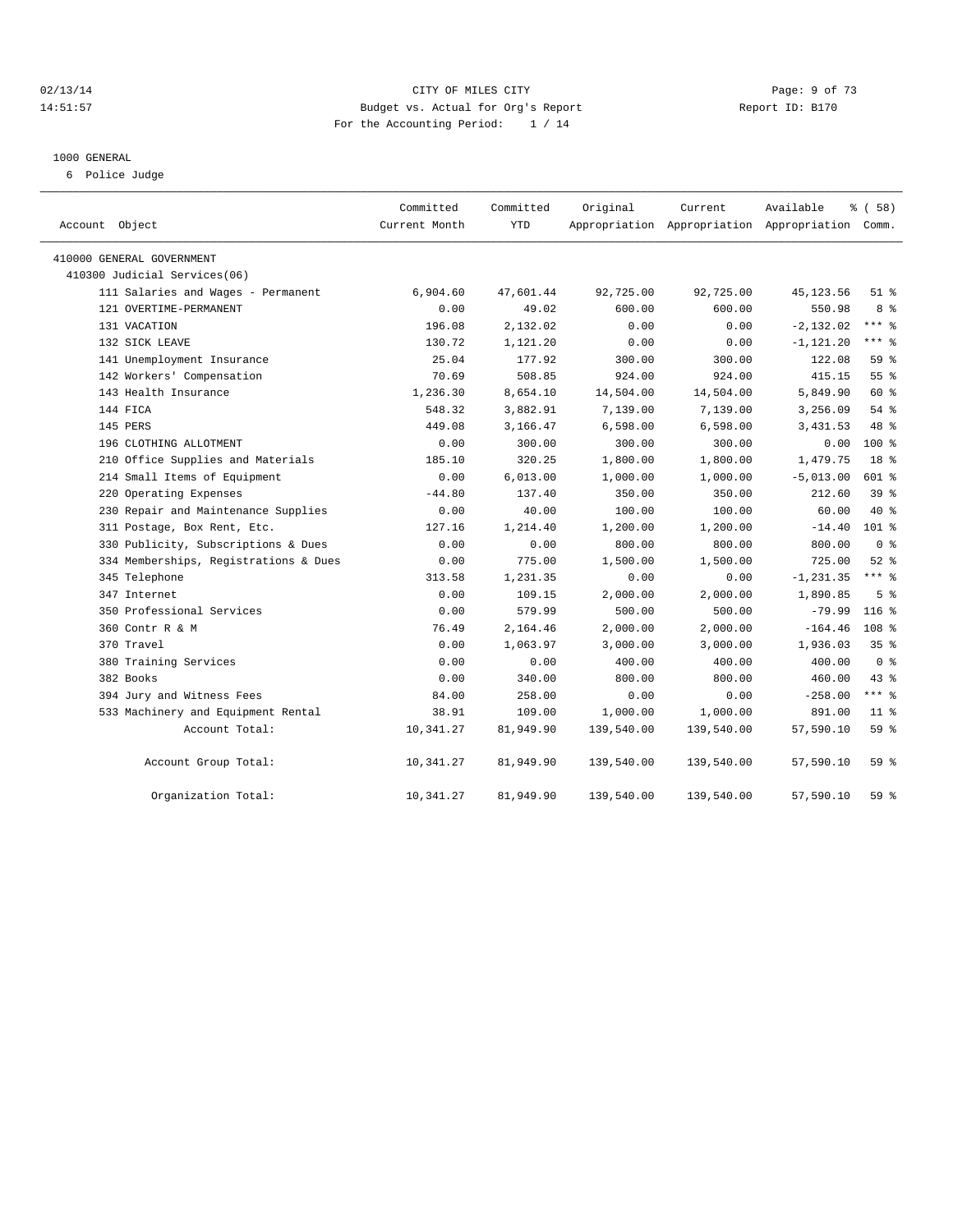#### 02/13/14 Page: 10 of 73 14:51:57 Budget vs. Actual for Org's Report Report ID: B170 For the Accounting Period: 1 / 14

————————————————————————————————————————————————————————————————————————————————————————————————————————————————————————————————————

#### 1000 GENERAL

7 Fire

|                                         | Committed     | Committed  | Original   | Current    | Available                                       | % ( 58 )        |
|-----------------------------------------|---------------|------------|------------|------------|-------------------------------------------------|-----------------|
| Account Object                          | Current Month | YTD        |            |            | Appropriation Appropriation Appropriation Comm. |                 |
| 420000 PUBLIC SAFETY                    |               |            |            |            |                                                 |                 |
| 420460 Fire Suppression(07)             |               |            |            |            |                                                 |                 |
| 111 Salaries and Wages - Permanent      | 27,503.73     | 196,058.38 | 349,089.00 | 349,089.00 | 153,030.62                                      | 56 %            |
| 112 SALARIES AND WAGES - PART PAID      | 0.00          | 1,089.00   | 6,000.00   | 6,000.00   | 4,911.00                                        | 18 %            |
| 121 OVERTIME-PERMANENT                  | 1,477.81      | 17,989.68  | 23,000.00  | 23,000.00  | 5,010.32                                        | 78 %            |
| 131 VACATION                            | 556.22        | 12,911.29  | 15,550.00  | 15,550.00  | 2,638.71                                        | 83%             |
| 132 SICK LEAVE                          | 582.52        | 11,592.83  | 15,000.00  | 15,000.00  | 3,407.17                                        | 77 %            |
| 133 OTHER LEAVE PAY                     | 0.00          | 12.74      | 3,000.00   | 3,000.00   | 2,987.26                                        | 0 <sup>8</sup>  |
| 134 HOLIDAY PAY                         | 2,161.71      | 6,001.33   | 8,500.00   | 8,500.00   | 2,498.67                                        | 71 %            |
| 141 Unemployment Insurance              | 145.28        | 1,105.57   | 1,559.00   | 1,559.00   | 453.43                                          | 71 %            |
| 142 Workers' Compensation               | 1,182.64      | 9,665.29   | 12,271.00  | 12,271.00  | 2,605.71                                        | 79 %            |
| 143 Health Insurance                    | 4,930.88      | 35, 142.68 | 59,228.00  | 59,228.00  | 24,085.32                                       | 59 %            |
| 144 FICA                                | 467.06        | 3,621.68   | 5,061.00   | 5,061.00   | 1,439.32                                        | 72 %            |
| 147 Firemen's Pension                   | 6,856.57      | 33,209.03  | 50,129.00  | 50,129.00  | 16,919.97                                       | 66 %            |
| 210 Office Supplies and Materials       | 108.40        | 128.20     | 900.00     | 900.00     | 771.80                                          | $14*$           |
| 211 Clothing Allotment                  | 0.00          | 4,035.88   | 7,900.00   | 7,900.00   | 3,864.12                                        | $51$ %          |
| 214 Small Items of Equipment            | 251.50        | 865.80     | 4,500.00   | 4,500.00   | 3,634.20                                        | 19 <sup>°</sup> |
| 220 Operating Expenses                  | 1,042.03      | 2,426.95   | 3,500.00   | 3,500.00   | 1,073.05                                        | 69 %            |
| 226 Clothing and Uniforms               | 43.96         | 937.91     | 5,000.00   | 5,000.00   | 4,062.09                                        | 19 <sup>°</sup> |
| 230 Repair and Maintenance Supplies     | 681.71        | 2,204.89   | 5,000.00   | 5,000.00   | 2,795.11                                        | 44 %            |
| 231 Gas, Oil, Diesel Fuel, Grease, etc. | 769.20        | 4,277.32   | 6,000.00   | 6,000.00   | 1,722.68                                        | 71 %            |
| 241 Consumable Tools                    | 0.00          | 0.00       | 350.00     | 350.00     | 350.00                                          | 0 <sup>8</sup>  |
| 311 Postage, Box Rent, Etc.             | 0.00          | 0.00       | 150.00     | 150.00     | 150.00                                          | 0 <sup>8</sup>  |
| 320 Printing, Duplicating, Typing &     | 0.00          | 63.89      | 100.00     | 100.00     | 36.11                                           | 64 %            |
| 330 Publicity, Subscriptions & Dues     | 265.00        | 265.00     | 500.00     | 500.00     | 235.00                                          | 53%             |
| 334 Memberships, Registrations & Dues   | 0.00          | 0.00       | 1,200.00   | 1,200.00   | 1,200.00                                        | 0 <sup>8</sup>  |
| 341 Electric Utility Services           | 332.54        | 2,159.24   | 3,300.00   | 3,300.00   | 1,140.76                                        | 65 %            |
| 342 Water Utility Services              | 29.37         | 212.58     | 450.00     | 450.00     | 237.42                                          | 47 %            |
| 343 Sewer Utility Services              | 18.53         | 126.09     | 300.00     | 300.00     | 173.91                                          | 42 %            |
| 344 Gas Utility Service                 | 448.41        | 726.40     | 2,000.00   | 2,000.00   | 1,273.60                                        | 36%             |
| 345 Telephone                           | 259.70        | 1,888.92   | 3,000.00   | 3,000.00   | 1,111.08                                        | 63 %            |
| 346 Garbage Service                     | 0.00          | 493.42     | 900.00     | 900.00     | 406.58                                          | $55$ $%$        |
| 347 Internet                            | 135.60        | 855.96     | 1,000.00   | 1,000.00   | 144.04                                          | 86 %            |
| 350 Professional Services               | 1,439.28      | 4,366.72   | 5,500.00   | 5,500.00   | 1,133.28                                        | 79 %            |
| 360 Contr R & M                         | 0.00          | 450.00     | 2,000.00   | 2,000.00   | 1,550.00                                        | $23$ $%$        |
| 364 R&M Vehicles - Fire/Amb             | 0.00          | 6,360.22   | 6,500.00   | 6,500.00   | 139.78                                          | 98 %            |
| 370 Travel                              | 0.00          | 1,268.72   | 2,500.00   | 2,500.00   | 1,231.28                                        | $51$ %          |
| 380 Training Services                   | 0.00          | 450.32     | 2,000.00   | 2,000.00   | 1,549.68                                        | $23$ $%$        |
| 382 Books                               | 0.00          | 115.63     | 1,500.00   | 1,500.00   | 1,384.37                                        | 8 %             |
| 400 BUILDING MATERIALS                  | 0.00          | 471.90     | 1,800.00   | 1,800.00   | 1,328.10                                        | $26$ %          |
| 511 Insurance on Buildings              | 0.00          | 1,723.07   | 1,723.00   | 1,723.00   | $-0.07$                                         | 100 %           |
| 512 Insurance on Vehicles & Equipment   | 0.00          | 5,343.05   | 5,343.00   | 5,343.00   | $-0.05$                                         | 100 %           |
| Account Total:                          | 51,689.65     | 370,617.58 | 623,303.00 | 623,303.00 | 252,685.42                                      | 59 %            |
| Account Group Total:                    | 51,689.65     | 370,617.58 | 623,303.00 | 623,303.00 | 252,685.42                                      | 59 %            |
| Organization Total:                     | 51,689.65     | 370,617.58 | 623,303.00 | 623,303.00 | 252,685.42                                      | 59 %            |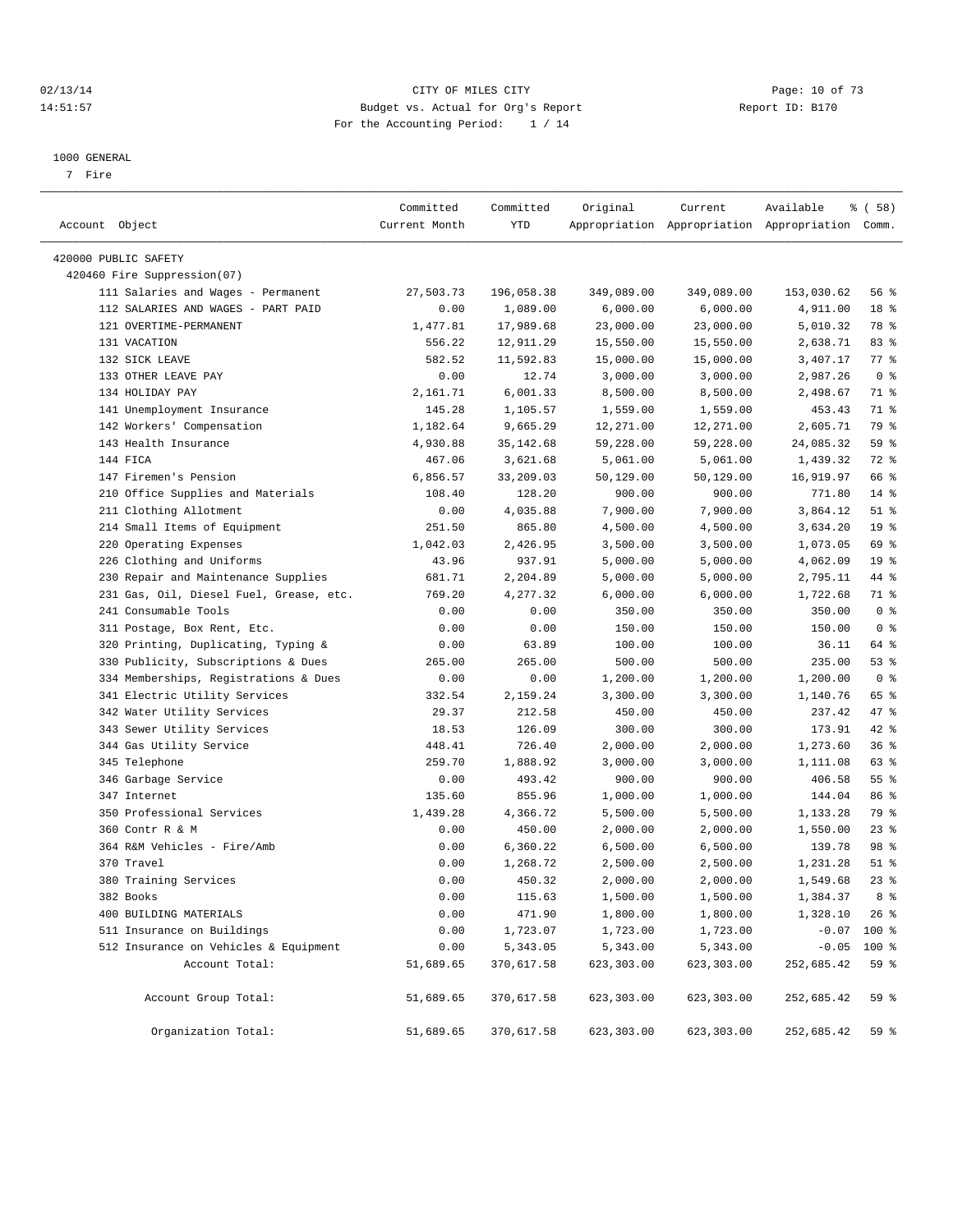## $O(2/13/14$   $O(2/13/14)$   $O(2/13/14)$   $O(2/13/14)$   $O(2/13/14)$   $O(2/13/14)$   $O(2/13/14)$ 14:51:57 Budget vs. Actual for Org's Report Report ID: B170 For the Accounting Period: 1 / 14

#### 1000 GENERAL

8 City Hall Maintenance

| Account Object                      | Committed<br>Current Month | Committed<br>YTD | Original  | Current<br>Appropriation Appropriation Appropriation Comm. | Available | % (58)          |  |
|-------------------------------------|----------------------------|------------------|-----------|------------------------------------------------------------|-----------|-----------------|--|
| 410000 GENERAL GOVERNMENT           |                            |                  |           |                                                            |           |                 |  |
| 411230 City Hall                    |                            |                  |           |                                                            |           |                 |  |
| 214 Small Items of Equipment        | 0.00                       | 0.00             | 400.00    | 400.00                                                     | 400.00    | 0 <sup>8</sup>  |  |
| 220 Operating Expenses              | 429.94                     | 1,625.80         | 2,500.00  | 2,500.00                                                   | 874.20    | 65 %            |  |
| 230 Repair and Maintenance Supplies | 275.00                     | 474.09           | 1,000.00  | 1,000.00                                                   | 525.91    | 47 %            |  |
| 341 Electric Utility Services       | 386.03                     | 3,545.87         | 5,500.00  | 5,500.00                                                   | 1,954.13  | 64 %            |  |
| 342 Water Utility Services          | 51.52                      | 369.08           | 750.00    | 750.00                                                     | 380.92    | 49 %            |  |
| 343 Sewer Utility Services          | 32.50                      | 227.50           | 370.00    | 370.00                                                     | 142.50    | $61$ $%$        |  |
| 344 Gas Utility Service             | 711.16                     | 1,652.81         | 5,000.00  | 5,000.00                                                   | 3,347.19  | $33$ $%$        |  |
| 346 Garbage Service                 | 0.00                       | 47.41            | 200.00    | 200.00                                                     | 152.59    | $24$ $%$        |  |
| 360 Contr R & M                     | 1,120.50                   | 7.691.28         | 29,000.00 | 29,000.00                                                  | 21,308.72 | $27$ $%$        |  |
| 400 BUILDING MATERIALS              | 0.00                       | 0.00             | 300.00    | 300.00                                                     | 300.00    | 0 <sup>8</sup>  |  |
| 511 Insurance on Buildings          | 0.00                       | 2,482.57         | 2,483.00  | 2,483.00                                                   | 0.43      | $100$ %         |  |
| Account Total:                      | 3,006.65                   | 18, 116. 41      | 47,503.00 | 47,503.00                                                  | 29,386.59 | 38 <sup>8</sup> |  |
| Account Group Total:                | 3,006.65                   | 18, 116. 41      | 47,503.00 | 47,503.00                                                  | 29,386.59 | $38*$           |  |
| Organization Total:                 | 3,006.65                   | 18,116.41        | 47,503.00 | 47,503.00                                                  | 29,386.59 | 38 <sup>8</sup> |  |
|                                     |                            |                  |           |                                                            |           |                 |  |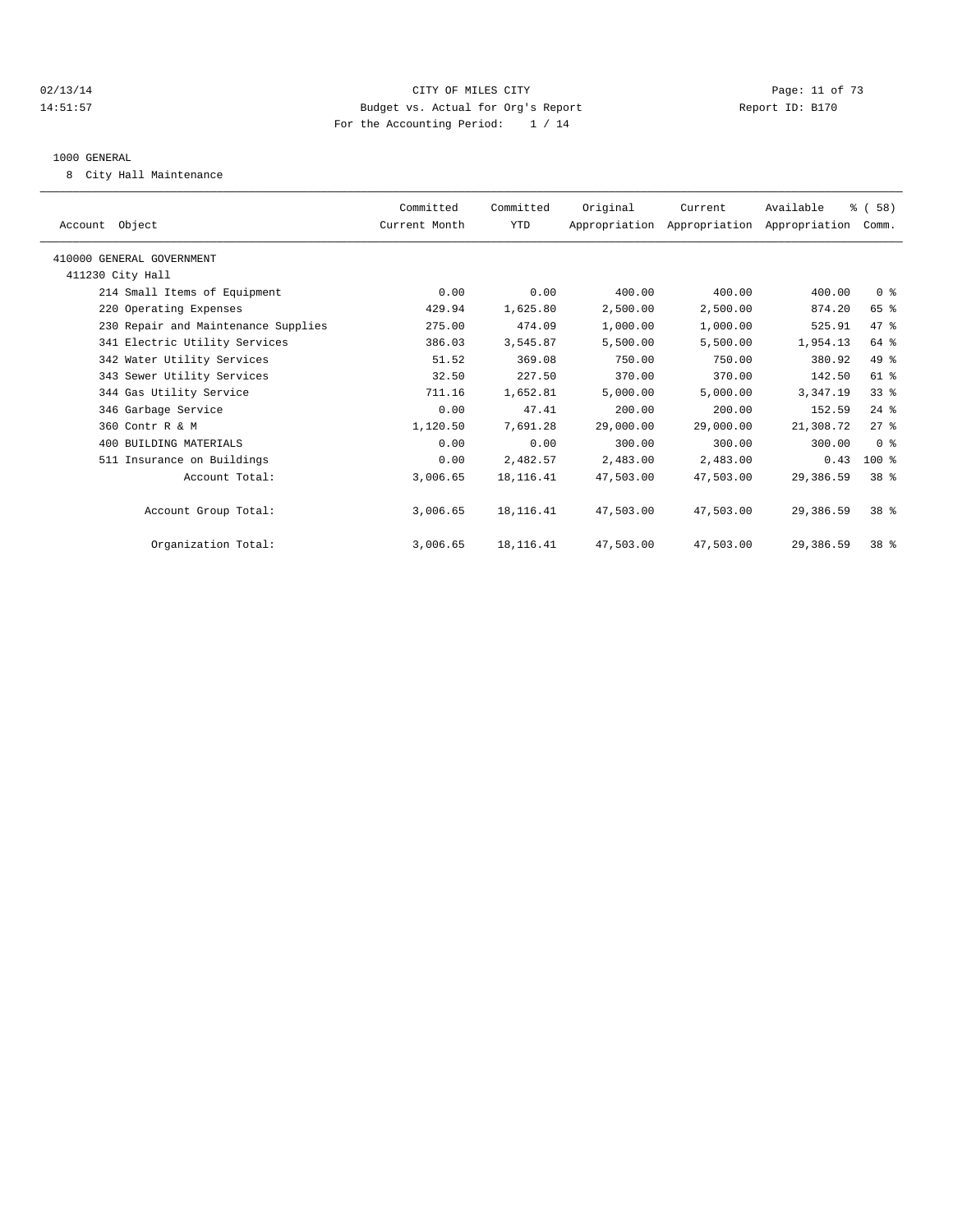#### $O(13/14)$   $O(13/14)$   $O(17)$   $O(17)$   $O(17)$   $O(17)$   $O(17)$   $O(17)$   $O(17)$   $O(17)$   $O(17)$   $O(17)$ 14:51:57 Budget vs. Actual for Org's Report Report ID: B170 For the Accounting Period: 1 / 14

#### 1000 GENERAL

9 Treasurer

|                                    | Committed     | Committed | Original  | Current                     | Available     | % (58)         |  |
|------------------------------------|---------------|-----------|-----------|-----------------------------|---------------|----------------|--|
| Account Object                     | Current Month | YTD       |           | Appropriation Appropriation | Appropriation | Comm.          |  |
| 410000 GENERAL GOVERNMENT          |               |           |           |                             |               |                |  |
| 410540 City Treasurer(09)          |               |           |           |                             |               |                |  |
| 111 Salaries and Wages - Permanent | 1,666.66      | 11,666.62 | 20,000.00 | 20,000.00                   | 8,333.38      | 58 %           |  |
| 142 Workers' Compensation          | 6.52          | 45.64     | 78.00     | 78.00                       | 32.36         | 59 %           |  |
| 144 FICA                           | 127.50        | 892.50    | 1,530.00  | 1,530.00                    | 637.50        | 58 %           |  |
| 145 PERS                           | 134.50        | 941.50    | 1,614.00  | 1,614.00                    | 672.50        | 58 %           |  |
| 345 Telephone                      | 2.50          | 68.22     | 100.00    | 100.00                      | 31.78         | 68 %           |  |
| 350 Professional Services          | 0.00          | 50.00     | 83.00     | 83.00                       | 33.00         | 60 %           |  |
| 360 Contr R & M                    | 120.05        | 627.81    | 840.00    | 840.00                      | 212.19        | 75 %           |  |
| 369 Other Repair and Maintenance   | 0.00          | 0.00      | 450.00    | 450.00                      | 450.00        | 0 <sup>8</sup> |  |
| Account Total:                     | 2,057.73      | 14,292.29 | 24,695.00 | 24,695.00                   | 10,402.71     | 58 %           |  |
|                                    |               |           |           |                             |               |                |  |
| Account Group Total:               | 2,057.73      | 14,292.29 | 24,695.00 | 24,695.00                   | 10,402.71     | 58 %           |  |
|                                    |               |           |           |                             |               |                |  |
| Organization Total:                | 2,057.73      | 14,292.29 | 24,695.00 | 24,695.00                   | 10,402.71     | 58 %           |  |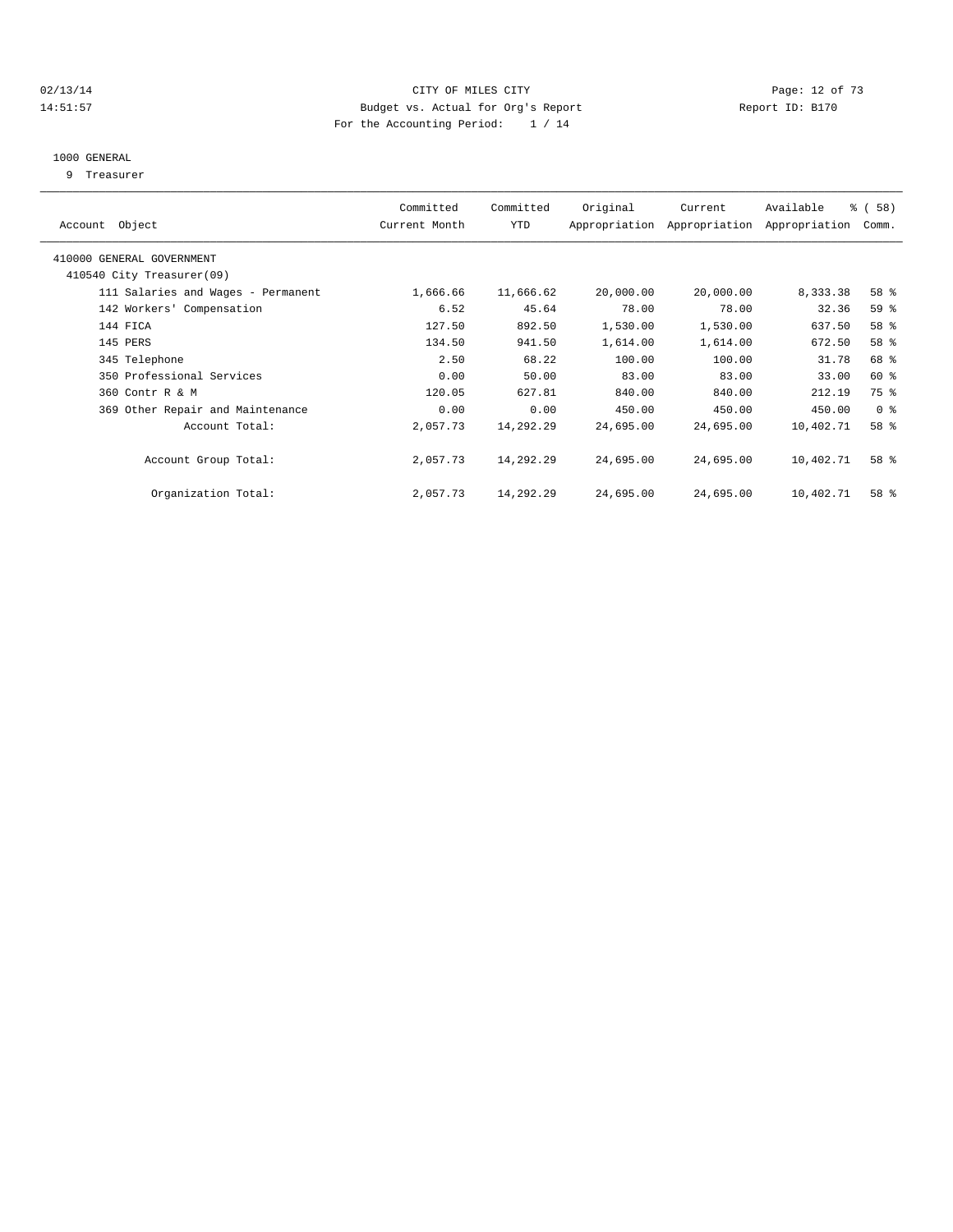## 02/13/14 Page: 13 of 73 14:51:57 Budget vs. Actual for Org's Report Report ID: B170 For the Accounting Period: 1 / 14

#### 1000 GENERAL

11 Historic Preservation

| Object<br>Account                                                                                       | Committed<br>Current Month | Committed<br>YTD | Original<br>Appropriation | Current<br>Appropriation | Available<br>Appropriation | % (58)<br>Comm. |
|---------------------------------------------------------------------------------------------------------|----------------------------|------------------|---------------------------|--------------------------|----------------------------|-----------------|
| 520000 OTHER FINANCING USES<br>521000 Interfund Operating Transfers Out<br>820 Transfers to Other Funds | 8,000.00                   | 8.000.00         | 8.000.00                  | 8,000.00                 | 0.00                       | $100*$          |
| Account Total:                                                                                          | 8,000.00                   | 8,000.00         | 8.000.00                  | 8.000.00                 | 0.00                       | $100$ %         |
| Account Group Total:                                                                                    | 8,000.00                   | 8.000.00         | 8.000.00                  | 8.000.00                 | 0.00                       | $100$ %         |
| Organization Total:                                                                                     | 8.000.00                   | 8.000.00         | 8.000.00                  | 8.000.00                 | 0.00                       | $100*$          |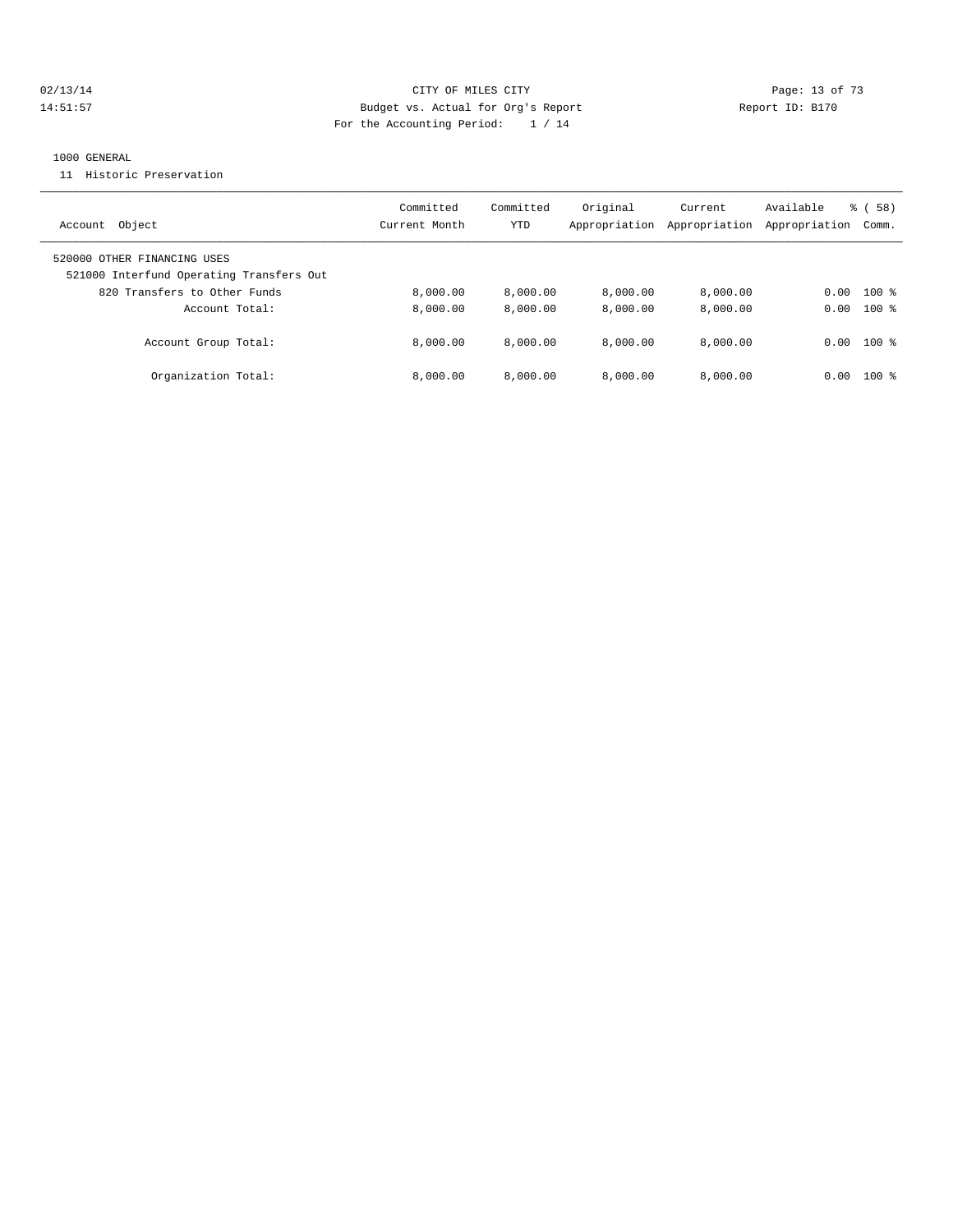#### $O2/13/14$  Page: 14 of 73 14:51:57 Budget vs. Actual for Org's Report Report ID: B170 For the Accounting Period: 1 / 14

————————————————————————————————————————————————————————————————————————————————————————————————————————————————————————————————————

#### 1000 GENERAL

13 Park

| Account Object                             | Committed<br>Current Month | Committed<br>YTD | Original   | Current    | Available<br>Appropriation Appropriation Appropriation Comm. | % ( 58)         |
|--------------------------------------------|----------------------------|------------------|------------|------------|--------------------------------------------------------------|-----------------|
| 460000 CULTURE AND RECREATION              |                            |                  |            |            |                                                              |                 |
| 460432 Lion Shelter                        |                            |                  |            |            |                                                              |                 |
| 230 Repair and Maintenance Supplies        | 0.00                       | 0.00             | 5,000.00   | 5,000.00   | 5,000.00                                                     | 0 <sup>8</sup>  |
| Account Total:                             | 0.00                       | 0.00             | 5,000.00   | 5,000.00   | 5,000.00                                                     | 0 <sup>8</sup>  |
| 460433 Park Operations(13)                 |                            |                  |            |            |                                                              |                 |
| 111 Salaries and Wages - Permanent         | 9,798.42                   | 76,743.92        | 129,796.00 | 129,796.00 | 53,052.08                                                    | 59 %            |
| 121 OVERTIME-PERMANENT                     | 0.00                       | 4,990.11         | 6,000.00   | 6,000.00   | 1,009.89                                                     | 83%             |
| 131 VACATION                               | 1,610.89                   | 6,215.32         | 10,500.00  | 10,500.00  | 4,284.68                                                     | 59 %            |
| 132 SICK LEAVE                             | 89.55                      | 2,438.13         | 5,000.00   | 5,000.00   | 2,561.87                                                     | 49 %            |
| 134 HOLIDAY PAY                            | 0.00                       | 2,664.61         | 3,000.00   | 3,000.00   | 335.39                                                       | 89 %            |
| 141 Unemployment Insurance                 | 51.72                      | 420.78           | 694.00     | 694.00     | 273.22                                                       | 61 %            |
| 142 Workers' Compensation                  | 602.08                     | 4,951.95         | 8,051.00   | 8,051.00   | 3,099.05                                                     | 62 %            |
| 143 Health Insurance                       | 2,003.53                   | 13,919.95        | 24,047.00  | 24,047.00  | 10,127.05                                                    | 58 %            |
| 144 FICA                                   | 832.18                     | 6,824.04         | 11,804.00  | 11,804.00  | 4,979.96                                                     | 58 %            |
| 145 PERS                                   | 927.96                     | 6,973.66         | 11,670.00  | 11,670.00  | 4,696.34                                                     | 60 %            |
| 196 CLOTHING ALLOTMENT                     | 0.00                       | 457.50           | 450.00     | 450.00     | $-7.50$                                                      | $102*$          |
| 210 Office Supplies and Materials          | 0.00                       | 53.57            | 150.00     | 150.00     | 96.43                                                        | 36%             |
| 214 Small Items of Equipment               | 299.89                     | 771.42           | 7,500.00   | 7,500.00   | 6,728.58                                                     | $10*$           |
| 220 Operating Expenses                     | 81.45                      | 1,199.77         | 2,200.00   | 2,200.00   | 1,000.23                                                     | 55%             |
| 222 Chemicals, Lab & Med Supplies          | 0.00                       | 100.00           | 8,920.00   | 8,920.00   | 8,820.00                                                     | 1 <sup>8</sup>  |
| 226 Clothing and Uniforms                  | 0.00                       | 0.00             | 500.00     | 500.00     | 500.00                                                       | 0 <sup>8</sup>  |
| 230 Repair and Maintenance Supplies        | 152.84                     | 4,339.18         | 10,000.00  | 10,000.00  | 5,660.82                                                     | 43 %            |
| 231 Gas, Oil, Diesel Fuel, Grease, etc.    | 503.80                     | 4,364.91         | 8,000.00   | 8,000.00   | 3,635.09                                                     | 55 <sup>8</sup> |
| 334 Memberships, Registrations & Dues      | 0.00                       | 50.00            | 500.00     | 500.00     | 450.00                                                       | $10*$           |
| 341 Electric Utility Services              | 1,693.68                   | 5,991.63         | 7,500.00   | 7,500.00   | 1,508.37                                                     | 80 %            |
| 342 Water Utility Services                 | 35.58                      | 16,821.81        | 22,000.00  | 22,000.00  | 5,178.19                                                     | 76 %            |
| 343 Sewer Utility Services                 | 21.33                      | 511.89           | 1,000.00   | 1,000.00   | 488.11                                                       | $51$ %          |
| 344 Gas Utility Service                    | 733.80                     | 1,590.29         | 2,400.00   | 2,400.00   | 809.71                                                       | 66 %            |
| 345 Telephone                              | 38.56                      | 317.33           | 500.00     | 500.00     | 182.67                                                       | 63 %            |
| 346 Garbage Service                        | 0.00                       | 237.06           | 850.00     | 850.00     | 612.94                                                       | $28$ %          |
| 347 Internet                               | 37.60                      | 263.20           | 450.00     | 450.00     | 186.80                                                       | 58 %            |
| 350 Professional Services                  | 0.00                       | 736.20           | 10,000.00  | 10,000.00  | 9,263.80                                                     | 7 %             |
| 360 Contr R & M                            | 0.00                       | 498.95           | 9,000.00   | 9,000.00   | 8,501.05                                                     | 6 %             |
| 363 R&M Vehicles/Equip/Labor-PW            | 217.54                     | 4,395.62         | 17,300.00  | 17,300.00  | 12,904.38                                                    | $25$ $%$        |
| 370 Travel                                 | 0.00                       | 129.39           | 600.00     | 600.00     | 470.61                                                       | $22$ %          |
| 380 Training Services                      | 0.00                       | 61.77            | 1,000.00   | 1,000.00   | 938.23                                                       | 6 <sup>°</sup>  |
| 511 Insurance on Buildings                 | 0.00                       | 2,382.75         | 2,383.00   | 2,383.00   | 0.25                                                         | $100*$          |
| 512 Insurance on Vehicles & Equipment      | 0.00                       | 450.51           | 451.00     | 451.00     | 0.49                                                         | $100*$          |
| 514 Other Insurance (Boilers)              | 0.00                       | 0.00             | 800.00     | 800.00     | 800.00                                                       | 0 <sup>8</sup>  |
| 936 Parks and Recreation Facilities        | 0.00                       | 1,625.24         | 89,177.00  | 89,177.00  | 87,551.76                                                    | 2 <sup>8</sup>  |
| Account Total:                             | 19,732.40                  | 173,492.46       | 414,193.00 | 414,193.00 | 240,700.54                                                   | $42$ %          |
| 460434 Fish, Wildlife Trailways            |                            |                  |            |            |                                                              |                 |
| 740 Awards and Indemnities                 | 0.00                       | 1,830.69         | 16,953.00  | 16,953.00  | 15,122.31                                                    | $11$ %          |
| Account Total:                             | 0.00                       | 1,830.69         | 16,953.00  | 16,953.00  | 15, 122. 31                                                  | $11$ %          |
| 460439 Riverside Park Tennis Court Project |                            |                  |            |            |                                                              |                 |
| 350 Professional Services                  | 0.00                       | 33.77            | 0.00       | 0.00       | $-33.77$ *** %                                               |                 |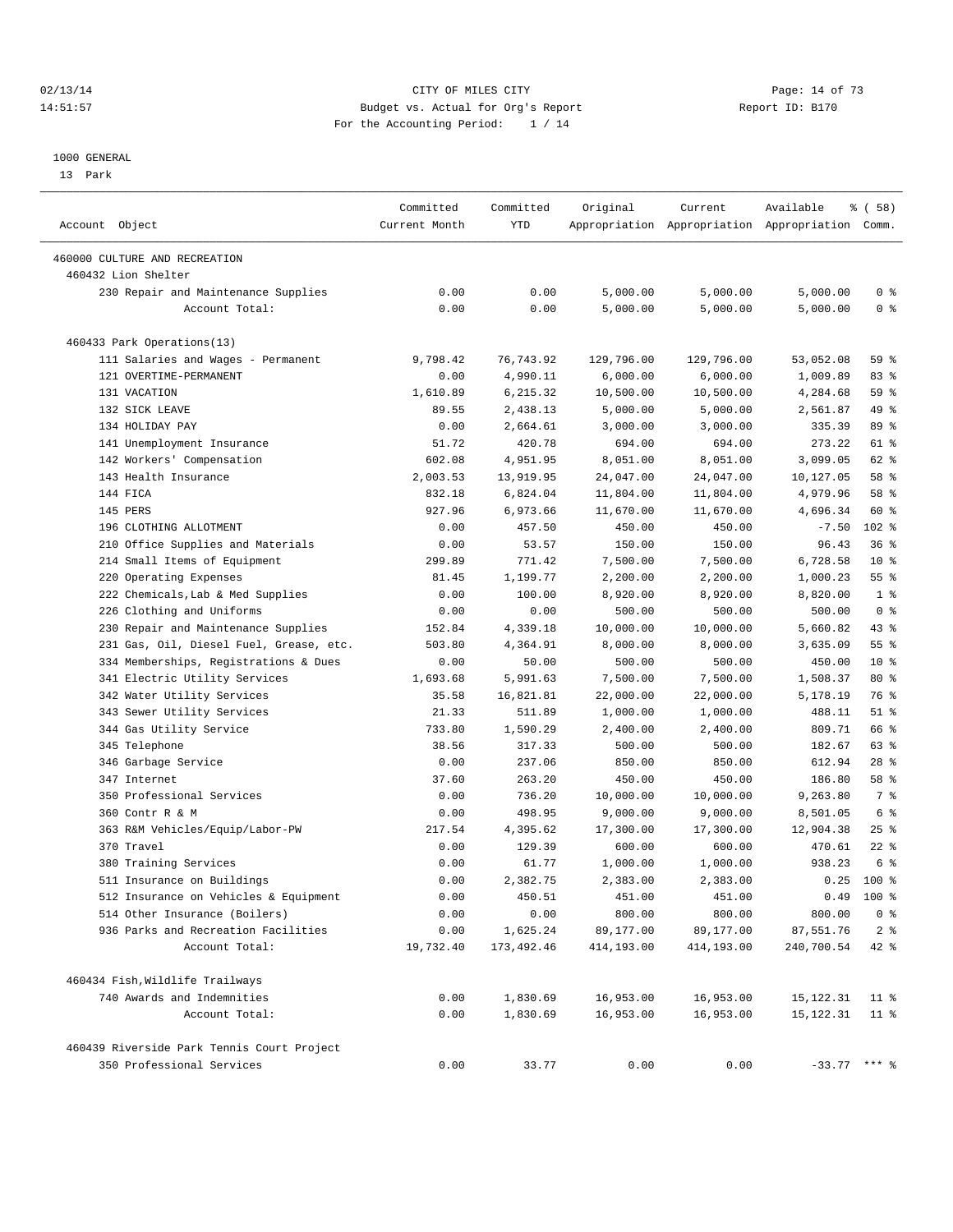#### $O2/13/14$  Page: 15 of 73 14:51:57 Budget vs. Actual for Org's Report Report ID: B170 For the Accounting Period: 1 / 14

#### 1000 GENERAL

13 Park

| Object<br>Account    | Committed<br>Current Month | Committed<br>YTD | Original   | Current<br>Appropriation Appropriation | Available<br>Appropriation Comm. | <sub>ර</sub> ි (58) |
|----------------------|----------------------------|------------------|------------|----------------------------------------|----------------------------------|---------------------|
| Account Total:       | 0.00                       | 33.77            | 0.00       | 0.00                                   | $-33.77$ *** $%$                 |                     |
| Account Group Total: | 19,732.40                  | 175,356.92       | 436,146.00 | 436,146.00                             | 260,789.08                       | $40*$               |
| Organization Total:  | 19,732.40                  | 175,356.92       | 436,146.00 | 436,146.00                             | 260,789.08                       | 40 %                |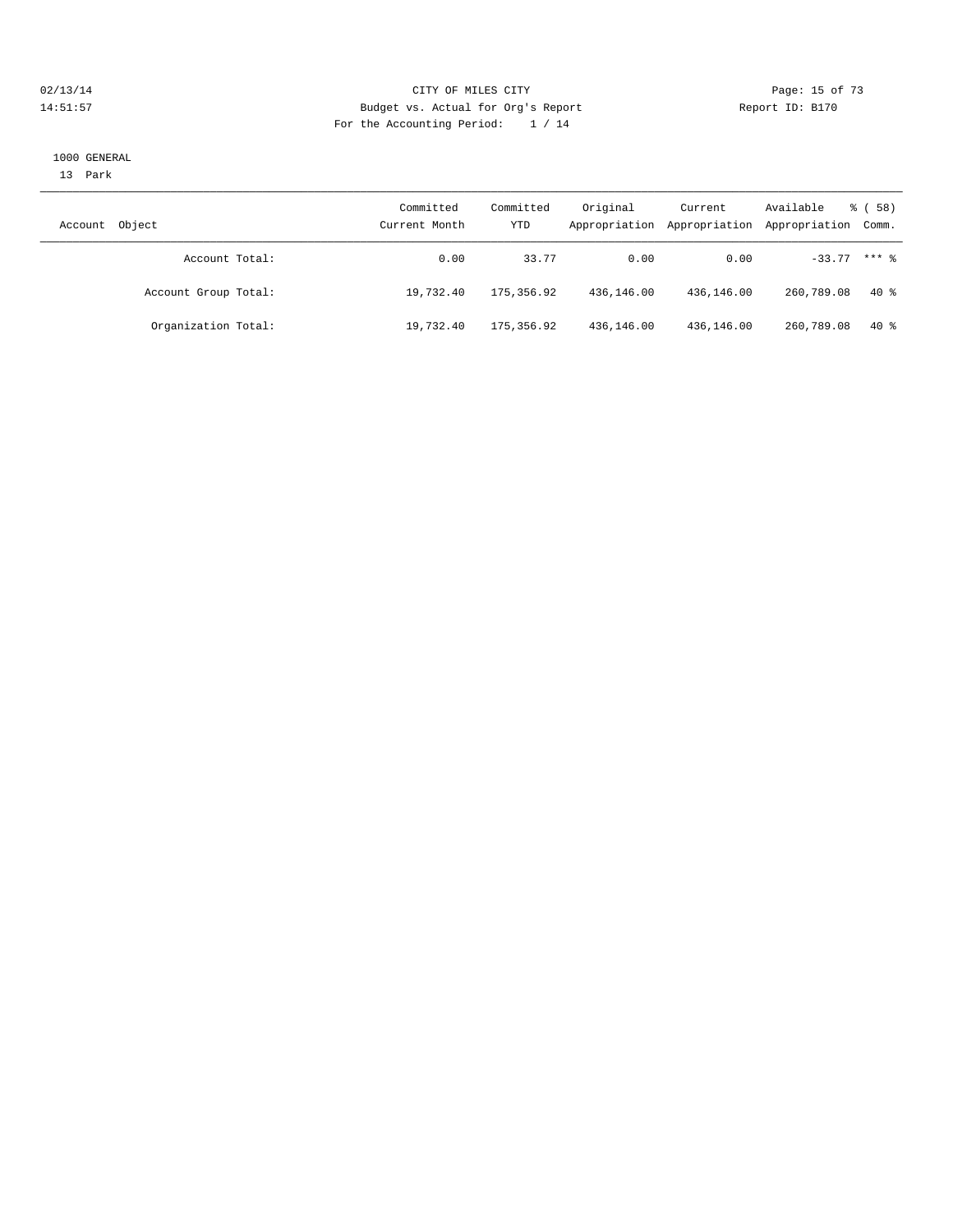#### $O2/13/14$  Page: 16 of 73 14:51:57 Budget vs. Actual for Org's Report Report ID: B170 For the Accounting Period: 1 / 14

#### 1000 GENERAL

14 Swim Pool

| Account Object                      | Committed<br>Current Month | Committed<br><b>YTD</b> | Original  | Current<br>Appropriation Appropriation Appropriation Comm. | Available   | % (58)          |  |
|-------------------------------------|----------------------------|-------------------------|-----------|------------------------------------------------------------|-------------|-----------------|--|
| 460000 CULTURE AND RECREATION       |                            |                         |           |                                                            |             |                 |  |
| 460445 Swimming Pool                |                            |                         |           |                                                            |             |                 |  |
| 111 Salaries and Wages - Permanent  | 0.00                       | 34, 153.04              | 50,000.00 | 50,000.00                                                  | 15,846.96   | 68 %            |  |
| 141 Unemployment Insurance          | 0.00                       | 153.69                  | 69.00     | 69.00                                                      | $-84.69$    | $223$ $%$       |  |
| 142 Workers' Compensation           | 0.00                       | 1,788.26                | 797.00    | 797.00                                                     | $-991.26$   | $224$ $%$       |  |
| 144 FICA                            | 0.00                       | 2,612.70                | 1,165.00  | 1,165.00                                                   | $-1,447.70$ | $224$ %         |  |
| 145 PERS                            | 0.00                       | 369.20                  | 127.00    | 127.00                                                     | $-242.20$   | $291$ %         |  |
| 214 Small Items of Equipment        | 0.00                       | 0.00                    | 200.00    | 200.00                                                     | 200.00      | 0 <sup>8</sup>  |  |
| 220 Operating Expenses              | 0.00                       | 35.81                   | 900.00    | 900.00                                                     | 864.19      | $4\degree$      |  |
| 222 Chemicals, Lab & Med Supplies   | 0.00                       | 41.66                   | 3,000.00  | 3,000.00                                                   | 2,958.34    | 1 <sup>8</sup>  |  |
| 226 Clothing and Uniforms           | 0.00                       | 336.00                  | 0.00      | 0.00                                                       | $-336.00$   | $***$ $_{8}$    |  |
| 230 Repair and Maintenance Supplies | 0.00                       | 21.99                   | 1,000.00  | 1,000.00                                                   | 978.01      | 2 <sup>°</sup>  |  |
| 341 Electric Utility Services       | 18.57                      | 946.15                  | 1,000.00  | 1,000.00                                                   | 53.85       | 95%             |  |
| 342 Water Utility Services          | 0.00                       | 239.67                  | 300.00    | 300.00                                                     | 60.33       | $80*$           |  |
| 343 Sewer Utility Services          | 0.00                       | 85.32                   | 85.00     | 85.00                                                      | $-0.32$     | $100$ %         |  |
| 345 Telephone                       | 0.00                       | 34.17                   | 130.00    | 130.00                                                     | 95.83       | 26%             |  |
| 350 Professional Services           | 0.00                       | 0.00                    | 250.00    | 250.00                                                     | 250.00      | 0 <sup>8</sup>  |  |
| 360 Contr R & M                     | 0.00                       | 0.00                    | 500.00    | 500.00                                                     | 500.00      | 0 <sup>8</sup>  |  |
| 363 R&M Vehicles/Equip/Labor-PW     | 0.00                       | 0.00                    | 1,000.00  | 1,000.00                                                   | 1,000.00    | 0 <sup>8</sup>  |  |
| 380 Training Services               | 0.00                       | 421.00                  | 1,200.00  | 1,200.00                                                   | 779.00      | 35 <sup>8</sup> |  |
| 540 Special Assessments             | 0.00                       | 0.00                    | 678.00    | 678.00                                                     | 678.00      | 0 <sup>8</sup>  |  |
| Account Total:                      | 18.57                      | 41,238.66               | 62,401.00 | 62,401.00                                                  | 21, 162.34  | 66 %            |  |
| Account Group Total:                | 18.57                      | 41,238.66               | 62,401.00 | 62,401.00                                                  | 21, 162.34  | 66 %            |  |
| Organization Total:                 | 18.57                      | 41,238.66               | 62,401.00 | 62,401.00                                                  | 21, 162.34  | 66 %            |  |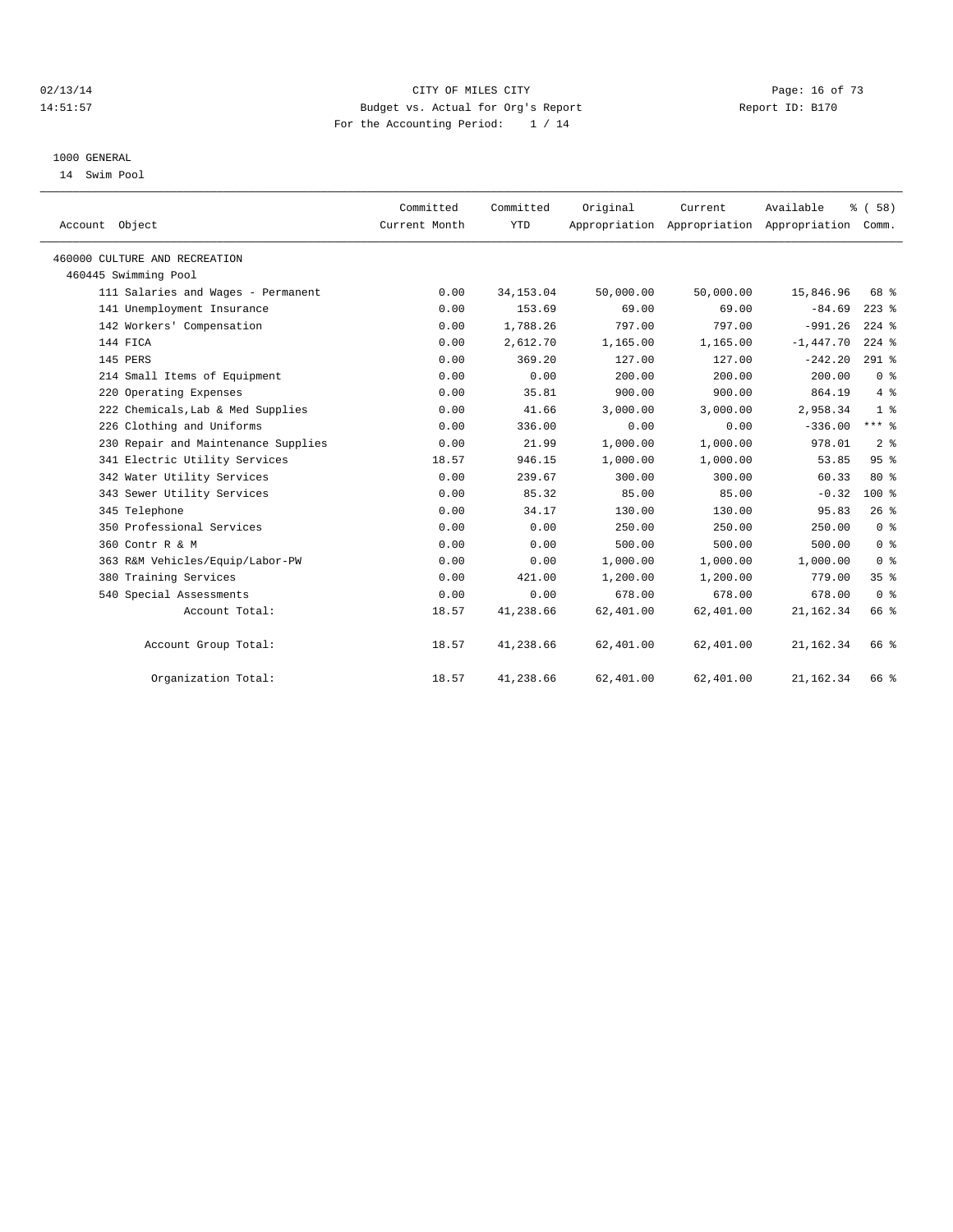## 02/13/14 Page: 17 of 73 14:51:57 Budget vs. Actual for Org's Report Report ID: B170 For the Accounting Period: 1 / 14

#### 1000 GENERAL 16 Library

| Object<br>Account                                                       | Committed<br>Current Month | Committed<br><b>YTD</b> | Original<br>Appropriation | Current<br>Appropriation | Available<br>Appropriation | <sub>ර</sub> ි (58)<br>Comm. |
|-------------------------------------------------------------------------|----------------------------|-------------------------|---------------------------|--------------------------|----------------------------|------------------------------|
| 520000 OTHER FINANCING USES<br>521000 Interfund Operating Transfers Out |                            |                         |                           |                          |                            |                              |
| 820 Transfers to Other Funds                                            | 23,623.91                  | 165, 367, 37            | 283,487.00                | 283,487.00               | 118, 119.63                | $58*$                        |
| Account Total:                                                          | 23,623.91                  | 165, 367, 37            | 283,487.00                | 283,487.00               | 118, 119.63                | 58 <sup>8</sup>              |
| Account Group Total:                                                    | 23,623.91                  | 165, 367, 37            | 283,487.00                | 283,487.00               | 118, 119.63                | 58 %                         |
| Organization Total:                                                     | 23,623.91                  | 165, 367, 37            | 283,487.00                | 283,487.00               | 118, 119.63                | $58*$                        |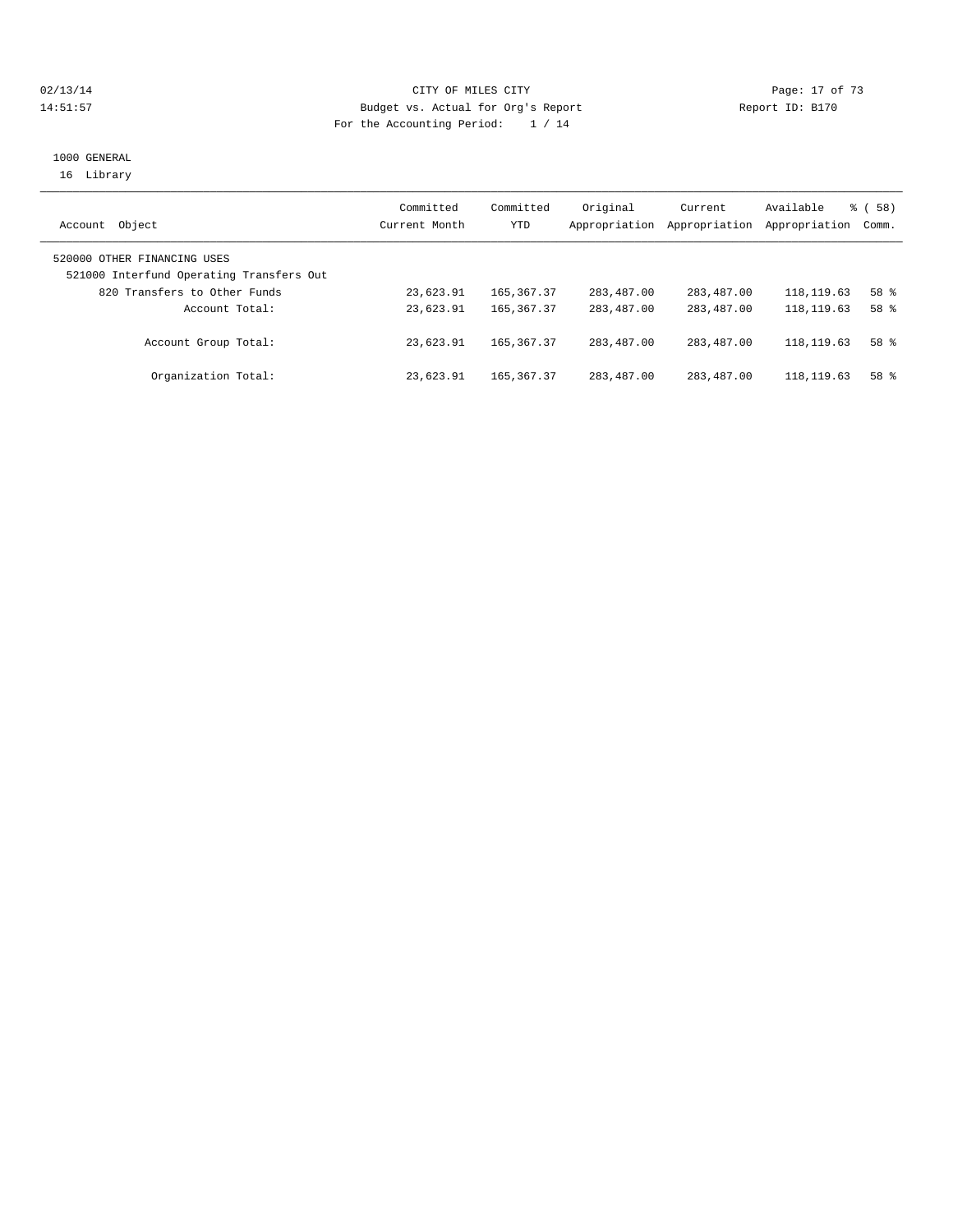#### $O2/13/14$  Page: 18 of 73 14:51:57 Budget vs. Actual for Org's Report Report ID: B170 For the Accounting Period: 1 / 14

#### 1000 GENERAL

21 Animal Control

| Account Object                           | Committed<br>Current Month | Committed<br><b>YTD</b> | Original  | Current<br>Appropriation Appropriation Appropriation Comm. | Available   | % (58)         |
|------------------------------------------|----------------------------|-------------------------|-----------|------------------------------------------------------------|-------------|----------------|
|                                          |                            |                         |           |                                                            |             |                |
| 440000 PUBLIC HEALTH                     |                            |                         |           |                                                            |             |                |
| 440600 Animal Control Services (21)      |                            |                         |           |                                                            |             |                |
| 111 Salaries and Wages - Permanent       | 2,940.21                   | 21,724.59               | 42,864.00 | 42,864.00                                                  | 21, 139.41  | $51$ %         |
| 131 VACATION                             | 682.85                     | 2,946.01                | 0.00      | 0.00                                                       | $-2,946.01$ | $***$ $%$      |
| 132 SICK LEAVE                           | 0.00                       | 484.22                  | 0.00      | 0.00                                                       | $-484.22$   | $***$ $%$      |
| 134 HOLIDAY PAY                          | 117.50                     | 312.50                  | 0.00      | 0.00                                                       | $-312.50$   | $***$ $%$      |
| 141 Unemployment Insurance               | 16.84                      | 114.63                  | 101.00    | 101.00                                                     | $-13.63$    | $113*$         |
| 142 Workers' Compensation                | 192.16                     | 1,323.59                | 1,177.00  | 1,177.00                                                   | $-146.59$   | $112*$         |
| 143 Health Insurance                     | 618.50                     | 4,329.50                | 7,422.00  | 7,422.00                                                   | 3,092.50    | 58 %           |
| 144 FICA                                 | 286.15                     | 1,948.22                | 1,720.00  | 1,720.00                                                   | $-228.22$   | $113*$         |
| 145 PERS                                 | 277.10                     | 1,929.10                | 1,643.00  | 1,643.00                                                   | $-286.10$   | 117 %          |
| 196 CLOTHING ALLOTMENT                   | 0.00                       | 0.00                    | 720.00    | 720.00                                                     | 720.00      | 0 <sup>8</sup> |
| 210 Office Supplies and Materials        | 0.00                       | 0.00                    | 150.00    | 150.00                                                     | 150.00      | 0 <sup>8</sup> |
| 211 Clothing Allotment                   | 0.00                       | 0.00                    | 150.00    | 150.00                                                     | 150.00      | 0 <sup>8</sup> |
| 214 Small Items of Equipment             | 0.00                       | 11.99                   | 400.00    | 400.00                                                     | 388.01      | 3 <sup>8</sup> |
| 220 Operating Expenses                   | 133.70                     | 437.61                  | 1,200.00  | 1,200.00                                                   | 762.39      | 36%            |
| 230 Repair and Maintenance Supplies      | 0.00                       | 0.00                    | 250.00    | 250.00                                                     | 250.00      | 0 <sup>8</sup> |
| 231 Gas, Oil, Diesel Fuel, Grease, etc.  | 128.60                     | 734.73                  | 1,400.00  | 1,400.00                                                   | 665.27      | $52$ $%$       |
| 311 Postage, Box Rent, Etc.              | 0.00                       | 0.00                    | 20.00     | 20.00                                                      | 20.00       | 0 <sup>8</sup> |
| 320 Printing, Duplicating, Typing &      | 0.00                       | 0.00                    | 25.00     | 25.00                                                      | 25.00       | 0 <sup>8</sup> |
| 330 Publicity, Subscriptions & Dues      | 0.00                       | 0.00                    | 25.00     | 25.00                                                      | 25.00       | 0 <sup>8</sup> |
| 341 Electric Utility Services            | 52.66                      | 356.92                  | 350.00    | 350.00                                                     | $-6.92$     | $102*$         |
| 342 Water Utility Services               | 20.94                      | 151.14                  | 350.00    | 350.00                                                     | 198.86      | 43.8           |
| 343 Sewer Utility Services               | 12.95                      | 90.65                   | 150.00    | 150.00                                                     | 59.35       | 60 %           |
| 344 Gas Utility Service                  | 69.31                      | 218.54                  | 600.00    | 600.00                                                     | 381.46      | 36%            |
| 345 Telephone                            | 40.03                      | 282.23                  | 500.00    | 500.00                                                     | 217.77      | 56%            |
| 347 Internet                             | 0.00                       | 0.00                    | 20.00     | 20.00                                                      | 20.00       | 0 <sup>8</sup> |
| 350 Professional Services                | 189.00                     | 1,816.00                | 3,000.00  | 3,000.00                                                   | 1,184.00    | 61 %           |
| 360 Contr R & M                          | 0.00                       | 0.00                    | 100.00    | 100.00                                                     | 100.00      | 0 <sup>8</sup> |
| 366 R&M Vehicles - Police/Animal Control | 0.00                       | 0.00                    | 100.00    | 100.00                                                     | 100.00      | 0 <sup>8</sup> |
| 370 Travel                               | 0.00                       | 0.00                    | 200.00    | 200.00                                                     | 200.00      | 0 <sup>8</sup> |
| 380 Training Services                    | 0.00                       | 0.00                    | 100.00    | 100.00                                                     | 100.00      | 0 <sup>8</sup> |
| 511 Insurance on Buildings               | 0.00                       | 68.36                   | 68.00     | 68.00                                                      | $-0.36$     | $101$ %        |
| Account Total:                           | 5,778.50                   | 39,280.53               | 64,805.00 | 64,805.00                                                  | 25,524.47   | 61 %           |
| Account Group Total:                     | 5,778.50                   | 39,280.53               | 64,805.00 | 64,805.00                                                  | 25,524.47   | 61 %           |
| Organization Total:                      | 5,778.50                   | 39,280.53               | 64,805.00 | 64,805.00                                                  | 25,524.47   | $61*$          |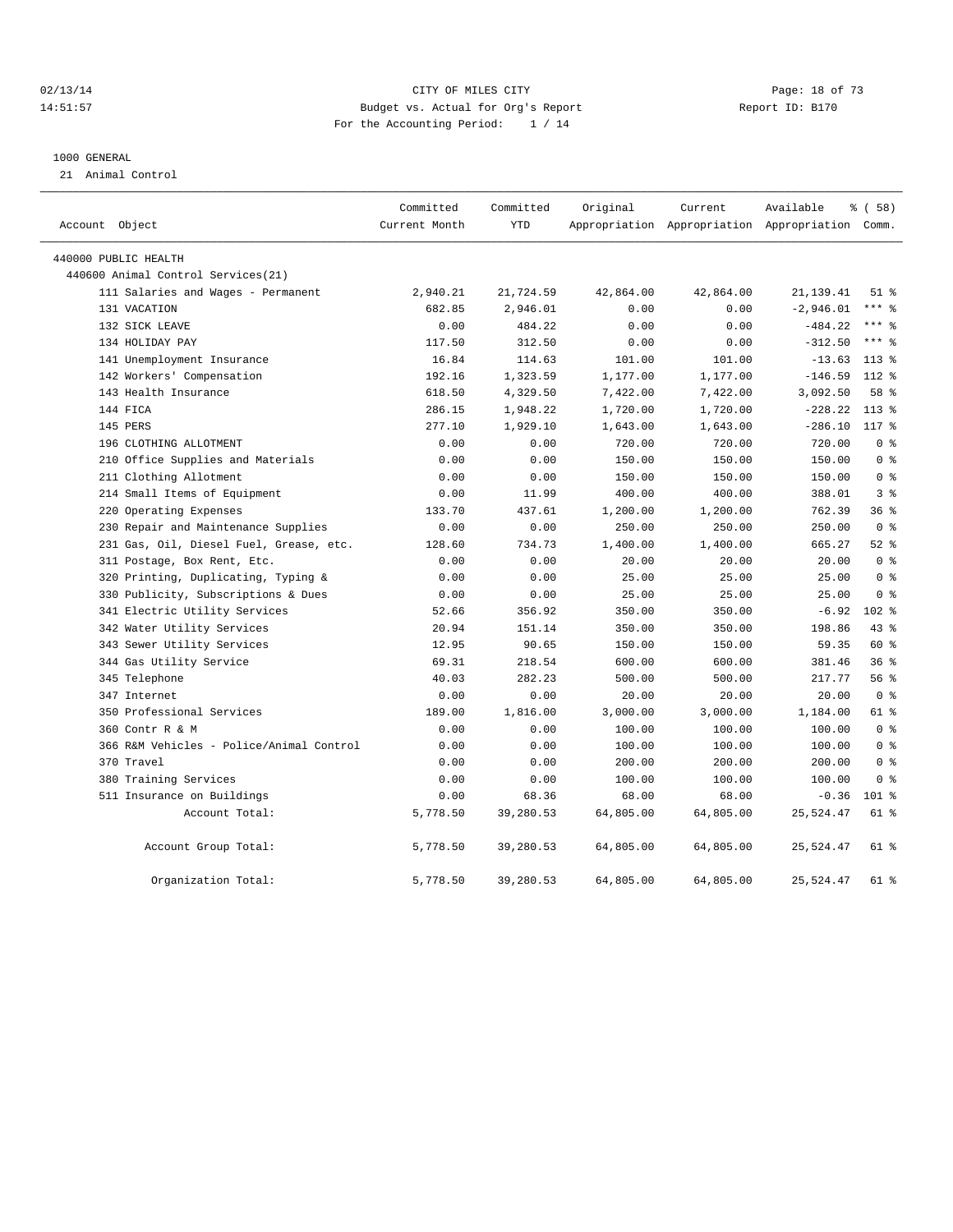#### 02/13/14 Page: 19 of 73 14:51:57 Budget vs. Actual for Org's Report Report ID: B170 For the Accounting Period: 1 / 14

#### 1000 GENERAL

36 Planning & Community Services

| Account Object                            | Committed<br>Current Month | Committed<br>YTD | Original   | Current   | Available<br>Appropriation Appropriation Appropriation Comm. | % (58)         |
|-------------------------------------------|----------------------------|------------------|------------|-----------|--------------------------------------------------------------|----------------|
| 410000 GENERAL GOVERNMENT                 |                            |                  |            |           |                                                              |                |
| 411020 Community Services & Planning      |                            |                  |            |           |                                                              |                |
| 111 Salaries and Wages - Permanent        | 2,543.38                   | 22, 175.73       | 34, 356.00 | 34,356.00 | 12,180.27                                                    | 65 %           |
| 121 OVERTIME-PERMANENT                    | 4.91                       | 39.25            | 0.00       | 0.00      | $-39.25$                                                     | $***$ $%$      |
| 131 VACATION                              | 47.35                      | 4,301.59         | 396.00     | 396.00    | $-3,905.59$                                                  | $***$ $=$      |
| 132 SICK LEAVE                            | 312.22                     | 2,043.29         | 198.00     | 198.00    | $-1,845.29$                                                  | $***$ 8        |
| 133 OTHER LEAVE PAY                       | 228.87                     | 509.33           | 0.00       | 0.00      | $-509.33$                                                    | $***$ $=$      |
| 141 Unemployment Insurance                | 14.13                      | 132.11           | 155.00     | 155.00    | 22.89                                                        | 85%            |
| 142 Workers' Compensation                 | 14.51                      | 164.03           | 1,799.00   | 1,799.00  | 1,634.97                                                     | 9 <sup>8</sup> |
| 143 Health Insurance                      | 673.80                     | 5,335.29         | 7,422.00   | 7,422.00  | 2,086.71                                                     | 72 %           |
| 144 FICA                                  | 236.03                     | 2,219.83         | 2,628.00   | 2,628.00  | 408.17                                                       | 84 %           |
| 145 PERS                                  | 253.15                     | 2,345.91         | 2,772.00   | 2,772.00  | 426.09                                                       | 85%            |
| 196 CLOTHING ALLOTMENT                    | 0.00                       | 313.50           | 314.00     | 314.00    | 0.50                                                         | $100*$         |
| 210 Office Supplies and Materials         | 5.98                       | 215.23           | 850.00     | 850.00    | 634.77                                                       | $25$ $%$       |
| 214 Small Items of Equipment              | 151.59                     | 199.97           | 1,200.00   | 1,200.00  | 1,000.03                                                     | 17.8           |
| 220 Operating Expenses                    | 0.00                       | 0.00             | 100.00     | 100.00    | 100.00                                                       | 0 <sup>8</sup> |
| 311 Postage, Box Rent, Etc.               | 2.30                       | 79.41            | 200.00     | 200.00    | 120.59                                                       | 40 %           |
| 320 Printing, Duplicating, Typing &       | 0.00                       | 0.00             | 500.00     | 500.00    | 500.00                                                       | 0 <sup>8</sup> |
| 327 Map Printing                          | 0.00                       | 0.00             | 250.00     | 250.00    | 250.00                                                       | 0 <sup>8</sup> |
| 331 Publication of Formal & Legal Notices | 0.00                       | 0.00             | 275.00     | 275.00    | 275.00                                                       | 0 <sup>8</sup> |
| 345 Telephone                             | 75.42                      | 569.60           | 900.00     | 900.00    | 330.40                                                       | 63 %           |
| 347 Internet                              | 0.00                       | 0.00             | 100.00     | 100.00    | 100.00                                                       | 0 <sup>8</sup> |
| 350 Professional Services                 | 0.00                       | 5,790.24         | 20,500.00  | 20,500.00 | 14,709.76                                                    | $28$ %         |
| 360 Contr R & M                           | 541.93                     | 1,593.52         | 2,000.00   | 2,000.00  | 406.48                                                       | $80*$          |
| 370 Travel                                | 0.00                       | 65.32            | 800.00     | 800.00    | 734.68                                                       | 8 %            |
| 380 Training Services                     | 0.00                       | 175.00           | 700.00     | 700.00    | 525.00                                                       | 25%            |
| 382 Books                                 | 0.00                       | 0.00             | 250.00     | 250.00    | 250.00                                                       | 0 <sup>8</sup> |
| Account Total:                            | 5,105.57                   | 48,268.15        | 78,665.00  | 78,665.00 | 30,396.85                                                    | 61 %           |
| Account Group Total:                      | 5,105.57                   | 48,268.15        | 78,665.00  | 78,665.00 | 30,396.85                                                    | $61*$          |
| Organization Total:                       | 5,105.57                   | 48,268.15        | 78,665.00  | 78,665.00 | 30,396.85                                                    | 61 %           |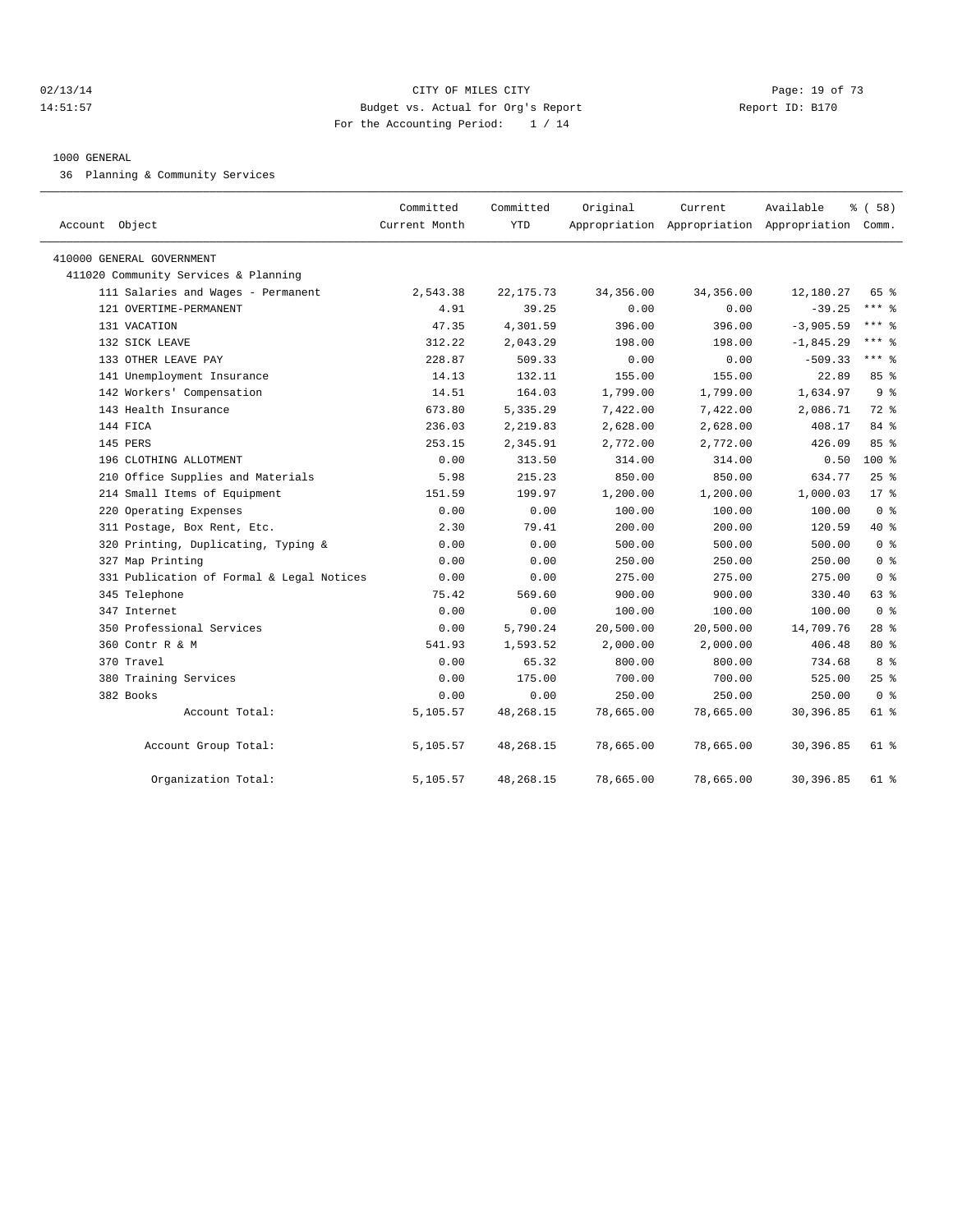#### $O(13/14$   $O(13/14)$   $O(13/14)$   $O(15/14)$   $O(15/14)$   $O(15/14)$   $O(15/14)$   $O(15/14)$   $O(15/14)$   $O(15/14)$   $O(15/14)$   $O(15/14)$   $O(15/14)$   $O(15/14)$   $O(15/14)$   $O(15/14)$   $O(15/14)$   $O(15/14)$   $O(15/14)$   $O(15/14)$   $O$ 14:51:57 Budget vs. Actual for Org's Report Report ID: B170 For the Accounting Period: 1 / 14

#### 1000 GENERAL

37 CITY HEALTH

|                                                                         | Committed     | Committed | Original      | Current       | Available     | 58)<br>ී ( |
|-------------------------------------------------------------------------|---------------|-----------|---------------|---------------|---------------|------------|
| Object<br>Account                                                       | Current Month | YTD       | Appropriation | Appropriation | Appropriation | Comm.      |
| 520000 OTHER FINANCING USES<br>521000 Interfund Operating Transfers Out |               |           |               |               |               |            |
| 820 Transfers to Other Funds                                            | 30,000.00     | 30,000.00 | 30,000.00     | 30,000.00     | 0.00          | $100*$     |
| Account Total:                                                          | 30,000.00     | 30,000.00 | 30,000.00     | 30,000.00     | 0.00          | $100*$     |
| Account Group Total:                                                    | 30,000.00     | 30,000.00 | 30,000.00     | 30,000.00     | 0.00          | $100*$     |
| Organization Total:                                                     | 30,000.00     | 30,000.00 | 30,000.00     | 30,000.00     | 0.00          | $100*$     |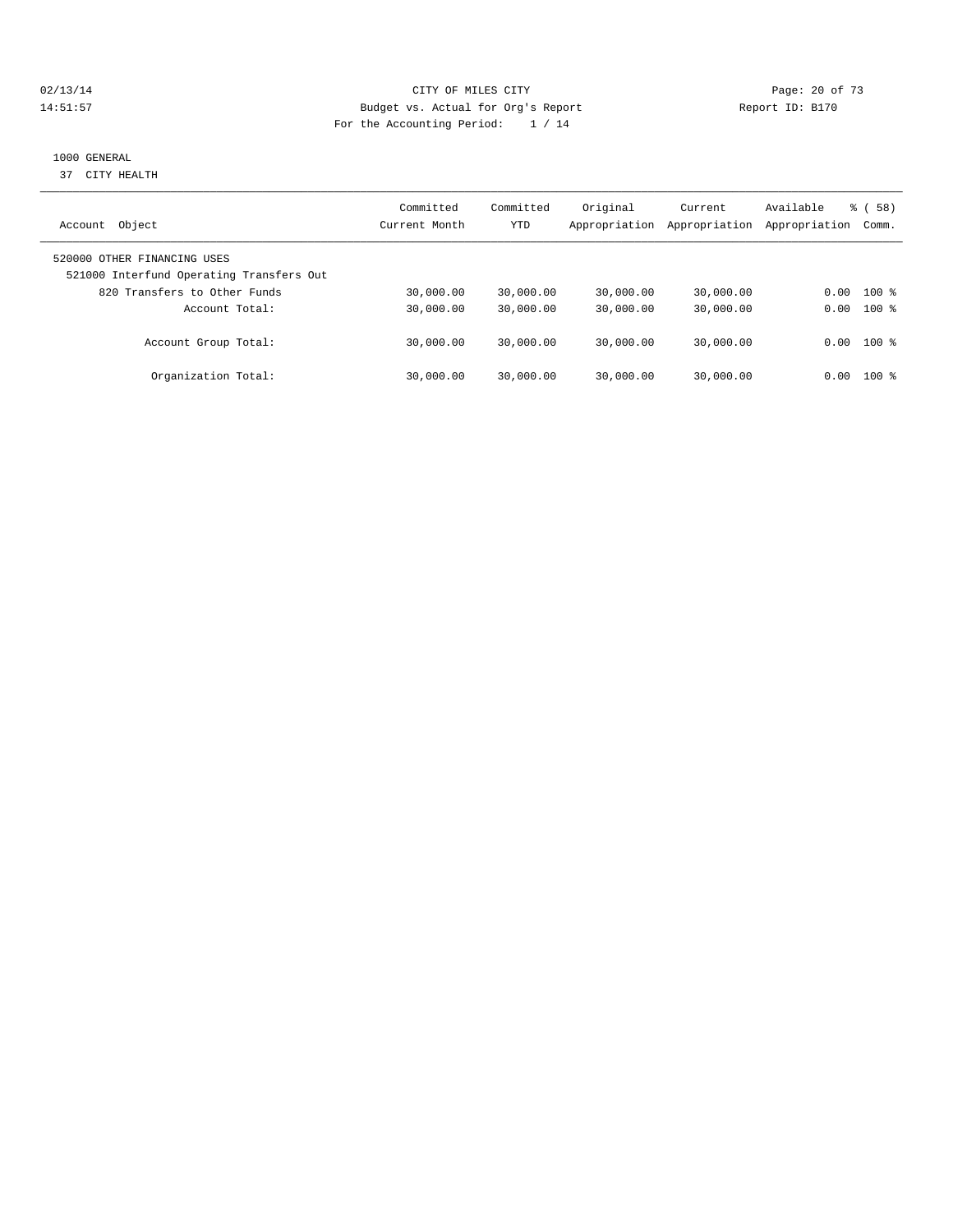## 02/13/14 Page: 21 of 73 14:51:57 Budget vs. Actual for Org's Report Report ID: B170 For the Accounting Period: 1 / 14

#### 1000 GENERAL

201 Flood Prevention

| Account Object                            | Committed<br>Current Month | Committed<br><b>YTD</b> | Original   | Current    | Available<br>Appropriation Appropriation Appropriation Comm. | % (58)          |
|-------------------------------------------|----------------------------|-------------------------|------------|------------|--------------------------------------------------------------|-----------------|
| 430000 Public Works                       |                            |                         |            |            |                                                              |                 |
| 431200 Flood Control                      |                            |                         |            |            |                                                              |                 |
| 111 Salaries and Wages - Permanent        | 1,143.08                   | 8,231.11                | 12,213.00  | 12,213.00  | 3,981.89                                                     | 67 %            |
| 131 VACATION                              | 57.87                      | 416.57                  | 2,200.00   | 2,200.00   | 1,783.43                                                     | 19 <sup>°</sup> |
| 132 SICK LEAVE                            | 57.87                      | 181.10                  | 700.00     | 700.00     | 518.90                                                       | 26%             |
| 133 OTHER LEAVE PAY                       | 0.00                       | 0.00                    | 728.00     | 728.00     | 728.00                                                       | 0 <sup>8</sup>  |
| 141 Unemployment Insurance                | 5.61                       | 39.83                   | 72.00      | 72.00      | 32.17                                                        | 55 <sup>8</sup> |
| 142 Workers' Compensation                 | 65.92                      | 565.23                  | 838.00     | 838.00     | 272.77                                                       | $67$ $%$        |
| 143 Health Insurance                      | 247.40                     | 1,731.83                | 2,969.00   | 2,969.00   | 1,237.17                                                     | 58 %            |
| 144 FICA                                  | 96.29                      | 679.98                  | 1,212.00   | 1,212.00   | 532.02                                                       | 56%             |
| 145 PERS                                  | 101.57                     | 712.40                  | 1,279.00   | 1,279.00   | 566.60                                                       | 56%             |
| 196 CLOTHING ALLOTMENT                    | 0.00                       | 60.00                   | 60.00      | 60.00      | 0.00                                                         | $100*$          |
| 210 Office Supplies and Materials         | 0.00                       | 282.84                  | 250.00     | 250.00     | $-32.84$                                                     | $113$ %         |
| 214 Small Items of Equipment              | 0.00                       | 0.00                    | 1,500.00   | 1,500.00   | 1,500.00                                                     | 0 <sup>8</sup>  |
| 220 Operating Expenses                    | 160.00                     | 160.00                  | 250.00     | 250.00     | 90.00                                                        | 64 %            |
| 311 Postage, Box Rent, Etc.               | 26.22                      | 125.60                  | 300.00     | 300.00     | 174.40                                                       | 42.8            |
| 327 Map Printing                          | 0.00                       | 0.00                    | 150.00     | 150.00     | 150.00                                                       | 0 <sup>8</sup>  |
| 330 Publicity, Subscriptions & Dues       | 44.00                      | 181.50                  | 100.00     | 100.00     | $-81.50$                                                     | 182 %           |
| 331 Publication of Formal & Legal Notices | 0.00                       | 132.00                  | 2,000.00   | 2,000.00   | 1,868.00                                                     | 7 <sup>°</sup>  |
| 334 Memberships, Registrations & Dues     | 0.00                       | 170.00                  | 250.00     | 250.00     | 80.00                                                        | 68 %            |
| 345 Telephone                             | 0.00                       | 0.00                    | 100.00     | 100.00     | 100.00                                                       | 0 <sup>8</sup>  |
| 350 Professional Services                 | 0.00                       | 15,286.13               | 198,500.00 | 198,500.00 | 183, 213.87                                                  | 8 %             |
| 370 Travel                                | 0.00                       | 33.16                   | 2,000.00   | 2,000.00   | 1,966.84                                                     | 2 <sup>8</sup>  |
| 380 Training Services                     | 0.00                       | $-562.13$               | 500.00     | 500.00     | 1,062.13                                                     | $***$ 8         |
| 382 Books                                 | 0.00                       | 0.00                    | 100.00     | 100.00     | 100.00                                                       | 0 <sup>8</sup>  |
| 513 Liability                             | 168.00                     | 1,152.45                | 0.00       | 0.00       | $-1, 152.45$                                                 | $***$ $=$       |
| 533 Machinery and Equipment Rental        | 0.00                       | 0.00                    | 250.00     | 250.00     | 250.00                                                       | 0 <sup>8</sup>  |
| 540 Special Assessments                   | 0.00                       | 0.00                    | 250.00     | 250.00     | 250.00                                                       | 0 <sup>8</sup>  |
| Account Total:                            | 2,173.83                   | 29,579.60               | 228,771.00 | 228,771.00 | 199,191.40                                                   | $13*$           |
| Account Group Total:                      | 2,173.83                   | 29,579.60               | 228,771.00 | 228,771.00 | 199,191.40                                                   | 13 <sup>°</sup> |
| Organization Total:                       | 2,173.83                   | 29,579.60               | 228,771.00 | 228,771.00 | 199,191.40                                                   | $13*$           |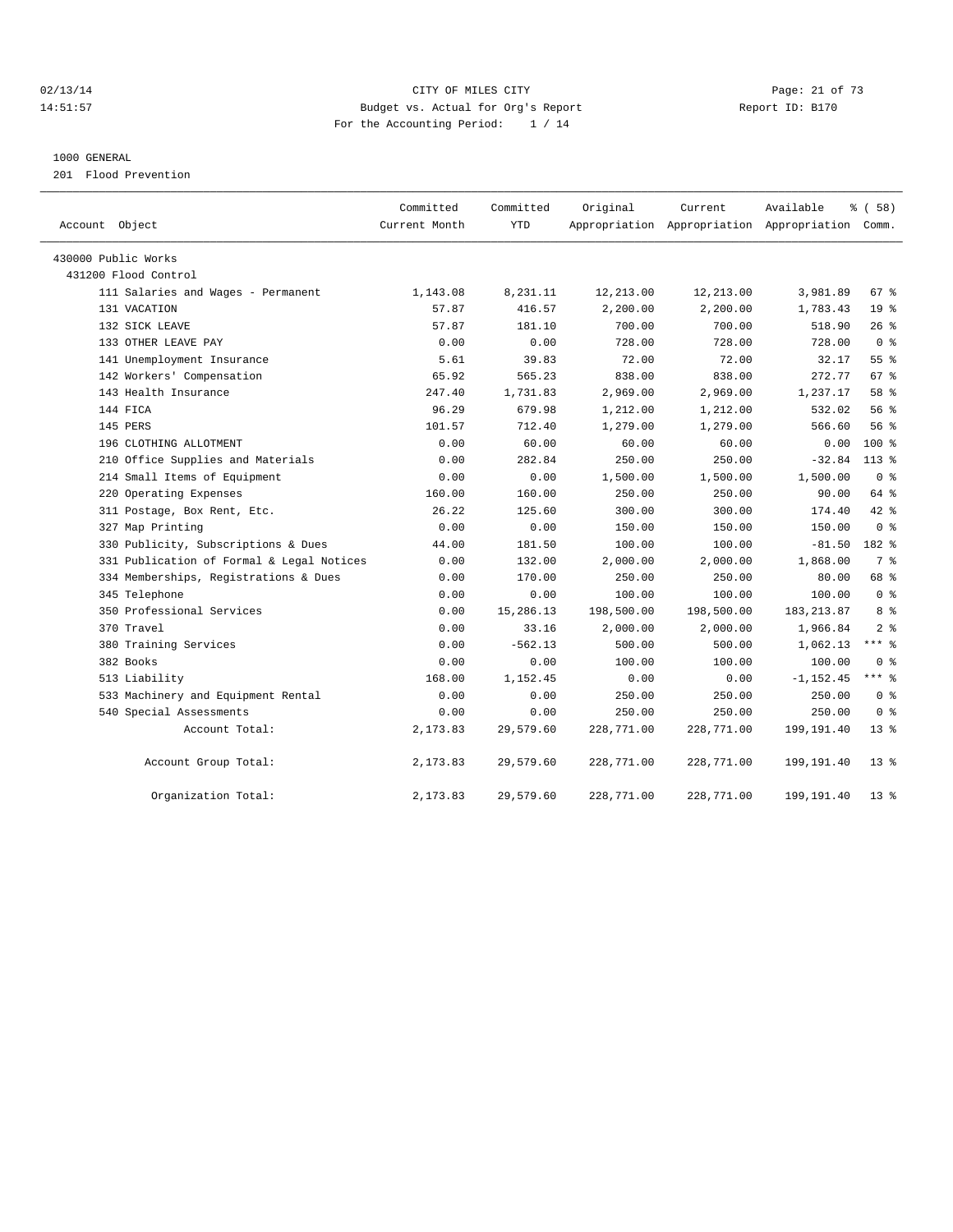#### 02/13/14 Page: 22 of 73 14:51:57 Budget vs. Actual for Org's Report Report ID: B170 For the Accounting Period: 1 / 14

# 1000 GENERAL

301 Elections

| Object<br>Account                             | Committed<br>Current Month | Committed<br><b>YTD</b> | Original<br>Appropriation | Current<br>Appropriation | Available<br>Appropriation | % (58)<br>Comm. |
|-----------------------------------------------|----------------------------|-------------------------|---------------------------|--------------------------|----------------------------|-----------------|
| 410000 GENERAL GOVERNMENT<br>410600 Elections |                            |                         |                           |                          |                            |                 |
| PURCHASED SERVICES<br>300                     | 4,382.01                   | 4,382.01                | 9,500.00                  | 9,500.00                 | 5, 117.99                  | $46*$           |
| Account Total:                                | 4,382.01                   | 4,382.01                | 9.500.00                  | 9.500.00                 | 5, 117.99                  | $46*$           |
| Account Group Total:                          | 4,382.01                   | 4,382.01                | 9.500.00                  | 9.500.00                 | 5,117.99                   | $46*$           |
| Organization Total:                           | 4,382.01                   | 4,382.01                | 9,500.00                  | 9,500.00                 | 5, 117, 99                 | $46*$           |

Fund Total: 322,753.32 2,266,844.08 4,217,101.00 4,217,101.00 1,950,256.92 54 %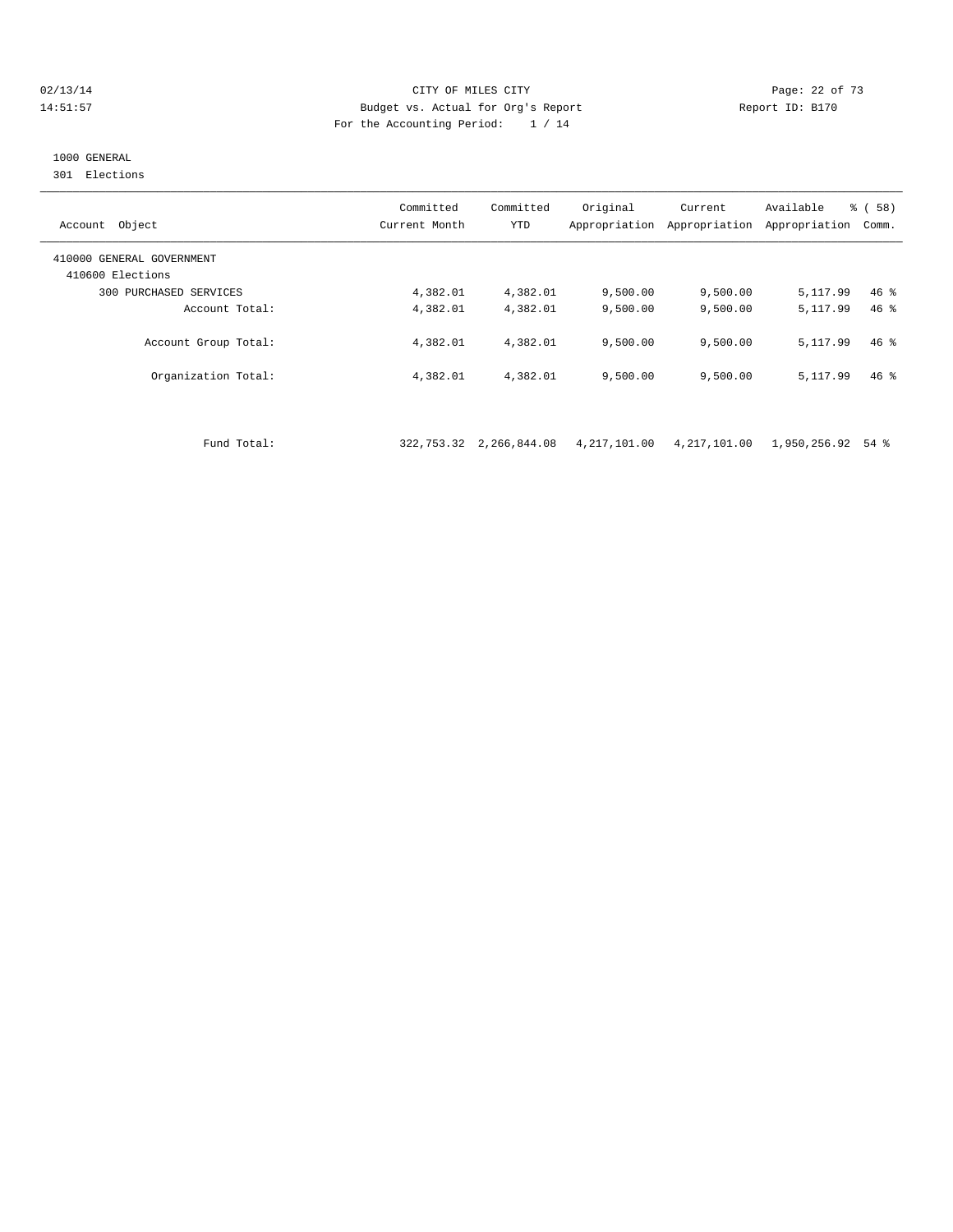#### 02/13/14 Page: 23 of 73 14:51:57 Budget vs. Actual for Org's Report Report ID: B170 For the Accounting Period: 1 / 14

————————————————————————————————————————————————————————————————————————————————————————————————————————————————————————————————————

# 2220 LIBRARY

16 Library

|                                          | Committed     | Committed  | Original   | Current    | Available                                       | १ ( 58 )       |
|------------------------------------------|---------------|------------|------------|------------|-------------------------------------------------|----------------|
| Account Object                           | Current Month | YTD        |            |            | Appropriation Appropriation Appropriation Comm. |                |
|                                          |               |            |            |            |                                                 |                |
| 460000 CULTURE AND RECREATION            |               |            |            |            |                                                 |                |
| 460100 Library Services(16)              |               |            |            |            |                                                 |                |
| 111 Salaries and Wages - Permanent       | 15,762.93     | 100,664.60 | 191,938.00 | 191,938.00 | 91, 273.40                                      | $52$ $%$       |
| 131 VACATION                             | 152.73        | 8,926.88   | 0.00       | 0.00       | $-8,926.88$                                     | *** %          |
| 132 SICK LEAVE                           | 184.34        | 2,242.80   | 0.00       | 0.00       | $-2, 242.80$                                    | *** %          |
| 133 OTHER LEAVE PAY                      | 0.00          | 666.90     | 0.00       | 0.00       | $-666.90$                                       | *** %          |
| 141 Unemployment Insurance               | 72.48         | 509.90     | 864.00     | 864.00     | 354.10                                          | 59 %           |
| 142 Workers' Compensation                | 62.90         | 442.49     | 750.00     | 750.00     | 307.51                                          | 59 %           |
| 143 Health Insurance                     | 3,091.80      | 21,642.60  | 37,110.00  | 37,110.00  | 15,467.40                                       | 58 %           |
| 144 FICA                                 | 1,177.96      | 8,287.96   | 14,683.00  | 14,683.00  | 6,395.04                                        | 56 %           |
| 145 PERS                                 | 1,299.26      | 9,078.86   | 15,489.00  | 15,489.00  | 6,410.14                                        | 59 %           |
| 196 CLOTHING ALLOTMENT                   | 0.00          | 750.00     | 900.00     | 900.00     | 150.00                                          | 83 %           |
| 210 Office Supplies and Materials        | 86.92         | 545.25     | 1,500.00   | 1,500.00   | 954.75                                          | 36%            |
| 220 Operating Expenses                   | 0.00          | 0.00       | 1,000.00   | 1,000.00   | 1,000.00                                        | 0 <sup>8</sup> |
| 224 Janitorial Supplies                  | 0.00          | 293.04     | 500.00     | 500.00     | 206.96                                          | 59 %           |
| 311 Postage, Box Rent, Etc.              | 118.57        | 650.33     | 2,000.00   | 2,000.00   | 1,349.67                                        | $33$ $%$       |
| 320 Printing, Duplicating, Typing &      | 23.47         | 559.84     | 1,000.00   | 1,000.00   | 440.16                                          | 56 %           |
| 334 Memberships, Registrations & Dues    | 0.00          | 0.00       | 1,000.00   | 1,000.00   | 1,000.00                                        | 0 <sup>8</sup> |
| 341 Electric Utility Services            | 447.25        | 4,541.52   | 6,500.00   | 6,500.00   | 1,958.48                                        | 70 %           |
| 342 Water Utility Services               | 22.11         | 169.44     | 500.00     | 500.00     | 330.56                                          | 34 %           |
| 343 Sewer Utility Services               | 12.95         | 90.65      | 300.00     | 300.00     | 209.35                                          | $30*$          |
| 344 Gas Utility Service                  | 468.82        | 1,061.55   | 4,000.00   | 4,000.00   | 2,938.45                                        | $27$ %         |
| 345 Telephone                            | 31.71         | 384.14     | 1,500.00   | 1,500.00   | 1,115.86                                        | $26$ %         |
| 346 Garbage Service                      | 0.00          | 0.00       | 500.00     | 500.00     | 500.00                                          | 0 <sup>8</sup> |
| 347 Internet                             | 66.06         | 544.95     | 1,500.00   | 1,500.00   | 955.05                                          | 36%            |
| 350 Professional Services                | 0.00          | 0.00       | 7,000.00   | 7,000.00   | 7,000.00                                        | 0 <sup>8</sup> |
| 360 Contr R & M                          | 325.00        | 3,929.83   | 8,000.00   | 8,000.00   | 4,070.17                                        | 49 %           |
| 370 Travel                               | 0.00          | 797.09     | 2,000.00   | 2,000.00   | 1,202.91                                        | 40 %           |
| 380 Training Services                    | 0.00          | 0.00       | 1,500.00   | 1,500.00   | 1,500.00                                        | 0 <sup>8</sup> |
| 382 Books                                | 520.09        | 4,039.07   | 15,000.00  | 15,000.00  | 10,960.93                                       | $27$ %         |
| 511 Insurance on Buildings               | 0.00          | 3,055.16   | 3,055.00   | 3,055.00   | $-0.16$                                         | $100*$         |
| Account Total:                           | 23,927.35     | 173,874.85 | 320,089.00 | 320,089.00 | 146, 214. 15                                    | 54 %           |
| Account Group Total:                     | 23,927.35     | 173,874.85 | 320,089.00 | 320,089.00 | 146, 214. 15                                    | 54 %           |
| 510000 MISCELLANEOUS                     |               |            |            |            |                                                 |                |
| 510330 Comprehensive Liability Insurance |               |            |            |            |                                                 |                |
| 511 Insurance on Buildings               | 0.00          | 0.00       | 4,000.00   | 4,000.00   | 4,000.00                                        | 0 <sup>8</sup> |
| 513 Liability                            | 0.00          | 3,621.96   | 3,622.00   | 3,622.00   |                                                 | $0.04$ 100 %   |
| Account Total:                           | 0.00          | 3,621.96   | 7,622.00   | 7,622.00   | 4,000.04                                        | 48 %           |
|                                          |               |            |            |            |                                                 |                |
| Account Group Total:                     | 0.00          | 3,621.96   | 7,622.00   | 7,622.00   | 4,000.04                                        | 48 %           |
| 520000 OTHER FINANCING USES              |               |            |            |            |                                                 |                |
| 521000 Interfund Operating Transfers Out |               |            |            |            |                                                 |                |
| 820 Transfers to Other Funds             | 1,548.05      | 10,836.35  | 18,576.00  | 18,576.00  | 7,739.65                                        | 58 %           |
| 920 Buildings                            | 0.00          | 0.00       | 18,000.00  | 18,000.00  | 18,000.00                                       | 0 <sup>8</sup> |
| Account Total:                           | 1,548.05      | 10,836.35  | 36,576.00  | 36,576.00  | 25,739.65                                       | $30*$          |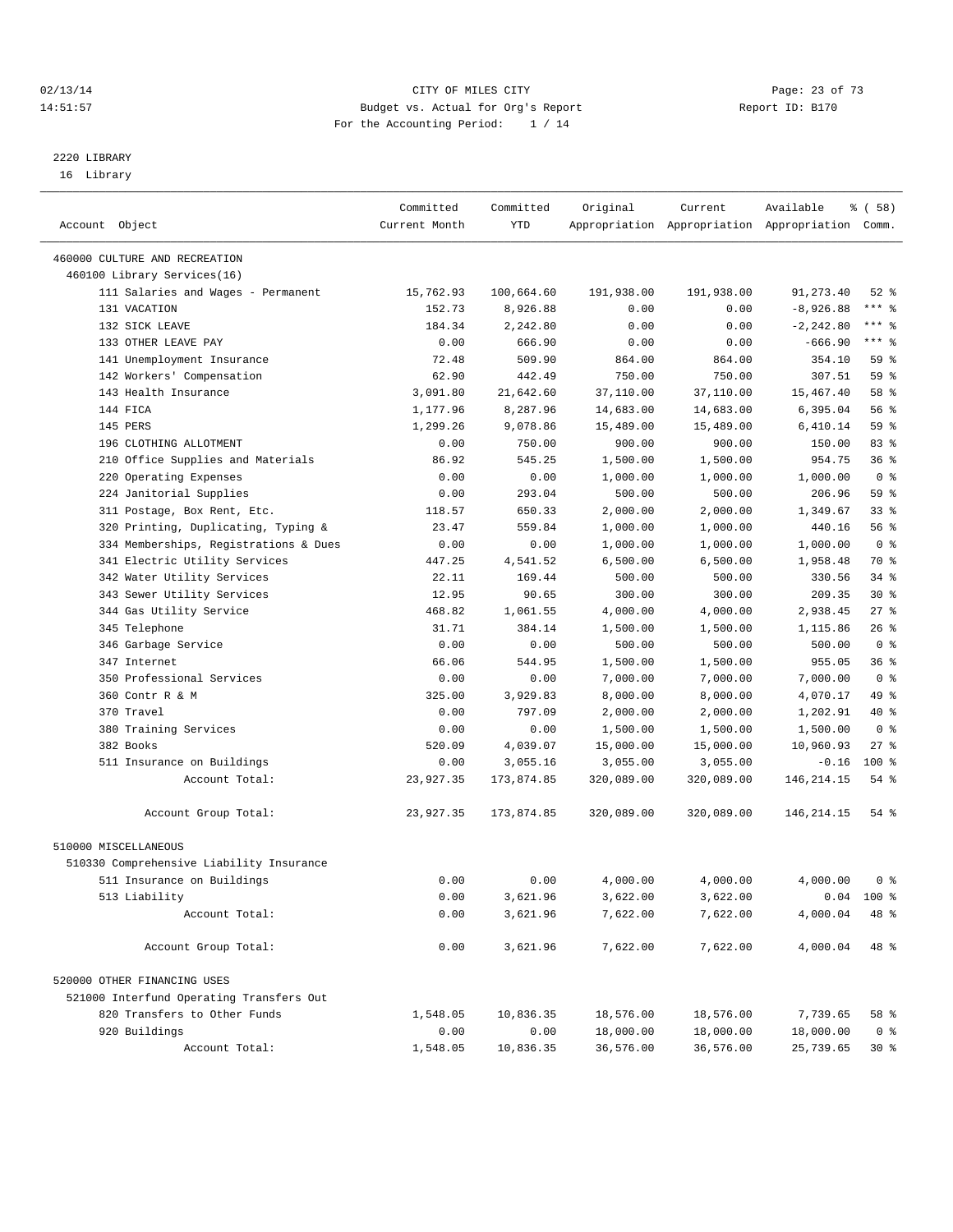#### $O2/13/14$  Page: 24 of 73 14:51:57 Budget vs. Actual for Org's Report Report ID: B170 For the Accounting Period: 1 / 14

#### 2220 LIBRARY 16 Library

| Object<br>Account    | Committed<br>Current Month | Committed<br><b>YTD</b> | Original<br>Appropriation | Current<br>Appropriation | Available<br>Appropriation | % (58)<br>Comm. |
|----------------------|----------------------------|-------------------------|---------------------------|--------------------------|----------------------------|-----------------|
| Account Group Total: | 1,548.05                   | 10,836.35               | 36,576.00                 | 36,576.00                | 25,739.65                  | $30*$           |
| Organization Total:  | 25, 475, 40                | 188, 333, 16            | 364, 287, 00              | 364, 287, 00             | 175,953.84                 | $52$ $%$        |
| Fund Total:          | 25, 475, 40                | 188, 333, 16            | 364, 287, 00              | 364, 287, 00             | 175,953.84 52 %            |                 |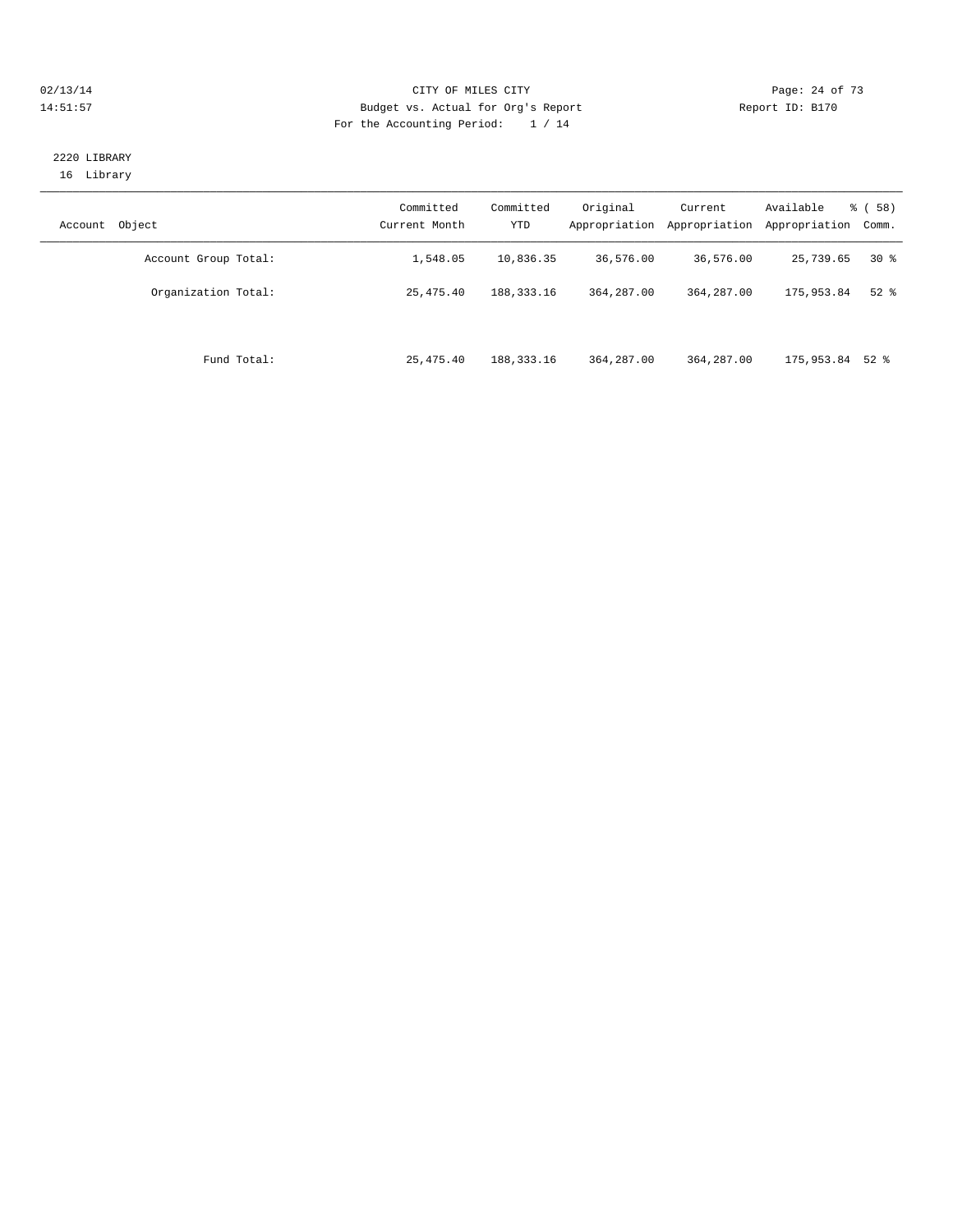$O(13/14$   $O(13/14)$   $O(13/14)$   $O(13/14)$   $O(13/14)$   $O(13/14)$   $O(13/14)$   $O(13/14)$   $O(13/14)$ 14:51:57 Budget vs. Actual for Org's Report Report ID: B170 For the Accounting Period: 1 / 14

# 2270 Health

37 CITY HEALTH

| Account Object                     | Committed<br>Current Month | Committed<br>YTD | Original  | Current<br>Appropriation Appropriation | Available<br>Appropriation | <sub>ර</sub> ි (58)<br>Comm. |
|------------------------------------|----------------------------|------------------|-----------|----------------------------------------|----------------------------|------------------------------|
| 440000 PUBLIC HEALTH               |                            |                  |           |                                        |                            |                              |
| 440140 Registration and Inspection |                            |                  |           |                                        |                            |                              |
| 311 Postage, Box Rent, Etc.        | 44.62                      | 47.29            | 200.00    | 200.00                                 | 152.71                     | $24$ $%$                     |
| 350 Professional Services          | 2,750.00                   | 19,250.00        | 35,000.00 | 35,000.00                              | 15,750.00                  | 55%                          |
| Account Total:                     | 2,794.62                   | 19,297.29        | 35,200.00 | 35,200.00                              | 15,902.71                  | 55%                          |
| Account Group Total:               | 2,794.62                   | 19,297.29        | 35,200.00 | 35,200.00                              | 15,902.71                  | $55$ $%$                     |
| Organization Total:                | 2,794.62                   | 19,297.29        | 35,200.00 | 35,200.00                              | 15,902.71                  | 55 <sup>8</sup>              |
|                                    |                            |                  |           |                                        |                            |                              |
| Fund Total:                        | 2,794.62                   | 19,297.29        | 35,200.00 | 35,200.00                              | 15,902.71                  | 55 <sup>8</sup>              |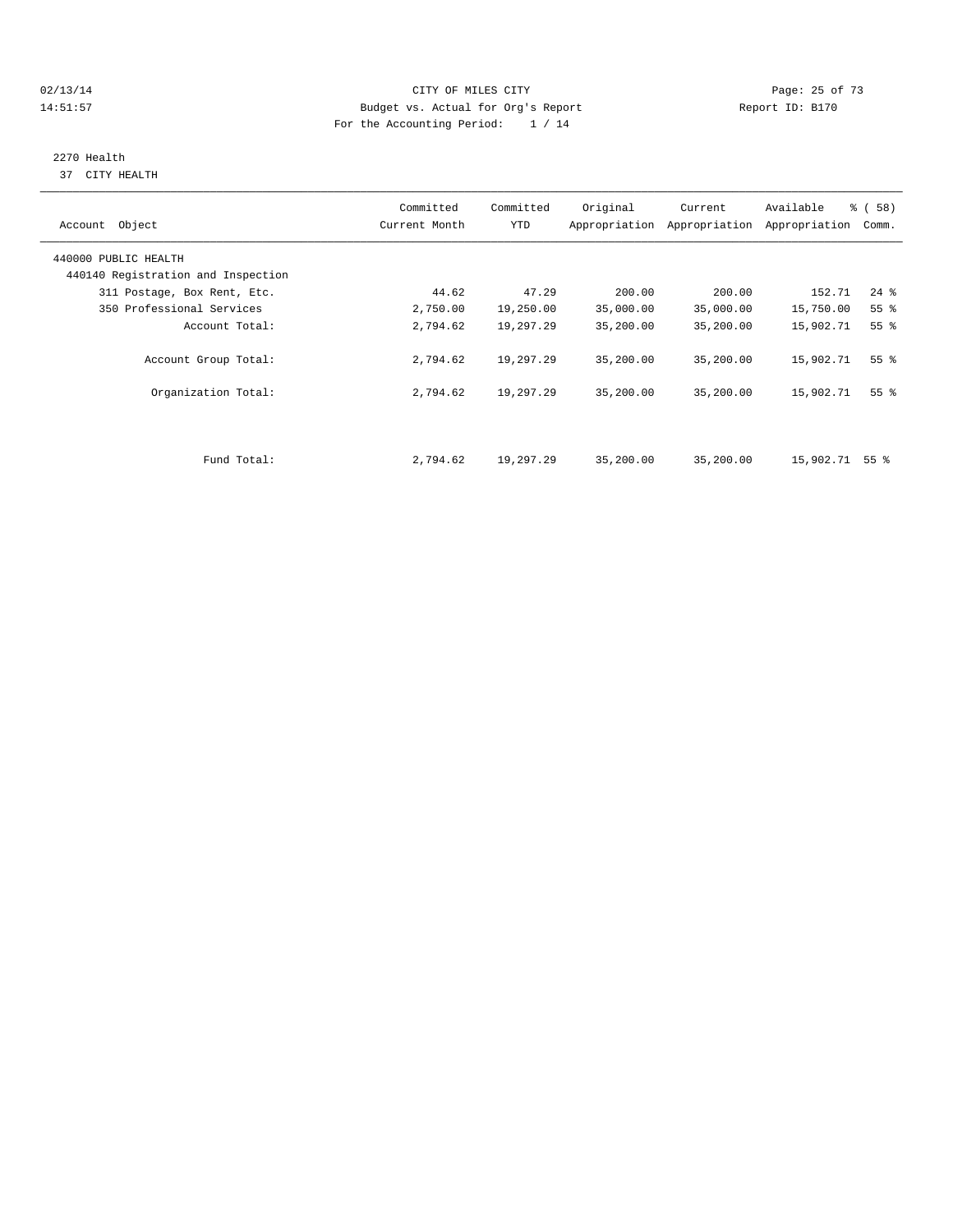#### 02/13/14 Page: 26 of 73 14:51:57 Budget vs. Actual for Org's Report Report ID: B170 For the Accounting Period: 1 / 14

 2372 Permissive Medical Levy 20 Permissive Medical Levy

———————————————————————————————————————————————————————————————————————————————————————————————————————————————————————————————————— Committed Committed Original Current Available % ( 58) Account Object Current Month YTD Appropriation Appropriation Appropriation Comm. ———————————————————————————————————————————————————————————————————————————————————————————————————————————————————————————————————— 520000 OTHER FINANCING USES 521000 Interfund Operating Transfers Out 820 Transfers to Other Funds 72,526.50 72,526.50 145,053.00 145,053.00 72,526.50 50 % Account Total: 72,526.50 72,526.50 145,053.00 145,053.00 72,526.50 50 % Account Group Total: 72,526.50 72,526.50 145,053.00 145,053.00 72,526.50 50 % Organization Total: 72,526.50 72,526.50 145,053.00 145,053.00 72,526.50 50 % Fund Total: 72,526.50 72,526.50 145,053.00 145,053.00 72,526.50 50 %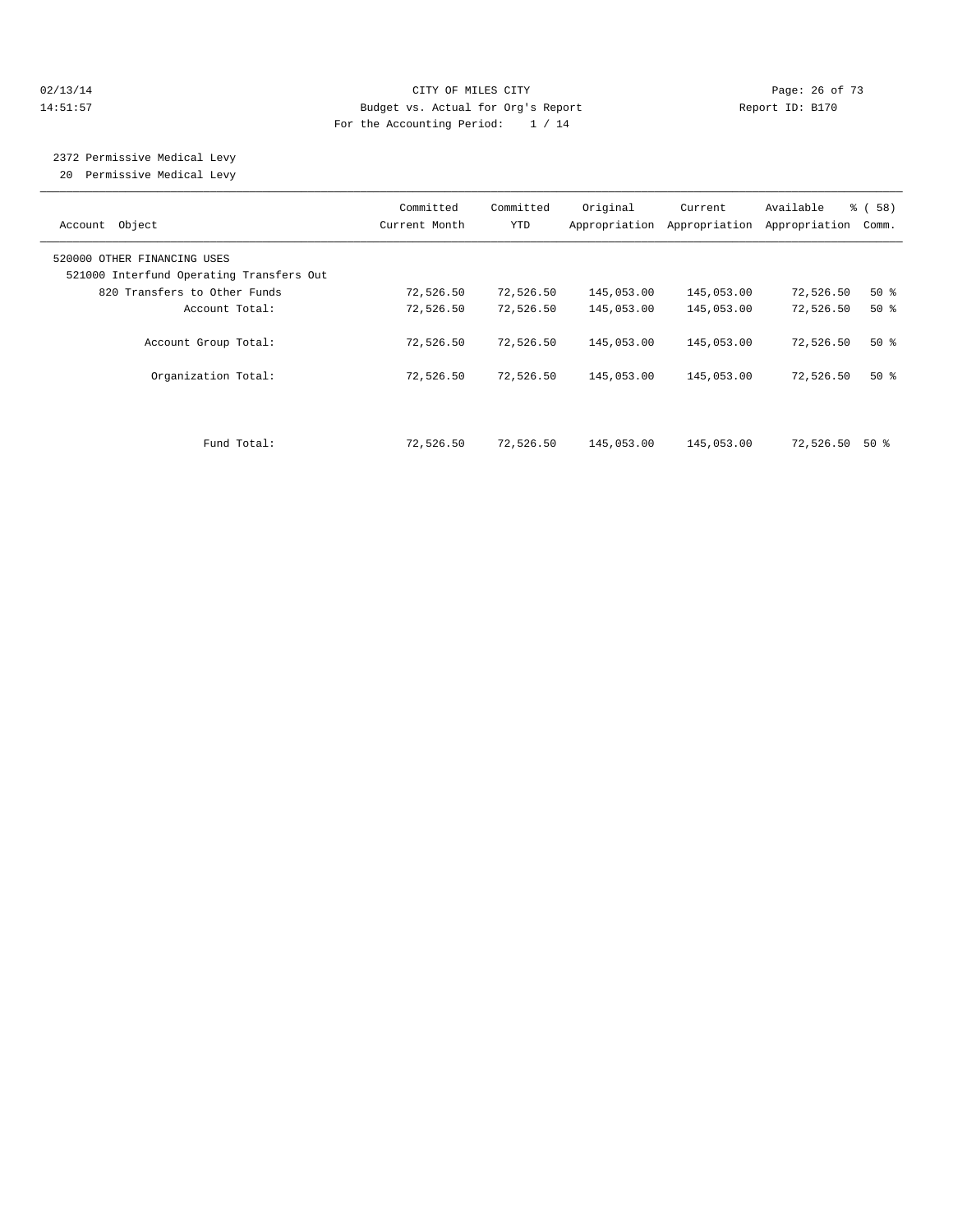## 02/13/14 Page: 27 of 73 14:51:57 Budget vs. Actual for Org's Report Report ID: B170 For the Accounting Period: 1 / 14

————————————————————————————————————————————————————————————————————————————————————————————————————————————————————————————————————

# 2394 BUILDING CODE ENFORCEMENT

18 BUILDING INSPECTION

|                                          | Committed     | Committed | Original   | Current    | Available                                       | % ( 58 )        |  |
|------------------------------------------|---------------|-----------|------------|------------|-------------------------------------------------|-----------------|--|
| Account Object                           | Current Month | YTD       |            |            | Appropriation Appropriation Appropriation Comm. |                 |  |
| 420000 PUBLIC SAFETY                     |               |           |            |            |                                                 |                 |  |
| 420531 Building Inspection               |               |           |            |            |                                                 |                 |  |
| 111 Salaries and Wages - Permanent       | 532.47        | 3,982.41  | 6,973.00   | 6,973.00   | 2,990.59                                        | 57%             |  |
| 121 OVERTIME-PERMANENT                   | 5.45          | 43.58     | 100.00     | 100.00     | 56.42                                           | 44 %            |  |
| 131 VACATION                             | 67.08         | 318.24    | 567.00     | 567.00     | 248.76                                          | 56%             |  |
| 132 SICK LEAVE                           | 34.42         | 141.42    | 44.00      | 44.00      | $-97.42$                                        | $321$ %         |  |
| 133 OTHER LEAVE PAY                      | 0.00          | 0.00      | 150.00     | 150.00     | 150.00                                          | 0 <sup>8</sup>  |  |
| 141 Unemployment Insurance               | 2.89          | 20.37     | 27.00      | 27.00      | 6.63                                            | 75 %            |  |
| 142 Workers' Compensation                | 20.20         | 122.31    | 242.00     | 242.00     | 119.69                                          | $51$ %          |  |
| 143 Health Insurance                     | 123.72        | 865.97    | 1,480.00   | 1,480.00   | 614.03                                          | 59 <sub>8</sub> |  |
| 144 FICA                                 | 44.58         | 315.06    | 599.00     | 599.00     | 283.94                                          | $53$ $%$        |  |
| 145 PERS                                 | 51.60         | 362.00    | 554.00     | 554.00     | 192.00                                          | 65 %            |  |
| 196 CLOTHING ALLOTMENT                   | 0.00          | 30.00     | 30.00      | 30.00      | 0.00                                            | 100 %           |  |
| 210 Office Supplies and Materials        | 84.50         | 200.58    | 3,000.00   | 3,000.00   | 2,799.42                                        | 7 %             |  |
| 214 Small Items of Equipment             | 0.00          | 1,629.99  | 12,000.00  | 12,000.00  | 10,370.01                                       | $14$ %          |  |
| 220 Operating Expenses                   | 0.00          | 28.00     | 0.00       | 0.00       | $-28.00$                                        | *** %           |  |
| 311 Postage, Box Rent, Etc.              | 0.46          | 131.42    | 250.00     | 250.00     | 118.58                                          | $53$ $%$        |  |
| 320 Printing, Duplicating, Typing &      | 225.00        | 225.00    | 300.00     | 300.00     | 75.00                                           | 75 %            |  |
| 330 Publicity, Subscriptions & Dues      | 0.00          | 116.90    | 50.00      | 50.00      | $-66.90$                                        | $234$ %         |  |
| 334 Memberships, Registrations & Dues    | 50.00         | 175.00    | 300.00     | 300.00     | 125.00                                          | 58 %            |  |
| 345 Telephone                            | 26.36         | 182.21    | 400.00     | 400.00     | 217.79                                          | 46 %            |  |
| 350 Professional Services                | 2,352.00      | 38,798.15 | 75,000.00  | 75,000.00  | 36,201.85                                       | $52$ $%$        |  |
| 360 Contr R & M                          | 160.05        | 160.05    | 0.00       | 0.00       | $-160.05$                                       | *** %           |  |
| 380 Training Services                    | 0.00          | 25.96     | 1,500.00   | 1,500.00   | 1,474.04                                        | 2 <sup>8</sup>  |  |
| 382 Books                                | 0.00          | 58.26     | 500.00     | 500.00     | 441.74                                          | $12*$           |  |
| 513 Liability                            | 42.00         | 385.62    | 0.00       | 0.00       | $-385.62$                                       | *** %           |  |
| 540 Special Assessments                  | 0.00          | 520.41    | 700.00     | 700.00     | 179.59                                          | 74 %            |  |
| Account Total:                           | 3,822.78      | 48,838.91 | 104,766.00 | 104,766.00 | 55,927.09                                       | 47 %            |  |
| Account Group Total:                     | 3,822.78      | 48,838.91 | 104,766.00 | 104,766.00 | 55,927.09                                       | 47 %            |  |
| 510000 MISCELLANEOUS                     |               |           |            |            |                                                 |                 |  |
| 510330 Comprehensive Liability Insurance |               |           |            |            |                                                 |                 |  |
| 513 Liability                            | 0.00          | 1,171.62  | 1,172.00   | 1,172.00   |                                                 | $0.38$ 100 %    |  |
| Account Total:                           | 0.00          | 1,171.62  | 1,172.00   | 1,172.00   | 0.38                                            | $100*$          |  |
| Account Group Total:                     | 0.00          | 1,171.62  | 1,172.00   | 1,172.00   |                                                 | $0.38$ 100 %    |  |
| 520000 OTHER FINANCING USES              |               |           |            |            |                                                 |                 |  |
| 521000 Interfund Operating Transfers Out |               |           |            |            |                                                 |                 |  |
| 820 Transfers to Other Funds             | 470.11        | 3,290.77  | 5,641.00   | 5,641.00   | 2,350.23                                        | 58 %            |  |
| Account Total:                           | 470.11        | 3,290.77  | 5,641.00   | 5,641.00   | 2,350.23                                        | 58 %            |  |
|                                          |               |           |            |            |                                                 |                 |  |
| Account Group Total:                     | 470.11        | 3,290.77  | 5,641.00   | 5,641.00   | 2,350.23                                        | 58 %            |  |
| Organization Total:                      | 4,292.89      | 53,301.30 | 111,579.00 | 111,579.00 | 58,277.70                                       | 48 %            |  |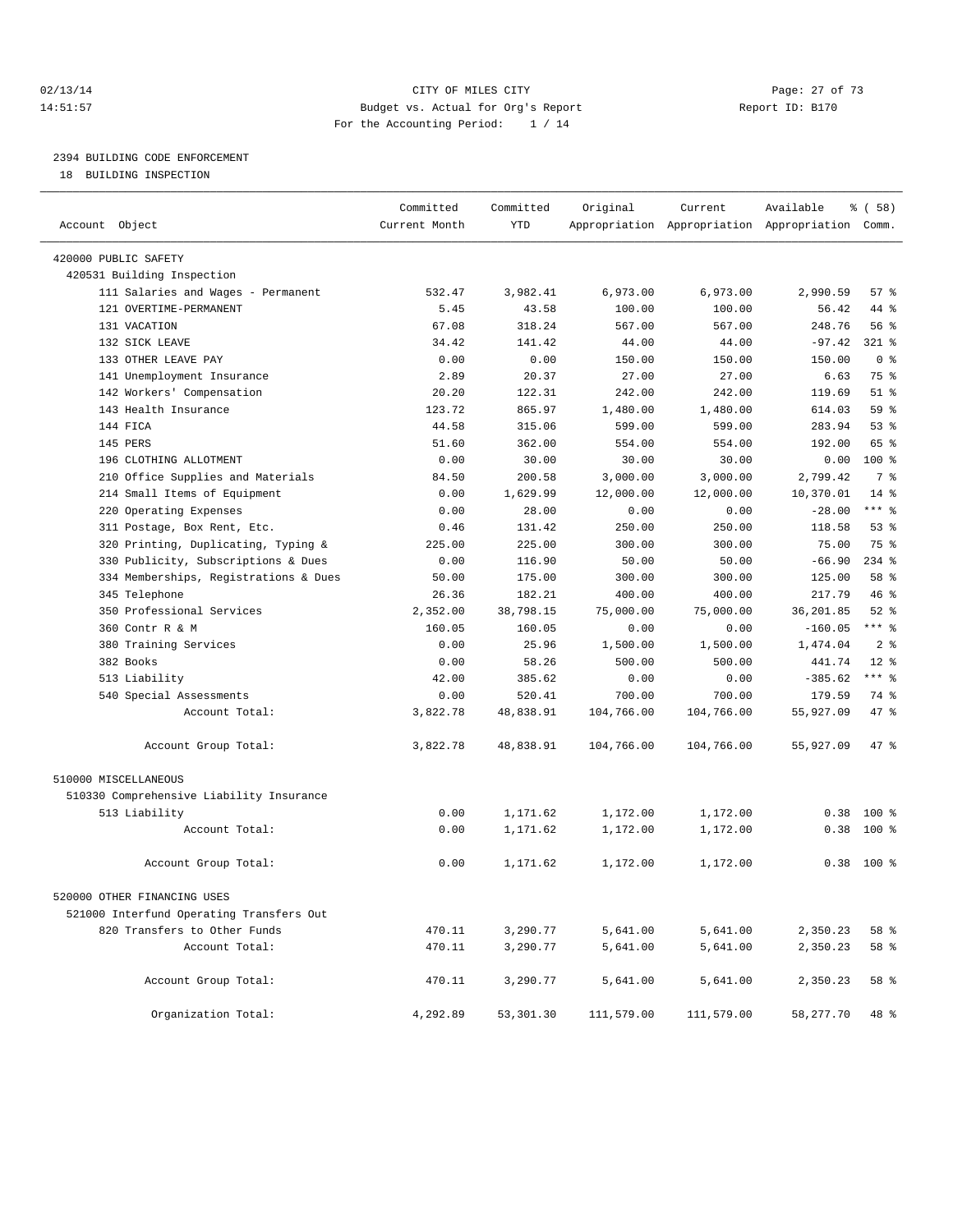## 02/13/14 Page: 28 of 73 14:51:57 Budget vs. Actual for Org's Report Report ID: B170 For the Accounting Period: 1 / 14

# 2394 BUILDING CODE ENFORCEMENT

18 BUILDING INSPECTION

| Account Object |             | Committed<br>Current Month | Committed<br><b>YTD</b> | Original   | Current<br>Appropriation Appropriation Appropriation Comm. | Available      | ී ( 58 ) |
|----------------|-------------|----------------------------|-------------------------|------------|------------------------------------------------------------|----------------|----------|
|                | Fund Total: | 4,292.89                   | 53,301.30               | 111,579.00 | 111,579.00                                                 | 58,277.70 48 % |          |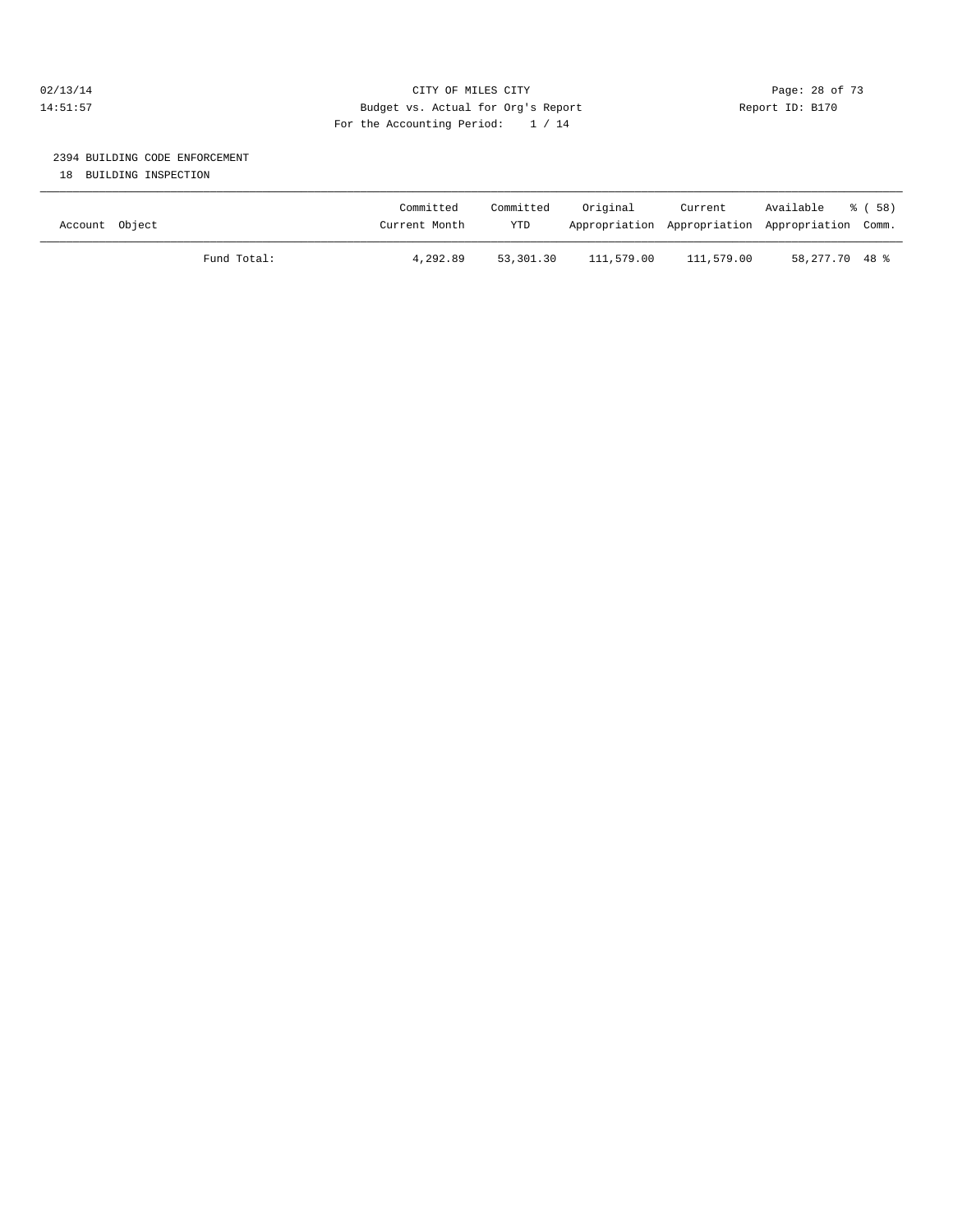#### $O(13/14$   $O(13/14)$   $O(13/14)$   $O(15/14)$   $O(15/14)$   $O(15/14)$   $O(15/14)$   $O(15/14)$   $O(15/14)$   $O(15/14)$   $O(15/14)$   $O(15/14)$   $O(15/14)$   $O(15/14)$   $O(15/14)$   $O(15/14)$   $O(15/14)$   $O(15/14)$   $O(15/14)$   $O(15/14)$   $O$ 14:51:57 Budget vs. Actual for Org's Report Report ID: B170 For the Accounting Period: 1 / 14

#### 2400 LTG M D#165-(Gen City) 46 SID #165

|                                          | Committed     | Committed  | Original   | Current                                   | Available      | % (58)       |  |
|------------------------------------------|---------------|------------|------------|-------------------------------------------|----------------|--------------|--|
| Account Object                           | Current Month | <b>YTD</b> |            | Appropriation Appropriation Appropriation |                | Comm.        |  |
| 430000 Public Works                      |               |            |            |                                           |                |              |  |
| 430263 STREET LIGHTING                   |               |            |            |                                           |                |              |  |
| 341 Electric Utility Services            | 10,920.95     | 63,489.28  | 110,000.00 | 110,000.00                                | 46,510.72      | 58 %         |  |
| 533 Machinery and Equipment Rental       | 4,248.30      | 34,501.38  | 47,000.00  | 47,000.00                                 | 12,498.62      | 73 %         |  |
| Account Total:                           | 15, 169. 25   | 97,990.66  | 157,000.00 | 157,000.00                                | 59,009.34      | 62 %         |  |
| Account Group Total:                     | 15, 169. 25   | 97,990.66  | 157,000.00 | 157,000.00                                | 59,009.34      | $62$ $%$     |  |
| 520000 OTHER FINANCING USES              |               |            |            |                                           |                |              |  |
| 521000 Interfund Operating Transfers Out |               |            |            |                                           |                |              |  |
| 820 Transfers to Other Funds             | 0.00          | 1,000.00   | 1,000.00   | 1,000.00                                  | 0.00           | 100 %        |  |
| Account Total:                           | 0.00          | 1,000.00   | 1,000.00   | 1,000.00                                  | 0.00           | 100 %        |  |
| Account Group Total:                     | 0.00          | 1,000.00   | 1,000.00   | 1,000.00                                  |                | $0.00$ 100 % |  |
| Organization Total:                      | 15, 169. 25   | 98,990.66  | 158,000.00 | 158,000.00                                | 59,009.34      | 63%          |  |
|                                          |               |            |            |                                           |                |              |  |
| Fund Total:                              | 15, 169. 25   | 98,990.66  | 158,000.00 | 158,000.00                                | 59,009.34 63 % |              |  |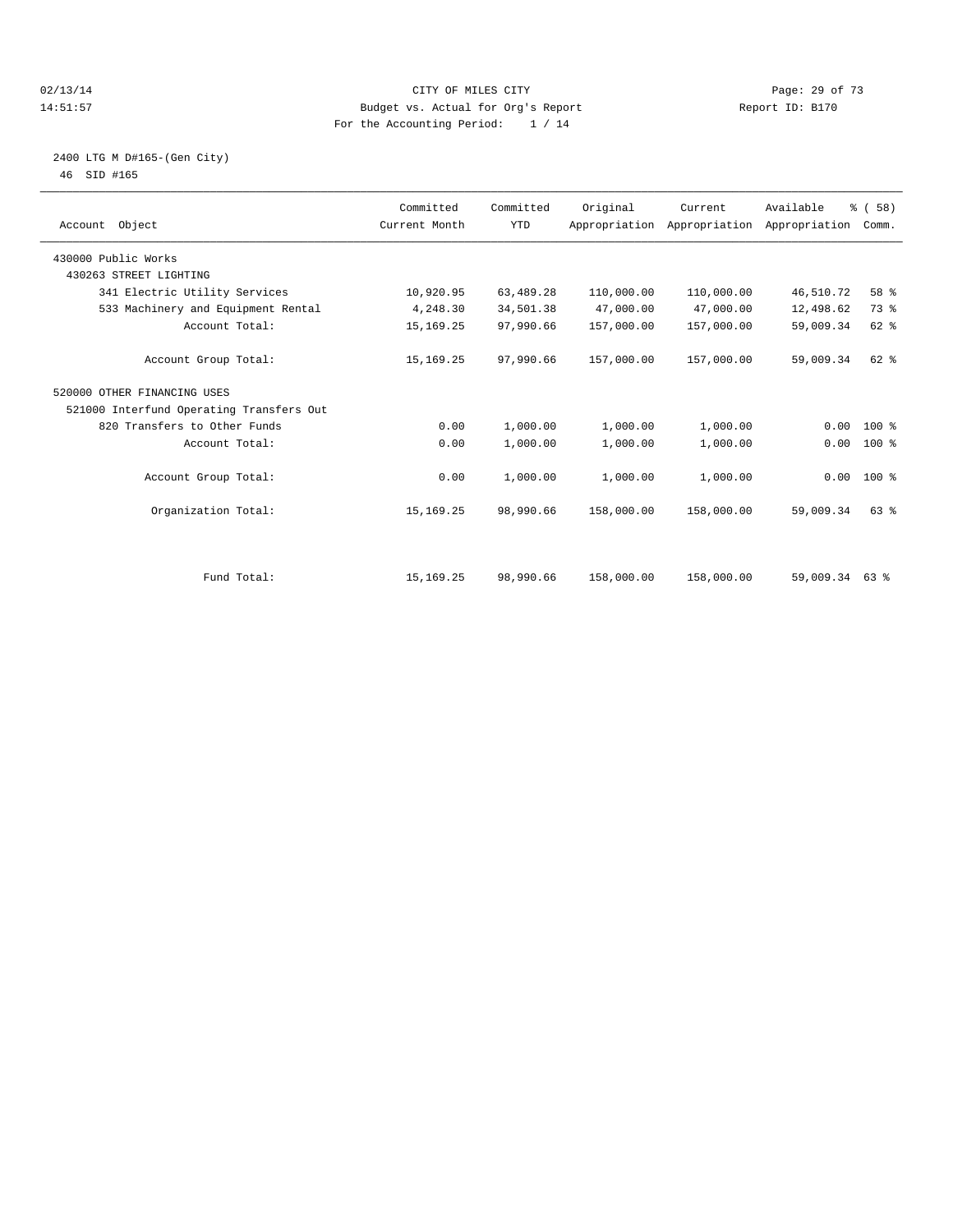#### 02/13/14 Page: 30 of 73 14:51:57 Budget vs. Actual for Org's Report Report ID: B170 For the Accounting Period: 1 / 14

# 2420 LTG M D#167-(MilesAddn Etc)

48 SID #167

| Account Object                           | Committed<br>Current Month | Committed<br><b>YTD</b> | Original  | Current<br>Appropriation Appropriation Appropriation | Available      | % (58)<br>Comm. |  |
|------------------------------------------|----------------------------|-------------------------|-----------|------------------------------------------------------|----------------|-----------------|--|
| 430000 Public Works                      |                            |                         |           |                                                      |                |                 |  |
| 430263 STREET LIGHTING                   |                            |                         |           |                                                      |                |                 |  |
| 341 Electric Utility Services            | 2,006.51                   | 12,574.36               | 19,900.00 | 19,900.00                                            | 7,325.64       | 63 %            |  |
| 533 Machinery and Equipment Rental       | 667.90                     | 4,675.30                | 9,000.00  | 9,000.00                                             | 4,324.70       | $52$ $%$        |  |
| Account Total:                           | 2,674.41                   | 17,249.66               | 28,900.00 | 28,900.00                                            | 11,650.34      | 60 %            |  |
| Account Group Total:                     | 2,674.41                   | 17,249.66               | 28,900.00 | 28,900.00                                            | 11,650.34      | 60 %            |  |
| 520000 OTHER FINANCING USES              |                            |                         |           |                                                      |                |                 |  |
| 521000 Interfund Operating Transfers Out |                            |                         |           |                                                      |                |                 |  |
| 820 Transfers to Other Funds             | 0.00                       | 1,000.00                | 1,000.00  | 1,000.00                                             | 0.00           | $100*$          |  |
| Account Total:                           | 0.00                       | 1,000.00                | 1,000.00  | 1,000.00                                             | 0.00           | 100 %           |  |
| Account Group Total:                     | 0.00                       | 1,000.00                | 1,000.00  | 1,000.00                                             |                | $0.00$ 100 %    |  |
| Organization Total:                      | 2,674.41                   | 18,249.66               | 29,900.00 | 29,900.00                                            | 11,650.34      | 61 %            |  |
|                                          |                            |                         |           |                                                      |                |                 |  |
| Fund Total:                              | 2,674.41                   | 18,249.66               | 29,900.00 | 29,900.00                                            | 11,650.34 61 % |                 |  |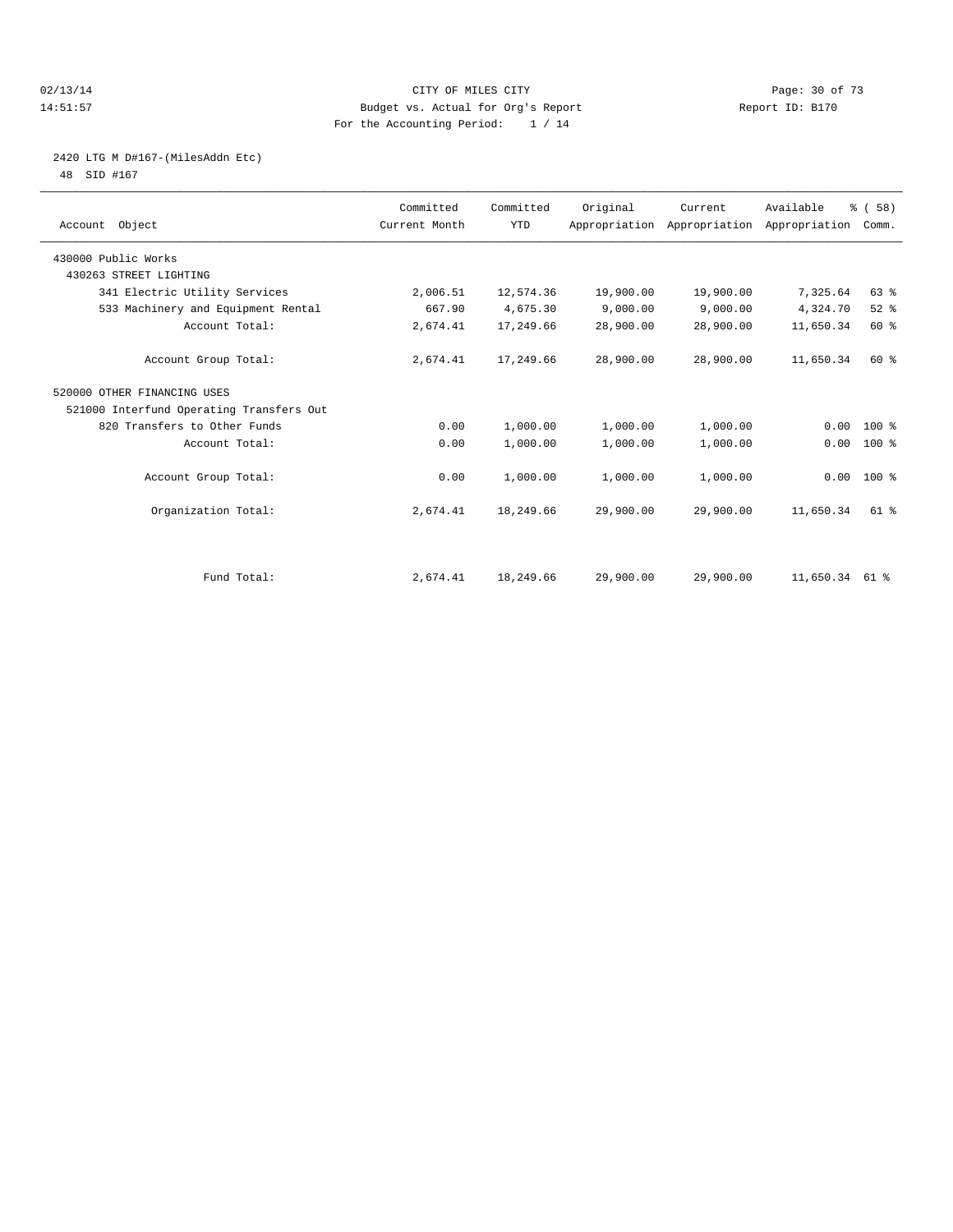#### 02/13/14 Page: 31 of 73 14:51:57 Budget vs. Actual for Org's Report Report ID: B170 For the Accounting Period: 1 / 14

# 2430 LTG M D#171-(Balsam Est) 49 SID #171

| Account Object                           | Committed<br>Current Month | Committed<br><b>YTD</b> | Original | Current  | Available<br>Appropriation Appropriation Appropriation | % (58)<br>Comm. |  |
|------------------------------------------|----------------------------|-------------------------|----------|----------|--------------------------------------------------------|-----------------|--|
| 430000 Public Works                      |                            |                         |          |          |                                                        |                 |  |
| 430263 STREET LIGHTING                   |                            |                         |          |          |                                                        |                 |  |
| 230 Repair and Maintenance Supplies      | 0.00                       | 305.92                  | 500.00   | 500.00   | 194.08                                                 | $61$ $%$        |  |
| 341 Electric Utility Services            | 142.38                     | 890.49                  | 1,400.00 | 1,400.00 | 509.51                                                 | 64 %            |  |
| 360 Contr R & M                          | 0.00                       | 122.00                  | 300.00   | 300.00   | 178.00                                                 | 41.8            |  |
| Account Total:                           | 142.38                     | 1,318.41                | 2,200.00 | 2,200.00 | 881.59                                                 | 60%             |  |
| Account Group Total:                     | 142.38                     | 1,318.41                | 2,200.00 | 2,200.00 | 881.59                                                 | 60 %            |  |
| 520000 OTHER FINANCING USES              |                            |                         |          |          |                                                        |                 |  |
| 521000 Interfund Operating Transfers Out |                            |                         |          |          |                                                        |                 |  |
| 820 Transfers to Other Funds             | 0.00                       | 1,000.00                | 1,000.00 | 1,000.00 | 0.00                                                   | $100*$          |  |
| Account Total:                           | 0.00                       | 1,000.00                | 1,000.00 | 1,000.00 | 0.00                                                   | 100 %           |  |
| Account Group Total:                     | 0.00                       | 1,000.00                | 1,000.00 | 1,000.00 | 0.00                                                   | 100 %           |  |
| Organization Total:                      | 142.38                     | 2,318.41                | 3,200.00 | 3,200.00 | 881.59                                                 | $72.$ %         |  |
|                                          |                            |                         |          |          |                                                        |                 |  |
| Fund Total:                              | 142.38                     | 2,318.41                | 3,200.00 | 3,200.00 | 881.59 72 %                                            |                 |  |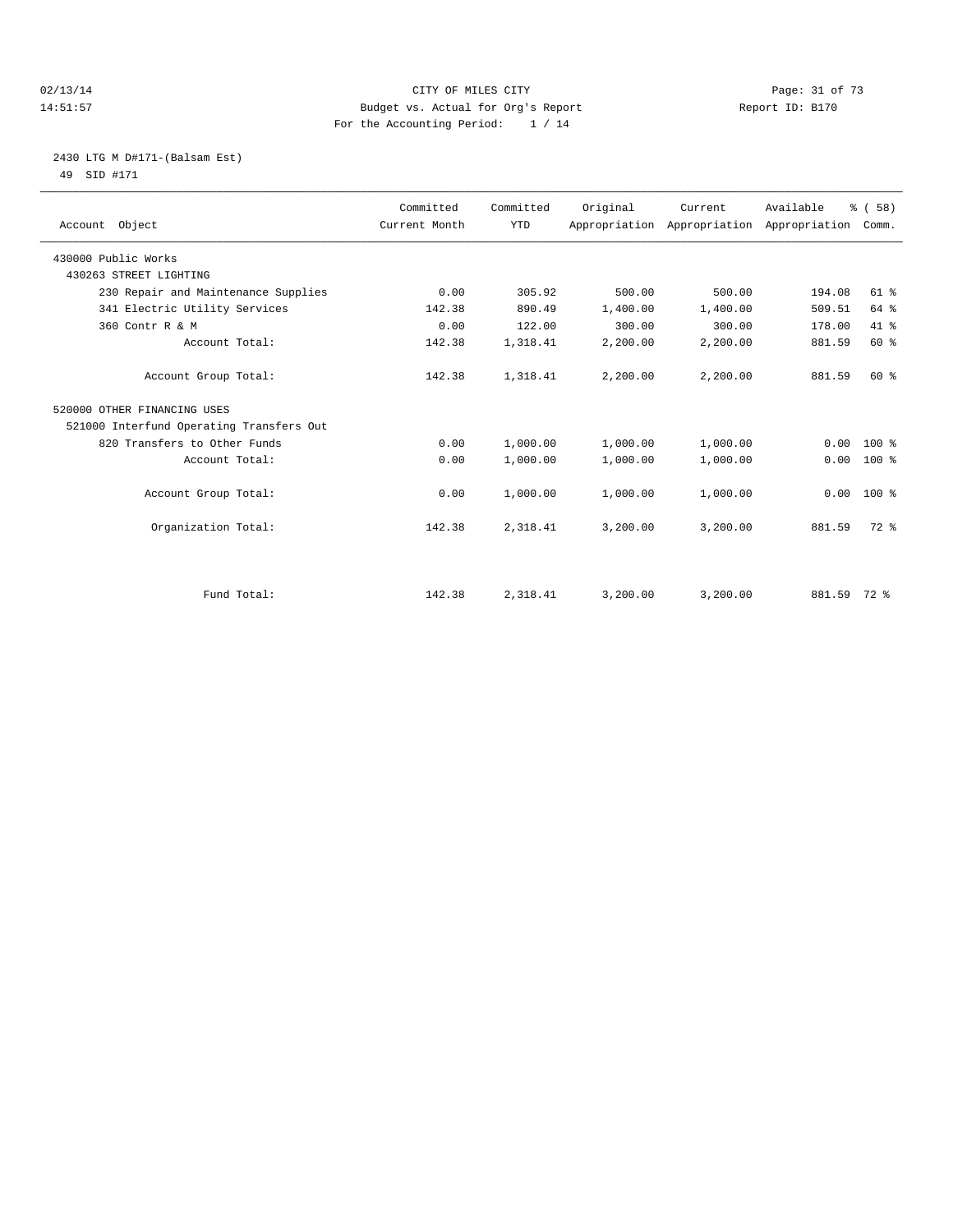#### 02/13/14 Page: 32 of 73 14:51:57 Budget vs. Actual for Org's Report Report ID: B170 For the Accounting Period: 1 / 14

# 2440 LTG M D#172-(Main Str) 50 SID #172

| Account Object                           | Committed<br>Current Month | Committed<br><b>YTD</b> | Original  | Current<br>Appropriation Appropriation | Available<br>Appropriation | % (58)<br>Comm. |
|------------------------------------------|----------------------------|-------------------------|-----------|----------------------------------------|----------------------------|-----------------|
| 430000 Public Works                      |                            |                         |           |                                        |                            |                 |
| 430263 STREET LIGHTING                   |                            |                         |           |                                        |                            |                 |
| 230 Repair and Maintenance Supplies      | 0.00                       | 2,923.16                | 5,700.00  | 5,700.00                               | 2,776.84                   | $51$ %          |
| 341 Electric Utility Services            | 1,291.38                   | 7,912.16                | 13,000.00 | 13,000.00                              | 5,087.84                   | 61 %            |
| 360 Contr R & M                          | 0.00                       | 497.96                  | 1,700.00  | 1,700.00                               | 1,202.04                   | 29%             |
| Account Total:                           | 1,291.38                   | 11,333.28               | 20,400.00 | 20,400.00                              | 9,066.72                   | 56 %            |
| Account Group Total:                     | 1,291.38                   | 11,333.28               | 20,400.00 | 20,400.00                              | 9,066.72                   | 56%             |
| 520000 OTHER FINANCING USES              |                            |                         |           |                                        |                            |                 |
| 521000 Interfund Operating Transfers Out |                            |                         |           |                                        |                            |                 |
| 820 Transfers to Other Funds             | 0.00                       | 1,000.00                | 1,000.00  | 1,000.00                               | 0.00                       | $100*$          |
| Account Total:                           | 0.00                       | 1,000.00                | 1,000.00  | 1,000.00                               | 0.00                       | $100*$          |
| Account Group Total:                     | 0.00                       | 1,000.00                | 1,000.00  | 1,000.00                               | 0.00                       | 100 %           |
| Organization Total:                      | 1,291.38                   | 12,333.28               | 21,400.00 | 21,400.00                              | 9,066.72                   | 58 %            |
| Fund Total:                              | 1,291.38                   | 12,333.28               | 21,400.00 | 21,400.00                              | 9,066.72                   | 58 %            |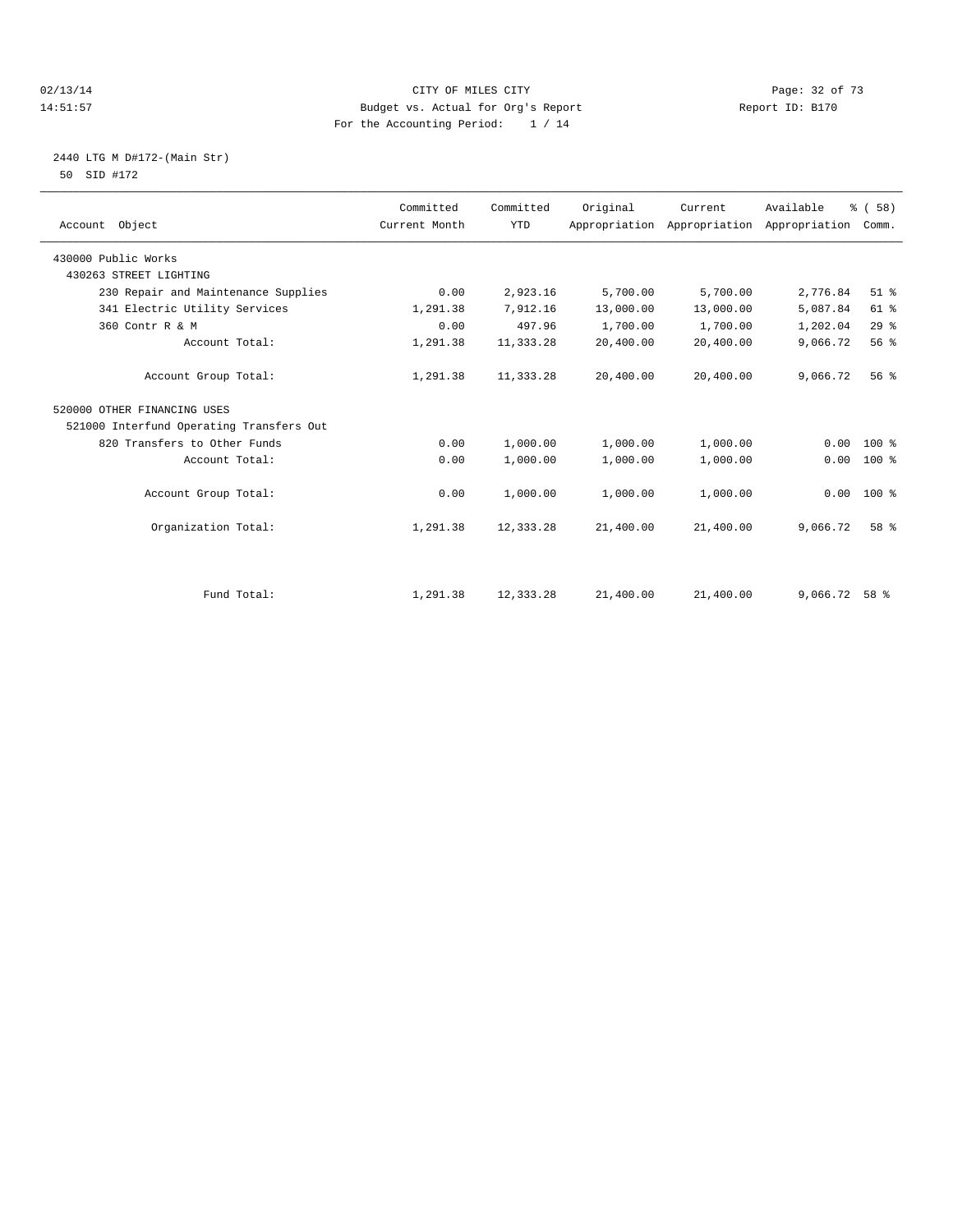#### $O(13/14$   $O(13/14)$   $O(13/14)$   $O(13/14)$   $O(13/14)$   $O(13/14)$   $O(13/14)$   $O(13/14)$ 14:51:57 Budget vs. Actual for Org's Report Report ID: B170 For the Accounting Period: 1 / 14

#### 2450 LTG M D#195-(SG-Trico) 51 SID #195

| Account Object                           | Committed<br>Current Month | Committed<br><b>YTD</b> | Original | Current  | Available<br>Appropriation Appropriation Appropriation | % (58)<br>Comm. |  |
|------------------------------------------|----------------------------|-------------------------|----------|----------|--------------------------------------------------------|-----------------|--|
| 430000 Public Works                      |                            |                         |          |          |                                                        |                 |  |
| 430263 STREET LIGHTING                   |                            |                         |          |          |                                                        |                 |  |
| 341 Electric Utility Services            | 401.84                     | 2,812.88                | 5,000.00 | 5,000.00 | 2,187.12                                               | 56 %            |  |
| Account Total:                           | 401.84                     | 2,812.88                | 5,000.00 | 5,000.00 | 2,187.12                                               | 56 %            |  |
| Account Group Total:                     | 401.84                     | 2,812.88                | 5,000.00 | 5,000.00 | 2,187.12                                               | 56%             |  |
| 520000 OTHER FINANCING USES              |                            |                         |          |          |                                                        |                 |  |
| 521000 Interfund Operating Transfers Out |                            |                         |          |          |                                                        |                 |  |
| 820 Transfers to Other Funds             | 0.00                       | 1,000.00                | 1,000.00 | 1,000.00 |                                                        | $0.00 100$ %    |  |
| Account Total:                           | 0.00                       | 1,000.00                | 1,000.00 | 1,000.00 | 0.00                                                   | 100 %           |  |
| Account Group Total:                     | 0.00                       | 1,000.00                | 1,000.00 | 1,000.00 |                                                        | $0.00$ 100 %    |  |
| Organization Total:                      | 401.84                     | 3,812.88                | 6,000.00 | 6,000.00 | 2,187.12                                               | 64 %            |  |
|                                          |                            |                         |          |          |                                                        |                 |  |
| Fund Total:                              | 401.84                     | 3,812.88                | 6,000.00 | 6,000.00 | 2, 187. 12 64 %                                        |                 |  |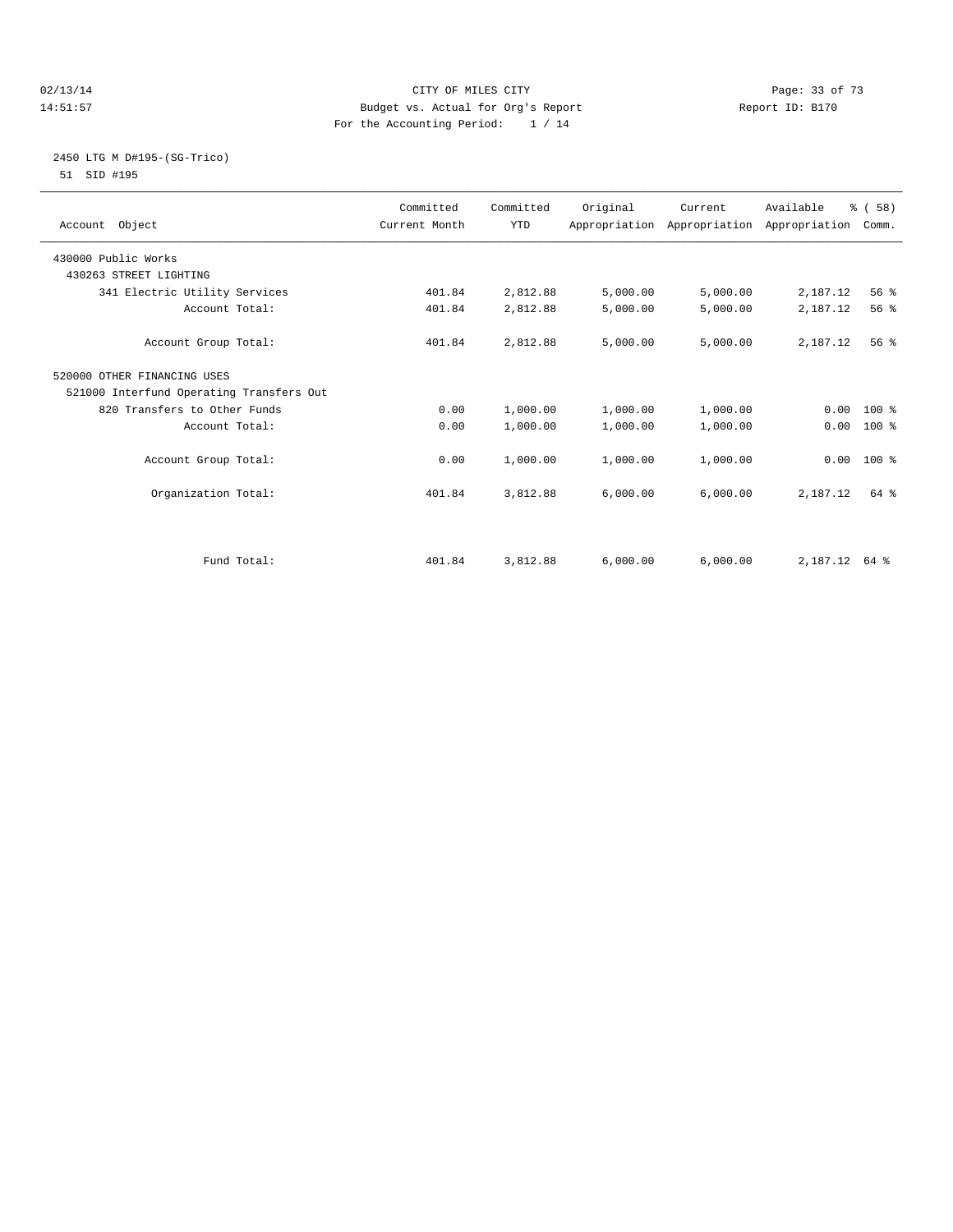#### 02/13/14 Page: 34 of 73 14:51:57 Budget vs. Actual for Org's Report Report ID: B170 For the Accounting Period: 1 / 14

# 2470 LTG M D#202-(SG-MDU&NV) 72 SID #202

| Account Object                           | Committed<br>Current Month | Committed<br><b>YTD</b> | Original | Current<br>Appropriation Appropriation Appropriation | Available | % (58)<br>Comm. |  |
|------------------------------------------|----------------------------|-------------------------|----------|------------------------------------------------------|-----------|-----------------|--|
| 430000 Public Works                      |                            |                         |          |                                                      |           |                 |  |
| 430263 STREET LIGHTING                   |                            |                         |          |                                                      |           |                 |  |
| 341 Electric Utility Services            | 303.94                     | 1,904.48                | 3,650.00 | 3,650.00                                             | 1,745.52  | 52%             |  |
| 533 Machinery and Equipment Rental       | 304.12                     | 2,128.84                | 3,200.00 | 3,200.00                                             | 1,071.16  | 67 %            |  |
| Account Total:                           | 608.06                     | 4,033.32                | 6,850.00 | 6,850.00                                             | 2,816.68  | 59 %            |  |
| Account Group Total:                     | 608.06                     | 4,033.32                | 6,850.00 | 6,850.00                                             | 2,816.68  | 59 %            |  |
| 520000 OTHER FINANCING USES              |                            |                         |          |                                                      |           |                 |  |
| 521000 Interfund Operating Transfers Out |                            |                         |          |                                                      |           |                 |  |
| 820 Transfers to Other Funds             | 0.00                       | 1,000.00                | 1,000.00 | 1,000.00                                             | 0.00      | $100*$          |  |
| Account Total:                           | 0.00                       | 1,000.00                | 1,000.00 | 1,000.00                                             | 0.00      | $100*$          |  |
| Account Group Total:                     | 0.00                       | 1,000.00                | 1,000.00 | 1,000.00                                             |           | $0.00$ 100 %    |  |
| Organization Total:                      | 608.06                     | 5,033.32                | 7,850.00 | 7,850.00                                             | 2,816.68  | 64 %            |  |
|                                          |                            |                         |          |                                                      |           |                 |  |
| Fund Total:                              | 608.06                     | 5,033.32                | 7,850.00 | 7,850.00                                             | 2,816.68  | 64 %            |  |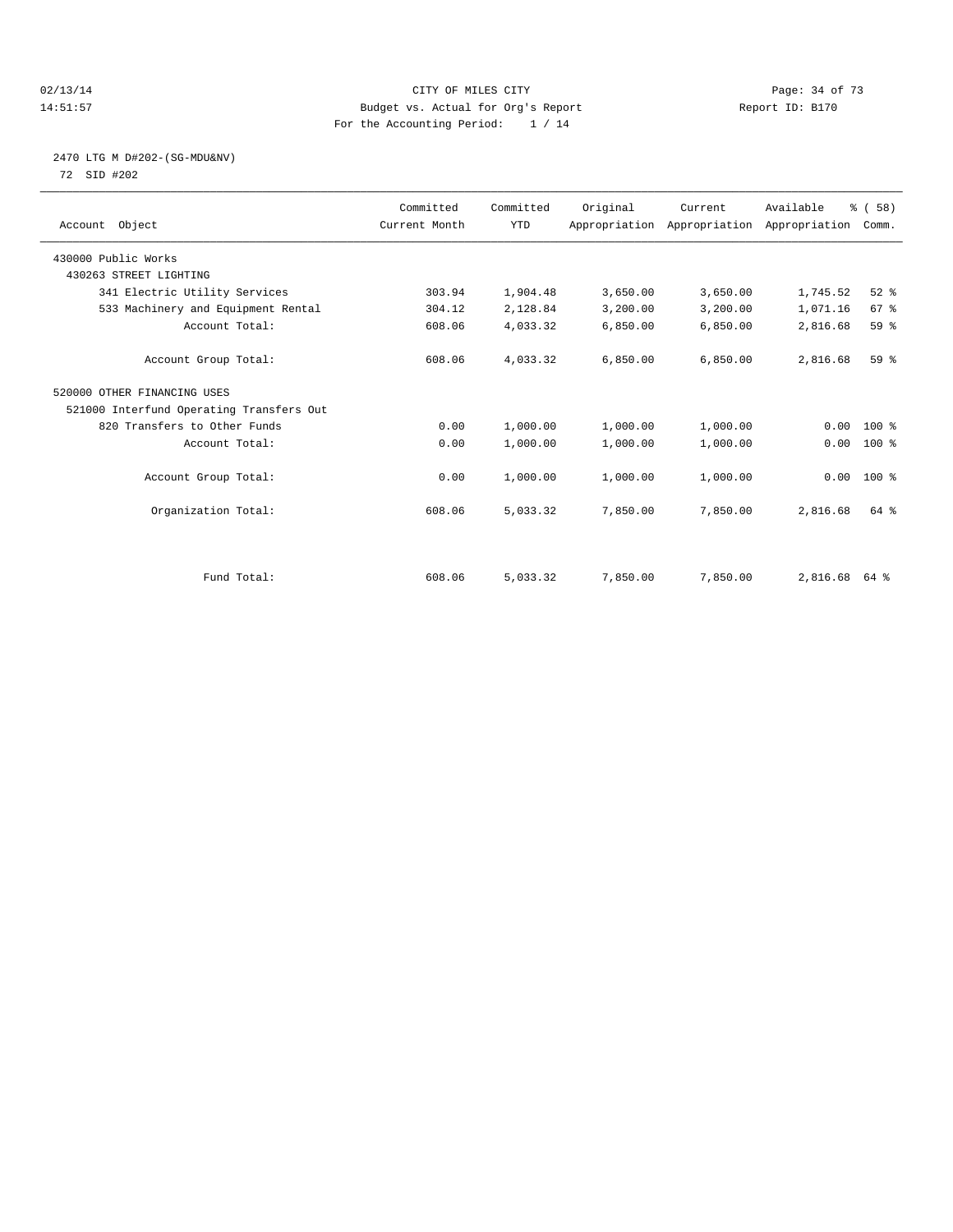#### $O(2/13/14$  Page: 35 of 73 14:51:57 Budget vs. Actual for Org's Report Report ID: B170 For the Accounting Period: 1 / 14

#### 2480 LTG M M#173-(Milestown Estates)

47 SID #173(Ltg-Milestown)

| Account Object                           | Committed<br>Current Month | Committed<br><b>YTD</b> | Original | Current<br>Appropriation Appropriation Appropriation | Available   | % (58)<br>Comm. |  |
|------------------------------------------|----------------------------|-------------------------|----------|------------------------------------------------------|-------------|-----------------|--|
| 430000 Public Works                      |                            |                         |          |                                                      |             |                 |  |
| 430263 STREET LIGHTING                   |                            |                         |          |                                                      |             |                 |  |
| 230 Repair and Maintenance Supplies      | 0.00                       | 34.62                   | 460.00   | 460.00                                               | 425.38      | 8 %             |  |
| 341 Electric Utility Services            | 66.59                      | 416.28                  | 700.00   | 700.00                                               | 283.72      | 59 %            |  |
| Account Total:                           | 66.59                      | 450.90                  | 1,160.00 | 1,160.00                                             | 709.10      | 39 <sup>8</sup> |  |
| Account Group Total:                     | 66.59                      | 450.90                  | 1,160.00 | 1,160.00                                             | 709.10      | 39 <sup>8</sup> |  |
| 520000 OTHER FINANCING USES              |                            |                         |          |                                                      |             |                 |  |
| 521000 Interfund Operating Transfers Out |                            |                         |          |                                                      |             |                 |  |
| 820 Transfers to Other Funds             | 0.00                       | 0.00                    | 250.00   | 250.00                                               | 250.00      | 0 <sup>8</sup>  |  |
| Account Total:                           | 0.00                       | 0.00                    | 250.00   | 250.00                                               | 250.00      | 0 <sup>8</sup>  |  |
|                                          |                            |                         |          |                                                      |             |                 |  |
| Account Group Total:                     | 0.00                       | 0.00                    | 250.00   | 250.00                                               | 250.00      | 0 <sup>8</sup>  |  |
| Organization Total:                      | 66.59                      | 450.90                  | 1,410.00 | 1,410.00                                             | 959.10      | 32 <sup>8</sup> |  |
| Fund Total:                              | 66.59                      | 450.90                  | 1,410.00 | 1,410.00                                             | 959.10 32 % |                 |  |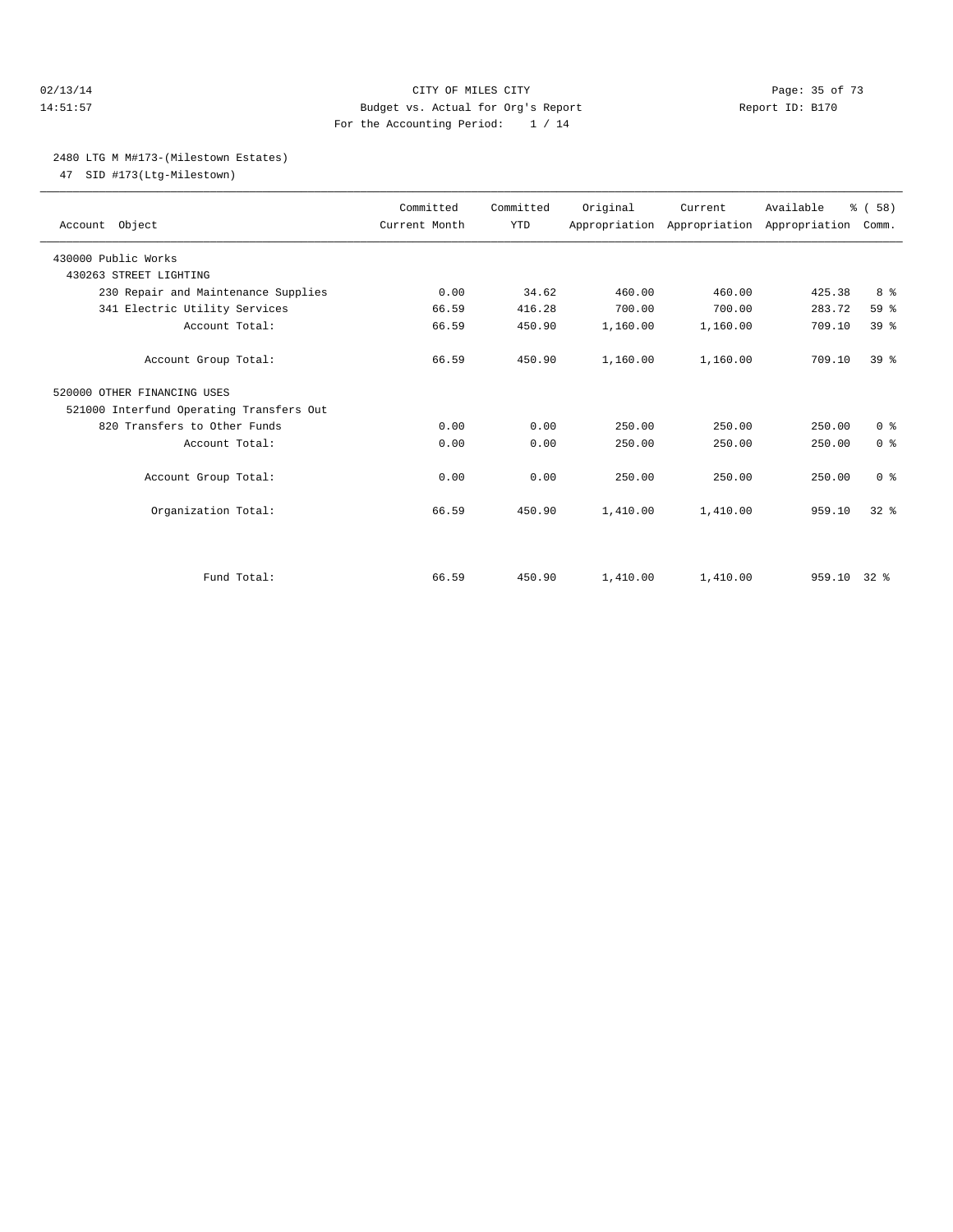#### 02/13/14 Page: 36 of 73 14:51:57 Budget vs. Actual for Org's Report Report ID: B170 For the Accounting Period: 1 / 14

————————————————————————————————————————————————————————————————————————————————————————————————————————————————————————————————————

2510 STR MAINT DIST #204

107 Paved St. Maint. Dist.#204

|                                         | Committed     | Committed   | Original   | Current    | Available                                       | % ( 58 )        |
|-----------------------------------------|---------------|-------------|------------|------------|-------------------------------------------------|-----------------|
| Account Object                          | Current Month | YTD         |            |            | Appropriation Appropriation Appropriation Comm. |                 |
|                                         |               |             |            |            |                                                 |                 |
| 430000 Public Works                     |               |             |            |            |                                                 |                 |
| 430220 Operations                       |               |             |            |            |                                                 |                 |
| 111 Salaries and Wages - Permanent      | 15,545.96     | 108,837.80  | 180,062.00 | 180,062.00 | 71,224.20                                       | 60 %            |
| 121 OVERTIME-PERMANENT                  | 83.12         | 4,437.80    | 5,119.00   | 5,119.00   | 681.20                                          | 87%             |
| 131 VACATION                            | 516.17        | 5,165.18    | 14,000.00  | 14,000.00  | 8,834.82                                        | 37%             |
| 132 SICK LEAVE                          | 278.04        | 2,417.87    | 11,000.00  | 11,000.00  | 8,582.13                                        | $22$ %          |
| 133 OTHER LEAVE PAY                     | 0.00          | 0.00        | 9,480.00   | 9,480.00   | 9,480.00                                        | 0 <sup>8</sup>  |
| 134 HOLIDAY PAY                         | 0.00          | 405.26      | 6,446.00   | 6,446.00   | 6,040.74                                        | 6 %             |
| 141 Unemployment Insurance              | 73.94         | 548.48      | 1,016.00   | 1,016.00   | 467.52                                          | 54 %            |
| 142 Workers' Compensation               | 884.93        | 6,488.37    | 11,572.00  | 11,572.00  | 5,083.63                                        | 56 %            |
| 143 Health Insurance                    | 2,801.80      | 19,108.53   | 33,622.00  | 33,622.00  | 14,513.47                                       | 57%             |
| 144 FICA                                | 1,189.80      | 8,861.33    | 17,266.00  | 17,266.00  | 8,404.67                                        | $51$ %          |
| 145 PERS                                | 1,325.38      | 9,467.16    | 17,596.00  | 17,596.00  | 8,128.84                                        | 54 %            |
| 196 CLOTHING ALLOTMENT                  | 0.00          | 592.50      | 550.00     | 550.00     | $-42.50$                                        | 108 %           |
| 210 Office Supplies and Materials       | 0.00          | 417.63      | 500.00     | 500.00     | 82.37                                           | 84 %            |
| 214 Small Items of Equipment            | 0.00          | 1,091.87    | 6,000.00   | 6,000.00   | 4,908.13                                        | 18 %            |
| 220 Operating Expenses                  | 17.96         | 5,093.44    | 9,000.00   | 9,000.00   | 3,906.56                                        | 57%             |
| 222 Chemicals, Lab & Med Supplies       | 0.00          | 438.00      | 400.00     | 400.00     | $-38.00$                                        | $110*$          |
| 226 Clothing and Uniforms               | 0.00          | 191.98      | 550.00     | 550.00     | 358.02                                          | 35%             |
| 230 Repair and Maintenance Supplies     | 541.96        | 3,225.53    | 18,000.00  | 18,000.00  | 14,774.47                                       | 18 <sup>8</sup> |
| 231 Gas, Oil, Diesel Fuel, Grease, etc. | 6,875.01      | 22, 423.51  | 35,000.00  | 35,000.00  | 12,576.49                                       | 64 %            |
| 241 Consumable Tools                    | 0.00          | 0.00        | 50.00      | 50.00      | 50.00                                           | 0 <sup>8</sup>  |
| 242 Sign Parts and Supplies             | 3,748.80      | 5,946.60    | 7,000.00   | 7,000.00   | 1,053.40                                        | 85%             |
| 311 Postage, Box Rent, Etc.             | 0.00          | 9.12        | 75.00      | 75.00      | 65.88                                           | $12*$           |
| 320 Printing, Duplicating, Typing &     | 0.00          | 0.00        | 100.00     | 100.00     | 100.00                                          | 0 <sup>8</sup>  |
| 330 Publicity, Subscriptions & Dues     | 22.00         | 308.00      | 400.00     | 400.00     | 92.00                                           | 77.8            |
| 334 Memberships, Registrations & Dues   | 0.00          | 0.00        | 150.00     | 150.00     | 150.00                                          | 0 <sup>8</sup>  |
| 341 Electric Utility Services           | 97.06         | 636.20      | 1,000.00   | 1,000.00   | 363.80                                          | 64 %            |
| 344 Gas Utility Service                 | 116.15        | 278.88      | 1,000.00   | 1,000.00   | 721.12                                          | $28$ %          |
| 345 Telephone                           | 131.57        | 1,106.72    | 1,500.00   | 1,500.00   | 393.28                                          | 74 %            |
| 346 Garbage Service                     | 0.00          | 0.00        | 175.00     | 175.00     | 175.00                                          | 0 <sup>8</sup>  |
| 347 Internet                            | 0.00          | 0.00        | 200.00     | 200.00     | 200.00                                          | 0 <sup>8</sup>  |
| 350 Professional Services               | 0.00          | 1,996.12    | 2,000.00   | 2,000.00   | 3.88                                            | $100$ %         |
| 360 Contr R & M                         | 217.65        | 650.93      | 6,000.00   | 6,000.00   | 5,349.07                                        | $11$ %          |
| 363 R&M Vehicles/Equip/Labor-PW         | 1,555.07      | 51, 175.62  | 80,000.00  | 80,000.00  | 28,824.38                                       | 64 %            |
| 370 Travel                              | 0.00          | 335.01      | 800.00     | 800.00     | 464.99                                          | 42 %            |
| 380 Training Services                   | 140.00        | 288.00      | 700.00     | 700.00     | 412.00                                          | 41 %            |
| 382 Books                               | 0.00          | 111.39      | 200.00     | 200.00     | 88.61                                           | 56 %            |
| 511 Insurance on Buildings              | 0.00          | 547.98      | 548.00     | 548.00     | 0.02                                            | $100$ %         |
| 512 Insurance on Vehicles & Equipment   | 0.00          | 2,448.31    | 2,448.00   | 2,448.00   |                                                 | $-0.31$ 100 %   |
| 513 Liability                           | 100.80        | 4,174.48    | 0.00       | 0.00       | $-4, 174.48$                                    | *** %           |
| 531 Building & Office Rental            | 350.00        | 2,450.00    | 4,200.00   | 4,200.00   | 1,750.00                                        | 58 %            |
| 532 Land Rental                         | 0.00          | 4,560.37    | 8,100.00   | 8,100.00   | 3,539.63                                        | 56%             |
| Account Total:                          | 36,613.17     | 276, 235.97 | 493,825.00 | 493,825.00 | 217,589.03                                      | 56%             |
|                                         |               |             |            |            |                                                 |                 |
| 430233 Roadway/Re-surfacing             |               |             |            |            |                                                 |                 |
| 350 Professional Services               | 74,592.55     | 337,440.69  | 686,990.00 | 686,990.00 | 349,549.31                                      | 49 %            |
| Account Total:                          | 74,592.55     | 337,440.69  | 686,990.00 | 686,990.00 | 349,549.31                                      | 49 %            |
|                                         |               |             |            |            |                                                 |                 |

430234 CURB AND GUTTER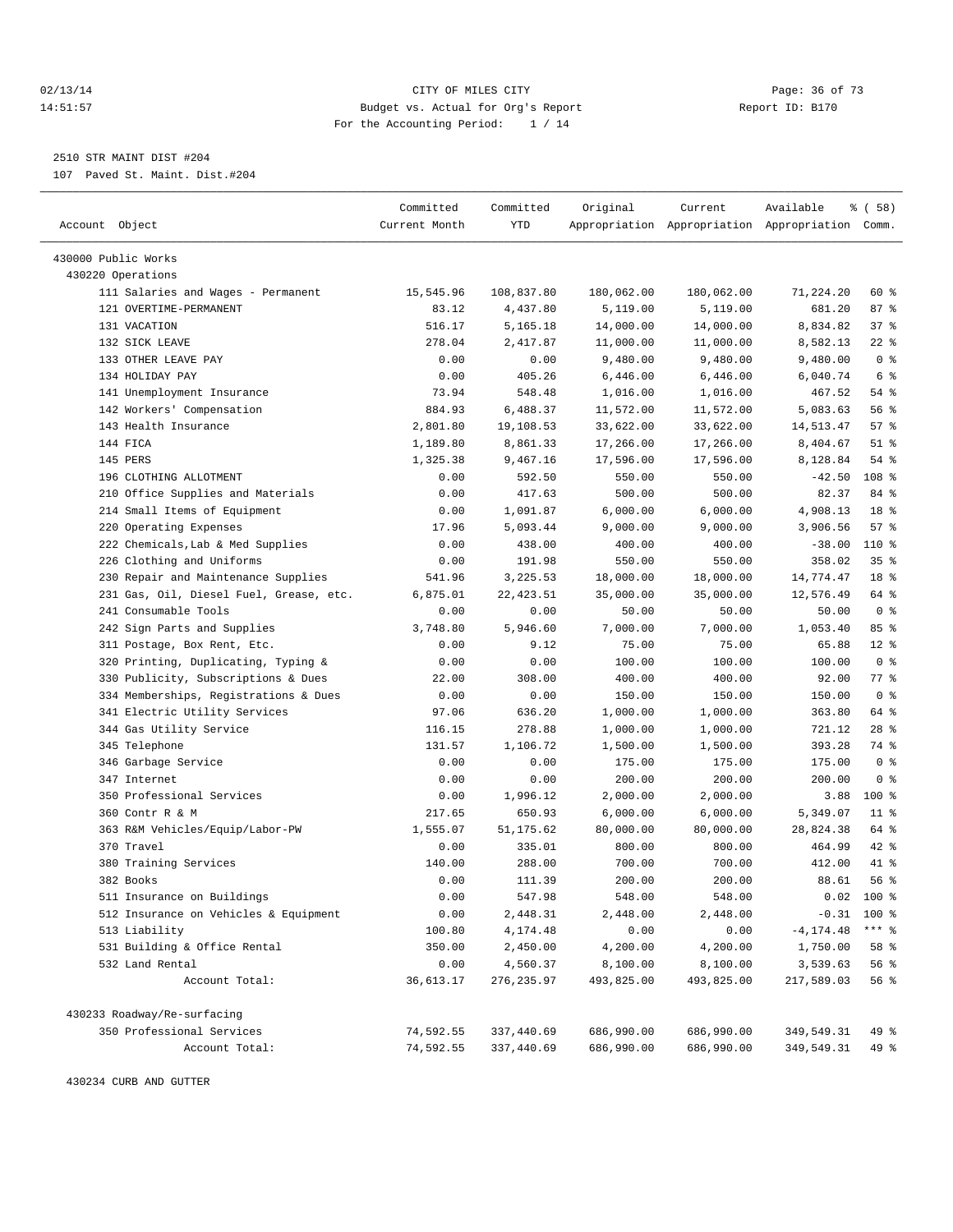#### $O(13/14$   $O(13/14)$   $O(13/14)$   $O(15/14)$   $O(15/14)$   $O(15/14)$   $O(15/14)$   $O(15/14)$   $O(15/14)$   $O(15/14)$   $O(15/14)$   $O(15/14)$   $O(15/14)$   $O(15/14)$   $O(15/14)$   $O(15/14)$   $O(15/14)$   $O(15/14)$   $O(15/14)$   $O(15/14)$   $O$ 14:51:57 Budget vs. Actual for Org's Report Report ID: B170 For the Accounting Period: 1 / 14

# 2510 STR MAINT DIST #204

107 Paved St. Maint. Dist.#204

| Account Object                           | Committed<br>Current Month | Committed<br><b>YTD</b> | Original     | Current.<br>Appropriation Appropriation Appropriation | Available   | % (58)<br>Comm. |
|------------------------------------------|----------------------------|-------------------------|--------------|-------------------------------------------------------|-------------|-----------------|
| 350 Professional Services                | 0.00                       | 0.00                    | 142,000.00   | 142,000.00                                            | 142,000.00  | 0 <sup>8</sup>  |
| Account Total:                           | 0.00                       | 0.00                    | 142,000.00   | 142,000.00                                            | 142,000.00  | 0 <sup>8</sup>  |
| 430235 Storm Drain & Culvert Maintenance |                            |                         |              |                                                       |             |                 |
| 230 Repair and Maintenance Supplies      | 0.00                       | 50,829.20               | 68,235.00    | 68,235.00                                             | 17,405.80   | 74 %            |
| 350 Professional Services                | 4,621.63                   | 6,001.63                | 10,000.00    | 10,000.00                                             | 3,998.37    | 60%             |
| Account Total:                           | 4,621.63                   | 56,830.83               | 78,235.00    | 78,235.00                                             | 21, 404.17  | 73 %            |
| Account Group Total:                     | 115,827.35                 | 670,507.49              | 1,401,050.00 | 1,401,050.00                                          | 730,542.51  | 48 %            |
| 510000 MISCELLANEOUS                     |                            |                         |              |                                                       |             |                 |
| 510330 Comprehensive Liability Insurance |                            |                         |              |                                                       |             |                 |
| 513 Liability                            | 0.00                       | 9,689.94                | 9,690.00     | 9,690.00                                              | 0.06        | $100*$          |
| Account Total:                           | 0.00                       | 9,689.94                | 9,690.00     | 9,690.00                                              | 0.06        | $100*$          |
| Account Group Total:                     | 0.00                       | 9,689.94                | 9,690.00     | 9,690.00                                              |             | $0.06$ 100 %    |
| 520000 OTHER FINANCING USES              |                            |                         |              |                                                       |             |                 |
| 521000 Interfund Operating Transfers Out |                            |                         |              |                                                       |             |                 |
| 820 Transfers to Other Funds             | 9,746.00                   | 20,498.00               | 53, 412.00   | 53, 412.00                                            | 32,914.00   | 38 <sup>8</sup> |
| Account Total:                           | 9,746.00                   | 20,498.00               | 53, 412.00   | 53, 412.00                                            | 32,914.00   | 38 %            |
| Account Group Total:                     | 9,746.00                   | 20,498.00               | 53, 412.00   | 53, 412.00                                            | 32,914.00   | 38 <sup>8</sup> |
| Organization Total:                      | 125, 573.35                | 700,695.43              | 1,464,152.00 | 1,464,152.00                                          | 763, 456.57 | $48*$           |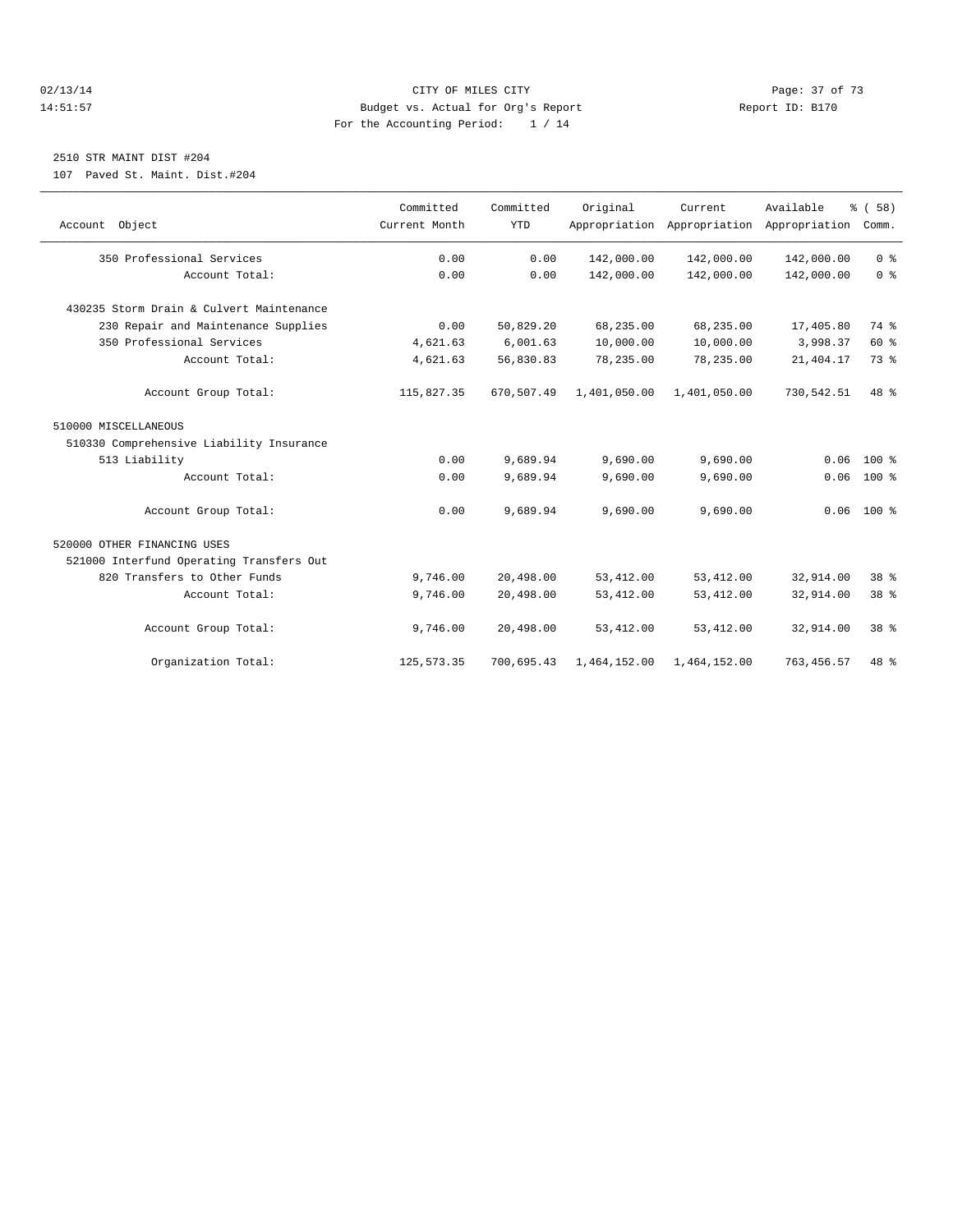#### 02/13/14 Page: 38 of 73 14:51:57 Budget vs. Actual for Org's Report Report ID: B170 For the Accounting Period: 1 / 14

# 2510 STR MAINT DIST #204

108 Unpaved Street Maintenance

| Account Object                           |             | Committed<br>Current Month | Committed<br><b>YTD</b> | Original                  | Current<br>Appropriation Appropriation Appropriation | Available       | % (58)<br>Comm. |
|------------------------------------------|-------------|----------------------------|-------------------------|---------------------------|------------------------------------------------------|-----------------|-----------------|
| 430000 Public Works<br>430220 Operations |             |                            |                         |                           |                                                      |                 |                 |
| 370 Travel                               |             | $-23.68$                   | 0.00                    | 0.00                      | 0.00                                                 | 0.00            | 0 <sup>8</sup>  |
| Account Total:                           |             | $-23.68$                   | 0.00                    | 0.00                      | 0.00                                                 | 0.00            | 0 <sup>8</sup>  |
| Account Group Total:                     |             | $-23.68$                   | 0.00                    | 0.00                      | 0.00                                                 | 0.00            | 0 <sup>8</sup>  |
| Organization Total:                      |             | $-23.68$                   | 0.00                    | 0.00                      | 0.00                                                 | 0.00            | 0 <sup>8</sup>  |
|                                          |             |                            |                         |                           |                                                      |                 |                 |
|                                          | Fund Total: | 125,549.67                 | 700,695.43              | 1,464,152.00 1,464,152.00 |                                                      | 763,456.57 48 % |                 |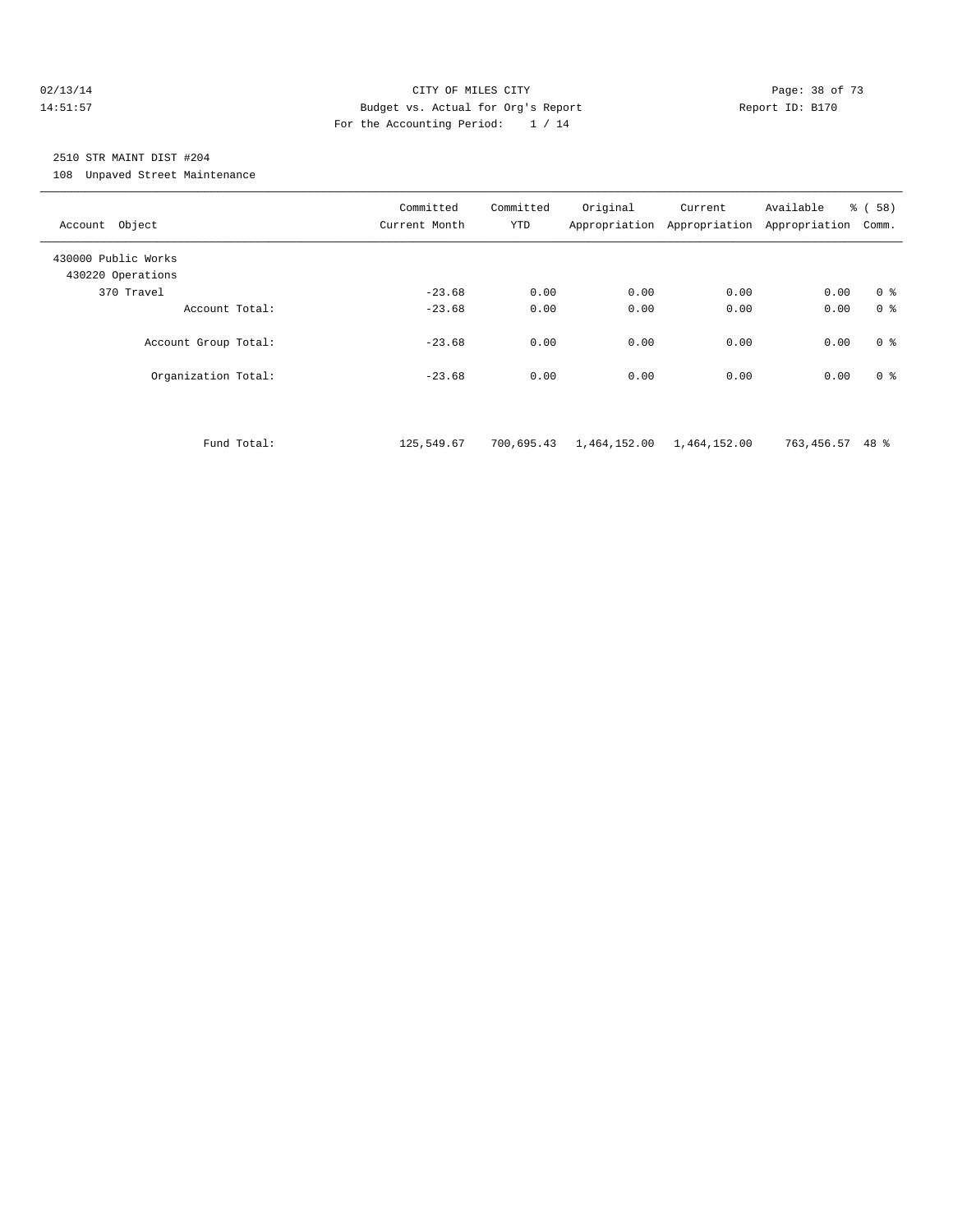#### 02/13/14 Page: 39 of 73 14:51:57 Budget vs. Actual for Org's Report Report ID: B170 For the Accounting Period: 1 / 14

————————————————————————————————————————————————————————————————————————————————————————————————————————————————————————————————————

# 2520 STR MAINT DIST #205

108 Unpaved Street Maintenance

|                                                                        | Committed     | Committed  | Original   | Current    | Available                                       | % ( 58 )        |
|------------------------------------------------------------------------|---------------|------------|------------|------------|-------------------------------------------------|-----------------|
| Account Object                                                         | Current Month | YTD        |            |            | Appropriation Appropriation Appropriation Comm. |                 |
| 430000 Public Works                                                    |               |            |            |            |                                                 |                 |
| 430220 Operations                                                      |               |            |            |            |                                                 |                 |
| 111 Salaries and Wages - Permanent                                     | 4,673.53      | 32,822.48  | 61,360.00  | 61,360.00  | 28,537.52                                       | 53%             |
| 121 OVERTIME-PERMANENT                                                 | 29.15         | 1,189.87   | 1,296.00   | 1,296.00   | 106.13                                          | $92$ $%$        |
| 131 VACATION                                                           | 209.14        | 1,628.73   | 4,000.00   | 4,000.00   | 2,371.27                                        | 41 %            |
| 132 SICK LEAVE                                                         | 100.32        | 755.84     | 4,000.00   | 4,000.00   | 3,244.16                                        | 19 <sup>°</sup> |
| 133 OTHER LEAVE PAY                                                    | 0.00          | 0.00       | 2,400.00   | 2,400.00   | 2,400.00                                        | 0 <sup>8</sup>  |
| 134 HOLIDAY PAY                                                        | 0.00          | 102.83     | 1,632.00   | 1,632.00   | 1,529.17                                        | 6 <sup>°</sup>  |
| 141 Unemployment Insurance                                             | 22.54         | 165.15     | 336.00     | 336.00     | 170.85                                          | 49 %            |
| 142 Workers' Compensation                                              | 248.94        | 1,542.91   | 3,611.00   | 3,611.00   | 2,068.09                                        | 43 %            |
| 143 Health Insurance                                                   | 847.33        | 5,779.74   | 11,653.00  | 11,653.00  | 5,873.26                                        | 50%             |
| 144 FICA                                                               | 357.21        | 2,624.66   | 5,706.00   | 5,706.00   | 3,081.34                                        | 46 %            |
| 145 PERS                                                               | 404.46        | 2,864.76   | 5,863.00   | 5,863.00   | 2,998.24                                        | 49 %            |
| 196 CLOTHING ALLOTMENT                                                 | 0.00          | 172.50     | 180.00     | 180.00     | 7.50                                            | 96 %            |
| 210 Office Supplies and Materials                                      | 0.00          | 118.44     | 200.00     | 200.00     | 81.56                                           | 59 %            |
| 214 Small Items of Equipment                                           | 0.00          | 272.94     | 3,000.00   | 3,000.00   | 2,727.06                                        | 9%              |
| 220 Operating Expenses                                                 | 4.49          | 1,273.35   | 3,500.00   | 3,500.00   | 2,226.65                                        | 36%             |
| 222 Chemicals, Lab & Med Supplies                                      | 0.00          | 0.00       | 500.00     | 500.00     | 500.00                                          | 0 <sup>8</sup>  |
| 226 Clothing and Uniforms                                              | 0.00          | 47.99      | 150.00     | 150.00     | 102.01                                          | $32$ $%$        |
|                                                                        |               | 590.71     | 5,000.00   | 5,000.00   | 4,409.29                                        | $12*$           |
| 230 Repair and Maintenance Supplies                                    | 0.00          |            |            | 10,000.00  |                                                 | 56%             |
| 231 Gas, Oil, Diesel Fuel, Grease, etc.<br>242 Sign Parts and Supplies | 1,718.75      | 5,600.52   | 10,000.00  |            | 4,399.48                                        | 57%             |
|                                                                        | 937.20        | 1,486.65   | 2,600.00   | 2,600.00   | 1,113.35                                        |                 |
| 311 Postage, Box Rent, Etc.                                            | 0.00          | 2.27       | 40.00      | 40.00      | 37.73                                           | 6 %             |
| 330 Publicity, Subscriptions & Dues                                    | 0.00          | 19.00      | 100.00     | 100.00     | 81.00                                           | 19 <sup>°</sup> |
| 334 Memberships, Registrations & Dues                                  | 0.00          | 0.00       | 50.00      | 50.00      | 50.00                                           | 0 <sup>8</sup>  |
| 341 Electric Utility Services                                          | 11.34         | 48.30      | 150.00     | 150.00     | 101.70                                          | $32$ $%$        |
| 344 Gas Utility Service                                                | 29.04         | 69.73      | 200.00     | 200.00     | 130.27                                          | 35%             |
| 345 Telephone                                                          | 47.21         | 452.10     | 500.00     | 500.00     | 47.90                                           | 90%             |
| 347 Internet                                                           | 0.00          | 0.00       | 150.00     | 150.00     | 150.00                                          | 0 <sup>8</sup>  |
| 350 Professional Services                                              | 0.00          | 472.03     | 500.00     | 500.00     | 27.97                                           | 94 %            |
| 360 Contr R & M                                                        | 84.83         | 256.32     | 1,000.00   | 1,000.00   | 743.68                                          | $26$ %          |
| 363 R&M Vehicles/Equip/Labor-PW                                        | 388.77        | 20, 424.25 | 35,000.00  | 35,000.00  | 14,575.75                                       | 58 %            |
| 370 Travel                                                             | 23.68         | 54.16      | 250.00     | 250.00     | 195.84                                          | $22$ %          |
| 380 Training Services                                                  | 35.00         | 72.00      | 150.00     | 150.00     | 78.00                                           | 48 %            |
| 382 Books                                                              | 0.00          | 27.85      | 100.00     | 100.00     | 72.15                                           | $28$ %          |
| 511 Insurance on Buildings                                             | 0.00          | 137.00     | $-44.00$   | $-44.00$   | $-181.00$                                       | $***$ 8         |
| 512 Insurance on Vehicles & Equipment                                  | 0.00          | 532.37     | 532.00     | 532.00     | $-0.37$                                         | $100*$          |
| 513 Liability                                                          | 25.20         | 283.37     | 0.00       | 0.00       | $-283.37$                                       | $***$ $%$       |
| 531 Building & Office Rental                                           | 166.66        | 1,166.62   | 2,000.00   | 2,000.00   | 833.38                                          | 58 %            |
| 532 Land Rental                                                        | 0.00          | 0.00       | 1,500.00   | 1,500.00   | 1,500.00                                        | 0 <sup>8</sup>  |
| Account Total:                                                         | 10,364.79     | 83,057.44  | 169,165.00 | 169,165.00 | 86,107.56                                       | 49 %            |
| 430233 Roadway/Re-surfacing                                            |               |            |            |            |                                                 |                 |
| 230 Repair and Maintenance Supplies                                    | 0.00          | 0.00       | 12,400.00  | 12,400.00  | 12,400.00                                       | $0$ %           |
| 350 Professional Services                                              | 0.00          | 0.00       | 125,000.00 | 125,000.00 | 125,000.00                                      | $0$ %           |
| Account Total:                                                         | 0.00          | 0.00       | 137,400.00 | 137,400.00 | 137,400.00                                      | $0$ %           |
| 430235 Storm Drain & Culvert Maintenance                               |               |            |            |            |                                                 |                 |
|                                                                        |               |            |            | 50,000.00  |                                                 |                 |
| 230 Repair and Maintenance Supplies                                    | 0.00          | 0.00       | 50,000.00  |            | 50,000.00                                       | 0 %             |
| 350 Professional Services                                              | 0.00          | 0.00       | 50,000.00  | 50,000.00  | 50,000.00                                       | 0 %             |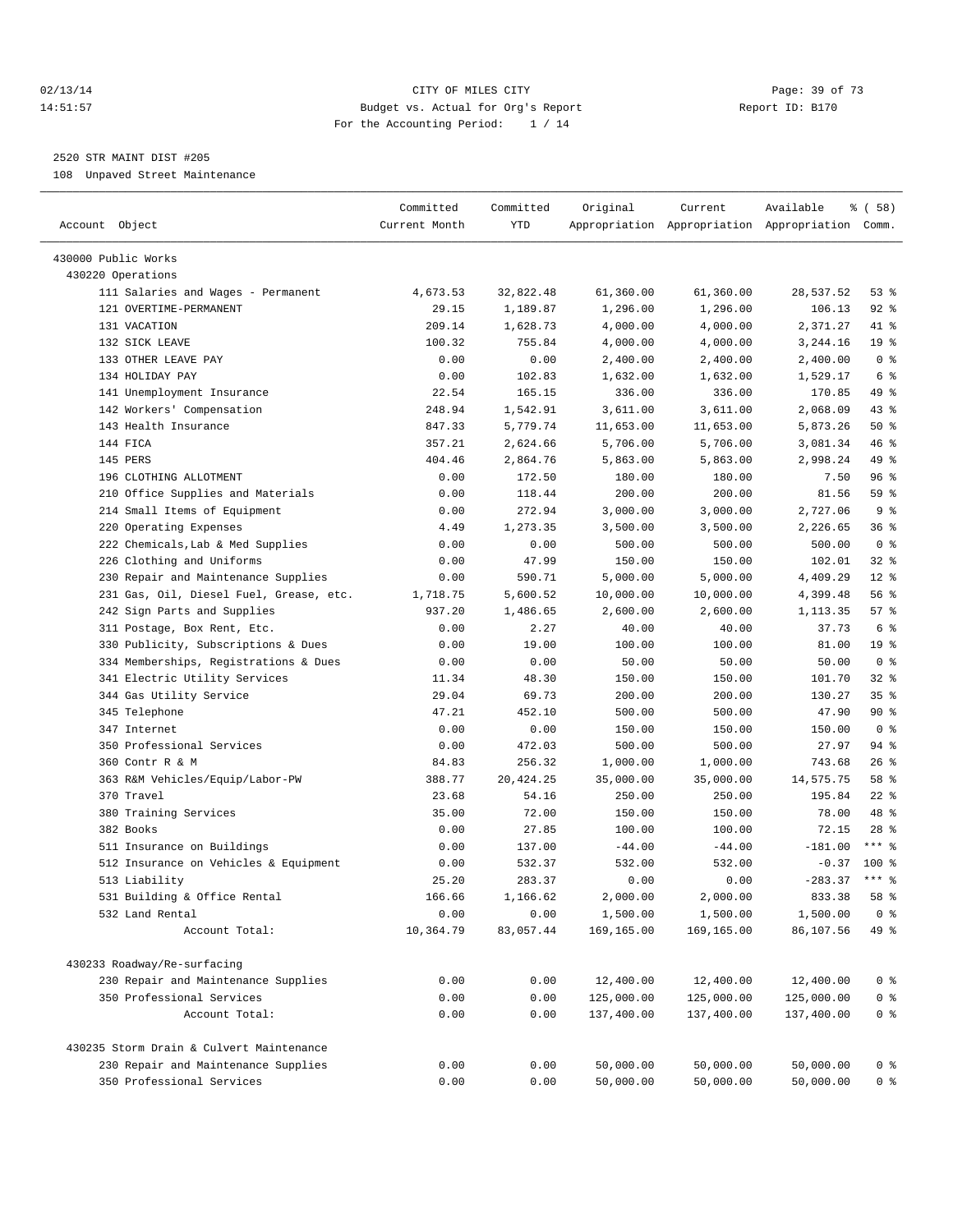#### 02/13/14 Page: 40 of 73 14:51:57 Budget vs. Actual for Org's Report Report ID: B170 For the Accounting Period: 1 / 14

# 2520 STR MAINT DIST #205

108 Unpaved Street Maintenance

| Account Object                           | Committed<br>Current Month | Committed<br><b>YTD</b> | Original   | Current<br>Appropriation Appropriation | Available<br>Appropriation | % (58)<br>Comm. |
|------------------------------------------|----------------------------|-------------------------|------------|----------------------------------------|----------------------------|-----------------|
| Account Total:                           | 0.00                       | 0.00                    | 100,000.00 | 100,000.00                             | 100,000.00                 | 0 <sup>8</sup>  |
| Account Group Total:                     | 10,364.79                  | 83,057.44               | 406,565.00 | 406,565.00                             | 323,507.56                 | $20*$           |
|                                          |                            |                         |            |                                        |                            |                 |
| 510000 MISCELLANEOUS                     |                            |                         |            |                                        |                            |                 |
| 510330 Comprehensive Liability Insurance |                            |                         |            |                                        |                            |                 |
| 513 Liability                            | 0.00                       | 896.70                  | 897.00     | 897.00                                 | 0.30                       | $100*$          |
| Account Total:                           | 0.00                       | 896.70                  | 897.00     | 897.00                                 |                            | $0.30 100$ %    |
|                                          |                            |                         |            |                                        |                            |                 |
| Account Group Total:                     | 0.00                       | 896.70                  | 897.00     | 897.00                                 |                            | $0.30$ 100 %    |
| 520000 OTHER FINANCING USES              |                            |                         |            |                                        |                            |                 |
| 521000 Interfund Operating Transfers Out |                            |                         |            |                                        |                            |                 |
| 820 Transfers to Other Funds             | 2,948.26                   | 8,646.82                | 31,394.00  | 31,394.00                              | 22,747.18                  | $28$ %          |
| Account Total:                           | 2,948.26                   | 8,646.82                | 31,394.00  | 31,394.00                              | 22,747.18                  | $28$ %          |
| Account Group Total:                     | 2,948.26                   | 8,646.82                | 31,394.00  | 31,394.00                              | 22,747.18                  | 28 <sup>8</sup> |
|                                          |                            |                         |            |                                        |                            |                 |
| Organization Total:                      | 13, 313.05                 | 92,600.96               | 438,856.00 | 438,856.00                             | 346, 255.04                | $21$ $%$        |
|                                          |                            |                         |            |                                        |                            |                 |
|                                          |                            |                         |            |                                        |                            |                 |
| Fund Total:                              | 13, 313.05                 | 92,600.96               | 438,856.00 | 438,856.00                             | 346,255.04 21 %            |                 |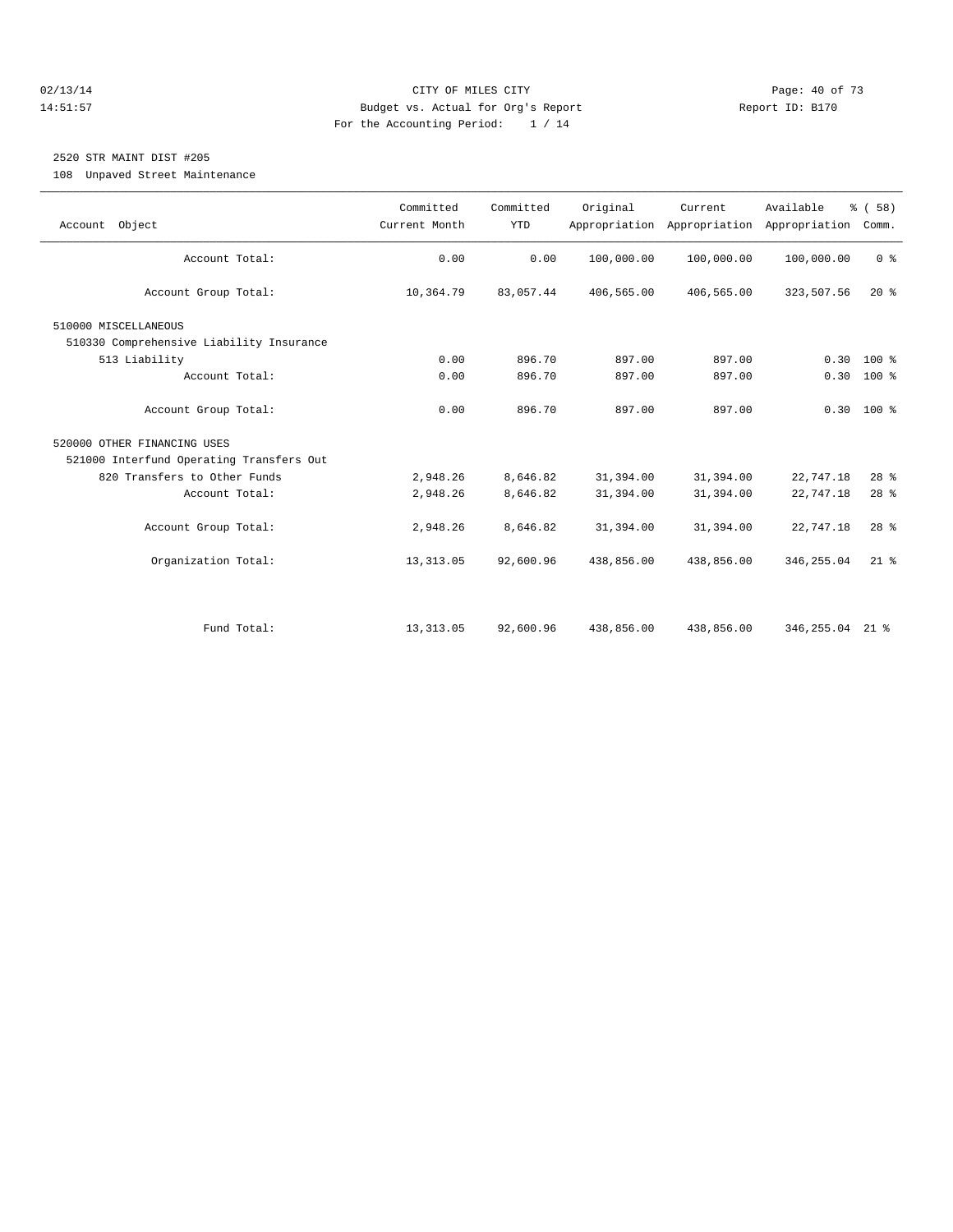#### 02/13/14 Page: 41 of 73 14:51:57 Budget vs. Actual for Org's Report Report ID: B170 For the Accounting Period: 1 / 14

#### 2540 STR MAINT DIST#207-(MILESTOWN ESTATES)

109 Milestown Estates Maintenance Dist.

|                                          | Committed     | Committed  | Original | Current  | Available                                 | % (58)          |  |
|------------------------------------------|---------------|------------|----------|----------|-------------------------------------------|-----------------|--|
| Account Object                           | Current Month | <b>YTD</b> |          |          | Appropriation Appropriation Appropriation | Comm.           |  |
| 430000 Public Works                      |               |            |          |          |                                           |                 |  |
| 430220 Operations                        |               |            |          |          |                                           |                 |  |
| 111 Salaries and Wages - Permanent       | 239.37        | 1,656.91   | 3,004.00 | 3,004.00 | 1,347.09                                  | 55 <sup>8</sup> |  |
| 121 OVERTIME-PERMANENT                   | 1.37          | 64.41      | 65.00    | 65.00    | 0.59                                      | 99 <sub>8</sub> |  |
| 131 VACATION                             | 10.02         | 87.02      | 310.00   | 310.00   | 222.98                                    | 28 <sup>8</sup> |  |
| 132 SICK LEAVE                           | 5.50          | 38.29      | 100.00   | 100.00   | 61.71                                     | 38 <sup>8</sup> |  |
| 133 OTHER LEAVE PAY                      | 0.00          | 0.00       | 120.00   | 120.00   | 120.00                                    | 0 <sup>8</sup>  |  |
| 134 HOLIDAY PAY                          | 0.00          | 6.02       | 12.00    | 12.00    | 5.98                                      | $50*$           |  |
| 141 Unemployment Insurance               | 1.14          | 8.29       | 15.00    | 15.00    | 6.71                                      | 55 %            |  |
| 142 Workers' Compensation                | 12.75         | 79.30      | 160.00   | 160.00   | 80.70                                     | $50*$           |  |
| 143 Health Insurance                     | 43.32         | 290.71     | 520.00   | 520.00   | 229.29                                    | 56%             |  |
| 144 FICA                                 | 18.34         | 133.53     | 256.00   | 256.00   | 122.47                                    | $52$ $%$        |  |
| 145 PERS                                 | 20.65         | 145.32     | 262.00   | 262.00   | 116.68                                    | 55 <sup>8</sup> |  |
| 196 CLOTHING ALLOTMENT                   | 0.00          | 9.00       | 8.00     | 8.00     | $-1.00$                                   | $113*$          |  |
| Account Total:                           | 352.46        | 2,518.80   | 4,832.00 | 4,832.00 | 2,313.20                                  | $52$ $%$        |  |
| Account Group Total:                     | 352.46        | 2,518.80   | 4,832.00 | 4,832.00 | 2,313.20                                  | $52*$           |  |
| 510000 MISCELLANEOUS                     |               |            |          |          |                                           |                 |  |
| 510330 Comprehensive Liability Insurance |               |            |          |          |                                           |                 |  |
| 513 Liability                            | 0.00          | 46.27      | 46.00    | 46.00    | $-0.27$ 101 %                             |                 |  |
| Account Total:                           | 0.00          | 46.27      | 46.00    | 46.00    | $-0.27$ 101 %                             |                 |  |
| Account Group Total:                     | 0.00          | 46.27      | 46.00    | 46.00    | $-0.27$ 101 %                             |                 |  |
| Organization Total:                      | 352.46        | 2,565.07   | 4,878.00 | 4,878.00 | 2,312.93                                  | $53*$           |  |
|                                          |               |            |          |          |                                           |                 |  |
| Fund Total:                              | 352.46        | 2,565.07   | 4,878.00 | 4,878.00 | 2,312.93                                  | $53$ $%$        |  |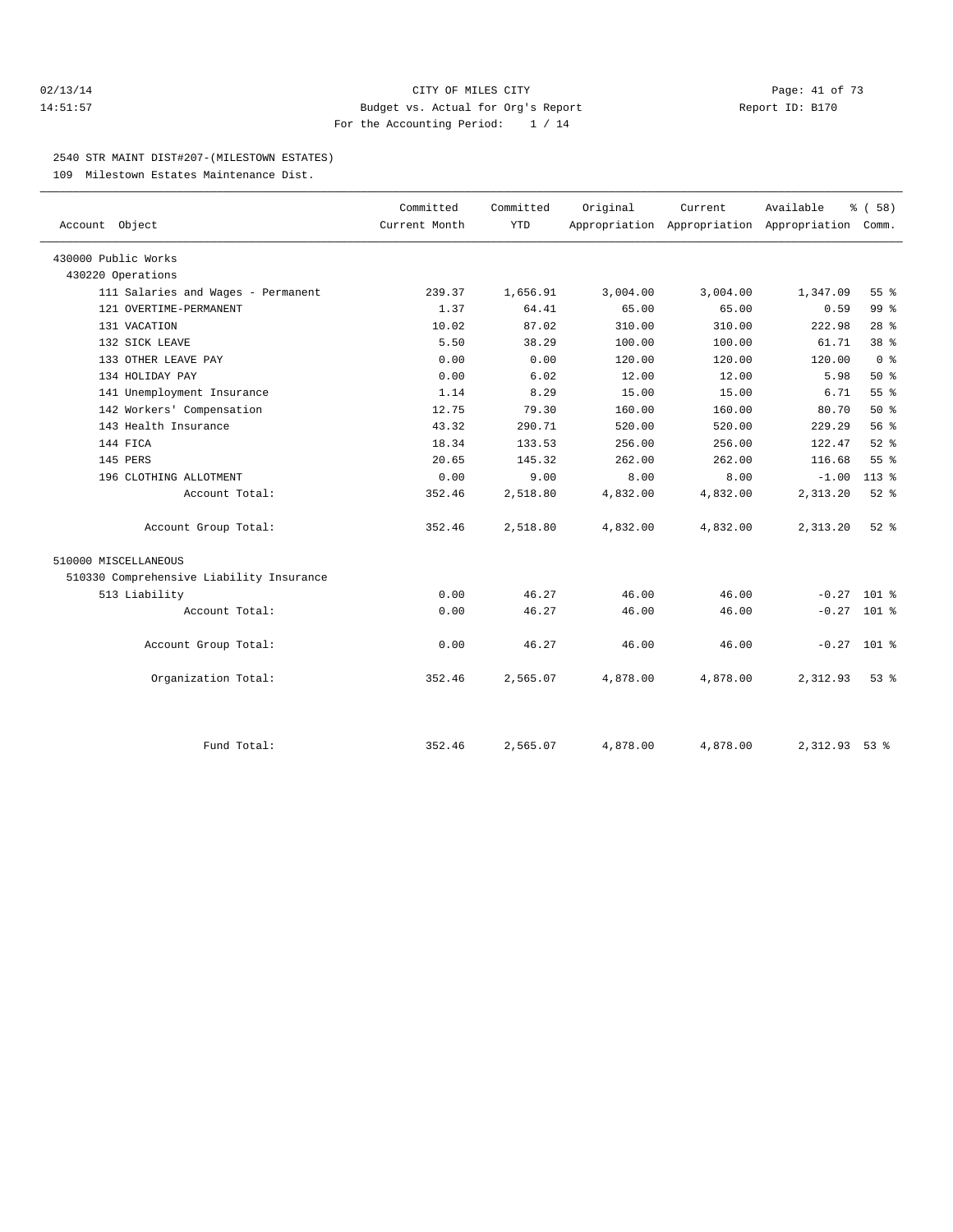#### $O2/13/14$  Page: 42 of 73 14:51:57 Budget vs. Actual for Org's Report Report ID: B170 For the Accounting Period: 1 / 14

 2820 GAS TAX 34 Gas Tax

| Account Object                           | Committed<br>Current Month | Committed<br><b>YTD</b> | Original   | Current<br>Appropriation Appropriation Appropriation | Available  | % (58)<br>Comm. |  |
|------------------------------------------|----------------------------|-------------------------|------------|------------------------------------------------------|------------|-----------------|--|
| 520000 OTHER FINANCING USES              |                            |                         |            |                                                      |            |                 |  |
| 521000 Interfund Operating Transfers Out |                            |                         |            |                                                      |            |                 |  |
| 820 Transfers to Other Funds             | 480.39                     | 3,362.73                | 5,765.00   | 5,765.00                                             | 2,402.27   | 58 %            |  |
| Account Total:                           | 480.39                     | 3,362.73                | 5,765.00   | 5,765.00                                             | 2,402.27   | 58 %            |  |
| 521204 TRANSFER:<br>SID 204              |                            |                         |            |                                                      |            |                 |  |
| 820 Transfers to Other Funds             | 0.00                       | 0.00                    | 90,632.00  | 90,632.00                                            | 90,632.00  | 0 <sup>8</sup>  |  |
| Account Total:                           | 0.00                       | 0.00                    | 90,632.00  | 90,632.00                                            | 90,632.00  | 0 <sup>8</sup>  |  |
| 521205 TRANSFER:<br>SID 205              |                            |                         |            |                                                      |            |                 |  |
| 820 Transfers to Other Funds             | 0.00                       | 0.00                    | 90,633.00  | 90,633.00                                            | 90,633.00  | 0 <sup>8</sup>  |  |
| Account Total:                           | 0.00                       | 0.00                    | 90,633.00  | 90,633.00                                            | 90,633.00  | 0 <sup>8</sup>  |  |
| Account Group Total:                     | 480.39                     | 3,362.73                | 187,030.00 | 187,030.00                                           | 183,667.27 | 2 <sup>8</sup>  |  |
| Organization Total:                      | 480.39                     | 3,362.73                | 187,030.00 | 187,030.00                                           | 183,667.27 | 2 <sup>8</sup>  |  |
|                                          |                            |                         |            |                                                      |            |                 |  |
| Fund Total:                              | 480.39                     | 3,362.73                | 187,030.00 | 187,030.00                                           | 183,667.27 | 2 <sup>8</sup>  |  |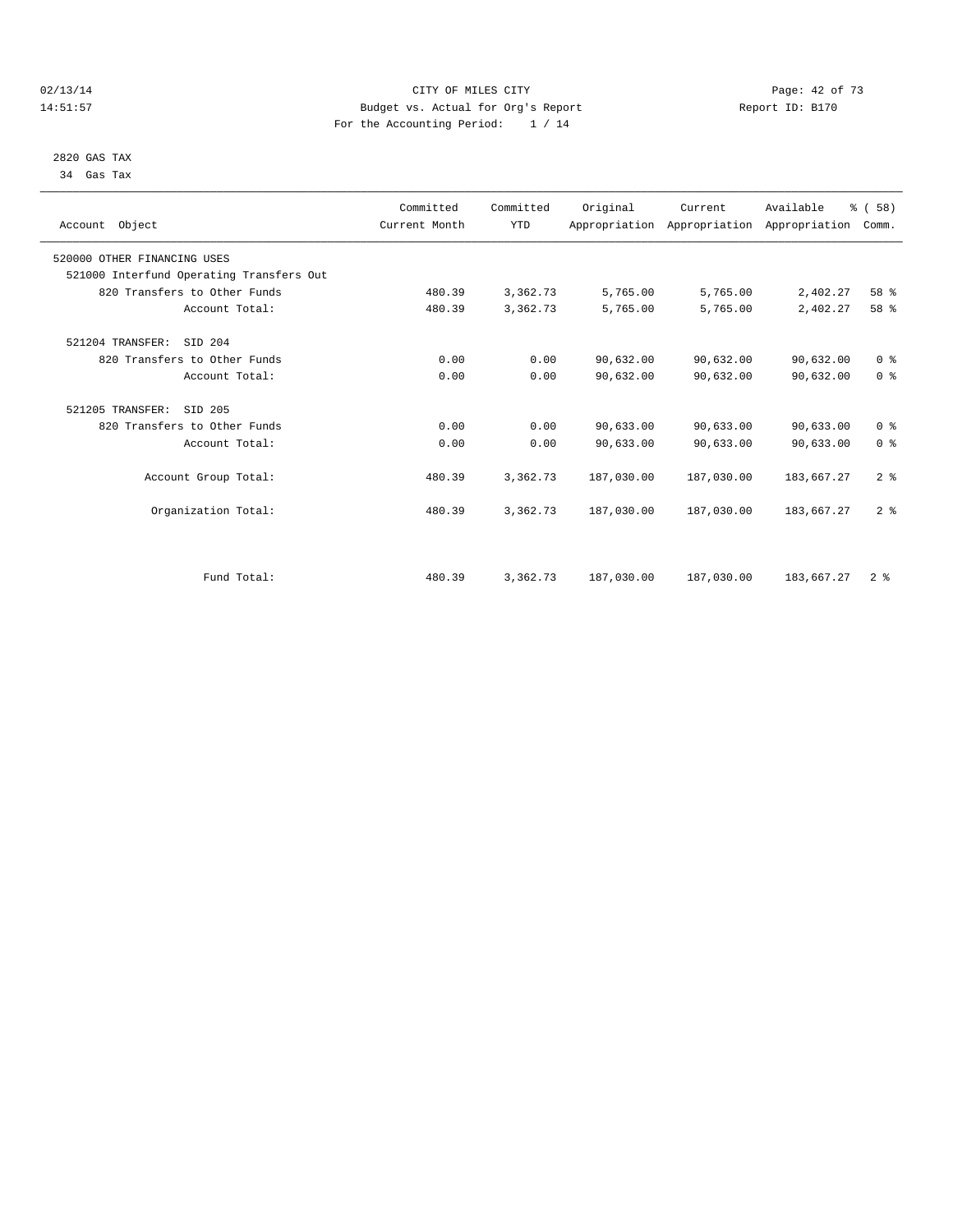### $O2/13/14$  Page: 43 of 73 14:51:57 Budget vs. Actual for Org's Report Report ID: B170 For the Accounting Period: 1 / 14

# 2850 911 EMERGENCY

105 Enhanced 911

| Account Object                             | Committed<br>Current Month | Committed<br><b>YTD</b> | Original   | Current    | Available<br>Appropriation Appropriation Appropriation Comm. | % (58)          |
|--------------------------------------------|----------------------------|-------------------------|------------|------------|--------------------------------------------------------------|-----------------|
| 420000 PUBLIC SAFETY                       |                            |                         |            |            |                                                              |                 |
| 420140 Crime Control and Investigation(05) |                            |                         |            |            |                                                              |                 |
| 210 Office Supplies and Materials          | 0.00                       | 0.00                    | 5,000.00   | 5,000.00   | 5,000.00                                                     | 0 <sup>8</sup>  |
| 214 Small Items of Equipment               | 0.00                       | 0.00                    | 10,000.00  | 10,000.00  | 10,000.00                                                    | 0 <sup>8</sup>  |
| 220 Operating Expenses                     | 0.00                       | 9,200.00                | 20,000.00  | 20,000.00  | 10,800.00                                                    | 46 %            |
| 231 Gas, Oil, Diesel Fuel, Grease, etc.    | 0.00                       | 0.00                    | 200.00     | 200.00     | 200.00                                                       | 0 <sup>8</sup>  |
| 311 Postage, Box Rent, Etc.                | 0.00                       | 0.00                    | 500.00     | 500.00     | 500.00                                                       | 0 <sup>8</sup>  |
| 320 Printing, Duplicating, Typing &        | 0.00                       | 0.00                    | 500.00     | 500.00     | 500.00                                                       | 0 <sup>8</sup>  |
| 334 Memberships, Registrations & Dues      | 0.00                       | 0.00                    | 300.00     | 300.00     | 300.00                                                       | 0 <sup>8</sup>  |
| 341 Electric Utility Services              | 45.90                      | 330.42                  | 1,500.00   | 1,500.00   | 1,169.58                                                     | $22$ %          |
| 345 Telephone                              | 2,025.87                   | 12, 419.92              | 30,000.00  | 30,000.00  | 17,580.08                                                    | 41 %            |
| 350 Professional Services                  | 708.00                     | 22,109.96               | 100,000.00 | 100,000.00 | 77,890.04                                                    | $22$ %          |
| 370 Travel                                 | 0.00                       | 450.00                  | 5,000.00   | 5,000.00   | 4,550.00                                                     | 9 <sup>8</sup>  |
| 380 Training Services                      | 409.00                     | 787.00                  | 5,000.00   | 5,000.00   | 4,213.00                                                     | $16*$           |
| 512 Insurance on Vehicles & Equipment      | 0.00                       | 124.41                  | 124.00     | 124.00     | $-0.41$                                                      | $100*$          |
| 940 Machinery & Equipment                  | 0.00                       | 0.00                    | 35,000.00  | 35,000.00  | 35,000.00                                                    | 0 <sup>8</sup>  |
| 941 911 Eq & Software (2/01)               | 0.00                       | 0.00                    | 23,030.00  | 23,030.00  | 23,030.00                                                    | 0 <sup>8</sup>  |
| Account Total:                             | 3,188.77                   | 45, 421.71              | 236,154.00 | 236,154.00 | 190,732.29                                                   | 19 <sup>°</sup> |
| Account Group Total:                       | 3,188.77                   | 45, 421.71              | 236,154.00 | 236,154.00 | 190,732.29                                                   | 19 <sup>8</sup> |
| 520000 OTHER FINANCING USES                |                            |                         |            |            |                                                              |                 |
| 521000 Interfund Operating Transfers Out   |                            |                         |            |            |                                                              |                 |
| 820 Transfers to Other Funds               | 0.00                       | 57, 311.66              | 112,000.00 | 112,000.00 | 54,688.34                                                    | $51$ $%$        |
| Account Total:                             | 0.00                       | 57, 311.66              | 112,000.00 | 112,000.00 | 54,688.34                                                    | $51$ %          |
| Account Group Total:                       | 0.00                       | 57, 311.66              | 112,000.00 | 112,000.00 | 54,688.34                                                    | $51$ %          |
| Organization Total:                        | 3,188.77                   | 102,733.37              | 348,154.00 | 348,154.00 | 245, 420.63                                                  | $30*$           |
| Fund Total:                                | 3,188.77                   | 102,733.37              | 348,154.00 | 348,154.00 | 245, 420.63 30 %                                             |                 |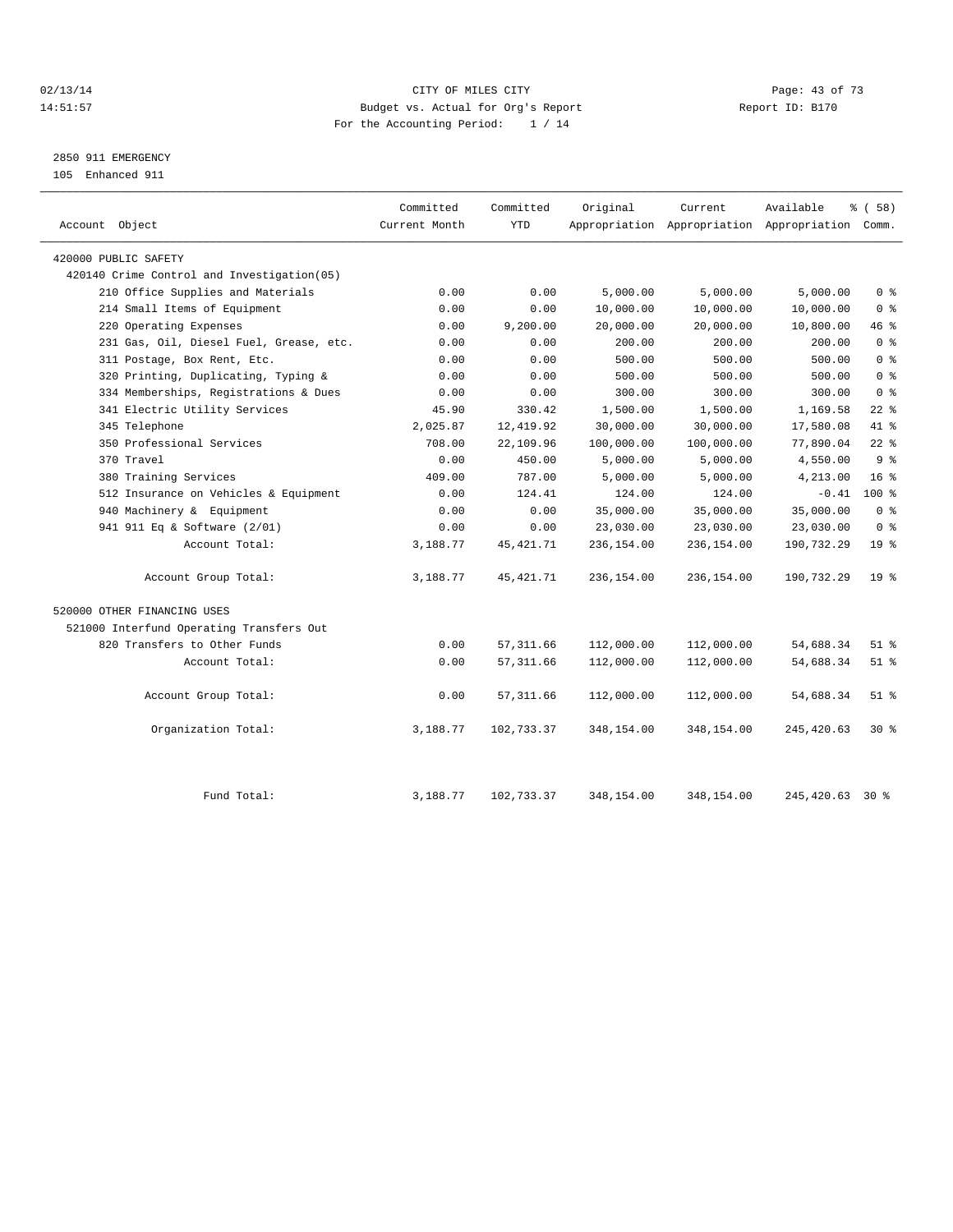### 02/13/14 Page: 44 of 73 14:51:57 Budget vs. Actual for Org's Report Report ID: B170 For the Accounting Period: 1 / 14

#### 2880 LIBRARY GRANTS

39 HB#193-Interlibrary Loan Reimb

| Account Object                                               | Committed<br>Current Month | Committed<br><b>YTD</b> | Original<br>Appropriation | Current<br>Appropriation | Available<br>Appropriation | % (58)<br>Comm. |
|--------------------------------------------------------------|----------------------------|-------------------------|---------------------------|--------------------------|----------------------------|-----------------|
| 460000 CULTURE AND RECREATION<br>460100 Library Services(16) |                            |                         |                           |                          |                            |                 |
| 311 Postage, Box Rent, Etc.                                  | 239.00                     | 1,554.00                | 4,400.00                  | 4,400.00                 | 2,846.00                   | 35 <sup>8</sup> |
| 382 Books                                                    | 0.00                       | 0.00                    | 100.00                    | 100.00                   | 100.00                     | 0 <sup>8</sup>  |
| Account Total:                                               | 239.00                     | 1,554.00                | 4,500.00                  | 4,500.00                 | 2,946.00                   | 35 <sup>8</sup> |
| Account Group Total:                                         | 239.00                     | 1,554.00                | 4,500.00                  | 4,500.00                 | 2,946.00                   | 35 <sup>8</sup> |
| Organization Total:                                          | 239.00                     | 1,554.00                | 4,500.00                  | 4,500.00                 | 2,946.00                   | 35 <sup>8</sup> |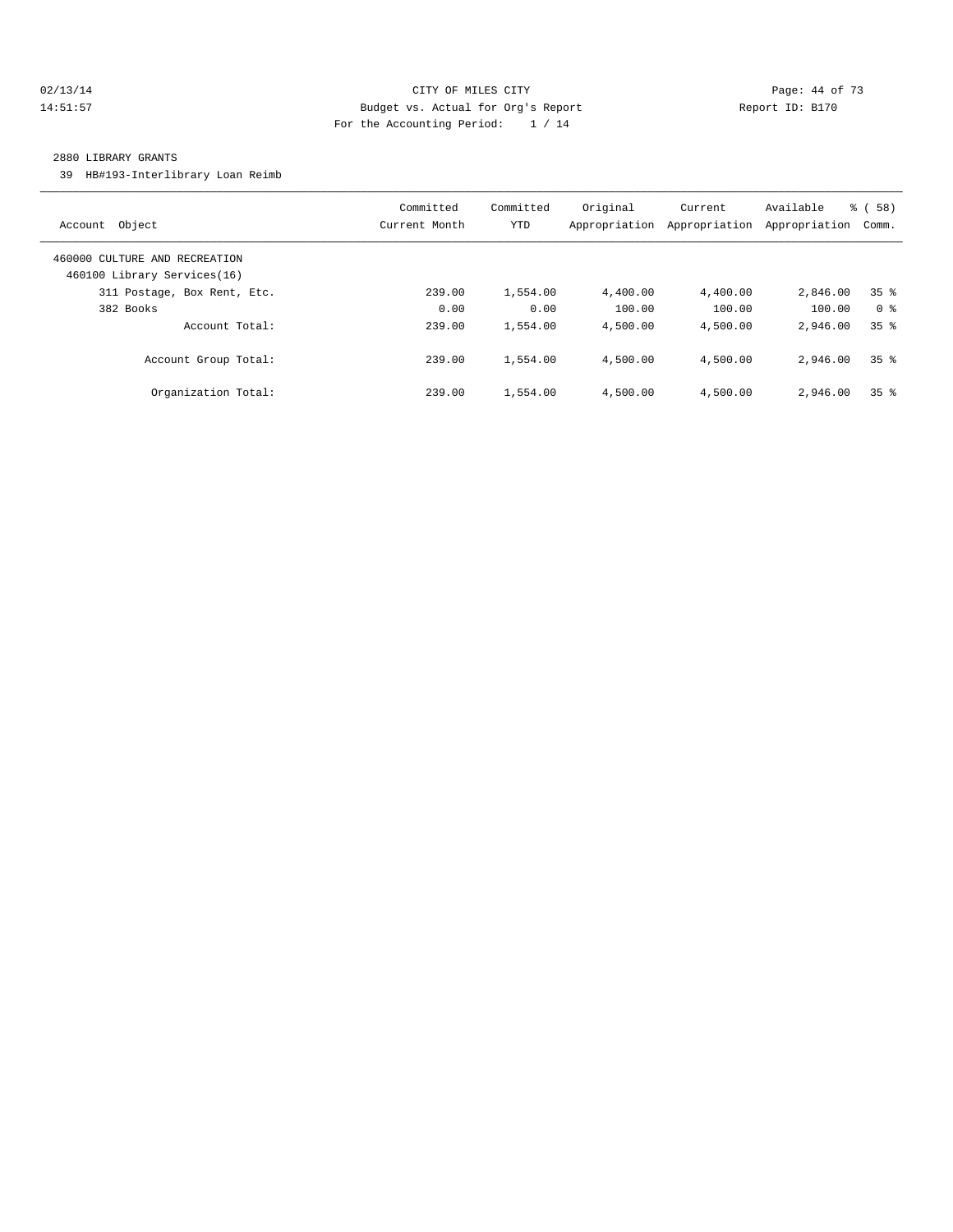### 02/13/14 Page: 45 of 73 14:51:57 Budget vs. Actual for Org's Report Report ID: B170 For the Accounting Period: 1 / 14

#### 2880 LIBRARY GRANTS

41 Sagebrush Fed/Coal Sev Tax

| Account Object                                               | Committed<br>Current Month | Committed<br>YTD | Original<br>Appropriation | Current<br>Appropriation | Available<br>Appropriation | % ( 58 )<br>Comm. |
|--------------------------------------------------------------|----------------------------|------------------|---------------------------|--------------------------|----------------------------|-------------------|
| 460000 CULTURE AND RECREATION<br>460100 Library Services(16) |                            |                  |                           |                          |                            |                   |
| 210 Office Supplies and Materials                            | 0.00                       | 73.24            | 150.00                    | 150.00                   | 76.76                      | $49*$             |
| 350 Professional Services                                    | 0.00                       | 0.00             | 2,484.00                  | 2,484.00                 | 2,484.00                   | 0 <sup>8</sup>    |
| 370 Travel                                                   | 0.00                       | 0.00             | 2,526.00                  | 2,526.00                 | 2,526.00                   | 0 <sup>8</sup>    |
| 380 Training Services                                        | 0.00                       | 88.95            | 1,000.00                  | 1,000.00                 | 911.05                     | 9 <sup>8</sup>    |
| Account Total:                                               | 0.00                       | 162.19           | 6.160.00                  | 6,160.00                 | 5,997.81                   | 3 <sup>8</sup>    |
| Account Group Total:                                         | 0.00                       | 162.19           | 6.160.00                  | 6.160.00                 | 5,997.81                   | 3 <sup>8</sup>    |
| Organization Total:                                          | 0.00                       | 162.19           | 6.160.00                  | 6.160.00                 | 5,997.81                   | 3 <sup>8</sup>    |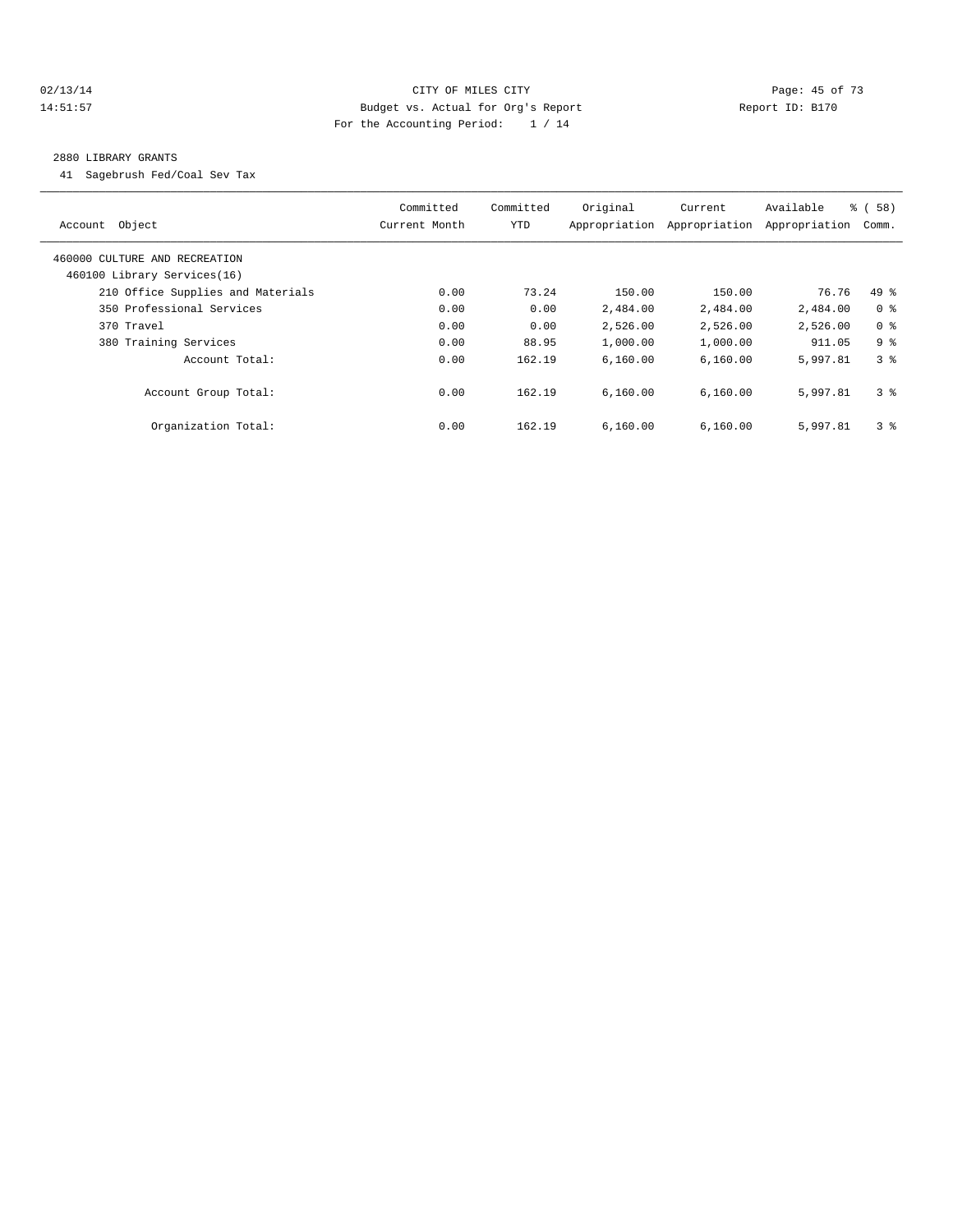### 02/13/14 Page: 46 of 73 14:51:57 Budget vs. Actual for Org's Report Report ID: B170 For the Accounting Period: 1 / 14

#### 2880 LIBRARY GRANTS

43 State Aid Per Capita-Tech Serv

| Object<br>Account                                            | Committed<br>Current Month | Committed<br><b>YTD</b> | Original<br>Appropriation | Current<br>Appropriation | Available<br>Appropriation | <b>%</b> (<br>58)<br>Comm. |
|--------------------------------------------------------------|----------------------------|-------------------------|---------------------------|--------------------------|----------------------------|----------------------------|
| 460000 CULTURE AND RECREATION<br>460100 Library Services(16) |                            |                         |                           |                          |                            |                            |
| 350 Professional Services                                    | 0.00                       | 84.00                   | 0.00                      | 0.00                     | $-84.00$                   | $***$ $\frac{6}{5}$        |
| $360$ Contr R & M                                            | 0.00                       | 0.00                    | 6.417.00                  | 6,417.00                 | 6,417.00                   | 0 <sup>8</sup>             |
| Account Total:                                               | 0.00                       | 84.00                   | 6.417.00                  | 6.417.00                 | 6,333.00                   | 1 <sup>8</sup>             |
| Account Group Total:                                         | 0.00                       | 84.00                   | 6.417.00                  | 6.417.00                 | 6,333.00                   | 1 <sup>8</sup>             |
| Organization Total:                                          | 0.00                       | 84.00                   | 6.417.00                  | 6.417.00                 | 6.333.00                   | 1 <sup>8</sup>             |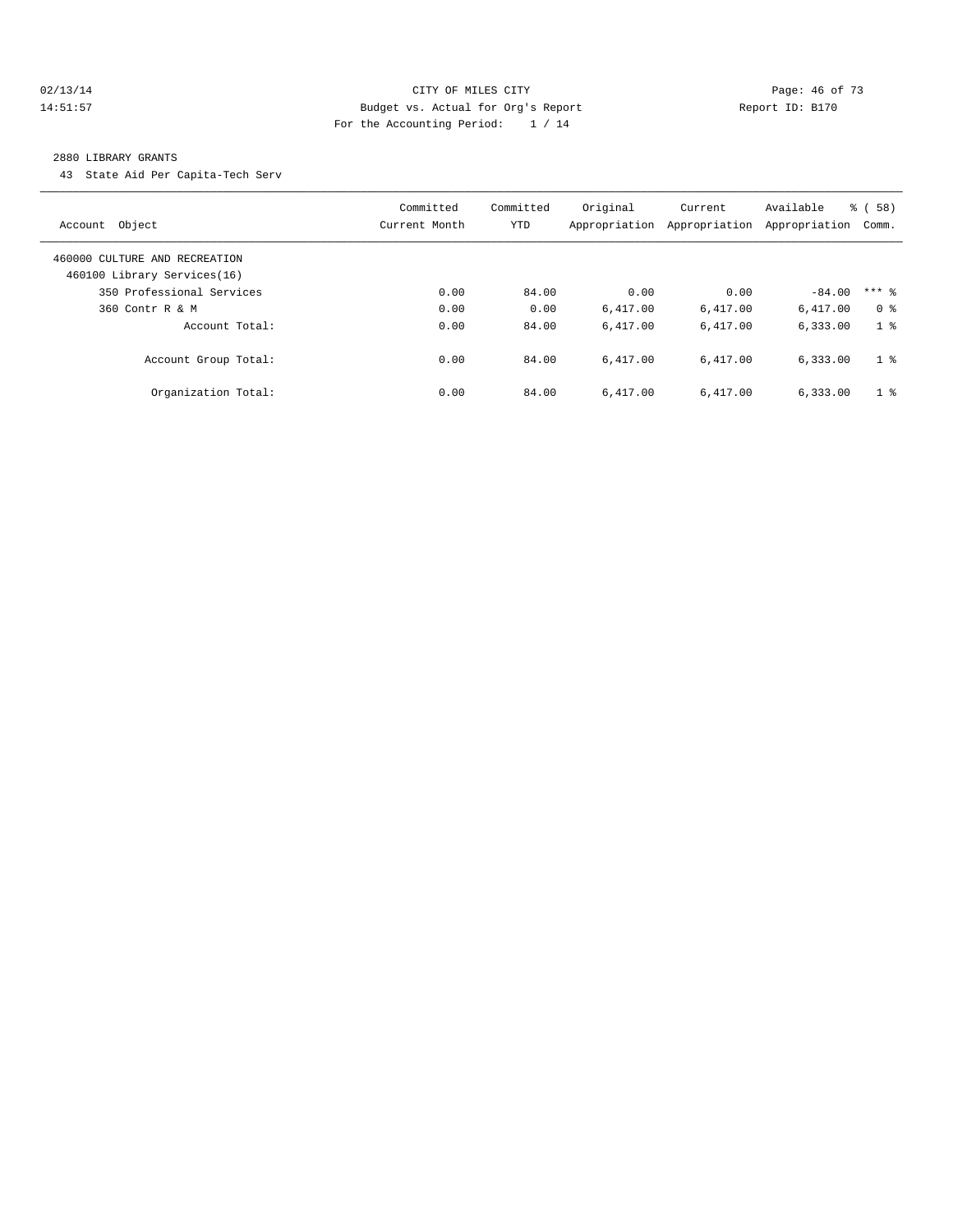#### $O2/13/14$   $O4/13/14$   $O4/13/14$   $O4/13/14$   $O4/13/14$   $O4/13/14$ 14:51:57 Budget vs. Actual for Org's Report Report ID: B170 For the Accounting Period: 1 / 14

# 2880 LIBRARY GRANTS

44 Humanities Grant

| Account Object                      | Committed<br>Current Month | Committed<br><b>YTD</b> | Original  | Current   | Available<br>Appropriation Appropriation Appropriation | % (58)<br>Comm. |  |
|-------------------------------------|----------------------------|-------------------------|-----------|-----------|--------------------------------------------------------|-----------------|--|
| 460000 CULTURE AND RECREATION       |                            |                         |           |           |                                                        |                 |  |
| 460100 Library Services(16)         |                            |                         |           |           |                                                        |                 |  |
| 210 Office Supplies and Materials   | 0.00                       | 0.00                    | 571.00    | 571.00    | 571.00                                                 | 0 <sup>8</sup>  |  |
| 220 Operating Expenses              | 0.00                       | 0.00                    | 87.00     | 87.00     | 87.00                                                  | 0 <sup>8</sup>  |  |
| 311 Postage, Box Rent, Etc.         | 0.00                       | 0.00                    | 87.00     | 87.00     | 87.00                                                  | 0 <sup>8</sup>  |  |
| 320 Printing, Duplicating, Typing & | 0.00                       | 0.00                    | 159.00    | 159.00    | 159.00                                                 | 0 <sup>8</sup>  |  |
| 330 Publicity, Subscriptions & Dues | 0.00                       | 0.00                    | 250.00    | 250.00    | 250.00                                                 | 0 <sup>8</sup>  |  |
| 350 Professional Services           | 0.00                       | 400.00                  | 1,066.00  | 1,066.00  | 666.00                                                 | 38 <sup>8</sup> |  |
| 370 Travel                          | 0.00                       | 301.63                  | 88.00     | 88.00     | $-213.63$                                              | $343$ $%$       |  |
| 382 Books                           | 0.00                       | 0.00                    | 153.00    | 153.00    | 153.00                                                 | 0 <sup>8</sup>  |  |
| Account Total:                      | 0.00                       | 701.63                  | 2,461.00  | 2,461.00  | 1,759.37                                               | 29%             |  |
| Account Group Total:                | 0.00                       | 701.63                  | 2,461.00  | 2,461.00  | 1,759.37                                               | $29*$           |  |
| Organization Total:                 | 0.00                       | 701.63                  | 2,461.00  | 2,461.00  | 1,759.37                                               | 29 <sup>8</sup> |  |
|                                     |                            |                         |           |           |                                                        |                 |  |
| Fund Total:                         | 239.00                     | 2,501.82                | 19,538.00 | 19,538.00 | $17.036.18$ 13 %                                       |                 |  |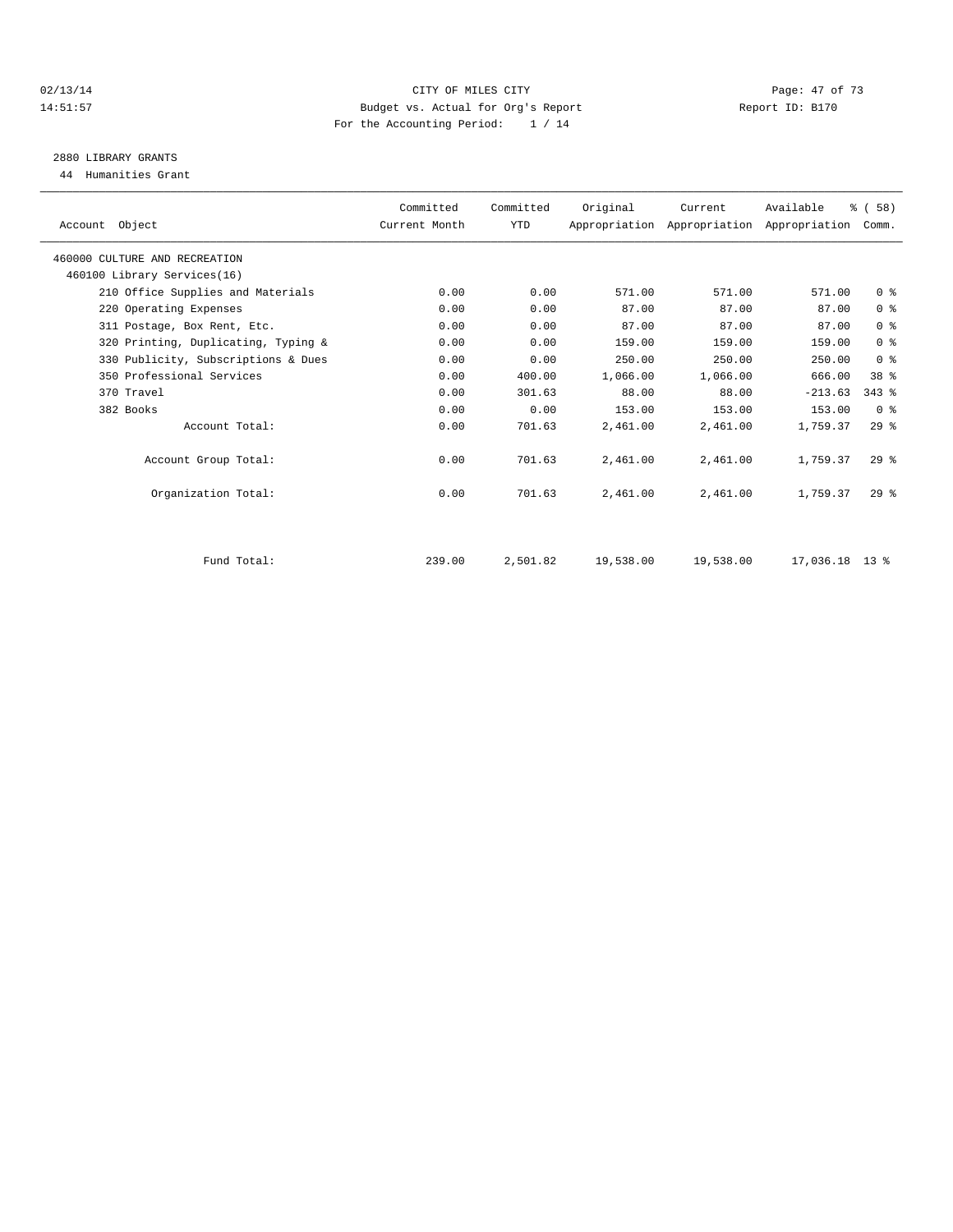#### 02/13/14 Page: 48 of 73 14:51:57 Budget vs. Actual for Org's Report Report ID: B170 For the Accounting Period: 1 / 14

2935 Historic Preservation

11 Historic Preservation

| Account Object                              | Committed<br>Current Month | Committed<br><b>YTD</b> | Original  | Current<br>Appropriation Appropriation Appropriation | Available | % (58)<br>Comm. |
|---------------------------------------------|----------------------------|-------------------------|-----------|------------------------------------------------------|-----------|-----------------|
| 460000 CULTURE AND RECREATION               |                            |                         |           |                                                      |           |                 |
| 460461 Historic Preservation-Administration |                            |                         |           |                                                      |           |                 |
| 111 Salaries and Wages - Permanent          | 1,400.32                   | 7,367.12                | 15,834.00 | 15,834.00                                            | 8,466.88  | 47.8            |
| 131 VACATION                                | 0.00                       | 631.66                  | 0.00      | 0.00                                                 | $-631.66$ | $***$ $%$       |
| 132 SICK LEAVE                              | 0.00                       | 207.86                  | 0.00      | 0.00                                                 | $-207.86$ | $***$ $_{8}$    |
| 141 Unemployment Insurance                  | 6.30                       | 36.00                   | 71.00     | 71.00                                                | 35.00     | $51*$           |
| 142 Workers' Compensation                   | 16.14                      | 92.24                   | 183.00    | 183.00                                               | 90.76     | $50*$           |
| 144 FICA                                    | 107.12                     | 612.09                  | 1,211.00  | 1,211.00                                             | 598.91    | $51$ $%$        |
| 145 PERS                                    | 113.00                     | 645.70                  | 1,278.00  | 1,278.00                                             | 632.30    | $51$ $%$        |
| 210 Office Supplies and Materials           | 27.99                      | 79.43                   | 750.00    | 750.00                                               | 670.57    | 11 <sup>8</sup> |
| 214 Small Items of Equipment                | $-96.00$                   | 0.00                    | 0.00      | 0.00                                                 | 0.00      | 0 <sup>8</sup>  |
| 215 Office Supplies- LP Anderson            | 96.00                      | 96.00                   | 0.00      | 0.00                                                 | $-96.00$  | $***$ $-$       |
| 220 Operating Expenses                      | 0.00                       | 0.00                    | 200.00    | 200.00                                               | 200.00    | 0 <sup>8</sup>  |
| 320 Printing, Duplicating, Typing &         | 0.00                       | 0.00                    | 200.00    | 200.00                                               | 200.00    | 0 <sup>8</sup>  |
| 330 Publicity, Subscriptions & Dues         | 0.00                       | 0.00                    | 125.00    | 125.00                                               | 125.00    | 0 <sup>8</sup>  |
| 345 Telephone                               | 111.54                     | 786.98                  | 1,380.00  | 1,380.00                                             | 593.02    | 57%             |
| 360 Contr R & M                             | 0.00                       | 0.00                    | 100.00    | 100.00                                               | 100.00    | 0 <sup>8</sup>  |
| 370 Travel                                  | 0.00                       | 506.49                  | 985.00    | 985.00                                               | 478.51    | $51$ $%$        |
| 531 Building & Office Rental                | 300.00                     | 2,100.00                | 3,600.00  | 3,600.00                                             | 1,500.00  | 58 %            |
| Account Total:                              | 2,082.41                   | 13, 161.57              | 25,917.00 | 25,917.00                                            | 12,755.43 | $51$ $%$        |
| Account Group Total:                        | 2,082.41                   | 13, 161.57              | 25,917.00 | 25,917.00                                            | 12,755.43 | $51$ %          |
| Organization Total:                         | 2,082.41                   | 13, 161.57              | 25,917.00 | 25,917.00                                            | 12,755.43 | $51$ %          |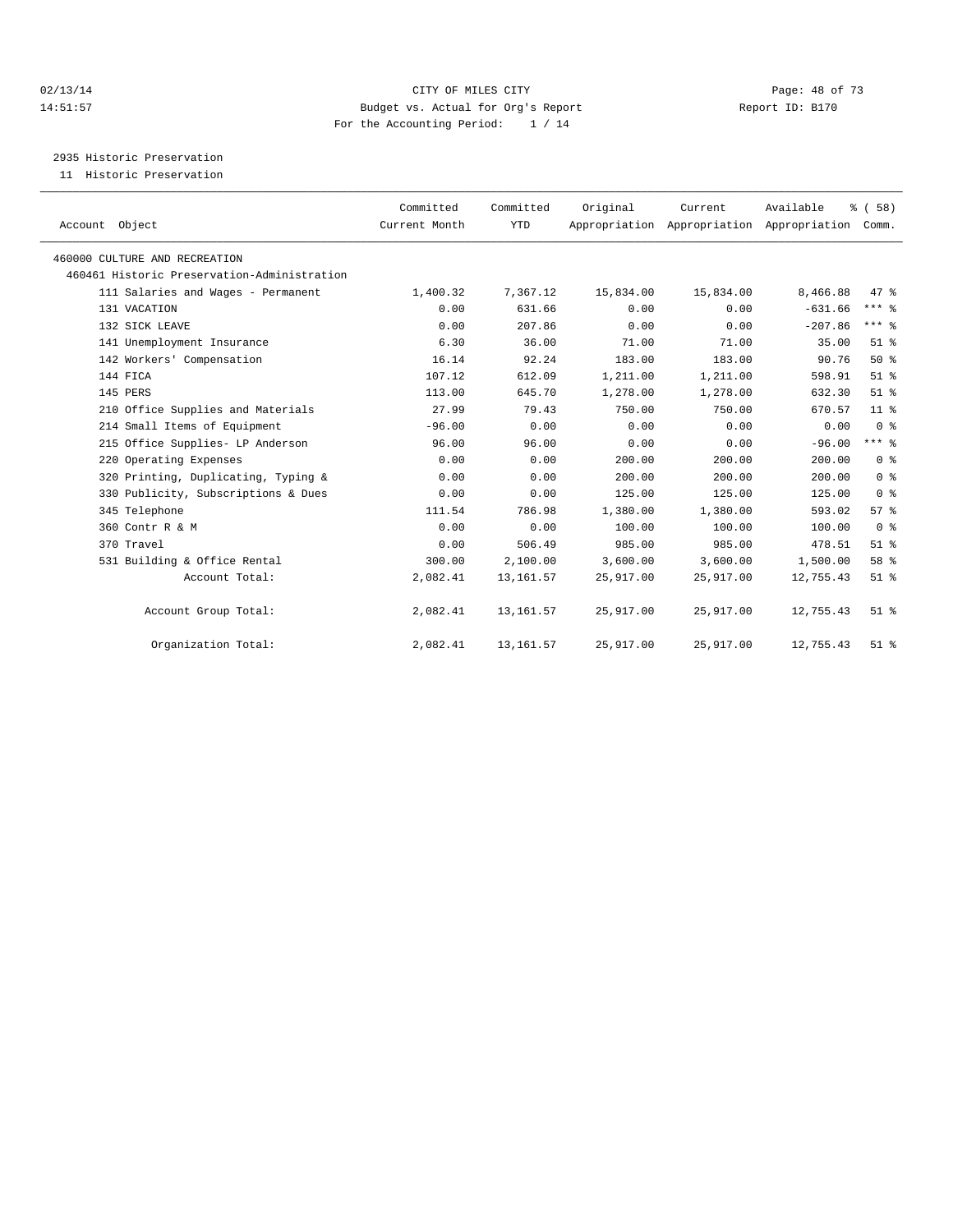### $O(13/14$   $O(13/14)$   $O(13/14)$   $O(15/14)$   $O(15/14)$   $O(15/14)$   $O(15/14)$   $O(15/14)$   $O(15/14)$   $O(15/14)$   $O(15/14)$   $O(15/14)$   $O(15/14)$   $O(15/14)$   $O(15/14)$   $O(15/14)$   $O(15/14)$   $O(15/14)$   $O(15/14)$   $O(15/14)$   $O$ 14:51:57 Budget vs. Actual for Org's Report Report ID: B170 For the Accounting Period: 1 / 14

## 2935 Historic Preservation

91 CCHS Grant

| Account Object                                                               | Committed<br>Current Month | Committed<br>YTD | Original  | Current<br>Appropriation Appropriation Appropriation | Available | % (58)<br>Comm. |  |
|------------------------------------------------------------------------------|----------------------------|------------------|-----------|------------------------------------------------------|-----------|-----------------|--|
| 460000 CULTURE AND RECREATION<br>460461 Historic Preservation-Administration |                            |                  |           |                                                      |           |                 |  |
| 380 Training Services                                                        | 0.00                       | 95.00            | 0.00      | 0.00                                                 | $-95.00$  | $***$ $%$       |  |
| Account Total:                                                               | 0.00                       | 95.00            | 0.00      | 0.00                                                 | $-95.00$  | $***$ 2         |  |
| Account Group Total:                                                         | 0.00                       | 95.00            | 0.00      | 0.00                                                 | $-95.00$  | $***$ 2         |  |
| Organization Total:                                                          | 0.00                       | 95.00            | 0.00      | 0.00                                                 | $-95.00$  | $***$ 2         |  |
| Fund Total:                                                                  | 2,082.41                   | 13,256.57        | 25,917.00 | 25,917.00                                            | 12,660.43 | 51 %            |  |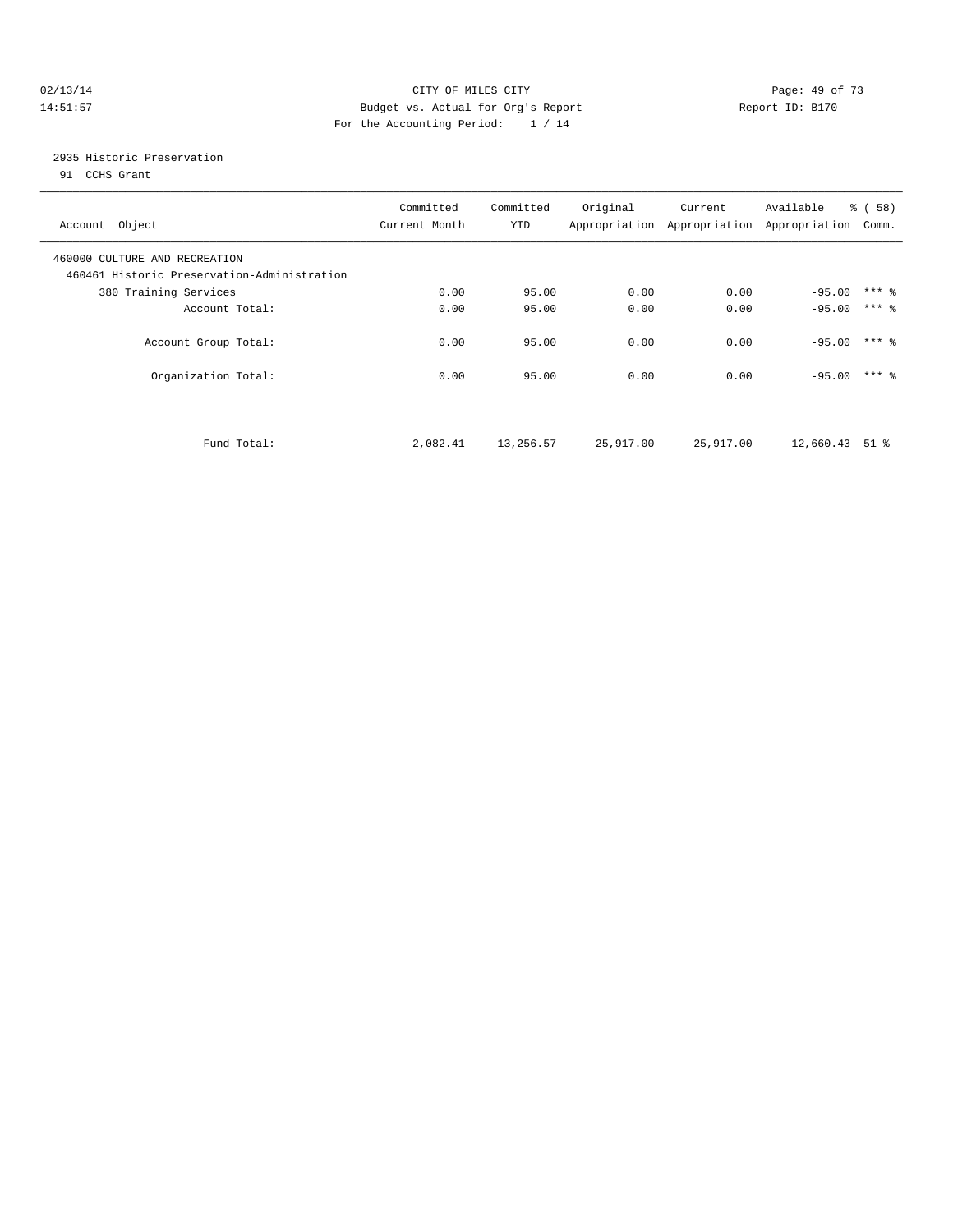### 02/13/14 Page: 50 of 73 14:51:57 Budget vs. Actual for Org's Report Report ID: B170 For the Accounting Period: 1 / 14

#### 2985 RETIRED SENIOR VOLUNTEER PROG (RSVP)

15 Retired Senior Volunteer Program

|                |                                       | Committed     | Committed  | Original  | Current                                   | Available    | % ( 58)          |
|----------------|---------------------------------------|---------------|------------|-----------|-------------------------------------------|--------------|------------------|
| Account Object |                                       | Current Month | <b>YTD</b> |           | Appropriation Appropriation Appropriation |              | Comm.            |
|                | 450000 Social and Economic Services   |               |            |           |                                           |              |                  |
|                | 450300 RSVP-FEDERAL GRANT- CUSTER     |               |            |           |                                           |              |                  |
|                | 111 Salaries and Wages - Permanent    | 2,590.06      | 18,997.91  | 40,359.00 | 40,359.00                                 | 21,361.09    | 47 %             |
|                | 131 VACATION                          | 773.14        | 1,439.97   | 0.00      | 0.00                                      | $-1, 439.97$ | $***$ 8          |
|                | 132 SICK LEAVE                        | 0.00          | 1,961.85   | 0.00      | 0.00                                      | $-1,961.85$  | $***$ 8          |
|                | 133 OTHER LEAVE PAY                   | 0.00          | 521.87     | 0.00      | 0.00                                      | $-521.87$    | $***$ 8          |
|                | 141 Unemployment Insurance            | 15.14         | 105.98     | 144.00    | 144.00                                    | 38.02        | 74 %             |
|                | 142 Workers' Compensation             | 38.78         | 271.46     | 452.00    | 452.00                                    | 180.54       | 60 %             |
|                | 143 Health Insurance                  | 618.15        | 4,327.05   | 7,980.00  | 7,980.00                                  | 3,652.95     | 54%              |
|                | 144 FICA                              | 257.28        | 1,800.96   | 3,120.00  | 3,120.00                                  | 1,319.04     | 58 %             |
|                | 145 PERS                              | 271.42        | 1,899.93   | 2,856.00  | 2,856.00                                  | 956.07       | 67 <sup>8</sup>  |
|                | 210 Office Supplies and Materials     | 0.00          | 321.81     | 617.00    | 617.00                                    | 295.19       | $52$ $%$         |
|                | 220 Operating Expenses                | 0.00          | 50.00      | 0.00      | 0.00                                      | $-50.00$     | $***$ 8          |
|                | 370 Travel                            | 0.00          | 1,167.76   | 4,200.00  | 4,200.00                                  | 3,032.24     | $28$ %           |
|                | Account Total:                        | 4,563.97      | 32,866.55  | 59,728.00 | 59,728.00                                 | 26,861.45    | 55%              |
|                | 450330 RSVP Non-Federal Grant-Custer  |               |            |           |                                           |              |                  |
|                | 111 Salaries and Wages - Permanent    | 0.00          | 620.80     | 2,825.00  | 2,825.00                                  | 2,204.20     | $22$ %           |
|                | 141 Unemployment Insurance            | 0.00          | 0.00       | 14.00     | 14.00                                     | 14.00        | 0 <sup>8</sup>   |
|                | 142 Workers' Compensation             | 0.00          | 0.00       | 36.00     | 36.00                                     | 36.00        | 0 <sup>8</sup>   |
|                | 144 FICA                              | 0.00          | 0.00       | 240.00    | 240.00                                    | 240.00       | 0 <sup>8</sup>   |
|                | 145 PERS                              | 0.00          | 0.00       | 204.00    | 204.00                                    | 204.00       | 0 <sup>8</sup>   |
|                | 210 Office Supplies and Materials     | 0.00          | 39.97      | 3,870.00  | 3,870.00                                  | 3,830.03     | 1 <sup>8</sup>   |
| 220            | Operating Expenses                    | 1,606.61      | 4,332.93   | 3,750.00  | 3,750.00                                  | $-582.93$    | 116 <sup>8</sup> |
|                | 311 Postage, Box Rent, Etc.           | 139.59        | 315.24     | 1,150.00  | 1,150.00                                  | 834.76       | $27$ $%$         |
|                | 330 Publicity, Subscriptions & Dues   | 0.00          | 136.80     | 130.00    | 130.00                                    | $-6.80$      | 105 <sub>8</sub> |
|                | 334 Memberships, Registrations & Dues | 0.00          | 50.00      | 0.00      | 0.00                                      | $-50.00$     | $***$ $_{8}$     |
|                | 345 Telephone                         | 119.32        | 862.46     | 1,680.00  | 1,680.00                                  | 817.54       | $51$ %           |
|                | 370 Travel                            | 0.00          | 123.20     | 500.00    | 500.00                                    | 376.80       | 25%              |
|                | 512 Insurance on Vehicles & Equipment | 0.00          | 0.00       | 300.00    | 300.00                                    | 300.00       | 0 <sup>8</sup>   |
|                | 530 Rent                              | 0.00          | 1,010.04   | 2,040.00  | 2,040.00                                  | 1,029.96     | $50*$            |
|                | Account Total:                        | 1,865.52      | 7,491.44   | 16,739.00 | 16,739.00                                 | 9,247.56     | 45 %             |
|                | Account Group Total:                  | 6,429.49      | 40,357.99  | 76,467.00 | 76,467.00                                 | 36,109.01    | 53%              |
|                | Organization Total:                   | 6,429.49      | 40,357.99  | 76,467.00 | 76,467.00                                 | 36,109.01    | $53*$            |
|                | Fund Total:                           | 6,429.49      | 40,357.99  | 76,467.00 | 76,467.00                                 | 36,109.01    | 53%              |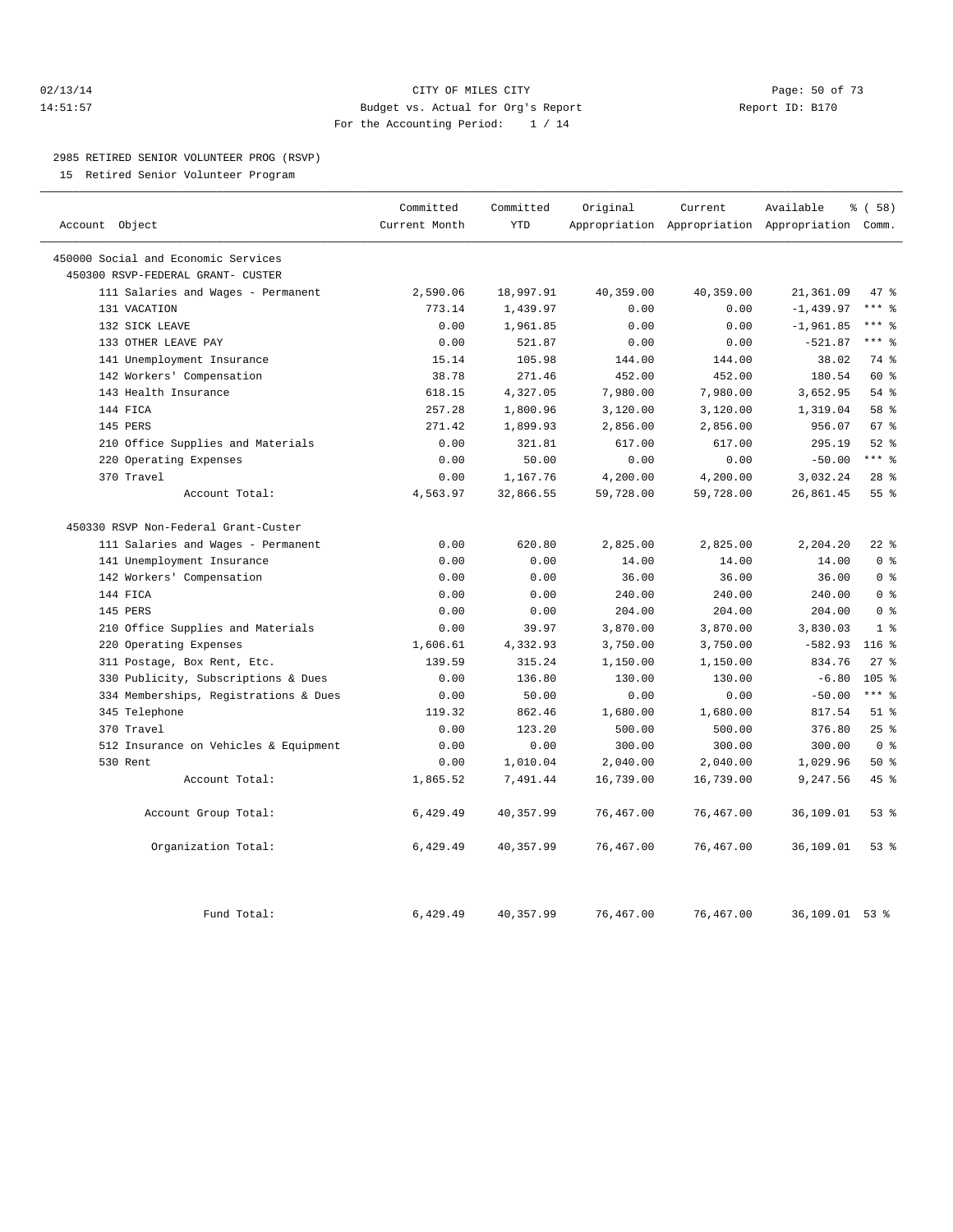#### 02/13/14 Page: 51 of 73 14:51:57 Budget vs. Actual for Org's Report Report ID: B170 For the Accounting Period: 1 / 14

#### 4000 General Fund Capitol Improvement Fund

501 Capital Purchases

| Account Object                                               | Committed<br>Current Month | Committed<br>YTD | Original  | Current<br>Appropriation Appropriation | Available<br>Appropriation | % (58)<br>Comm.    |
|--------------------------------------------------------------|----------------------------|------------------|-----------|----------------------------------------|----------------------------|--------------------|
| 410000 GENERAL GOVERNMENT<br>410100 Legislative Services(02) |                            |                  |           |                                        |                            |                    |
| 940 Machinery & Equipment                                    | 0.00                       | 11,719.63        | 46,000.00 | 46,000.00                              | 34,280.37                  | $25$ $\frac{6}{5}$ |
| Account Total:                                               | 0.00                       | 11,719.63        | 46,000.00 | 46,000.00                              | 34,280.37                  | $25$ $\frac{6}{5}$ |
| Account Group Total:                                         | 0.00                       | 11,719.63        | 46,000.00 | 46,000.00                              | 34,280.37                  | $25$ $\frac{6}{5}$ |
| Organization Total:                                          | 0.00                       | 11,719.63        | 46,000.00 | 46,000.00                              | 34,280.37                  | $25$ $%$           |
| Fund Total:                                                  | 0.00                       | 11,719.63        | 46,000.00 | 46,000.00                              | 34,280.37                  | $25$ %             |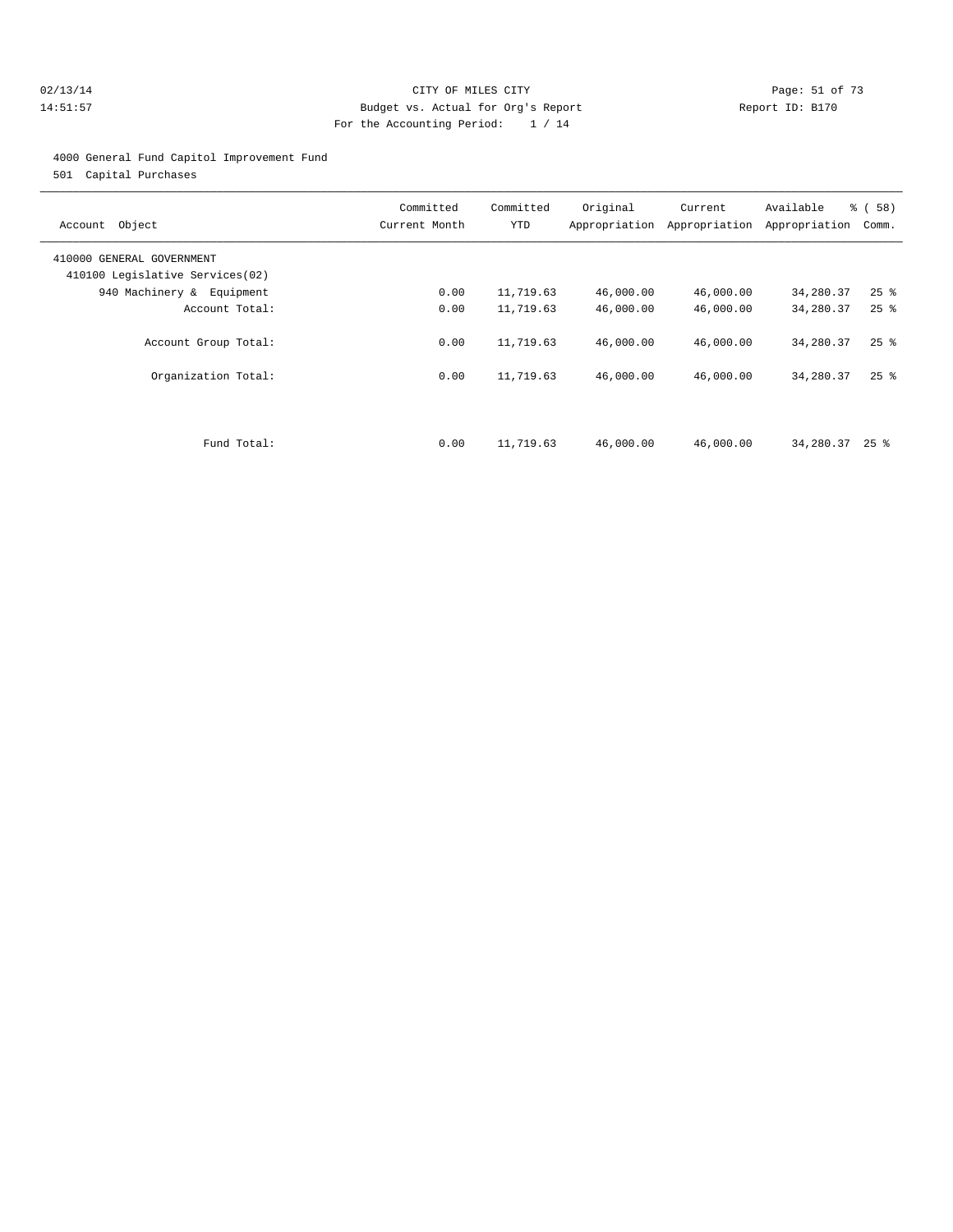#### 02/13/14 Page: 52 of 73 14:51:57 Budget vs. Actual for Org's Report Report ID: B170 For the Accounting Period: 1 / 14

## 4060 CAPITAL IMPROV-PUBLIC WORKS

911 Public Works Operations

| Object<br>Account                                  | Committed<br>Current Month | Committed<br><b>YTD</b> | Original<br>Appropriation | Current<br>Appropriation | Available<br>Appropriation | % (58)<br>Comm. |
|----------------------------------------------------|----------------------------|-------------------------|---------------------------|--------------------------|----------------------------|-----------------|
| 430000 Public Works<br>430233 Roadway/Re-surfacing |                            |                         |                           |                          |                            |                 |
| 940 Machinery & Equipment                          | 0.00                       | 75,311.25               | 119,400.00                | 119,400.00               | 44,088.75                  | 63 %            |
| Account Total:                                     | 0.00                       | 75, 311.25              | 119,400.00                | 119,400.00               | 44,088.75                  | 63%             |
| Account Group Total:                               | 0.00                       | 75, 311.25              | 119,400.00                | 119,400.00               | 44,088.75                  | 63 %            |
| Organization Total:                                | 0.00                       | 75, 311.25              | 119,400.00                | 119,400.00               | 44,088.75                  | 63 %            |
| Fund Total:                                        | 0.00                       | 75, 311.25              | 119,400.00                | 119,400.00               | 44,088.75 63 %             |                 |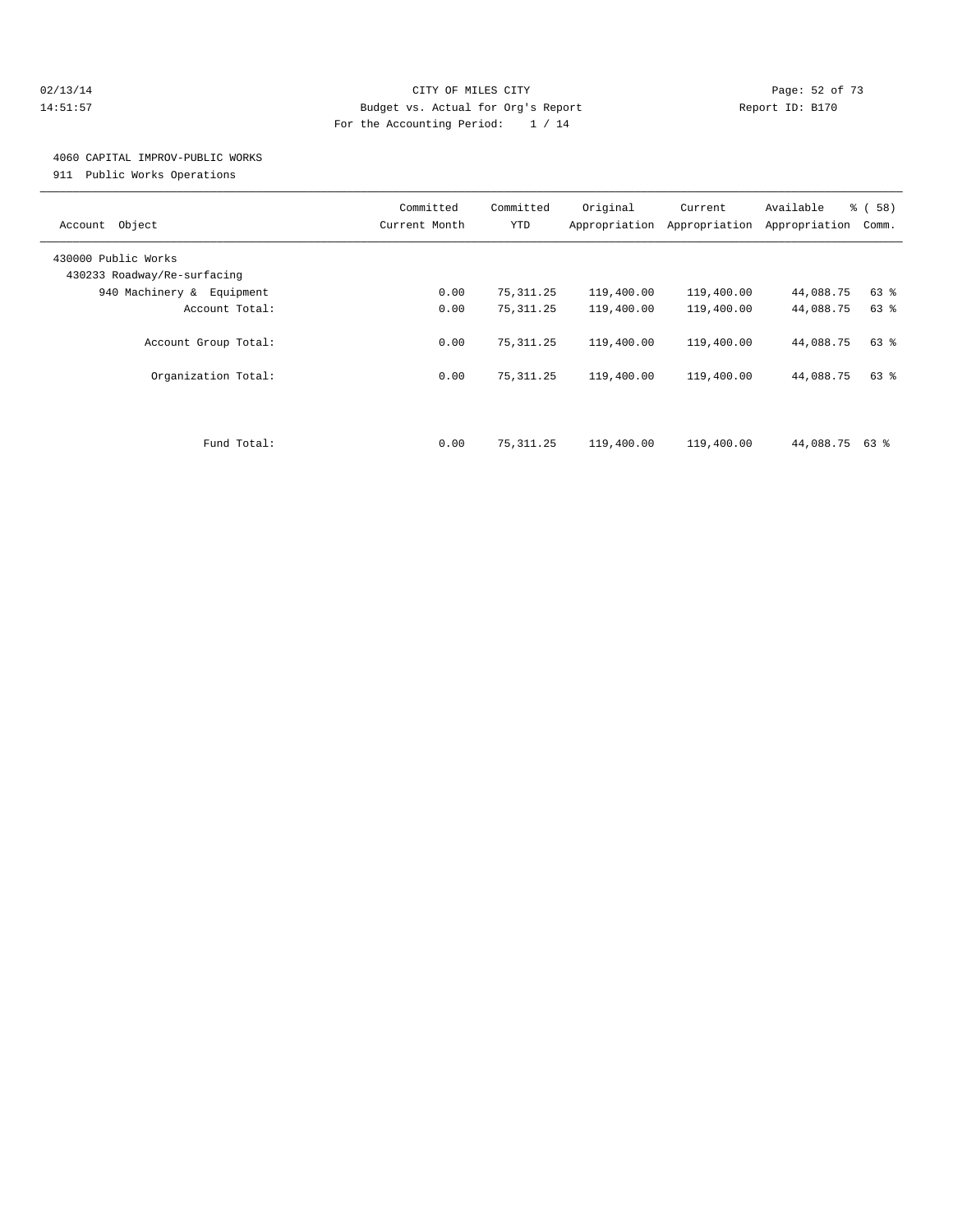#### 02/13/14 Page: 53 of 73 14:51:57 Budget vs. Actual for Org's Report Report ID: B170 For the Accounting Period: 1 / 14

————————————————————————————————————————————————————————————————————————————————————————————————————————————————————————————————————

#### 5210 WATER UTILITY

22 Water Plant

|                                               | Committed     | Committed   | Original   | Current    | Available                                       | % ( 58 )        |
|-----------------------------------------------|---------------|-------------|------------|------------|-------------------------------------------------|-----------------|
| Account Object                                | Current Month | <b>YTD</b>  |            |            | Appropriation Appropriation Appropriation Comm. |                 |
| 430000 Public Works                           |               |             |            |            |                                                 |                 |
| 430530 Water Source of Supply and Pumping(22) |               |             |            |            |                                                 |                 |
| 111 Salaries and Wages - Permanent            | 14,635.66     | 111,824.50  | 209,832.00 | 209,832.00 | 98,007.50                                       | 53%             |
| 121 OVERTIME-PERMANENT                        | 637.97        | 3,655.49    | 16,709.00  | 16,709.00  | 13,053.51                                       | $22$ %          |
| 131 VACATION                                  | 1,527.24      | 8,620.16    | 15,773.00  | 15,773.00  | 7,152.84                                        | 55%             |
| 132 SICK LEAVE                                | 375.64        | 2,932.43    | 7,093.00   | 7,093.00   | 4,160.57                                        | 41 %            |
| 133 OTHER LEAVE PAY                           | 0.00          | 444.36      | 2,516.00   | 2,516.00   | 2,071.64                                        | 18 %            |
| 134 HOLIDAY PAY                               | 1,182.40      | 3,749.45    | 5,002.00   | 5,002.00   | 1,252.55                                        | 75 %            |
| 141 Unemployment Insurance                    | 82.67         | 594.18      | 1,145.00   | 1,145.00   | 550.82                                          | $52$ $%$        |
| 142 Workers' Compensation                     | 1,035.55      | 8,674.80    | 11,913.00  | 11,913.00  | 3,238.20                                        | 73 %            |
| 143 Health Insurance                          | 3, 215. 21    | 21,769.27   | 41,563.00  | 41,563.00  | 19,793.73                                       | $52$ $%$        |
| 144 FICA                                      | 1,296.71      | 9,342.40    | 19,463.00  | 19,463.00  | 10,120.60                                       | 48 %            |
| 145 PERS                                      | 1,481.53      | 10,590.20   | 20,531.00  | 20,531.00  | 9,940.80                                        | $52$ $%$        |
| 196 CLOTHING ALLOTMENT                        | 0.00          | 750.00      | 800.00     | 800.00     | 50.00                                           | $94$ %          |
| 210 Office Supplies and Materials             | 0.00          | 119.50      | 200.00     | 200.00     | 80.50                                           | 60 %            |
| 220 Operating Expenses                        | 26.11         | 485.95      | 2,000.00   | 2,000.00   | 1,514.05                                        | $24$ %          |
| 222 Chemicals, Lab & Med Supplies             | 0.00          | 0.00        | 150.00     | 150.00     | 150.00                                          | 0 <sup>8</sup>  |
| 226 Clothing and Uniforms                     | 0.00          | 102.00      | 400.00     | 400.00     | 298.00                                          | $26$ %          |
| 230 Repair and Maintenance Supplies           | 115.26        | 2,454.50    | 4,000.00   | 4,000.00   | 1,545.50                                        | 61 %            |
| 231 Gas, Oil, Diesel Fuel, Grease, etc.       | 81.98         | 538.87      | 1,300.00   | 1,300.00   | 761.13                                          | 41.8            |
| 241 Consumable Tools                          | 0.00          | 0.00        | 150.00     | 150.00     | 150.00                                          | 0 <sup>8</sup>  |
| 311 Postage, Box Rent, Etc.                   | 0.00          | 0.00        | 50.00      | 50.00      | 50.00                                           | 0 <sup>8</sup>  |
| 330 Publicity, Subscriptions & Dues           | 0.00          | 0.00        | 500.00     | 500.00     | 500.00                                          | 0 <sup>8</sup>  |
| 334 Memberships, Registrations & Dues         | 0.00          | 56.00       | 400.00     | 400.00     | 344.00                                          | $14*$           |
| 341 Electric Utility Services                 | 4,364.97      | 31,872.06   | 55,000.00  | 55,000.00  | 23, 127.94                                      | 58 %            |
| 344 Gas Utility Service                       | 2,686.88      | 5,826.25    | 20,000.00  | 20,000.00  | 14, 173. 75                                     | 29%             |
| 345 Telephone                                 | 74.10         | 568.51      | 1,200.00   | 1,200.00   | 631.49                                          | 47 %            |
| 346 Garbage Service                           | 0.00          | 71.12       | 300.00     | 300.00     | 228.88                                          | $24$ %          |
| 347 Internet                                  | 80.25         | 527.10      | 750.00     | 750.00     | 222.90                                          | 70 %            |
| 350 Professional Services                     | 0.00          | 352.50      | 400.00     | 400.00     | 47.50                                           | 88 %            |
| 352 Wtr/Swr Lab Testing                       | 0.00          | 0.00        | 1,000.00   | 1,000.00   | 1,000.00                                        | 0 <sup>8</sup>  |
| 357 Architectual, Engineering Serv Etc.       | 0.00          | 0.00        | 10,000.00  | 10,000.00  | 10,000.00                                       | 0 <sup>8</sup>  |
| 360 Contr R & M                               | 0.00          | 2,041.89    | 120,300.00 | 120,300.00 | 118,258.11                                      | 2 <sup>8</sup>  |
| 363 R&M Vehicles/Equip/Labor-PW               | 18.03         | 1,033.09    | 7,000.00   | 7,000.00   | 5,966.91                                        | 15 <sup>°</sup> |
| 369 Other Repair and Maintenance              | 0.00          | 0.00        | 2,000.00   | 2,000.00   | 2,000.00                                        | 0 <sup>8</sup>  |
| 370 Travel                                    | 0.00          | 220.52      | 1,000.00   | 1,000.00   | 779.48                                          | $22$ %          |
| 380 Training Services                         | 87.50         | 318.47      | 1,400.00   | 1,400.00   | 1,081.53                                        | $23$ %          |
| 382 Books                                     | 0.00          | 0.00        | 200.00     | 200.00     | 200.00                                          | 0 <sup>8</sup>  |
| 400 BUILDING MATERIALS                        | 0.00          | 0.00        | 500.00     | 500.00     | 500.00                                          | 0 <sup>8</sup>  |
| 511 Insurance on Buildings                    | 0.00          | 7,235.61    | 7,236.00   | 7,236.00   | 0.39                                            | 100 %           |
| 512 Insurance on Vehicles & Equipment         | 0.00          | 206.25      | 206.00     | 206.00     | $-0.25$                                         | 100 %           |
| 940 Machinery & Equipment                     | 0.00          | 0.00        | 45,000.00  | 45,000.00  | 45,000.00                                       | 0 <sup>8</sup>  |
| Account Total:                                | 33,005.66     | 236,977.43  | 634,982.00 | 634,982.00 | 398,004.57                                      | 37 <sup>8</sup> |
|                                               |               |             |            |            |                                                 |                 |
| Account Group Total:                          | 33,005.66     | 236, 977.43 | 634,982.00 | 634,982.00 | 398,004.57                                      | 37%             |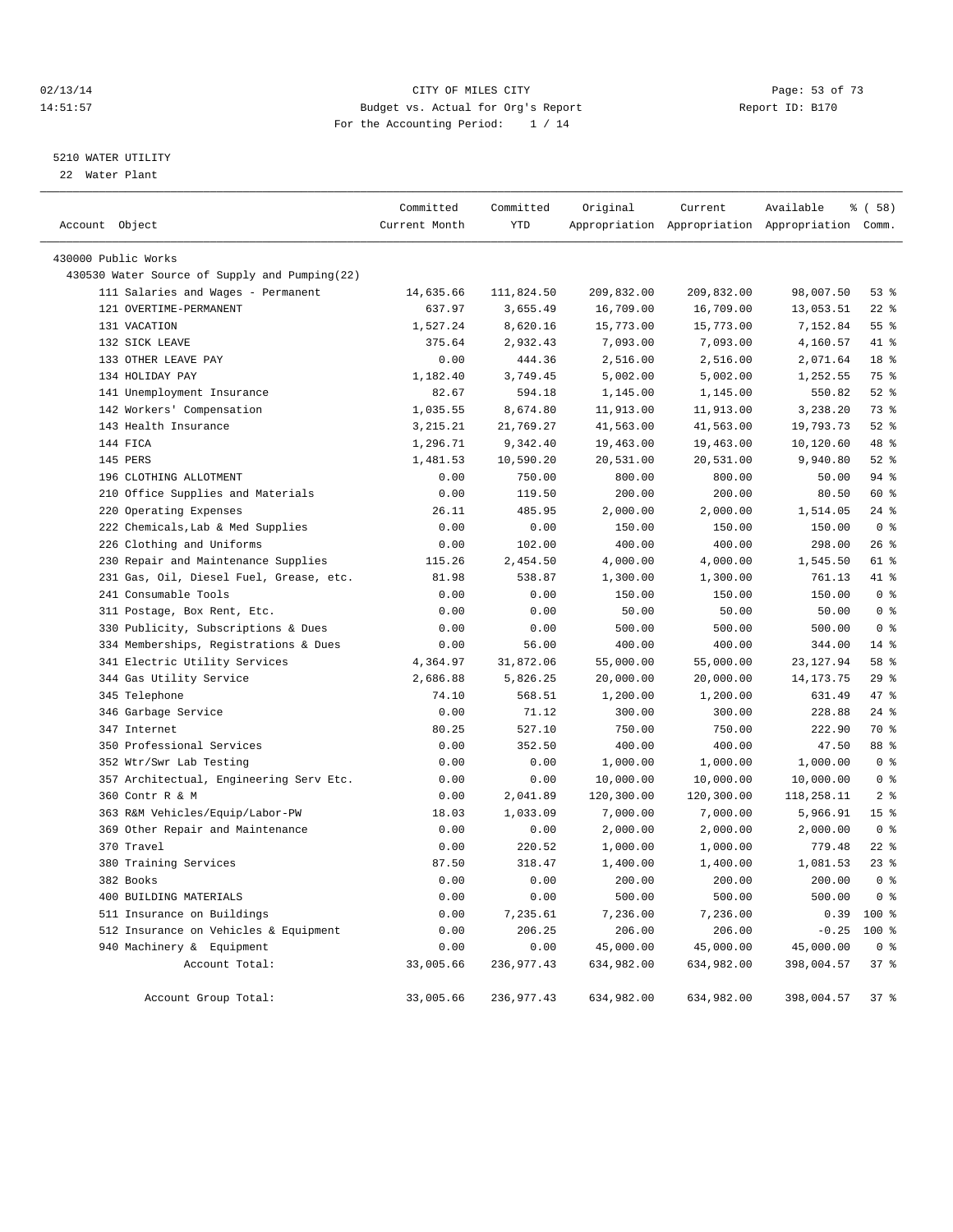#### 02/13/14 Page: 54 of 73 14:51:57 Budget vs. Actual for Org's Report Report ID: B170 For the Accounting Period: 1 / 14

# 5210 WATER UTILITY

22 Water Plant

| Object<br>Account                                                       | Committed<br>Current Month | Committed<br><b>YTD</b> | Original<br>Appropriation | Current<br>Appropriation | Available<br>Appropriation | % (58)<br>Comm. |
|-------------------------------------------------------------------------|----------------------------|-------------------------|---------------------------|--------------------------|----------------------------|-----------------|
| 520000 OTHER FINANCING USES<br>521000 Interfund Operating Transfers Out |                            |                         |                           |                          |                            |                 |
| 820 Transfers to Other Funds                                            | 0.00                       | 0.00                    | 6.419.00                  | 6,419.00                 | 6.419.00                   | 0 <sup>8</sup>  |
| Account Total:                                                          | 0.00                       | 0.00                    | 6.419.00                  | 6.419.00                 | 6.419.00                   | 0 <sup>8</sup>  |
| Account Group Total:                                                    | 0.00                       | 0.00                    | 6.419.00                  | 6.419.00                 | 6.419.00                   | 0 <sup>8</sup>  |
| Organization Total:                                                     | 33,005.66                  | 236, 977.43             | 641,401.00                | 641,401.00               | 404, 423.57                | 378             |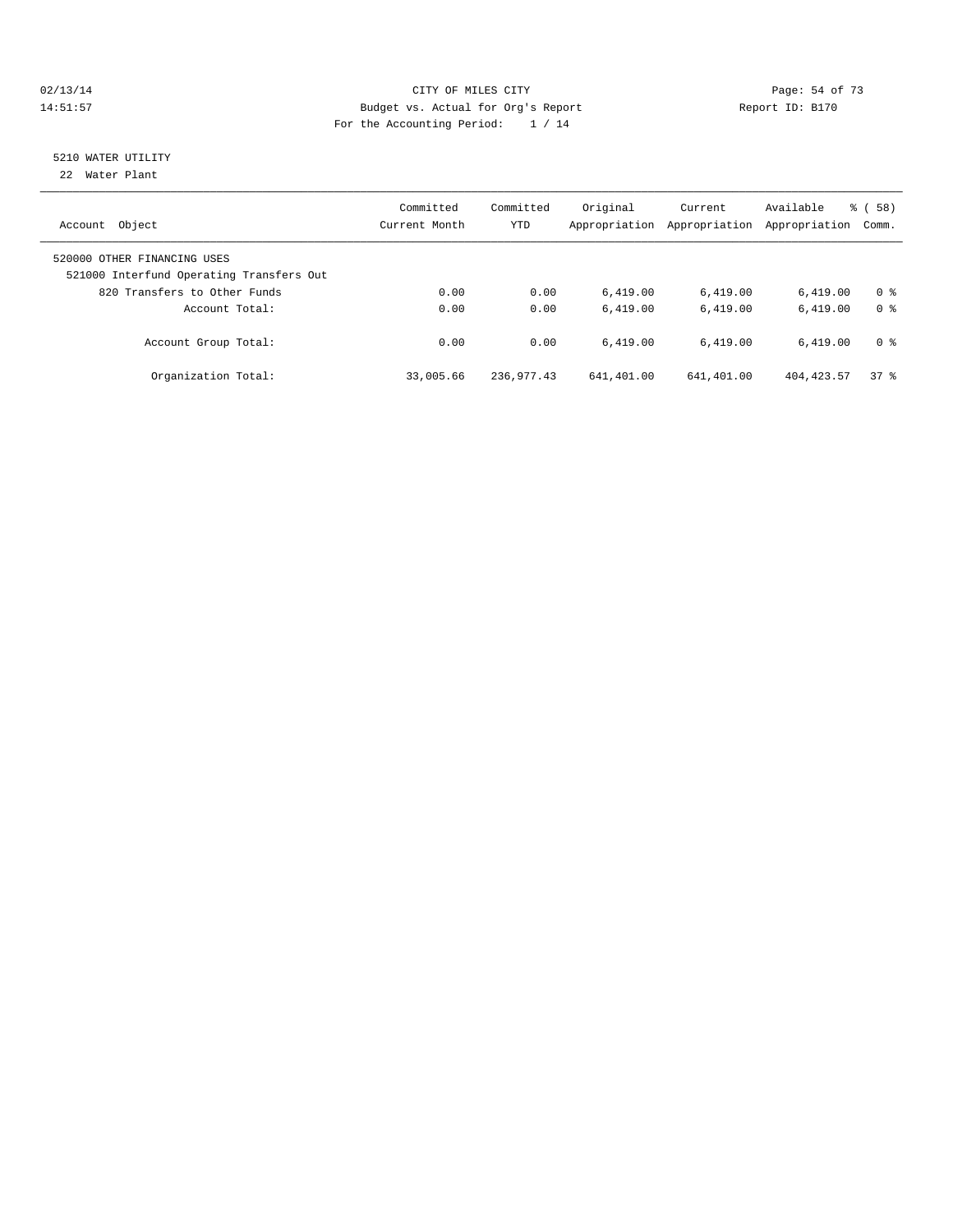#### $O2/13/14$  Page: 55 of 73 14:51:57 Budget vs. Actual for Org's Report Report ID: B170 For the Accounting Period: 1 / 14

————————————————————————————————————————————————————————————————————————————————————————————————————————————————————————————————————

### 5210 WATER UTILITY

23 Water Lines

|                                          | Committed     | Committed  | Original         | Current      | Available                                       | % ( 58 )                 |
|------------------------------------------|---------------|------------|------------------|--------------|-------------------------------------------------|--------------------------|
| Account Object                           | Current Month | YTD        |                  |              | Appropriation Appropriation Appropriation Comm. |                          |
| 430000 Public Works                      |               |            |                  |              |                                                 |                          |
| 430550 Transmission and Distribution(23) |               |            |                  |              |                                                 |                          |
| 111 Salaries and Wages - Permanent       | 13, 156.98    | 89,220.20  | 163,673.00       | 163,673.00   | 74,452.80                                       | 55 %                     |
| 121 OVERTIME-PERMANENT                   | 974.89        | 4,106.19   | 10,598.00        | 10,598.00    | 6,491.81                                        | 39%                      |
| 131 VACATION                             | 505.63        | 4,789.57   | 15,773.00        | 15,773.00    | 10,983.43                                       | $30*$                    |
| 132 SICK LEAVE                           |               |            | 7,093.00         |              |                                                 |                          |
| 133 OTHER LEAVE PAY                      | 168.78        | 2,199.10   |                  | 7,093.00     | 4,893.90                                        | $31$ %<br>0 <sup>8</sup> |
|                                          | 0.00          | 0.00       | 2,738.00         | 2,738.00     | 2,738.00                                        |                          |
| 134 HOLIDAY PAY                          | 498.66        | 887.98     | 4,558.00         | 4,558.00     | 3,670.02                                        | 19 <sup>°</sup>          |
| 141 Unemployment Insurance               | 68.90         | 458.05     | 954.00           | 954.00       | 495.95                                          | 48 %                     |
| 142 Workers' Compensation                | 738.28        | 5,335.38   | 10,891.00        | 10,891.00    | 5,555.62                                        | 49 %                     |
| 143 Health Insurance                     | 2,380.87      | 16,743.40  | 32,286.00        | 32,286.00    | 15,542.60                                       | $52$ $%$                 |
| 144 FICA                                 | 1,155.30      | 7,678.66   | 16,215.00        | 16,215.00    | 8,536.34                                        | 47 %                     |
| 145 PERS                                 | 1,235.12      | 8,166.99   | 17,106.00        | 17,106.00    | 8,939.01                                        | 48 %                     |
| 196 CLOTHING ALLOTMENT                   | 0.00          | 577.50     | 670.00           | 670.00       | 92.50                                           | 86 %                     |
| 210 Office Supplies and Materials        | 23.75         | 183.91     | 500.00           | 500.00       | 316.09                                          | 37%                      |
| 214 Small Items of Equipment             | 1,575.75      | 1,635.75   | 6,000.00         | 6,000.00     | 4,364.25                                        | $27$ %                   |
| 220 Operating Expenses                   | 140.70        | 6,169.13   | 13,000.00        | 13,000.00    | 6,830.87                                        | 47 %                     |
| 222 Chemicals, Lab & Med Supplies        | 0.00          | 0.00       | 200.00           | 200.00       | 200.00                                          | 0 <sup>8</sup>           |
| 226 Clothing and Uniforms                | 126.99        | 207.47     | 1,000.00         | 1,000.00     | 792.53                                          | $21$ %                   |
| 230 Repair and Maintenance Supplies      | 5,705.49      | 8,580.82   | 25,000.00        | 25,000.00    | 16, 419.18                                      | 34 %                     |
| 231 Gas, Oil, Diesel Fuel, Grease, etc.  | 1,461.65      | 6,494.08   | 12,000.00        | 12,000.00    | 5,505.92                                        | 54 %                     |
| 233 Water Main Replacement and Street    | 0.00          | 86.33      | 10,000.00        | 10,000.00    | 9,913.67                                        | 1 <sup>8</sup>           |
| 234 Hydrant Replacement, Valves          | $-148.12$     | 3,851.83   | 40,000.00        | 40,000.00    | 36,148.17                                       | 10 <sup>°</sup>          |
| 235 Curb Stop Replacement                | 0.00          | 5,545.10   | 10,000.00        | 10,000.00    | 4,454.90                                        | $55$ $%$                 |
| 241 Consumable Tools                     | 0.00          | 0.00       | 200.00           | 200.00       | 200.00                                          | 0 <sup>8</sup>           |
| 311 Postage, Box Rent, Etc.              | 0.00          | 3.38       | 100.00           | 100.00       | 96.62                                           | 3%                       |
| 320 Printing, Duplicating, Typing &      | 0.00          | 0.00       | 150.00           | 150.00       | 150.00                                          | 0 <sup>8</sup>           |
| 330 Publicity, Subscriptions & Dues      | 0.00          | 0.00       | 200.00           | 200.00       | 200.00                                          | 0 <sup>8</sup>           |
| 334 Memberships, Registrations & Dues    | 174.00        | 299.00     | 300.00           | 300.00       | 1.00                                            | $100$ %                  |
| 341 Electric Utility Services            | 28.36         | 120.78     | 300.00           | 300.00       | 179.22                                          | 40 %                     |
| 344 Gas Utility Service                  | 72.59         | 174.30     | 500.00           | 500.00       | 325.70                                          | 35 <sup>8</sup>          |
| 345 Telephone                            | 34.81         | 294.45     | 800.00           | 800.00       | 505.55                                          | 37%                      |
| 347 Internet                             | 11.40         | 77.80      | 250.00           | 250.00       | 172.20                                          | $31$ %                   |
| 350 Professional Services                | 21.00         | 482.25     | 6,000.00         | 6,000.00     | 5,517.75                                        | 8 %                      |
| 357 Architectual, Engineering Serv Etc.  | 0.00          | 6,566.97   | 20,000.00        | 20,000.00    | 13,433.03                                       | 33%                      |
| 360 Contr R & M                          | 131.77        | 3,581.98   | 8,000.00         | 8,000.00     | 4,418.02                                        | 45 %                     |
| 363 R&M Vehicles/Equip/Labor-PW          | 484.96        | 18,354.06  | 25,000.00        | 25,000.00    | 6,645.94                                        | 73 %                     |
| 369 Other Repair and Maintenance         | 0.00          | 0.00       | 1,000.00         | 1,000.00     | 1,000.00                                        | 0 <sup>8</sup>           |
| 370 Travel                               | 0.00          | 59.20      | 750.00           | 750.00       | 690.80                                          | 8 %                      |
| 380 Training Services                    |               |            | 1,000.00         |              |                                                 | $11$ %                   |
| 382 Books                                | 87.50         | 105.00     |                  | 1,000.00     | 895.00                                          |                          |
|                                          | 0.00          | 69.63      | 200.00<br>500.00 | 200.00       | 130.37                                          | 35%                      |
| 400 BUILDING MATERIALS                   | 0.00          | 0.00       |                  | 500.00       | 500.00                                          | 0 <sup>8</sup>           |
| 511 Insurance on Buildings               | 0.00          | 3,046.85   | 3,047.00         | 3,047.00     | 0.15                                            | $100$ %                  |
| 512 Insurance on Vehicles & Equipment    | 0.00          | 606.15     | 606.00           | 606.00       | $-0.15$                                         | 100 %                    |
| 513 Liability                            | 42.00         | 385.62     | 0.00             | 0.00         | $-385.62$                                       | *** 응                    |
| 532 Land Rental                          | 546.36        | 825.39     | 1,500.00         | 1,500.00     | 674.61                                          | $55$ $%$                 |
| 533 Machinery and Equipment Rental       | 0.00          | 0.00       | 1,000.00         | 1,000.00     | 1,000.00                                        | 0 <sup>8</sup>           |
| 940 Machinery & Equipment                | 0.00          | 47, 353.48 | 164,280.00       | 164,280.00   | 116,926.52                                      | 29 %                     |
| 957 Cenex /Dickinson Water Line          | 0.00          | 0.00       | 845,441.00       | 845,441.00   | 845, 441.00                                     | 0 <sup>8</sup>           |
| 958 Strevell/Merriam Wtr Line Proj       | 29,774.96     | 356,770.06 | 8,455,441.00     | 8,455,441.00 | 8,098,670.94                                    | 4%                       |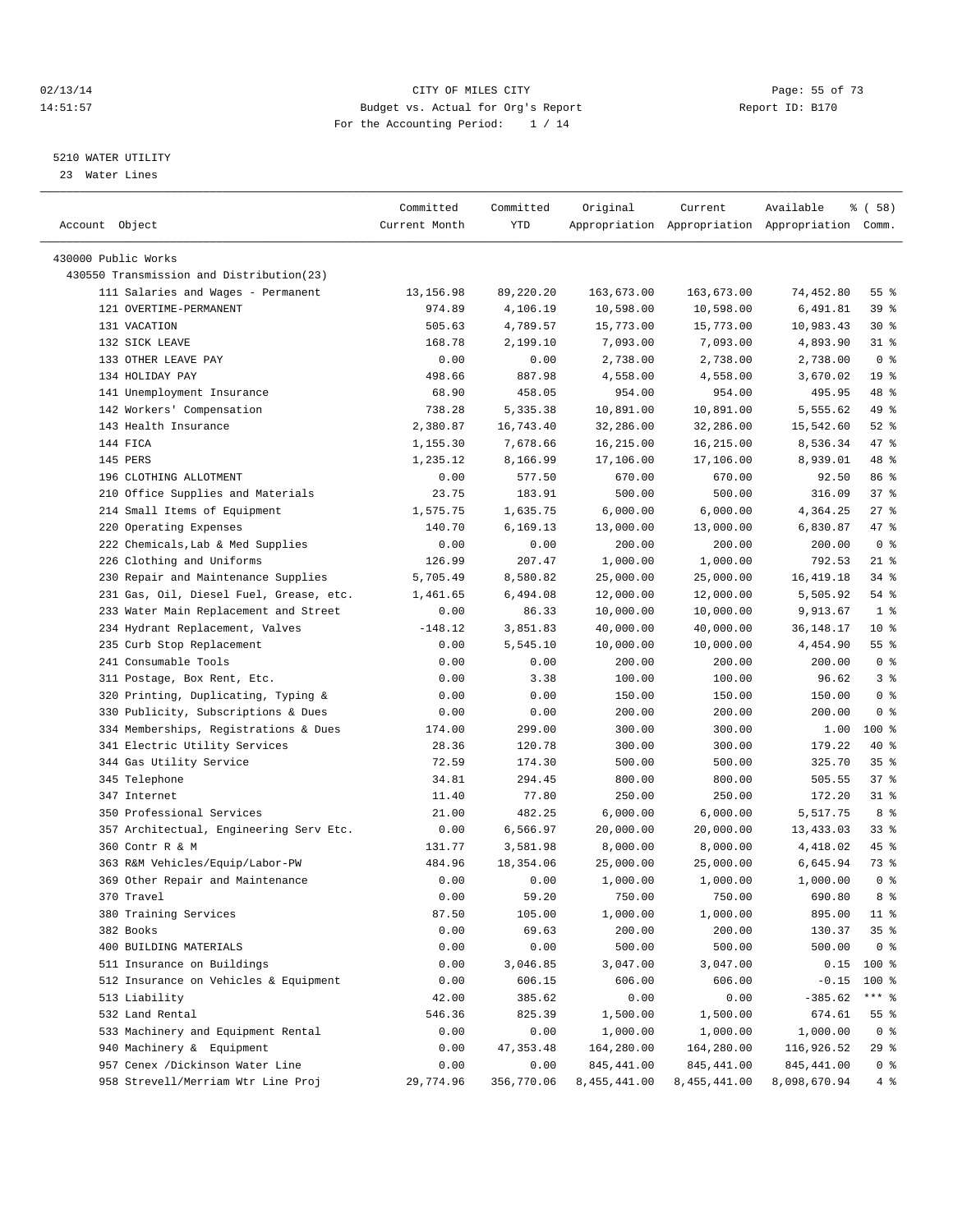#### $O(13/14$   $O(13/14)$   $O(13/14)$   $O(15/14)$   $O(15/14)$   $O(15/14)$   $O(15/14)$   $O(15/14)$   $O(15/14)$   $O(15/14)$   $O(15/14)$   $O(15/14)$   $O(15/14)$   $O(15/14)$   $O(15/14)$   $O(15/14)$   $O(15/14)$   $O(15/14)$   $O(15/14)$   $O(15/14)$   $O$ 14:51:57 Budget vs. Actual for Org's Report Report ID: B170 For the Accounting Period: 1 / 14

### 5210 WATER UTILITY

23 Water Lines

| Account Object                             | Committed<br>Current Month | Committed<br><b>YTD</b> | Original                               | Current      | Available<br>Appropriation Appropriation Appropriation Comm. | % ( 58 )       |  |
|--------------------------------------------|----------------------------|-------------------------|----------------------------------------|--------------|--------------------------------------------------------------|----------------|--|
| Account Total:                             | 61, 179. 33                | 612,093.79              | 9,936,820.00                           | 9,936,820.00 | 9, 324, 726. 21                                              | 6 %            |  |
| Account Group Total:                       | 61,179.33                  | 612,093.79              | 9,936,820.00                           | 9,936,820.00 | 9,324,726.21                                                 | 6 %            |  |
| 490000 DEBT SERVICE                        |                            |                         |                                        |              |                                                              |                |  |
| 490200 Revenue Bonds                       |                            |                         |                                        |              |                                                              |                |  |
| 611 Principal-NE Wtr Line Phase II         | 0.00                       | 8,000.00                | 16,000.00                              | 16,000.00    | 8,000.00                                                     | $50*$          |  |
| 615 Principal-Northeast Water Ln \$2.2     | 20,000.00                  | 46,000.00               | 52,000.00                              | 52,000.00    | 6,000.00                                                     | 88 %           |  |
| 616 Principal-Carbon Hill Water Tank \$2.2 | 0.00                       | 24,268.00               | 52,000.00                              | 52,000.00    | 27,732.00                                                    | 47.8           |  |
| 617 Principal - NE Wtr Line \$500k         | 0.00                       | 6,000.00                | 13,000.00                              | 13,000.00    | 7,000.00                                                     | 46%            |  |
| 618 Principal-Carbon Hill \$500k           | 0.00                       | 6,000.00                | 13,000.00                              | 13,000.00    | 7,000.00                                                     | 46%            |  |
| 622 Interest-NE Wtr Line Phase II          | 0.00                       | 1,038.75                | 2,078.00                               | 2,078.00     | 1,039.25                                                     | 50%            |  |
| 631 Interest - NE Wtr Line \$500k          | 0.00                       | 6,201.25                | 12,320.00                              | 12,320.00    | 6,118.75                                                     | $50*$          |  |
| 632 Interest - Carbon Hill Wtr Tank \$500k | 0.00                       | 6,201.25                | 12,320.00                              | 12,320.00    | 6,118.75                                                     | 50%            |  |
| 634 Interest-Northeast Wtr Ln \$2.2        | 5,824.58                   | 43,755.83               | 75,375.00                              | 75,375.00    | 31,619.17                                                    | 58 %           |  |
| 638 Interest-Carbon Hill Tank \$2.2        | 5,611.66                   | 42, 141.69              | 75, 375.00                             | 75, 375.00   | 33, 233. 31                                                  | 56%            |  |
| Account Total:                             | 31,436.24                  | 189,606.77              | 323,468.00                             | 323,468.00   | 133,861.23                                                   | 59 %           |  |
| Account Group Total:                       | 31,436.24                  | 189,606.77              | 323,468.00                             | 323,468.00   | 133,861.23                                                   | $59*$          |  |
| 510000 MISCELLANEOUS                       |                            |                         |                                        |              |                                                              |                |  |
| 510330 Comprehensive Liability Insurance   |                            |                         |                                        |              |                                                              |                |  |
| 513 Liability                              | 0.00                       | 0.00                    | 4,775.00                               | 4,775.00     | 4,775.00                                                     | 0 <sup>8</sup> |  |
| Account Total:                             | 0.00                       | 0.00                    | 4,775.00                               | 4,775.00     | 4,775.00                                                     | 0 <sup>8</sup> |  |
| Account Group Total:                       | 0.00                       | 0.00                    | 4,775.00                               | 4,775.00     | 4,775.00                                                     | 0 <sup>8</sup> |  |
| 520000 OTHER FINANCING USES                |                            |                         |                                        |              |                                                              |                |  |
| 521000 Interfund Operating Transfers Out   |                            |                         |                                        |              |                                                              |                |  |
| 820 Transfers to Other Funds               | 0.00                       | 0.00                    | 9,943.00                               | 9,943.00     | 9,943.00                                                     | 0 <sup>8</sup> |  |
| Account Total:                             | 0.00                       | 0.00                    | 9,943.00                               | 9,943.00     | 9,943.00                                                     | 0 <sup>8</sup> |  |
| Account Group Total:                       | 0.00                       | 0.00                    | 9,943.00                               | 9,943.00     | 9,943.00                                                     | 0 <sup>8</sup> |  |
| Organization Total:                        | 92,615.57                  |                         | 801,700.56 10,275,006.00 10,275,006.00 |              | 9,473,305.44                                                 | 8 %            |  |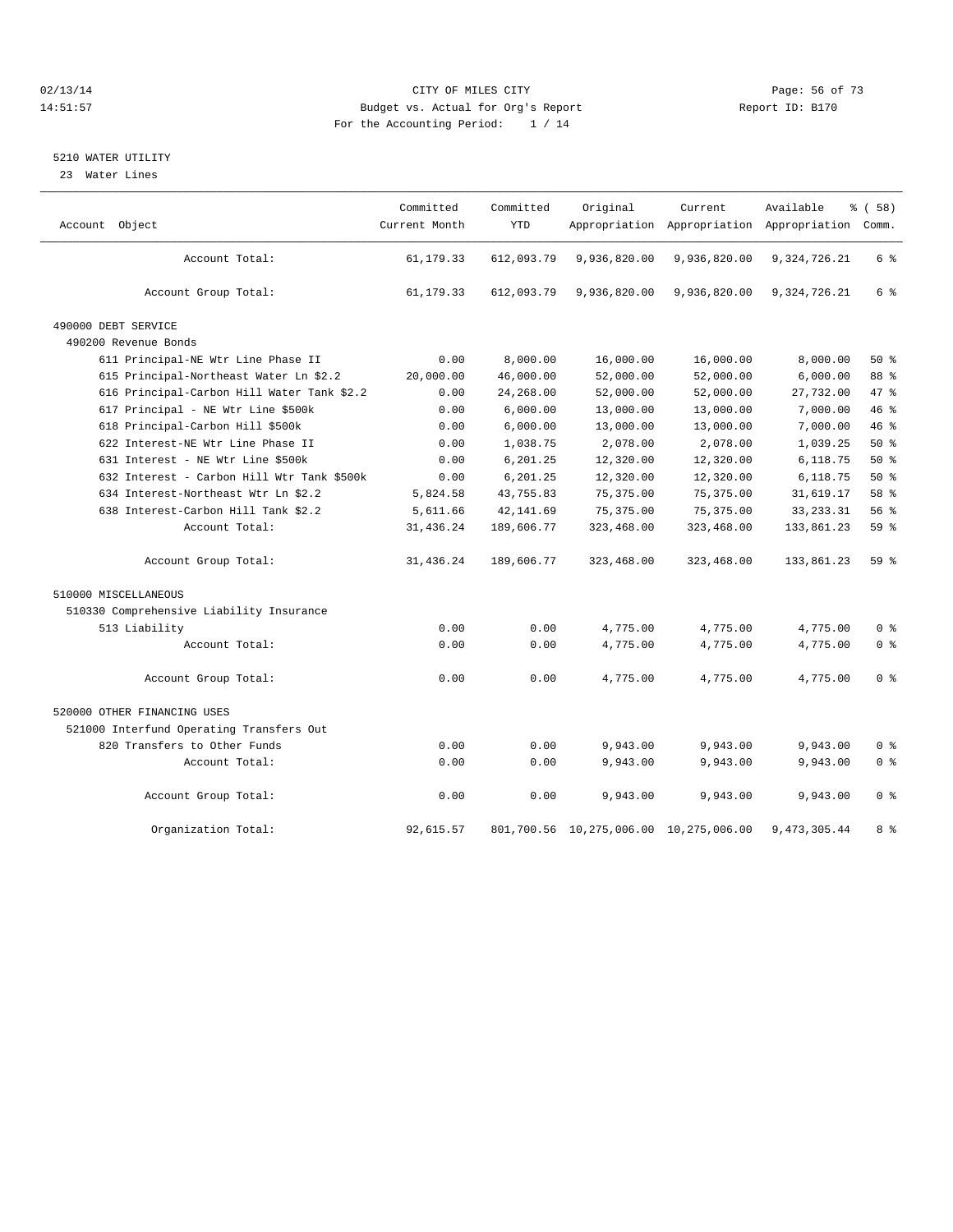#### 02/13/14 Page: 57 of 73 14:51:57 Budget vs. Actual for Org's Report Report ID: B170 For the Accounting Period: 1 / 14

————————————————————————————————————————————————————————————————————————————————————————————————————————————————————————————————————

#### 5210 WATER UTILITY

25 Water Administration

|                                            | Committed     | Committed   | Original  | Current   | Available                                       | $\frac{1}{6}$ (58) |
|--------------------------------------------|---------------|-------------|-----------|-----------|-------------------------------------------------|--------------------|
| Account Object                             | Current Month | <b>YTD</b>  |           |           | Appropriation Appropriation Appropriation Comm. |                    |
| 430000 Public Works                        |               |             |           |           |                                                 |                    |
| 430510 Water Administration(25)            |               |             |           |           |                                                 |                    |
| 111 Salaries and Wages - Permanent         | 1,971.11      | 13,806.25   | 26,663.00 | 26,663.00 | 12,856.75                                       | $52$ $%$           |
| 121 OVERTIME-PERMANENT                     | 13.93         | 42.92       | 0.00      | 0.00      | $-42.92$                                        | $***$ $-$          |
| 131 VACATION                               | 127.76        | 725.02      | 0.00      | 0.00      | $-725.02$                                       | $***$ $-$          |
| 132 SICK LEAVE                             | 45.57         | 367.03      | 0.00      | 0.00      | $-367.03$                                       | $***$ $-$          |
| 141 Unemployment Insurance                 | 9.71          | 67.67       | 115.00    | 115.00    | 47.33                                           | 59 %               |
| 142 Workers' Compensation                  | 24.83         | 197.91      | 296.00    | 296.00    | 98.09                                           | 67 %               |
| 143 Health Insurance                       | 309.07        | 2,163.55    | 3,711.00  | 3,711.00  | 1,547.45                                        | 58 %               |
| 144 FICA                                   | 165.12        | 1,151.52    | 1,960.00  | 1,960.00  | 808.48                                          | 59%                |
| 145 PERS                                   | 114.79        | 792.81      | 2,068.00  | 2,068.00  | 1,275.19                                        | 38 %               |
| 196 CLOTHING ALLOTMENT                     | 0.00          | 112.50      | 128.00    | 128.00    | 15.50                                           | 88 %               |
| 210 Office Supplies and Materials          | 483.18        | 1,747.86    | 2,000.00  | 2,000.00  | 252.14                                          | 87%                |
| 214 Small Items of Equipment               | 0.00          | 0.00        | 3,067.00  | 3,067.00  | 3,067.00                                        | 0 <sup>8</sup>     |
| 220 Operating Expenses                     | 165.78        | 680.36      | 1,500.00  | 1,500.00  | 819.64                                          | 45 %               |
| 230 Repair and Maintenance Supplies        | 0.00          | 0.00        | 200.00    | 200.00    | 200.00                                          | 0 <sup>8</sup>     |
| 311 Postage, Box Rent, Etc.                | 627.95        | 4,176.10    | 10,000.00 | 10,000.00 | 5,823.90                                        | 42 %               |
| 320 Printing, Duplicating, Typing &        | 0.00          | 116.04      | 2,100.00  | 2,100.00  | 1,983.96                                        | 6 %                |
| 330 Publicity, Subscriptions & Dues        | 63.17         | 350.24      | 1,000.00  | 1,000.00  | 649.76                                          | 35 <sup>8</sup>    |
| 345 Telephone                              | 44.99         | 365.71      | 600.00    | 600.00    | 234.29                                          | 61 %               |
| 347 Internet                               | 10.92         | 130.39      | 200.00    | 200.00    | 69.61                                           | 65 %               |
| 350 Professional Services                  | 5.99          | 224.45      | 4,000.00  | 4,000.00  | 3,775.55                                        | 6 %                |
| 360 Contr R & M                            | 180.08        | 5,514.37    | 4,000.00  | 4,000.00  | $-1, 514.37$                                    | 138 %              |
| 370 Travel                                 | 0.00          | 0.00        | 225.00    | 225.00    | 225.00                                          | 0 <sup>8</sup>     |
| 380 Training Services                      | 0.00          | 0.00        | 300.00    | 300.00    | 300.00                                          | 0 <sup>8</sup>     |
| 382 Books                                  | 0.00          | 12.67       | 0.00      | 0.00      | $-12.67$                                        | $***$ $%$          |
| 513 Liability                              | 0.00          | 0.00        | 200.00    | 200.00    | 200.00                                          | 0 <sup>8</sup>     |
| 521 Surety Bonds for Officials & Employees | 0.00          | 0.00        | 400.00    | 400.00    | 400.00                                          | 0 <sup>8</sup>     |
| 531 Building & Office Rental               | 500.00        | 3,500.00    | 6,000.00  | 6,000.00  | 2,500.00                                        | 58 %               |
| 810 Losses (Bad debt expense - Enterprise  | 0.00          | 1.00        | 500.00    | 500.00    | 499.00                                          | 0 <sup>8</sup>     |
| Account Total:                             | 4,863.95      | 36, 246. 37 | 71,233.00 | 71,233.00 | 34,986.63                                       | $51$ %             |
| Account Group Total:                       | 4,863.95      | 36, 246.37  | 71,233.00 | 71,233.00 | 34,986.63                                       | 51 %               |
| 510000 MISCELLANEOUS                       |               |             |           |           |                                                 |                    |
| 510330 Comprehensive Liability Insurance   |               |             |           |           |                                                 |                    |
| 513 Liability                              | 0.00          | 11,864.72   | 11,865.00 | 11,865.00 | 0.28                                            | $100*$             |
| Account Total:                             | 0.00          | 11,864.72   | 11,865.00 | 11,865.00 | 0.28                                            | 100 %              |
| Account Group Total:                       | 0.00          | 11,864.72   | 11,865.00 | 11,865.00 |                                                 | $0.28$ 100 %       |
| 520000 OTHER FINANCING USES                |               |             |           |           |                                                 |                    |
| 521000 Interfund Operating Transfers Out   |               |             |           |           |                                                 |                    |
| 820 Transfers to Other Funds               | 9,569.02      | 37,154.14   | 55,170.00 | 55,170.00 | 18,015.86                                       | 67 %               |
| Account Total:                             | 9,569.02      | 37, 154. 14 | 55,170.00 | 55,170.00 | 18,015.86                                       | 67 %               |
| Account Group Total:                       | 9,569.02      | 37, 154. 14 | 55,170.00 | 55,170.00 | 18,015.86                                       | 67%                |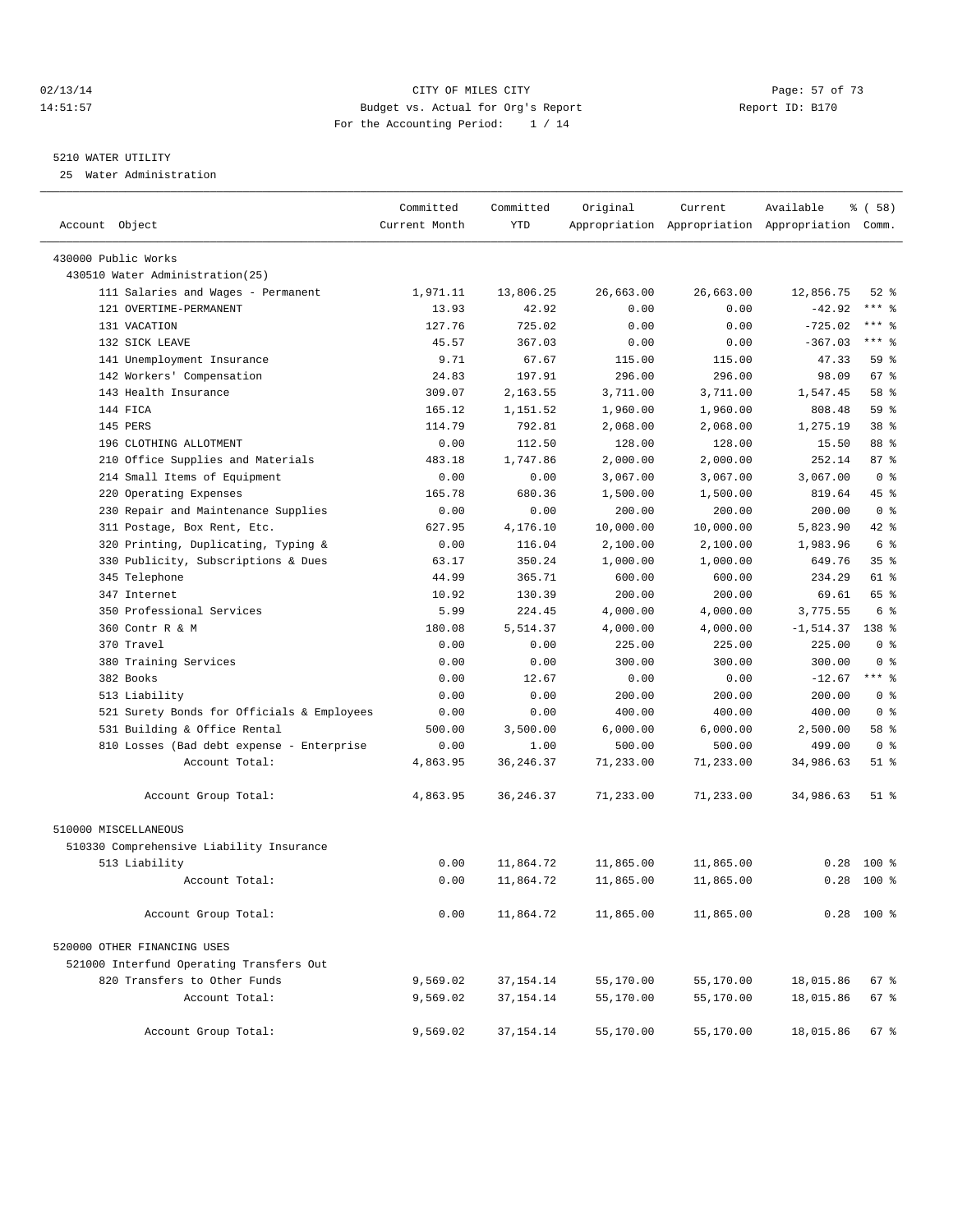### 02/13/14 Page: 58 of 73 14:51:57 Budget vs. Actual for Org's Report Report ID: B170 For the Accounting Period: 1 / 14

# 5210 WATER UTILITY

25 Water Administration

| Account Object |                     | Committed<br>Current Month | Committed<br><b>YTD</b> | Original   | Current    | Available<br>Appropriation Appropriation Appropriation Comm. | ී ( 58 ) |
|----------------|---------------------|----------------------------|-------------------------|------------|------------|--------------------------------------------------------------|----------|
|                | Organization Total: | 14,432.97                  | 85, 265, 23             | 138,268.00 | 138,268.00 | 53,002.77                                                    | 62 %     |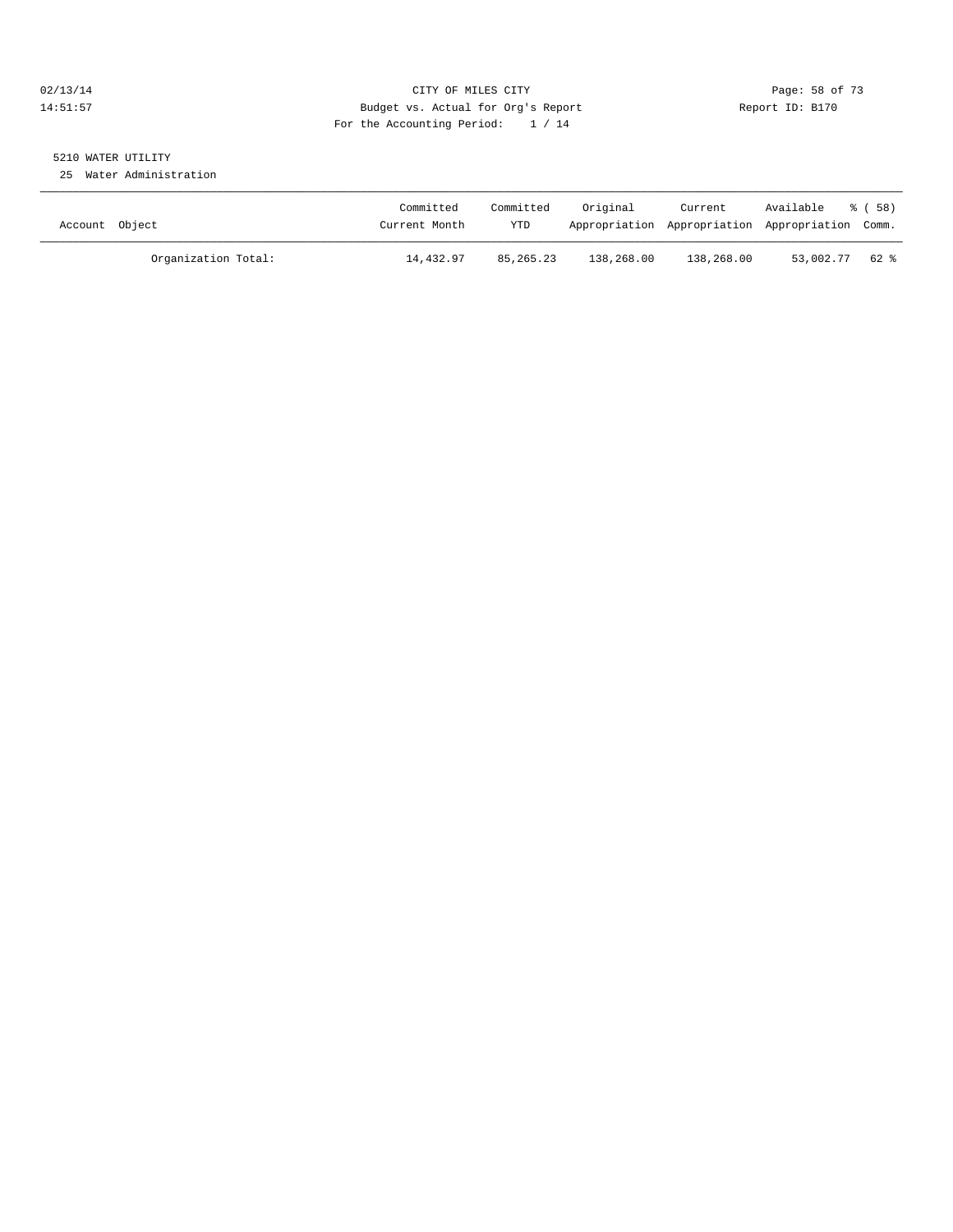#### $O(13/14$   $O(13/14)$   $O(13/14)$   $O(13/14)$   $O(13/14)$   $O(13/14)$   $O(13/14)$   $O(13/14)$ 14:51:57 Budget vs. Actual for Org's Report Report ID: B170 For the Accounting Period: 1 / 14

# 5210 WATER UTILITY

80 Water Purification

| Committed     | Committed | Original                | Current              | Available            | 8 ( 58 )                                                               |
|---------------|-----------|-------------------------|----------------------|----------------------|------------------------------------------------------------------------|
| Current Month |           |                         |                      |                      |                                                                        |
|               |           |                         |                      |                      |                                                                        |
|               |           |                         |                      |                      |                                                                        |
| 0.00          | 61.40     |                         |                      |                      | 31 %                                                                   |
| 0.00          | 0.00      | 17,814.00               | 17,814.00            | 17,814.00            | 0 <sup>8</sup>                                                         |
| 26.11         | 774.53    | 3,000.00                | 3,000.00             | 2,225.47             | 26%                                                                    |
| 90.00         | 33,085.86 | 58,350.00               | 58,350.00            | 25, 264.14           | 57%                                                                    |
| 0.00          | 101.99    | 400.00                  | 400.00               | 298.01               | 25%                                                                    |
| 33.60         | 1,649.54  | 9,500.00                | 9,500.00             | 7,850.46             | $17*$                                                                  |
| 95.81         | 630.42    | 1,290.00                | 1,290.00             | 659.58               | 49 %                                                                   |
| 0.00          | 0.00      | 100.00                  | 100.00               | 100.00               | 0 <sup>8</sup>                                                         |
| 0.66          | 13.47     | 150.00                  | 150.00               | 136.53               | 9%                                                                     |
| 0.00          | 0.00      | 100.00                  | 100.00               | 100.00               | 0 <sup>8</sup>                                                         |
| 0.00          | 0.00      | 400.00                  | 400.00               | 400.00               | 0 <sup>8</sup>                                                         |
| 0.00          | 56.00     | 430.00                  | 430.00               | 374.00               | 13 <sup>°</sup>                                                        |
| 0.00          | 0.00      | 200.00                  | 200.00               | 200.00               | 0 <sup>8</sup>                                                         |
| 311.75        | 3,893.75  | 10,000.00               | 10,000.00            | 6,106.25             | 39 <sup>8</sup>                                                        |
| 0.00          | 0.00      | 12,000.00               | 12,000.00            | 12,000.00            | 0 <sup>8</sup>                                                         |
| 18.52         | 341.64    | 6,000.00                | 6,000.00             | 5,658.36             | 6 %                                                                    |
| 0.00          | 0.00      | 1,500.00                | 1,500.00             | 1,500.00             | 0 <sup>8</sup>                                                         |
| 0.00          | 172.74    | 1,200.00                | 1,200.00             | 1,027.26             | $14*$                                                                  |
| 0.00          | 121.92    | 1,000.00                | 1,000.00             | 878.08               | $12*$                                                                  |
| 0.00          | 0.00      | 200.00                  | 200.00               | 200.00               | 0 <sup>8</sup>                                                         |
| 0.00          | 0.00      | 1,000.00                | 1,000.00             | 1,000.00             | 0 <sup>8</sup>                                                         |
| 576.45        | 40,903.26 | 124,834.00              | 124,834.00           | 83,930.74            | $33*$                                                                  |
|               |           |                         |                      |                      |                                                                        |
|               |           |                         |                      |                      | $33*$                                                                  |
| 576.45        | 40,903.26 | 124,834.00              | 124,834.00           | 83,930.74            | $33*$                                                                  |
|               | 576.45    | <b>YTD</b><br>40,903.26 | 200.00<br>124,834.00 | 200.00<br>124,834.00 | Appropriation Appropriation Appropriation Comm.<br>138.60<br>83,930.74 |

Fund Total: 140,630.65 1,164,846.48 11,179,509.00 11,179,509.00 10,014,662.52 10 %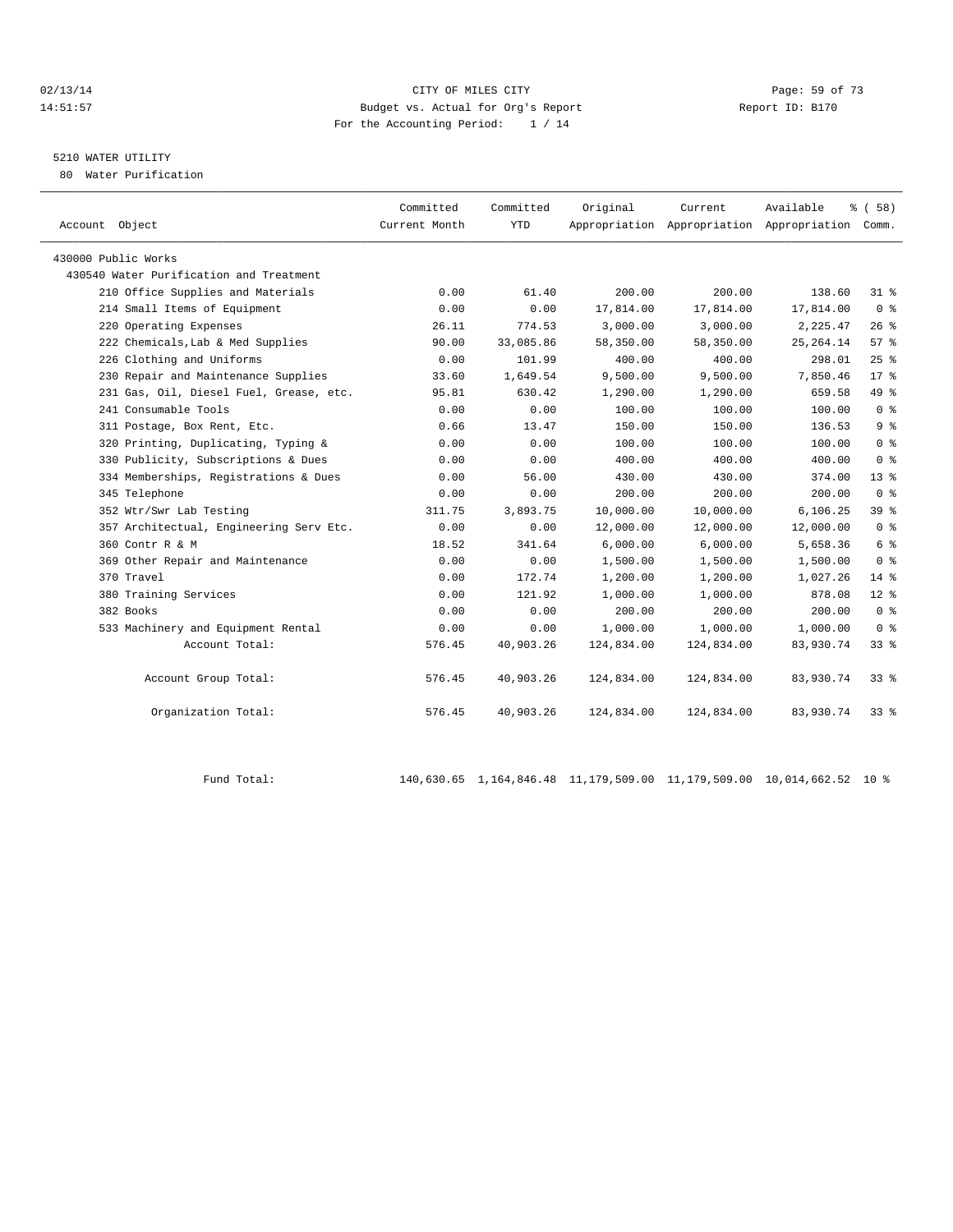#### 02/13/14 Page: 60 of 73 14:51:57 Budget vs. Actual for Org's Report Report ID: B170 For the Accounting Period: 1 / 14

————————————————————————————————————————————————————————————————————————————————————————————————————————————————————————————————————

#### 5310 SEWER UTILITY

29 Sewer Administration

|                                            | Committed     | Committed     | Original       | Current        | Available                                       | $\frac{1}{6}$ (58) |  |
|--------------------------------------------|---------------|---------------|----------------|----------------|-------------------------------------------------|--------------------|--|
| Account Object                             | Current Month | <b>YTD</b>    |                |                | Appropriation Appropriation Appropriation Comm. |                    |  |
| 430000 Public Works                        |               |               |                |                |                                                 |                    |  |
| 430610 Sewer Administration(29)            |               |               |                |                |                                                 |                    |  |
| 111 Salaries and Wages - Permanent         | 1,971.12      | 13,805.65     | 25,623.00      | 25,623.00      | 11,817.35                                       | 54 %               |  |
| 121 OVERTIME-PERMANENT                     | 13.70         | 42.70         | 0.00           | 0.00           | $-42.70$                                        | $***$ $-$          |  |
| 131 VACATION                               | 127.76        | 725.04        | 0.00           | 0.00           | $-725.04$                                       | *** 응              |  |
| 132 SICK LEAVE                             | 45.57         | 366.76        | 0.00           | 0.00           | $-366.76$                                       | $***$ $-$          |  |
| 141 Unemployment Insurance                 | 9.71          | 67.76         | 115.00         | 115.00         | 47.24                                           | 59 %               |  |
| 142 Workers' Compensation                  | 24.84         | 149.03        | 296.00         | 296.00         | 146.97                                          | 50%                |  |
| 143 Health Insurance                       | 309.08        | 2,163.50      | 3,711.00       | 3,711.00       | 1,547.50                                        | 58 %               |  |
| 144 FICA                                   | 165.10        | 1,151.64      | 1,960.00       | 1,960.00       | 808.36                                          | 59 %               |  |
| 145 PERS                                   | 114.78        | 792.68        | 2,068.00       | 2,068.00       | 1,275.32                                        | 38 %               |  |
| 196 CLOTHING ALLOTMENT                     | 0.00          | 112.50        | 128.00         | 128.00         | 15.50                                           | 88 %               |  |
| 210 Office Supplies and Materials          | 481.53        | 1,746.20      | 2,000.00       | 2,000.00       | 253.80                                          | 87%                |  |
| 214 Small Items of Equipment               | 0.00          | 0.00          | 3,067.00       | 3,067.00       | 3,067.00                                        | 0 <sup>8</sup>     |  |
| 220 Operating Expenses                     | 167.45        | 682.05        | 1,500.00       | 1,500.00       | 817.95                                          | 45 %               |  |
| 230 Repair and Maintenance Supplies        | 0.00          | 0.00          | 200.00         | 200.00         | 200.00                                          | 0 <sup>8</sup>     |  |
| 311 Postage, Box Rent, Etc.                | 627.96        | 4,176.11      | 6,000.00       | 6,000.00       | 1,823.89                                        | 70 %               |  |
| 320 Printing, Duplicating, Typing &        | 0.00          | 116.03        | 2,100.00       | 2,100.00       | 1,983.97                                        | 6 %                |  |
| 330 Publicity, Subscriptions & Dues        | 63.16         | 350.22        | 1,000.00       | 1,000.00       | 649.78                                          | 35%                |  |
| 345 Telephone                              | 44.97         | 365.57        | 600.00         | 600.00         | 234.43                                          | 61 %               |  |
| 347 Internet                               | 19.51         | 138.92        | 225.00         | 225.00         | 86.08                                           | 62 %               |  |
| 350 Professional Services                  | 6.00          | 224.45        | 4,000.00       | 4,000.00       | 3,775.55                                        | 6 %                |  |
| 360 Contr R & M                            | 180.08        | 5,514.36      | 3,000.00       | 3,000.00       | $-2,514.36$                                     | 184 %              |  |
| 370 Travel                                 | 0.00          | 0.00          | 200.00         | 200.00         | 200.00                                          | 0 <sup>8</sup>     |  |
| 380 Training Services                      | 0.00          | 0.00          | 300.00         | 300.00         | 300.00                                          | 0 <sup>8</sup>     |  |
| 382 Books                                  |               |               |                |                |                                                 | $***$ $-$          |  |
| 513 Liability                              | 0.00<br>0.00  | 12.66<br>0.00 | 0.00<br>200.00 | 0.00<br>200.00 | $-12.66$<br>200.00                              | 0 <sup>8</sup>     |  |
| 521 Surety Bonds for Officials & Employees | 0.00          | 0.00          | 400.00         | 400.00         | 400.00                                          | 0 <sup>8</sup>     |  |
| 531 Building & Office Rental               | 333.33        | 2,333.31      | 5,500.00       | 5,500.00       | 3,166.69                                        | 42 %               |  |
| 540 Special Assessments                    | 0.00          | 0.00          |                |                | 5,200.00                                        | 0 <sup>8</sup>     |  |
|                                            |               |               | 5,200.00       | 5,200.00       |                                                 | 0 <sup>8</sup>     |  |
| 810 Losses (Bad debt expense - Enterprise  | 0.00          | 1.00          | 500.00         | 500.00         | 499.00                                          | $50*$              |  |
| Account Total:                             | 4,705.65      | 35,038.14     | 69,893.00      | 69,893.00      | 34,854.86                                       |                    |  |
| Account Group Total:                       | 4,705.65      | 35,038.14     | 69,893.00      | 69,893.00      | 34,854.86                                       | $50*$              |  |
| 490000 DEBT SERVICE                        |               |               |                |                |                                                 |                    |  |
| 490200 Revenue Bonds                       |               |               |                |                |                                                 |                    |  |
| 608 Prpl-Wastewater Project Phase I        | 0.00          | 29,000.00     | 58,000.00      | 58,000.00      | 29,000.00                                       | $50*$              |  |
| 626 Interest-Wastewater Project Phase I    | $-11, 495.10$ | 10,314.90     | 43,185.00      | 43,185.00      | 32,870.10                                       | $24$ %             |  |
| Account Total:                             | $-11, 495.10$ | 39, 314.90    | 101,185.00     | 101,185.00     | 61,870.10                                       | 39%                |  |
| Account Group Total:                       | $-11, 495.10$ | 39, 314.90    | 101,185.00     | 101,185.00     | 61,870.10                                       | 39%                |  |
| 510000 MISCELLANEOUS                       |               |               |                |                |                                                 |                    |  |
| 510330 Comprehensive Liability Insurance   |               |               |                |                |                                                 |                    |  |
| 513 Liability                              | 0.00          | 40,152.57     | 40,153.00      | 40,153.00      |                                                 | $0.43$ 100 %       |  |
| Account Total:                             | 0.00          | 40,152.57     | 40,153.00      | 40,153.00      |                                                 | 0.43 100 %         |  |
| Account Group Total:                       | 0.00          | 40,152.57     | 40,153.00      | 40,153.00      |                                                 | $0.43$ 100 %       |  |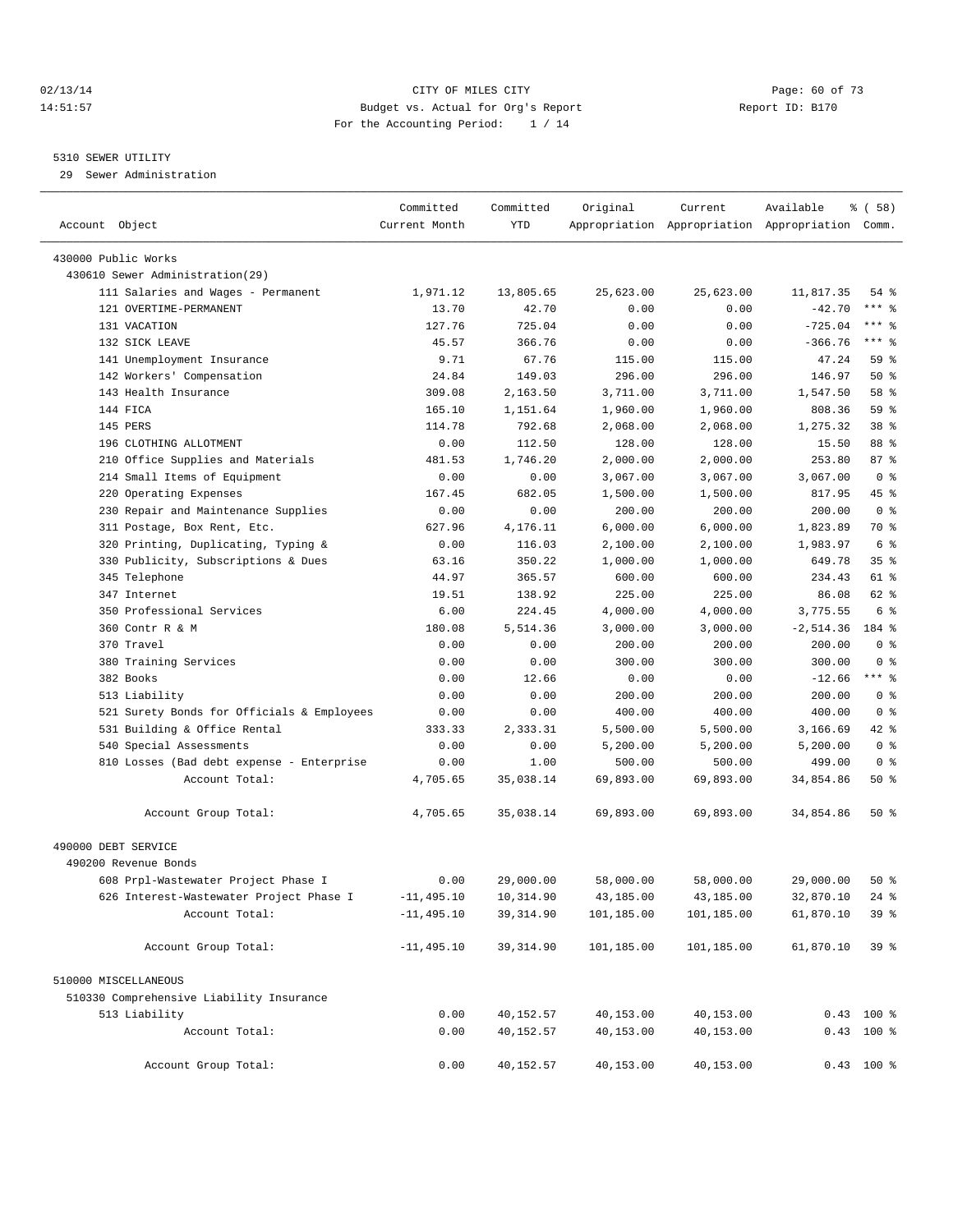#### 02/13/14 Page: 61 of 73 14:51:57 Budget vs. Actual for Org's Report Report ID: B170 For the Accounting Period: 1 / 14

# 5310 SEWER UTILITY

29 Sewer Administration

| Object<br>Account                                                                                       | Committed<br>Current Month | Committed<br><b>YTD</b> | Original<br>Appropriation | Current<br>Appropriation | Available<br>Appropriation | % (58)<br>Comm. |
|---------------------------------------------------------------------------------------------------------|----------------------------|-------------------------|---------------------------|--------------------------|----------------------------|-----------------|
| 520000 OTHER FINANCING USES<br>521000 Interfund Operating Transfers Out<br>820 Transfers to Other Funds | 8,390.35                   | 28,903.45               | 41,026.00                 | 41,026.00                | 12, 122.55                 | 70 %            |
| Account Total:                                                                                          | 8,390.35                   | 28,903.45               | 41,026.00                 | 41,026.00                | 12, 122.55                 | 70 %            |
| Account Group Total:                                                                                    | 8,390.35                   | 28,903.45               | 41,026.00                 | 41,026.00                | 12, 122.55                 | 70 %            |
| Organization Total:                                                                                     | 1,600.90                   | 143,409.06              | 252, 257, 00              | 252, 257, 00             | 108,847.94                 | $57*$           |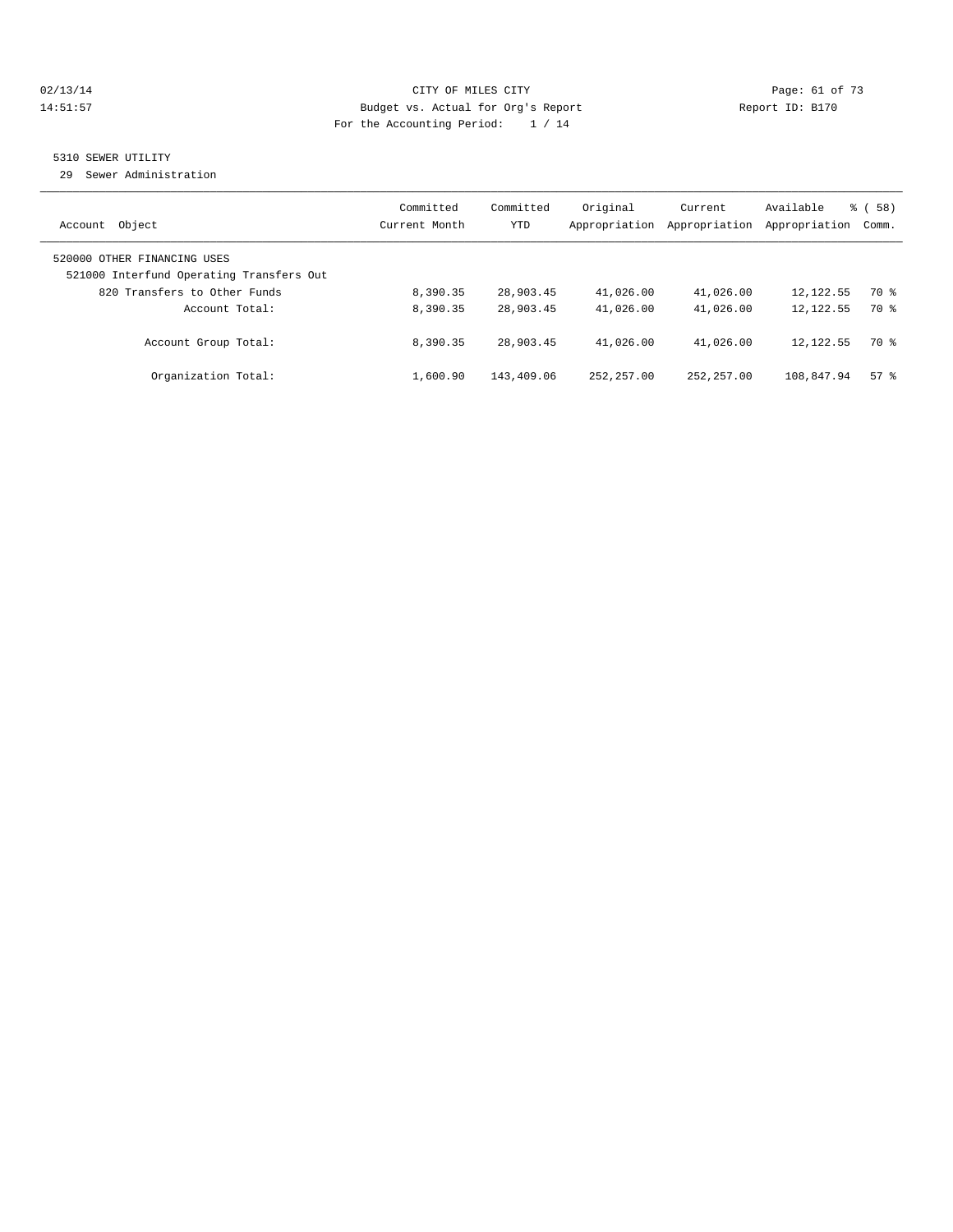#### $O2/13/14$  Page: 62 of 73 14:51:57 Budget vs. Actual for Org's Report Report ID: B170 For the Accounting Period: 1 / 14

————————————————————————————————————————————————————————————————————————————————————————————————————————————————————————————————————

#### 5310 SEWER UTILITY

31 Sewer Lines

|                                              | Committed     | Committed  | Original   | Current    | Available                                       | १ ( 58)         |
|----------------------------------------------|---------------|------------|------------|------------|-------------------------------------------------|-----------------|
| Account Object                               | Current Month | YTD        |            |            | Appropriation Appropriation Appropriation Comm. |                 |
|                                              |               |            |            |            |                                                 |                 |
| 430000 Public Works                          |               |            |            |            |                                                 |                 |
| 430630 Sewer Collection and Transmission(31) |               |            |            |            |                                                 |                 |
| 111 Salaries and Wages - Permanent           | 9,065.22      | 61,406.86  | 114,383.00 | 114,383.00 | 52,976.14                                       | 54 %            |
| 121 OVERTIME-PERMANENT                       | 893.00        | 3,941.53   | 10,598.00  | 10,598.00  | 6,656.47                                        | 37%             |
| 131 VACATION                                 | 476.82        | 4, 115. 23 | 15,773.00  | 15,773.00  | 11,657.77                                       | $26$ %          |
| 132 SICK LEAVE                               | 168.78        | 1,896.15   | 7,093.00   | 7,093.00   | 5,196.85                                        | $27$ %          |
| 133 OTHER LEAVE PAY                          | 0.00          | 0.00       | 2,738.00   | 2,738.00   | 2,738.00                                        | 0 <sup>8</sup>  |
| 134 HOLIDAY PAY                              | 498.64        | 800.84     | 4,558.00   | 4,558.00   | 3,757.16                                        | 18 <sup>°</sup> |
| 141 Unemployment Insurance                   | 49.98         | 326.74     | 698.00     | 698.00     | 371.26                                          | 47 %            |
| 142 Workers' Compensation                    | 519.70        | 2,998.61   | 8,325.00   | 8,325.00   | 5,326.39                                        | 36%             |
| 143 Health Insurance                         | 1,731.51      | 12,197.85  | 24,493.00  | 24,493.00  | 12,295.15                                       | 50%             |
| 144 FICA                                     | 835.34        | 5,449.55   | 11,871.00  | 11,871.00  | 6,421.45                                        | 46 %            |
| 145 PERS                                     | 895.97        | 5,823.37   | 44,326.00  | 44,326.00  | 38,502.63                                       | $13*$           |
| 196 CLOTHING ALLOTMENT                       | 0.00          | 420.00     | 475.00     | 475.00     | 55.00                                           | 88 %            |
| 210 Office Supplies and Materials            | 23.74         | 178.49     | 350.00     | 350.00     | 171.51                                          | $51$ %          |
| 214 Small Items of Equipment                 | 580.75        | 580.75     | 5,200.00   | 5,200.00   | 4,619.25                                        | $11*$           |
| 220 Operating Expenses                       | 199.39        | 671.45     | 3,000.00   | 3,000.00   | 2,328.55                                        | $22$ %          |
| 222 Chemicals, Lab & Med Supplies            | 0.00          | 2,521.00   | 3,000.00   | 3,000.00   | 479.00                                          | 84 %            |
| 226 Clothing and Uniforms                    | 104.98        | 185.46     | 700.00     | 700.00     | 514.54                                          | $26$ %          |
| 230 Repair and Maintenance Supplies          | $-361.45$     | 129.31     | 7,500.00   | 7,500.00   | 7,370.69                                        | 2 <sup>°</sup>  |
| 231 Gas, Oil, Diesel Fuel, Grease, etc.      | 1,461.64      | 6,494.07   | 11,000.00  | 11,000.00  | 4,505.93                                        | 59 %            |
| 233 Water Main Replacement and Street        | 0.00          | 0.00       | 10,000.00  | 10,000.00  | 10,000.00                                       | 0 <sup>8</sup>  |
| 234 Hydrant Replacement, Valves              | 0.00          | 6,949.00   | 10,000.00  | 10,000.00  | 3,051.00                                        | 69 %            |
| 241 Consumable Tools                         | 0.00          | 0.00       | 150.00     | 150.00     | 150.00                                          | 0 <sup>8</sup>  |
| 311 Postage, Box Rent, Etc.                  | 0.00          | 3.39       | 50.00      | 50.00      | 46.61                                           | 7 %             |
| 320 Printing, Duplicating, Typing &          | 0.00          | 0.00       | 75.00      | 75.00      | 75.00                                           | 0 <sup>8</sup>  |
| 330 Publicity, Subscriptions & Dues          | 0.00          | 0.00       | 125.00     | 125.00     | 125.00                                          | 0 <sup>8</sup>  |
| 334 Memberships, Registrations & Dues        | 0.00          | 125.00     | 150.00     | 150.00     | 25.00                                           | 83 %            |
| 341 Electric Utility Services                | 28.35         | 120.77     | 200.00     | 200.00     | 79.23                                           | 60 %            |
| 344 Gas Utility Service                      | 72.59         | 174.30     | 400.00     | 400.00     | 225.70                                          | 44 %            |
| 345 Telephone                                | 34.80         | 294.38     | 550.00     | 550.00     | 255.62                                          | 54 %            |
| 346 Garbage Service                          | 0.00          | 0.00       | 300.00     | 300.00     | 300.00                                          | 0 <sup>8</sup>  |
| 347 Internet                                 | 11.40         | 77.80      | 125.00     | 125.00     | 47.20                                           | 62 %            |
| 350 Professional Services                    | 21.00         | 482.25     | 12,000.00  | 12,000.00  | 11,517.75                                       | 4%              |
| 356 Purchsed Services (MMIA Div '01)         | 0.00          | 0.00       | 2,000.00   | 2,000.00   | 2,000.00                                        | 0 <sup>8</sup>  |
| 357 Architectual, Engineering Serv Etc.      | 0.00          | 0.00       | 20,000.00  | 20,000.00  | 20,000.00                                       | 0 <sup>8</sup>  |
| 360 Contr R & M                              | 130.73        | 2,152.72   | 3,000.00   | 3,000.00   | 847.28                                          | 72 %            |
| 363 R&M Vehicles/Equip/Labor-PW              | 484.96        | 16,439.38  | 27,000.00  | 27,000.00  | 10,560.62                                       | 61 %            |
| 369 Other Repair and Maintenance             | 0.00          | 299.90     | 2,500.00   | 2,500.00   | 2,200.10                                        | $12$ %          |
| 370 Travel                                   | 0.00          | 59.19      | 400.00     | 400.00     | 340.81                                          | 15 <sup>°</sup> |
| 380 Training Services                        | 87.50         | 105.00     | 500.00     | 500.00     | 395.00                                          | $21$ %          |
| 382 Books                                    | 0.00          | 69.63      | 100.00     | 100.00     | 30.37                                           | 70 %            |
| 400 BUILDING MATERIALS                       | 0.00          | 0.00       | 500.00     | 500.00     | 500.00                                          | 0 <sup>8</sup>  |
| 512 Insurance on Vehicles & Equipment        | 0.00          | 1,304.99   | 1,305.00   | 1,305.00   | 0.01                                            | 100 %           |
| 513 Liability                                | 42.00         | 4,669.36   | 5,000.00   | 5,000.00   | 330.64                                          | 93%             |
| 532 Land Rental                              | 0.00          | 515.00     | 500.00     | 500.00     | $-15.00$                                        | $103$ %         |
| 533 Machinery and Equipment Rental           | 0.00          | 0.00       | 1,000.00   | 1,000.00   | 1,000.00                                        | 0 <sup>8</sup>  |
| 940 Machinery & Equipment                    | 0.00          | 33,735.75  | 159,520.00 | 159,520.00 | 125,784.25                                      | 21 %            |
| Account Total:                               | 18,057.34     | 177,715.07 | 533,531.00 | 533,531.00 | 355,815.93                                      | 33 <sup>8</sup> |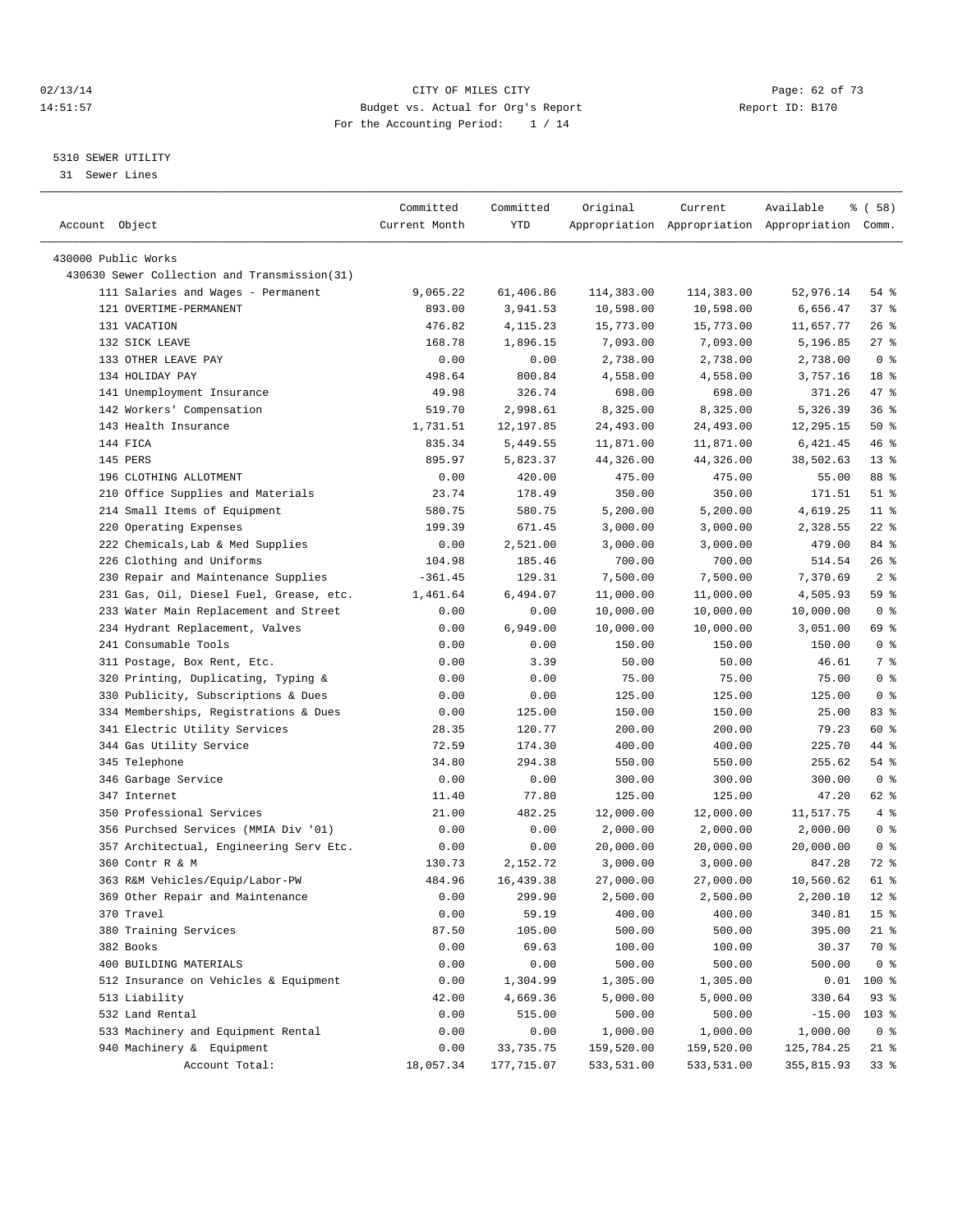#### 02/13/14 Page: 63 of 73 14:51:57 Budget vs. Actual for Org's Report Report ID: B170 For the Accounting Period: 1 / 14

## 5310 SEWER UTILITY

31 Sewer Lines

| Object<br>Account                                                       | Committed<br>Current Month | Committed<br>YTD | Original<br>Appropriation | Current<br>Appropriation | Available<br>Appropriation | $\frac{6}{6}$ (<br>58)<br>Comm. |
|-------------------------------------------------------------------------|----------------------------|------------------|---------------------------|--------------------------|----------------------------|---------------------------------|
| Account Group Total:                                                    | 18,057.34                  | 177,715.07       | 533,531.00                | 533,531.00               | 355,815.93                 | 338                             |
| 520000 OTHER FINANCING USES<br>521000 Interfund Operating Transfers Out |                            |                  |                           |                          |                            |                                 |
| 820 Transfers to Other Funds                                            | 0.00                       | 0.00             | 16,362.00                 | 16,362.00                | 16,362.00                  | 0 <sup>8</sup>                  |
| Account Total:                                                          | 0.00                       | 0.00             | 16,362.00                 | 16,362.00                | 16,362.00                  | 0 <sup>8</sup>                  |
| Account Group Total:                                                    | 0.00                       | 0.00             | 16,362.00                 | 16,362.00                | 16,362.00                  | 0 <sup>8</sup>                  |
| Organization Total:                                                     | 18,057.34                  | 177,715.07       | 549,893.00                | 549,893.00               | 372, 177, 93               | 328                             |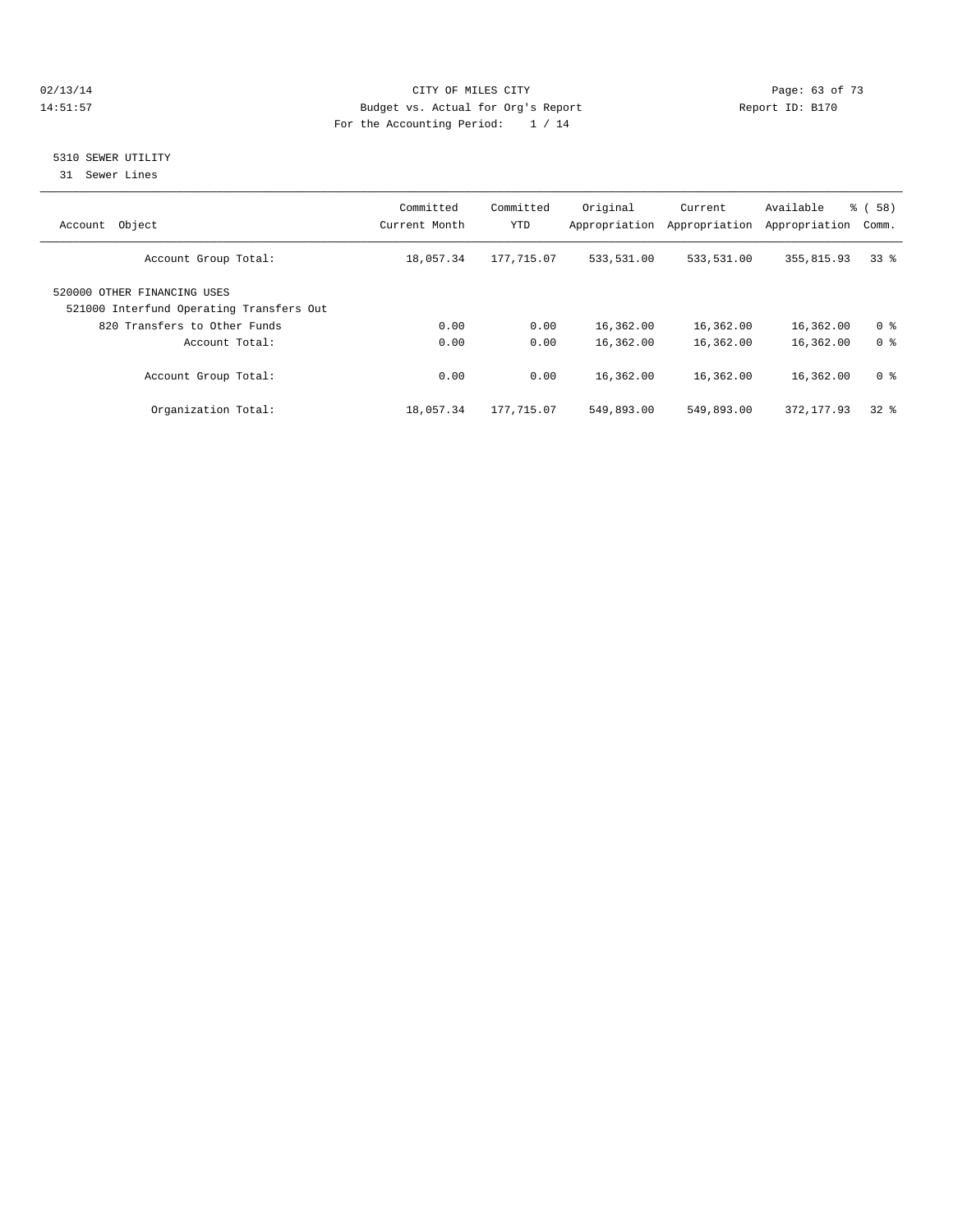#### $O2/13/14$  Page: 64 of 73 14:51:57 Budget vs. Actual for Org's Report Report ID: B170 For the Accounting Period: 1 / 14

### 5310 SEWER UTILITY

32 Sewer Lifts

|                                         | Committed     | Committed  | Original   | Current    | Available                                       | % (58)          |  |
|-----------------------------------------|---------------|------------|------------|------------|-------------------------------------------------|-----------------|--|
| Account Object                          | Current Month | <b>YTD</b> |            |            | Appropriation Appropriation Appropriation Comm. |                 |  |
| 430000 Public Works                     |               |            |            |            |                                                 |                 |  |
| 430690 Sewer Lift Stations(32)          |               |            |            |            |                                                 |                 |  |
| 111 Salaries and Wages - Permanent      | 3,986.07      | 30, 356.29 | 57,124.00  | 57,124.00  | 26,767.71                                       | $53$ %          |  |
| 121 OVERTIME-PERMANENT                  | 170.40        | 974.70     | 3,134.00   | 3,134.00   | 2,159.30                                        | 31.8            |  |
| 131 VACATION                            | 416.89        | 2,366.04   | 4,206.00   | 4,206.00   | 1,839.96                                        | 56%             |  |
| 132 SICK LEAVE                          | 100.17        | 824.79     | 1,840.00   | 1,840.00   | 1,015.21                                        | 45 %            |  |
| 133 OTHER LEAVE PAY                     | 0.00          | 118.50     | 705.00     | 705.00     | 586.50                                          | $17*$           |  |
| 134 HOLIDAY PAY                         | 315.33        | 999.82     | 1,133.00   | 1,133.00   | 133.18                                          | 88 %            |  |
| 141 Unemployment Insurance              | 22.41         | 161.22     | 306.00     | 306.00     | 144.78                                          | 53 <sup>8</sup> |  |
| 142 Workers' Compensation               | 281.09        | 1,814.23   | 3,568.00   | 3,568.00   | 1,753.77                                        | $51$ $%$        |  |
| 143 Health Insurance                    | 785.76        | 5,795.42   | 11,207.00  | 11,207.00  | 5, 411.58                                       | $52$ $%$        |  |
| 144 FICA                                | 352.84        | 2,540.46   | 5,213.00   | 5,213.00   | 2,672.54                                        | 49 %            |  |
| 145 PERS                                | 402.61        | 2,876.48   | 5,499.00   | 5,499.00   | 2,622.52                                        | $52$ $%$        |  |
| 196 CLOTHING ALLOTMENT                  | 0.00          | 202.50     | 236.00     | 236.00     | 33.50                                           | 86 %            |  |
| 210 Office Supplies and Materials       | 6.35          | 100.86     | 100.00     | 100.00     | $-0.86$                                         | $101$ %         |  |
| 214 Small Items of Equipment            | 0.00          | 0.00       | 43,000.00  | 43,000.00  | 43,000.00                                       | 0 <sup>8</sup>  |  |
| 220 Operating Expenses                  | 177.46        | 555.82     | 1,000.00   | 1,000.00   | 444.18                                          | 56 %            |  |
| 222 Chemicals, Lab & Med Supplies       | 0.00          | 0.00       | 3,000.00   | 3,000.00   | 3,000.00                                        | 0 <sup>8</sup>  |  |
| 226 Clothing and Uniforms               | 0.00          | 52.99      | 100.00     | 100.00     | 47.01                                           | 53%             |  |
| 230 Repair and Maintenance Supplies     | 105.92        | 351.86     | 5,500.00   | 5,500.00   | 5,148.14                                        | 6 <sup>8</sup>  |  |
| 231 Gas, Oil, Diesel Fuel, Grease, etc. | 222.88        | 1,234.90   | 2,500.00   | 2,500.00   | 1,265.10                                        | 49 %            |  |
| 241 Consumable Tools                    | 0.00          | 0.00       | 50.00      | 50.00      | 50.00                                           | 0 <sup>8</sup>  |  |
| 311 Postage, Box Rent, Etc.             | 0.00          | 4.60       | 50.00      | 50.00      | 45.40                                           | 9 <sup>8</sup>  |  |
| 341 Electric Utility Services           | 1,237.12      | 7,348.80   | 11,000.00  | 11,000.00  | 3,651.20                                        | 67 <sup>8</sup> |  |
| 344 Gas Utility Service                 | 139.69        | 458.19     | 1,500.00   | 1,500.00   | 1,041.81                                        | 31.8            |  |
| 345 Telephone                           | 0.00          | 0.00       | 500.00     | 500.00     | 500.00                                          | 0 <sup>8</sup>  |  |
| 347 Internet                            | 0.00          | 0.00       | 230.00     | 230.00     | 230.00                                          | 0 <sup>8</sup>  |  |
| 352 Wtr/Swr Lab Testing                 | 0.00          | 132.87     | 250.00     | 250.00     | 117.13                                          | 53%             |  |
| 360 Contr R & M                         | 0.00          | 60.00      | 2,500.00   | 2,500.00   | 2,440.00                                        | 2 <sub>8</sub>  |  |
| 369 Other Repair and Maintenance        | 0.00          | 0.00       | 1,000.00   | 1,000.00   | 1,000.00                                        | 0 <sup>8</sup>  |  |
| 370 Travel                              | 0.20          | 71.68      | 500.00     | 500.00     | 428.32                                          | 14 %            |  |
| 380 Training Services                   | 0.00          | 60.96      | 500.00     | 500.00     | 439.04                                          | $12*$           |  |
| 382 Books                               | 0.00          | 0.00       | 50.00      | 50.00      | 50.00                                           | 0 <sup>8</sup>  |  |
| 400 BUILDING MATERIALS                  | 0.00          | 0.00       | 100.00     | 100.00     | 100.00                                          | 0 <sup>8</sup>  |  |
| 511 Insurance on Buildings              | 0.00          | 470.79     | 471.00     | 471.00     | 0.21                                            | 100 %           |  |
| 513 Liability                           | 0.00          | 0.00       | 3,750.00   | 3,750.00   | 3,750.00                                        | 0 <sup>8</sup>  |  |
| 532 Land Rental                         | 0.00          | 0.00       | 500.00     | 500.00     | 500.00                                          | 0 <sup>8</sup>  |  |
| 533 Machinery and Equipment Rental      | 0.00          | 0.00       | 150.00     | 150.00     | 150.00                                          | 0 <sup>8</sup>  |  |
| 940 Machinery & Equipment               | 507.46        | 1,923.44   | 153,191.00 | 153,191.00 | 151,267.56                                      | 1 <sup>8</sup>  |  |
| Account Total:                          | 9,230.65      | 61,858.21  | 325,663.00 | 325,663.00 | 263,804.79                                      | 19 <sup>8</sup> |  |
| Account Group Total:                    | 9,230.65      | 61,858.21  | 325,663.00 | 325,663.00 | 263,804.79                                      | 19 <sup>°</sup> |  |
| Organization Total:                     | 9,230.65      | 61,858.21  | 325,663.00 | 325,663.00 | 263,804.79                                      | 19 <sup>°</sup> |  |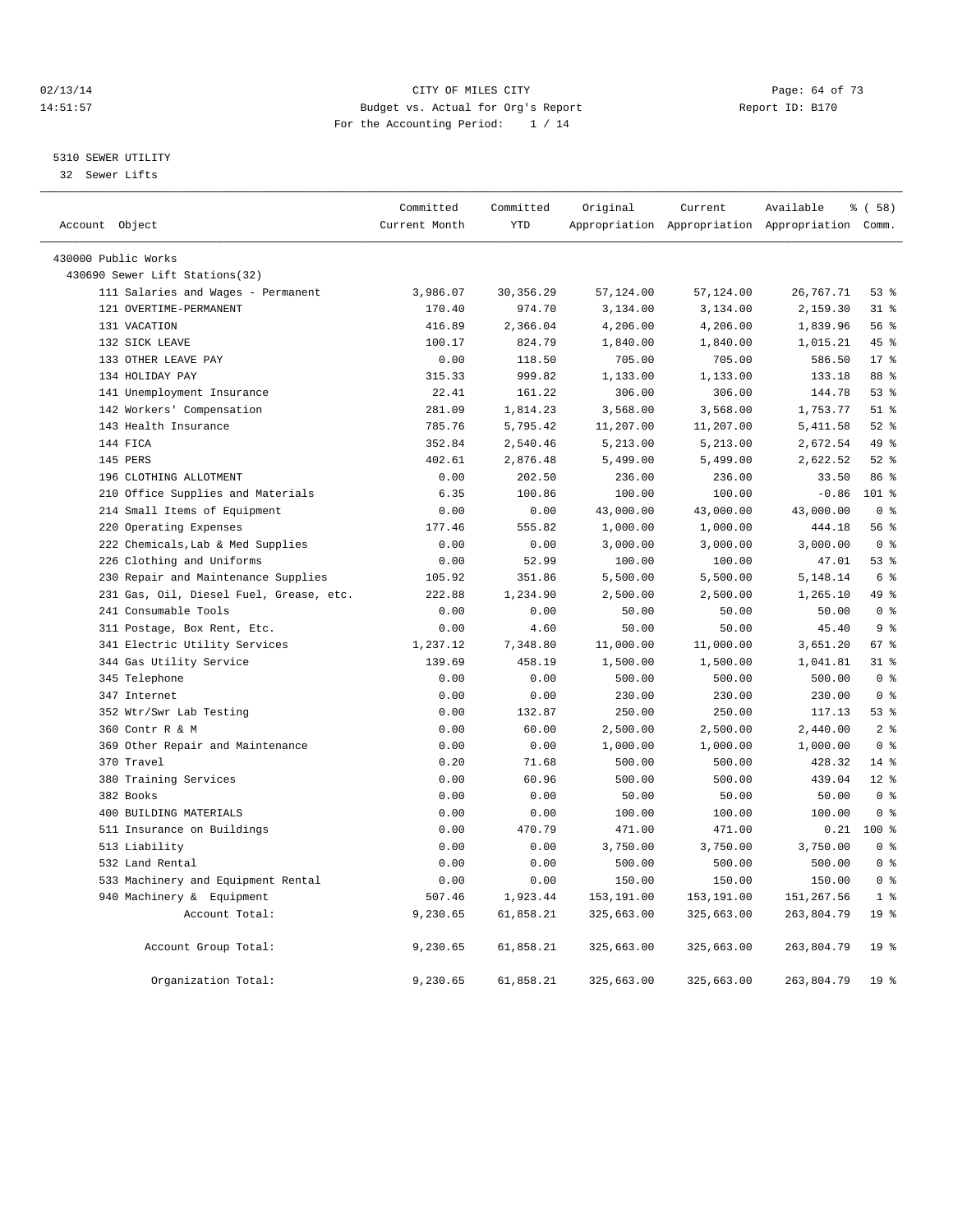#### $O2/13/14$  Page: 65 of 73 14:51:57 Budget vs. Actual for Org's Report Report ID: B170 For the Accounting Period: 1 / 14

————————————————————————————————————————————————————————————————————————————————————————————————————————————————————————————————————

#### 5310 SEWER UTILITY

33 Sewer Plant

|                                           | Committed     | Committed  | Original     | Current      | Available                                       | % ( 58 )        |
|-------------------------------------------|---------------|------------|--------------|--------------|-------------------------------------------------|-----------------|
| Account Object                            | Current Month | YTD        |              |              | Appropriation Appropriation Appropriation Comm. |                 |
|                                           |               |            |              |              |                                                 |                 |
| 430000 Public Works                       |               |            |              |              |                                                 |                 |
| 430640 Sewer Treatment and Disposal(33)   |               |            |              |              |                                                 |                 |
| 111 Salaries and Wages - Permanent        | 6,353.70      | 47,965.04  | 90,664.00    | 90,664.00    | 42,698.96                                       | 53%             |
| 121 OVERTIME-PERMANENT                    | 254.86        | 1,462.28   | 6,848.00     | 6,848.00     | 5,385.72                                        | $21$ %          |
| 131 VACATION                              | 668.53        | 3,852.03   | 6,309.00     | 6,309.00     | 2,456.97                                        | 61 %            |
| 132 SICK LEAVE                            | 150.26        | 1,430.67   | 2,810.00     | 2,810.00     | 1,379.33                                        | $51$ %          |
| 133 OTHER LEAVE PAY                       | 0.00          | 177.73     | 1,170.00     | 1,170.00     | 992.27                                          | 15 <sup>8</sup> |
| 134 HOLIDAY PAY                           | 472.97        | 1,499.85   | 2,167.00     | 2,167.00     | 667.15                                          | 69 %            |
| 141 Unemployment Insurance                | 35.52         | 255.01     | 495.00       | 495.00       | 239.99                                          | $52$ $%$        |
| 142 Workers' Compensation                 | 443.41        | 2,852.74   | 5,873.00     | 5,873.00     | 3,020.26                                        | 49 %            |
| 143 Health Insurance                      | 1,225.00      | 9,017.14   | 16,922.00    | 16,922.00    | 7,904.86                                        | $53$ $%$        |
| 144 FICA                                  | 560.69        | 4,032.11   | 8,413.00     | 8,413.00     | 4,380.89                                        | 48 %            |
| 145 PERS                                  | 637.56        | 4,550.83   | 8,874.00     | 8,874.00     | 4,323.17                                        | $51$ %          |
| 196 CLOTHING ALLOTMENT                    | 0.00          | 315.00     | 351.00       | 351.00       | 36.00                                           | 90%             |
| 210 Office Supplies and Materials         | 0.00          | 141.77     | 150.00       | 150.00       | 8.23                                            | 95%             |
| 214 Small Items of Equipment              | 0.00          | 59.99      | 8,500.00     | 8,500.00     | 8,440.01                                        | 1 <sup>8</sup>  |
| 220 Operating Expenses                    | 46.94         | 355.04     | 3,000.00     | 3,000.00     | 2,644.96                                        | $12*$           |
| 222 Chemicals, Lab & Med Supplies         | 64.15         | 1,654.07   | 7,000.00     | 7,000.00     | 5,345.93                                        | $24$ %          |
| 226 Clothing and Uniforms                 | 0.00          | 93.00      | 500.00       | 500.00       | 407.00                                          | 19 <sup>°</sup> |
| 230 Repair and Maintenance Supplies       | 111.55        | 714.48     | 5,000.00     | 5,000.00     | 4,285.52                                        | $14$ %          |
| 231 Gas, Oil, Diesel Fuel, Grease, etc.   | 111.69        | 1,281.12   | 2,000.00     | 2,000.00     | 718.88                                          | 64 %            |
| 241 Consumable Tools                      | 0.00          | 11.96      | 50.00        | 50.00        | 38.04                                           | $24$ %          |
| 300 PURCHASED SERVICES                    | 0.00          | 0.00       | 750.00       | 750.00       | 750.00                                          | 0 <sup>8</sup>  |
| 311 Postage, Box Rent, Etc.               | 2.12          | 21.28      | 100.00       | 100.00       | 78.72                                           | 21 %            |
| 320 Printing, Duplicating, Typing &       | 0.00          | 0.00       | 100.00       | 100.00       | 100.00                                          | 0 <sup>8</sup>  |
| 330 Publicity, Subscriptions & Dues       | 0.00          | 0.00       | 100.00       | 100.00       | 100.00                                          | 0 <sup>8</sup>  |
| 334 Memberships, Registrations & Dues     | 0.00          | 20.00      | 700.00       | 700.00       | 680.00                                          | 3 <sup>8</sup>  |
| 341 Electric Utility Services             | 6,459.62      | 33,041.31  | 49,000.00    | 49,000.00    | 15,958.69                                       | 67 %            |
| 342 Water Utility Services                | 71.50         | 525.04     | 1,000.00     | 1,000.00     | 474.96                                          | 53%             |
| 343 Sewer Utility Services                | 43.67         | 305.69     | 300.00       | 300.00       | $-5.69$                                         | $102$ %         |
| 345 Telephone                             | 32.84         | 278.13     | 800.00       | 800.00       | 521.87                                          | 35 <sup>8</sup> |
| 346 Garbage Service                       | 0.00          | 47.41      | 250.00       | 250.00       | 202.59                                          | 19 <sup>°</sup> |
| 347 Internet                              | 45.60         | 319.20     | 250.00       | 250.00       | $-69.20$                                        | 128 %           |
| 350 Professional Services                 | 0.00          | 212.50     | 500.00       | 500.00       | 287.50                                          | $43$ %          |
| 352 Wtr/Swr Lab Testing                   | 564.00        | 4,886.51   | 10,000.00    | 10,000.00    | 5,113.49                                        | 49 %            |
| 357 Architectual, Engineering Serv Etc.   | 0.00          | 143.40     | 5,000.00     | 5,000.00     | 4,856.60                                        | 3 <sup>8</sup>  |
| 360 Contr R & M                           | 270.32        | 631.76     | 7,500.00     | 7,500.00     | 6,868.24                                        | 8 %             |
| 363 R&M Vehicles/Equip/Labor-PW           | 21.46         | 1,508.30   | 8,000.00     | 8,000.00     | 6,491.70                                        | 19 <sup>°</sup> |
| 370 Travel                                | 0.00          | 143.36     | 750.00       | 750.00       | 606.64                                          | 19 <sup>°</sup> |
| 380 Training Services                     | 87.50         | 349.42     | 750.00       | 750.00       | 400.58                                          | 47 %            |
| 382 Books                                 | 0.00          | 0.00       | 200.00       | 200.00       | 200.00                                          | 0 <sup>8</sup>  |
| 400 BUILDING MATERIALS                    | 0.00          | 0.00       | 100.00       | 100.00       | 100.00                                          | 0 <sup>8</sup>  |
| 511 Insurance on Buildings                | 0.00          | 6,497.73   | 6,498.00     | 6,498.00     | 0.27                                            | 100 %           |
| 512 Insurance on Vehicles & Equipment     | 0.00          | 212.14     | 212.00       | 212.00       | $-0.14$                                         | 100 %           |
| 513 Liability                             | 0.00          | 0.00       | 2,000.00     | 2,000.00     | 2,000.00                                        | 0 <sup>8</sup>  |
| 533 Machinery and Equipment Rental        | 0.00          | 0.00       | 2,000.00     | 2,000.00     | 2,000.00                                        | 0 <sup>8</sup>  |
| 810 Losses (Bad debt expense - Enterprise | 0.00          | 0.00       | 2,000.00     | 2,000.00     | 2,000.00                                        | 0 <sup>8</sup>  |
| 920 Buildings                             | 0.00          | 0.00       | 8,008,805.00 | 8,008,805.00 | 8,008,805.00                                    | 0 %             |
| 940 Machinery & Equipment                 | 8,561.24      | 436,909.26 | 8,800,805.00 | 8,800,805.00 | 8,363,895.74                                    | 5 <sup>°</sup>  |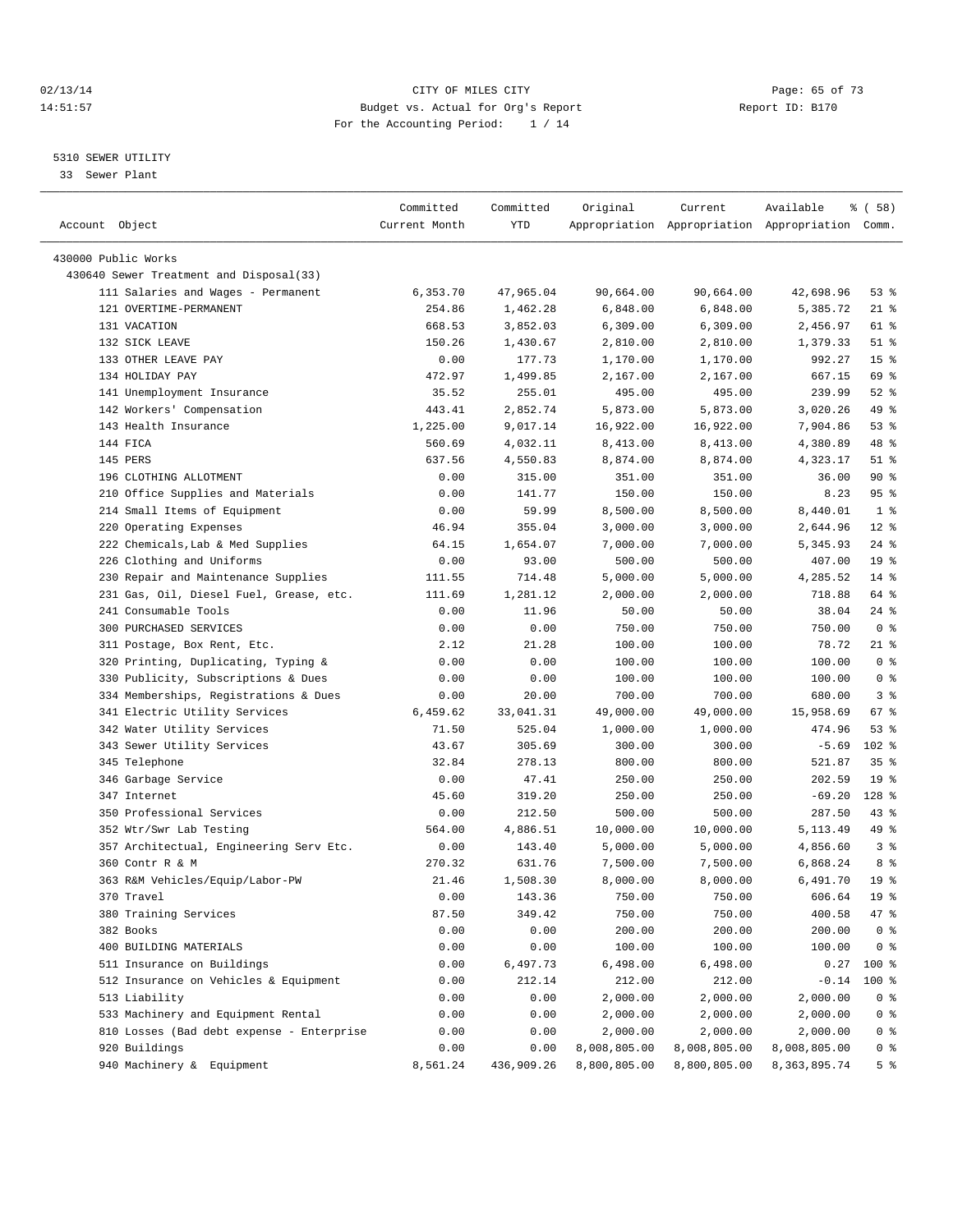#### $O(13/14$   $O(13/14)$   $O(13/14)$   $O(15/14)$   $O(15/14)$   $O(15/14)$   $O(15/14)$   $O(15/14)$   $O(15/14)$   $O(15/14)$   $O(15/14)$   $O(15/14)$   $O(15/14)$   $O(15/14)$   $O(15/14)$   $O(15/14)$   $O(15/14)$   $O(15/14)$   $O(15/14)$   $O(15/14)$   $O$ 14:51:57 Budget vs. Actual for Org's Report Report ID: B170 For the Accounting Period: 1 / 14

### 5310 SEWER UTILITY

33 Sewer Plant

| Account Object                                                          | Committed<br>Current Month | Committed<br>YTD | Original                                                    | Current<br>Appropriation Appropriation | Available<br>Appropriation | 8 ( 58 )<br>Comm. |
|-------------------------------------------------------------------------|----------------------------|------------------|-------------------------------------------------------------|----------------------------------------|----------------------------|-------------------|
| Account Total:                                                          | 27,296.70                  |                  | 567,774.30 17,085,566.00 17,085,566.00 16,517,791.70        |                                        |                            | 3 <sup>8</sup>    |
| Account Group Total:                                                    | 27,296.70                  |                  | 567, 774.30 17, 085, 566.00 17, 085, 566.00 16, 517, 791.70 |                                        |                            | 3 <sup>8</sup>    |
| 520000 OTHER FINANCING USES<br>521000 Interfund Operating Transfers Out |                            |                  |                                                             |                                        |                            |                   |
| 820 Transfers to Other Funds                                            | 0.00                       | 0.00             | 6,420.00                                                    | 6,420.00                               | 6,420.00                   | 0 <sup>8</sup>    |
| Account Total:                                                          | 0.00                       | 0.00             | 6,420.00                                                    | 6,420.00                               | 6,420.00                   | 0 <sup>8</sup>    |
| Account Group Total:                                                    | 0.00                       | 0.00             | 6.420.00                                                    | 6.420.00                               | 6,420.00                   | 0 <sup>8</sup>    |
| Organization Total:                                                     | 27,296.70                  |                  | 567,774.30 17,091,986.00 17,091,986.00 16,524,211.70        |                                        |                            | 3 <sup>8</sup>    |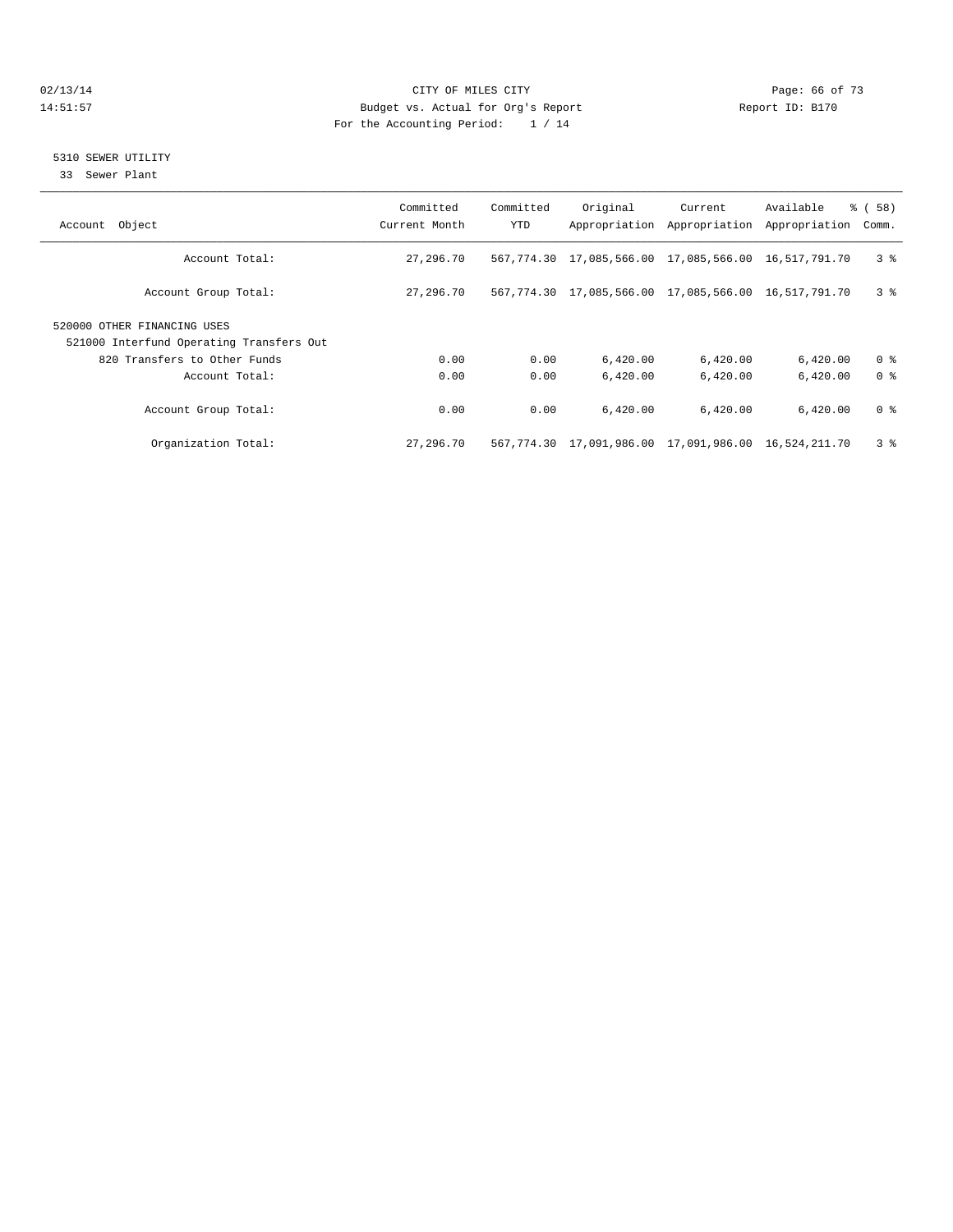#### 02/13/14 Page: 67 of 73 14:51:57 Budget vs. Actual for Org's Report Report ID: B170 For the Accounting Period: 1 / 14

#### 5310 SEWER UTILITY

36 Planning & Community Services

| Account Object                                                 | Committed<br>Current Month | Committed<br>YTD | Original | Current<br>Appropriation Appropriation | Available<br>Appropriation | % (58)<br>Comm. |
|----------------------------------------------------------------|----------------------------|------------------|----------|----------------------------------------|----------------------------|-----------------|
| 430000 Public Works<br>430640 Sewer Treatment and Disposal(33) |                            |                  |          |                                        |                            |                 |
| 370 Travel                                                     | $-0.20$                    | 0.00             | 0.00     | 0.00                                   | 0.00                       | 0 <sup>8</sup>  |
| Account Total:                                                 | $-0.20$                    | 0.00             | 0.00     | 0.00                                   | 0.00                       | 0 <sup>8</sup>  |
| Account Group Total:                                           | $-0.20$                    | 0.00             | 0.00     | 0.00                                   | 0.00                       | 0 <sup>8</sup>  |
| Organization Total:                                            | $-0.20$                    | 0.00             | 0.00     | 0.00                                   | 0.00                       | 0 <sup>8</sup>  |
|                                                                |                            |                  |          |                                        |                            |                 |

Fund Total: 56,185.39 950,756.64 18,219,799.00 18,219,799.00 17,269,042.36 5 %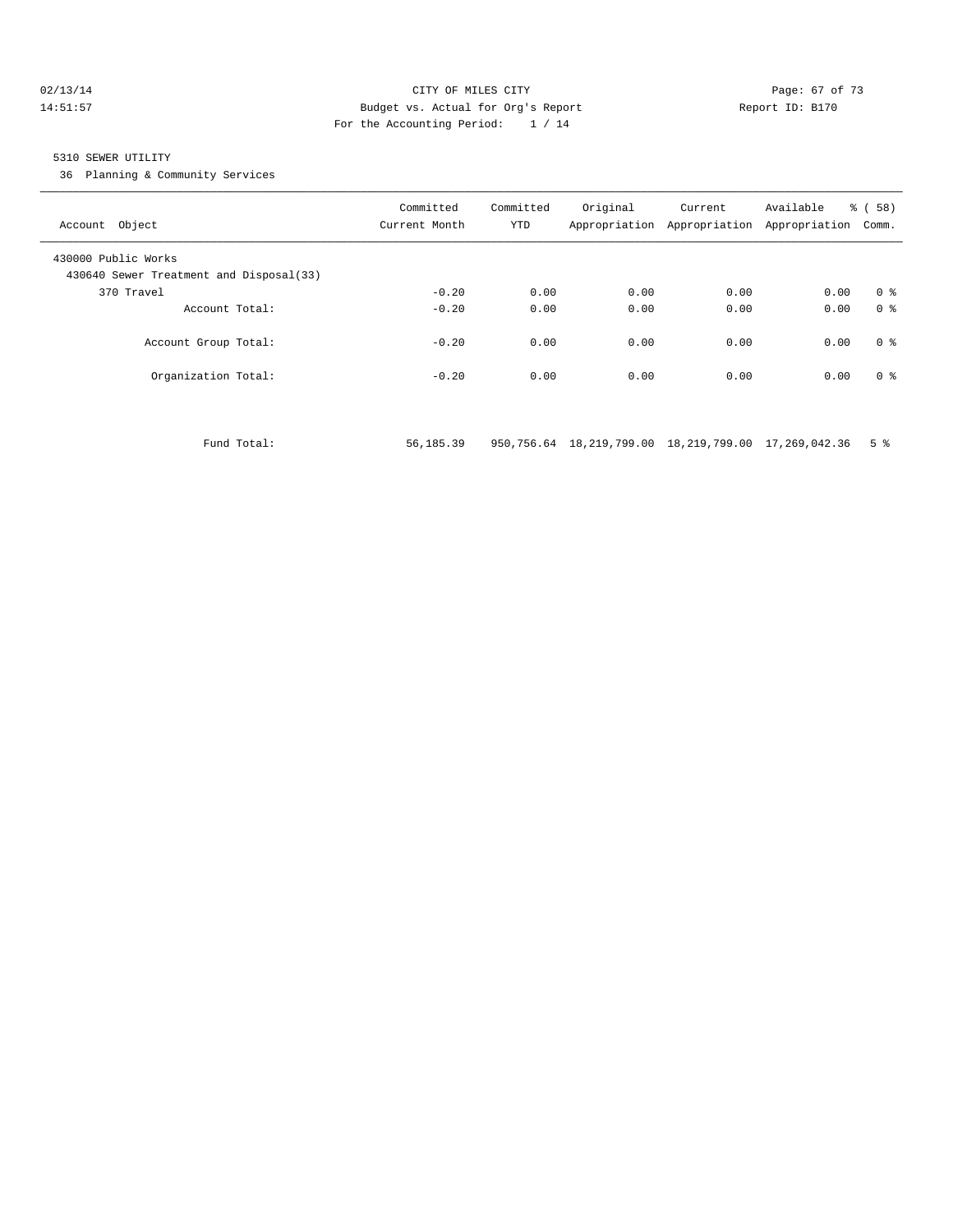### 02/13/14 Page: 68 of 73 14:51:57 Budget vs. Actual for Org's Report Report ID: B170 For the Accounting Period: 1 / 14

#### 5510 AMBULANCE FUND

10 Ambulance

|                                             | Committed     | Committed  | Original   | Current    | Available                                       | % (58)          |
|---------------------------------------------|---------------|------------|------------|------------|-------------------------------------------------|-----------------|
| Account Object                              | Current Month | <b>YTD</b> |            |            | Appropriation Appropriation Appropriation Comm. |                 |
| 420000 PUBLIC SAFETY                        |               |            |            |            |                                                 |                 |
| 420730 Emergency Medical Services-Ambulance |               |            |            |            |                                                 |                 |
| 111 Salaries and Wages - Permanent          | 20,748.11     | 147,838.11 | 263,767.00 | 263,767.00 | 115,928.89                                      | 56%             |
| 112 SALARIES AND WAGES - PART PAID          | 0.00          | 1,354.35   | 4,000.00   | 4,000.00   | 2,645.65                                        | 34%             |
| 121 OVERTIME-PERMANENT                      | 9,343.06      | 48,831.29  | 60,000.00  | 60,000.00  | 11,168.71                                       | 81 %            |
| 131 VACATION                                | 419.60        | 9,771.44   | 8,800.00   | 8,800.00   | $-971.44$                                       | 111 %           |
| 132 SICK LEAVE                              | 439.31        | 8,756.82   | 10,000.00  | 10,000.00  | 1,243.18                                        | 88 %            |
| 133 OTHER LEAVE PAY                         | 0.00          | 9.61       | 950.00     | 950.00     | 940.39                                          | 1 <sup>°</sup>  |
| 134 HOLIDAY PAY                             | 1,630.76      | 4,846.06   | 7,000.00   | 7,000.00   | 2,153.94                                        | 69 %            |
| 141 Unemployment Insurance                  | 146.59        | 996.23     | 1,178.00   | 1,178.00   | 181.77                                          | 85%             |
| 142 Workers' Compensation                   | 1,018.47      | 6,293.54   | 9,199.00   | 9,199.00   | 2,905.46                                        | 68 %            |
| 143 Health Insurance                        | 3,726.37      | 26,077.58  | 44,680.00  | 44,680.00  | 18,602.42                                       | 58 %            |
| 144 FICA                                    | 471.32        | 3,286.98   | 3,795.00   | 3,795.00   | 508.02                                          | 87 <sup>8</sup> |
| 147 Firemen's Pension                       | 3,024.09      | 21,106.62  | 37,574.00  | 37,574.00  | 16, 467.38                                      | 56 %            |
| 210 Office Supplies and Materials           | 49.95         | 424.22     | 1,000.00   | 1,000.00   | 575.78                                          | 42 %            |
| 214 Small Items of Equipment                | 739.85        | 2,905.06   | 3,000.00   | 3,000.00   | 94.94                                           | 97 <sup>8</sup> |
| 220 Operating Expenses                      | 784.47        | 3,010.83   | 4,000.00   | 4,000.00   | 989.17                                          | 75 %            |
| 222 Chemicals, Lab & Med Supplies           | 49.91         | 3,072.91   | 8,000.00   | 8,000.00   | 4,927.09                                        | 38 %            |
| 230 Repair and Maintenance Supplies         | 446.95        | 3,349.13   | 5,000.00   | 5,000.00   | 1,650.87                                        | 67 %            |
| 231 Gas, Oil, Diesel Fuel, Grease, etc.     | 1,570.45      | 7,754.68   | 15,000.00  | 15,000.00  | 7,245.32                                        | $52$ $%$        |
| 241 Consumable Tools                        | 0.00          | 0.00       | 50.00      | 50.00      | 50.00                                           | 0 <sup>8</sup>  |
| 300 PURCHASED SERVICES                      | 0.00          | 0.00       | 2,000.00   | 2,000.00   | 2,000.00                                        | 0 <sup>8</sup>  |
| 311 Postage, Box Rent, Etc.                 | 2.84          | 24.92      | 250.00     | 250.00     | 225.08                                          | $10*$           |
| 320 Printing, Duplicating, Typing &         | 0.00          | 143.92     | 200.00     | 200.00     | 56.08                                           | $72$ $%$        |
| 341 Electric Utility Services               | 0.00          | 1,391.17   | 2,500.00   | 2,500.00   | 1,108.83                                        | 56%             |
| 342 Water Utility Services                  | 22.15         | 174.60     | 400.00     | 400.00     | 225.40                                          | 44 %            |
| 343 Sewer Utility Services                  | 13.97         | 101.41     | 200.00     | 200.00     | 98.59                                           | $51$ %          |
| 344 Gas Utility Service                     | 0.00          | 210.53     | 1,500.00   | 1,500.00   | 1,289.47                                        | 14 %            |
| 345 Telephone                               | 136.27        | 1,122.14   | 1,800.00   | 1,800.00   | 677.86                                          | 62 %            |
| 346 Garbage Service                         | 0.00          | 493.41     | 700.00     | 700.00     | 206.59                                          | 70 %            |
| 347 Internet                                | 28.24         | 197.68     | 350.00     | 350.00     | 152.32                                          | 56%             |
| 350 Professional Services                   | 3,659.94      | 23,208.03  | 30,000.00  | 30,000.00  | 6,791.97                                        | 77.8            |
| 360 Contr R & M                             | 0.00          | 639.51     | 1,000.00   | 1,000.00   | 360.49                                          | 64 %            |
| 364 R&M Vehicles - Fire/Amb                 | 986.27        | 4,717.05   | 6,000.00   | 6,000.00   | 1,282.95                                        | 79 %            |
| 370 Travel                                  | 0.00          | 458.43     | 1,912.00   | 1,912.00   | 1,453.57                                        | $24$ %          |
| 380 Training Services                       | 0.00          | 0.00       | 1,768.00   | 1,768.00   | 1,768.00                                        | 0 <sup>8</sup>  |
| 382 Books                                   | 0.00          | 0.00       | 200.00     | 200.00     | 200.00                                          | 0 <sup>8</sup>  |
| 400 BUILDING MATERIALS                      | 0.00          | 0.00       | 500.00     | 500.00     | 500.00                                          | 0 <sup>8</sup>  |
| 512 Insurance on Vehicles & Equipment       | 0.00          | 2,115.48   | 2,116.00   | 2,116.00   | 0.52                                            | $100*$          |
| 810 Losses (Bad debt expense - Enterprise   | 0.00          | 81,220.81  | 70,000.00  | 70,000.00  | $-11, 220.81$                                   | $116$ %         |
| 811 Contractual Allowances (Ambl)           | 16, 410.35    | 115,925.69 | 180,000.00 | 180,000.00 | 64,074.31                                       | 64 %            |
| Account Total:                              | 65,869.29     | 531,830.24 | 790,389.00 | 790,389.00 | 258,558.76                                      | 67 %            |
| Account Group Total:                        | 65,869.29     | 531,830.24 | 790,389.00 | 790,389.00 | 258,558.76                                      | 67 %            |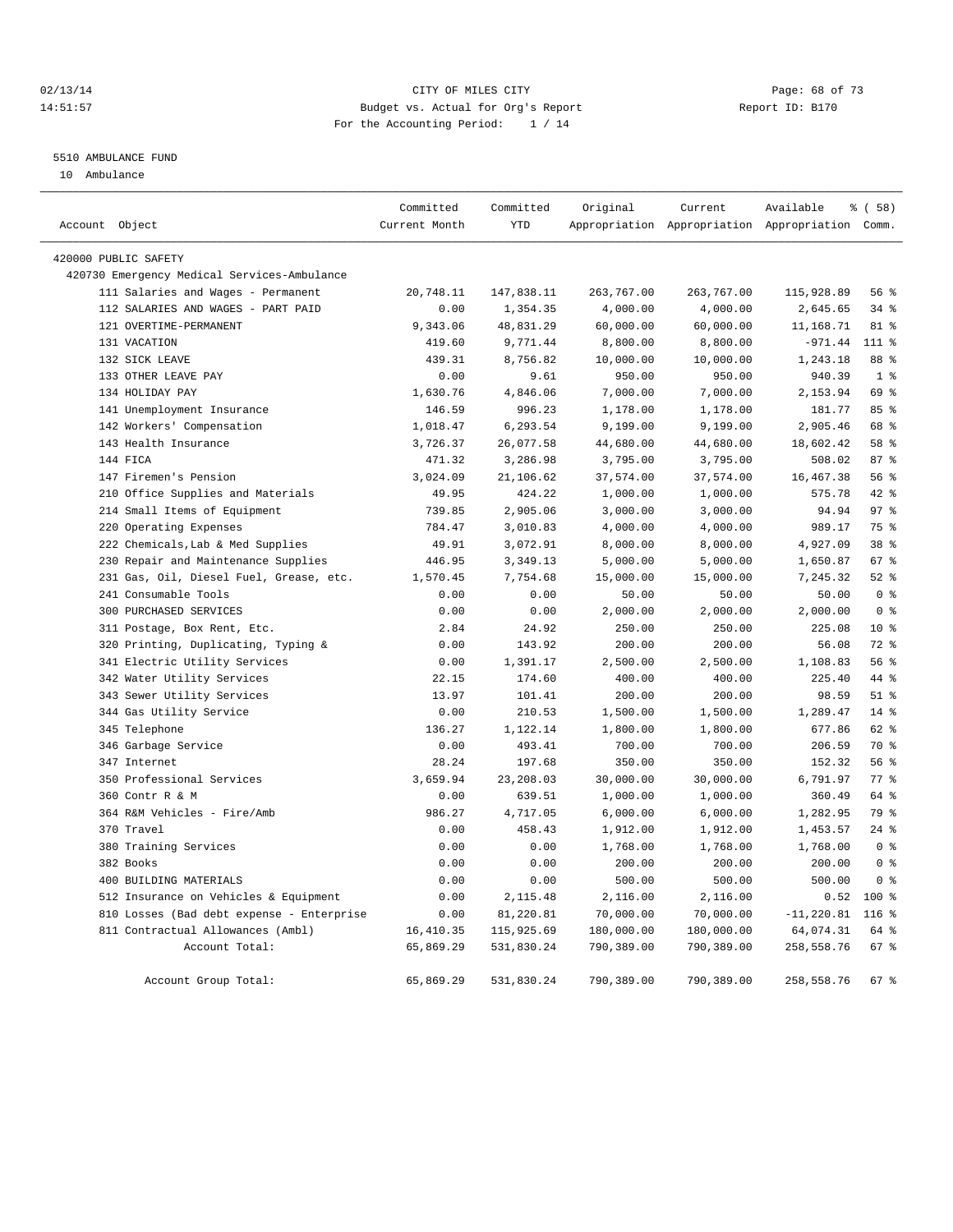#### $O(13/14$   $O(13/14)$   $O(13/14)$   $O(15/14)$   $O(15/14)$   $O(15/14)$   $O(15/14)$   $O(15/14)$   $O(15/14)$   $O(15/14)$   $O(15/14)$   $O(15/14)$   $O(15/14)$   $O(15/14)$   $O(15/14)$   $O(15/14)$   $O(15/14)$   $O(15/14)$   $O(15/14)$   $O(15/14)$   $O$ 14:51:57 Budget vs. Actual for Org's Report Report ID: B170 For the Accounting Period: 1 / 14

## 5510 AMBULANCE FUND

10 Ambulance

| Account Object                           | Committed<br>Current Month | Committed<br><b>YTD</b> | Original   | Current    | Available<br>Appropriation Appropriation Appropriation | % (58)<br>Comm. |
|------------------------------------------|----------------------------|-------------------------|------------|------------|--------------------------------------------------------|-----------------|
| 490000 DEBT SERVICE                      |                            |                         |            |            |                                                        |                 |
| 490500 Other Debt Service Payments       |                            |                         |            |            |                                                        |                 |
| 602 Prpl-Ambulance                       | 0.00                       | 12,604.28               | 26,161.00  | 26,161.00  | 13,556.72                                              | 48 %            |
| 629 Interest-Ambulance                   | 0.00                       | 449.44                  | 843.00     | 843.00     | 393.56                                                 | 53%             |
| Account Total:                           | 0.00                       | 13,053.72               | 27,004.00  | 27,004.00  | 13,950.28                                              | 48 %            |
| Account Group Total:                     | 0.00                       | 13,053.72               | 27,004.00  | 27,004.00  | 13,950.28                                              | 48 %            |
| 510000 MISCELLANEOUS                     |                            |                         |            |            |                                                        |                 |
| 510330 Comprehensive Liability Insurance |                            |                         |            |            |                                                        |                 |
| 513 Liability                            | 0.00                       | 8,433.96                | 8,434.00   | 8,434.00   | 0.04                                                   | $100*$          |
| Account Total:                           | 0.00                       | 8,433.96                | 8,434.00   | 8,434.00   |                                                        | $0.04$ 100 %    |
| Account Group Total:                     | 0.00                       | 8,433.96                | 8,434.00   | 8,434.00   |                                                        | $0.04$ 100 %    |
| 520000 OTHER FINANCING USES              |                            |                         |            |            |                                                        |                 |
| 521000 Interfund Operating Transfers Out |                            |                         |            |            |                                                        |                 |
| 820 Transfers to Other Funds             | 12,059.67                  | 24, 417.69              | 34,716.00  | 34,716.00  | 10,298.31                                              | 70 %            |
| Account Total:                           | 12,059.67                  | 24, 417.69              | 34,716.00  | 34,716.00  | 10,298.31                                              | 70 %            |
| Account Group Total:                     | 12,059.67                  | 24, 417.69              | 34,716.00  | 34,716.00  | 10,298.31                                              | 70 %            |
| Organization Total:                      | 77,928.96                  | 577,735.61              | 860,543.00 | 860,543.00 | 282,807.39                                             | 67 %            |
|                                          |                            |                         |            |            |                                                        |                 |
| Fund Total:                              | 77,928.96                  | 577,735.61              | 860,543.00 | 860,543.00 | 282,807.39 67 %                                        |                 |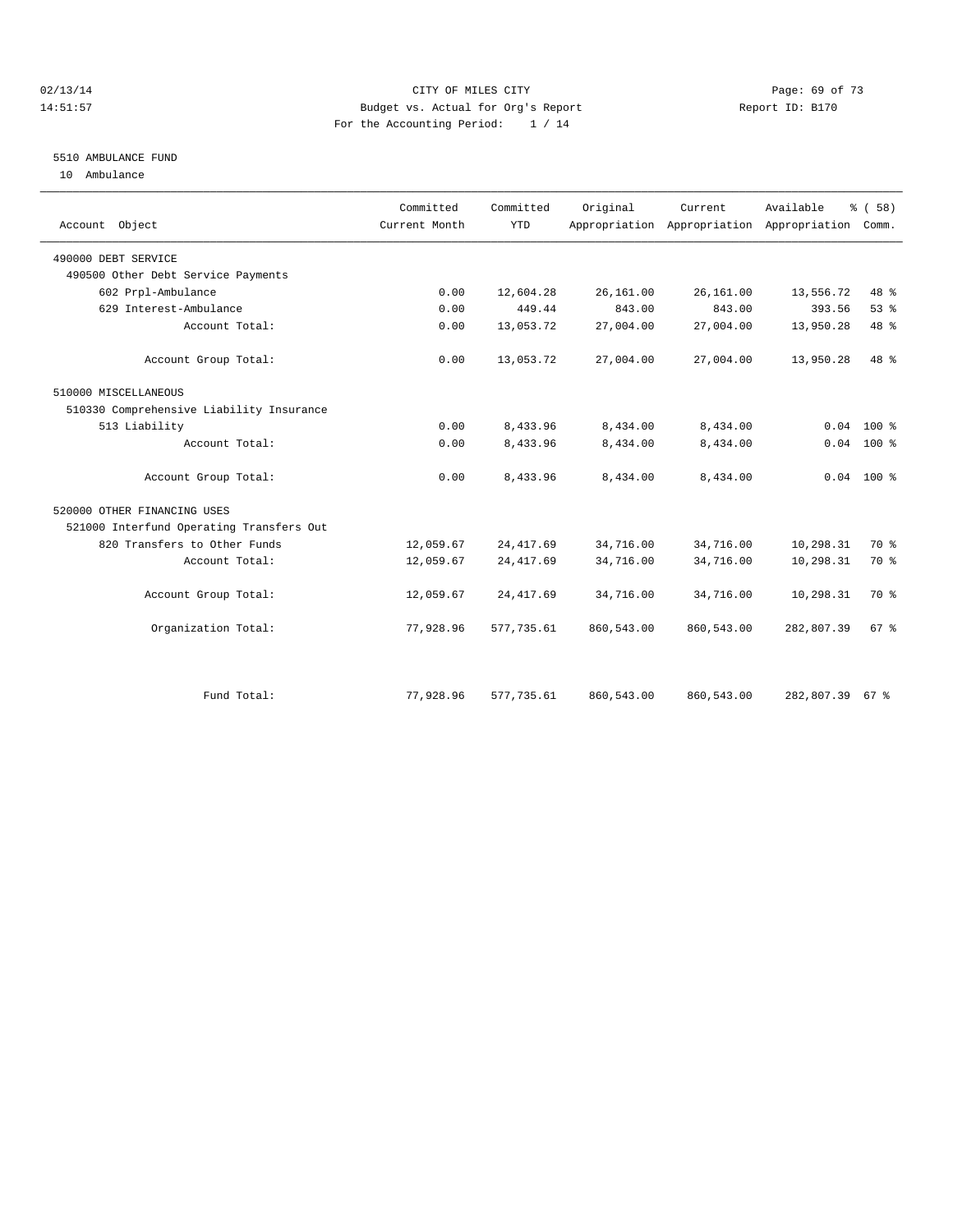### 02/13/14 Page: 70 of 73 14:51:57 Budget vs. Actual for Org's Report Report ID: B170 For the Accounting Period: 1 / 14

————————————————————————————————————————————————————————————————————————————————————————————————————————————————————————————————————

### 5610 AIRPORT OPERATING

87 Airport

|                                                            | Committed     | Committed   | Original    | Current                                         | Available               | १ ( 58 )           |
|------------------------------------------------------------|---------------|-------------|-------------|-------------------------------------------------|-------------------------|--------------------|
| Account Object                                             | Current Month | YTD         |             | Appropriation Appropriation Appropriation Comm. |                         |                    |
| 430000 Public Works                                        |               |             |             |                                                 |                         |                    |
| 430300 Airport (87)                                        |               |             |             |                                                 |                         |                    |
| 111 Salaries and Wages - Permanent                         | 7,849.77      | 59,209.66   | 123,824.00  | 123,824.00                                      | 64,614.34               | 48 %               |
| 121 OVERTIME-PERMANENT                                     | 390.00        | 2,631.82    | 4,511.00    | 4,511.00                                        | 1,879.18                | 58 %               |
| 131 VACATION                                               | 640.00        | 640.00      | 0.00        | 0.00                                            | $-640.00$               | $***$ $-$          |
| 132 SICK LEAVE                                             | 0.00          | 1,287.68    | 0.00        | 0.00                                            | $-1, 287.68$            | $***$ $-$          |
| 133 OTHER LEAVE PAY                                        | 0.00          | 249.47      | 4,498.00    | 4,498.00                                        | 4,248.53                | 6 <sup>°</sup>     |
| 134 HOLIDAY PAY                                            | 960.00        | 2,287.91    | 0.00        | 0.00                                            | $-2, 287.91$            | $***$ $-$          |
| 141 Unemployment Insurance                                 | 44.28         | 300.09      | 598.00      | 598.00                                          | 297.91                  | 50%                |
| 142 Workers' Compensation                                  | 483.27        | 3,385.97    | 6,327.00    | 6,327.00                                        | 2,941.03                | 54 %               |
| 143 Health Insurance                                       | 1,236.65      | 8,656.55    | 14,844.00   | 14,844.00                                       | 6,187.45                | 58 %               |
| 144 FICA                                                   | 752.75        | 5,101.22    | 10,162.00   | 10,162.00                                       | 5,060.78                | $50*$              |
| 145 PERS                                                   | 794.08        | 5,350.96    | 9,558.00    | 9,558.00                                        | 4,207.04                | 56%                |
| 196 CLOTHING ALLOTMENT                                     | 0.00          | 375.00      | 300.00      | 300.00                                          | $-75.00$                | $125$ %            |
| 210 Office Supplies and Materials                          | 0.00          | 1,344.47    | 700.00      | 700.00                                          | $-644.47$               | 192 %              |
| 214 Small Items of Equipment                               | 0.00          | 0.00        | 2,000.00    | 2,000.00                                        | 2,000.00                | 0 <sup>8</sup>     |
| 220 Operating Expenses                                     | 1,304.29      | 4,012.62    | 3,000.00    | 3,000.00                                        | $-1,012.62$             | 134 %              |
| 230 Repair and Maintenance Supplies                        | 4,043.65      | 5,388.90    | 18,000.00   | 18,000.00                                       | 12,611.10               | $30*$              |
| 231 Gas, Oil, Diesel Fuel, Grease, etc.                    | 3,703.19      | 6,826.48    | 8,000.00    | 8,000.00                                        | 1,173.52                | 85%                |
| 237 Aviation Fuel                                          | 16,579.60     | 159,243.21  | 300,000.00  | 300,000.00                                      | 140,756.79              | 53%                |
| 239 Tires, Tubes Etc.                                      | 0.00          | 1,940.07    | 2,000.00    | 2,000.00                                        | 59.93                   | 97%                |
| 250 Supplies for Resale                                    | 0.00          | 225.00      | 1,000.00    | 1,000.00                                        | 775.00                  | $23$ $%$           |
| 311 Postage, Box Rent, Etc.                                | 0.00          | 2.15        | 250.00      | 250.00                                          | 247.85                  | 1 <sup>8</sup>     |
| 319 Other Communication and Transportation                 | 73.48         | 220.44      | 350.00      | 350.00                                          | 129.56                  | 63 %               |
| 330 Publicity, Subscriptions & Dues                        | 0.00          | 0.00        | 100.00      | 100.00                                          | 100.00                  | 0 <sup>8</sup>     |
| 334 Memberships, Registrations & Dues                      | 0.00          | 40.00       | 250.00      | 250.00                                          | 210.00                  | 16 <sup>8</sup>    |
| 341 Electric Utility Services                              | 250.87        | 1,893.40    | 11,000.00   | 11,000.00                                       | 9,106.60                | $17*$              |
| 344 Gas Utility Service                                    | 338.27        | 434.81      | 5,000.00    | 5,000.00                                        | 4,565.19                | 9%                 |
| 345 Telephone                                              | 196.70        | 873.46      | 3,000.00    | 3,000.00                                        | 2,126.54                | 29%                |
| 347 Internet                                               | 103.37        | 216.17      | 450.00      | 450.00                                          | 233.83                  | 48 %               |
| 350 Professional Services                                  | 43.75         | 55, 193. 15 | 43,900.00   | 43,900.00                                       |                         | $126$ %            |
| 360 Contr R & M                                            | 0.00          | 3,395.00    | 4,000.00    | 4,000.00                                        | $-11, 293.15$<br>605.00 | 85%                |
| 363 R&M Vehicles/Equip/Labor-PW                            | 79.95         | 430.40      |             |                                                 | 1,569.60                | $22$ %             |
|                                                            |               |             | 2,000.00    | 2,000.00                                        |                         | 5 <sup>°</sup>     |
| 367 Plumbing, Heating, Electrical<br>380 Training Services | 169.16        | 169.16      | 3,500.00    | 3,500.00                                        | 3,330.84                | 0 <sup>8</sup>     |
|                                                            | 0.00          | 0.00        | 500.00      | 500.00                                          | 500.00                  |                    |
| 511 Insurance on Buildings                                 | 0.00          | 2,813.13    | 2,813.00    | 2,813.00                                        | $-0.13$                 | $100$ %<br>$100$ % |
| 512 Insurance on Vehicles & Equipment<br>530 Rent          | 0.00          | 1,767.75    | 1,768.00    | 1,768.00                                        | 0.25                    | 59 %               |
|                                                            | 5,550.00      | 12,950.00   | 22,000.00   | 22,000.00                                       | 9,050.00                |                    |
| 940 Machinery & Equipment                                  | 0.00          | 0.00        | 15,000.00   | 15,000.00                                       | 15,000.00 0 %           |                    |
| Account Total:                                             | 45,587.08     | 348,856.10  | 625, 203.00 | 625,203.00                                      | 276, 346.90             | 56 %               |
| Account Group Total:                                       | 45,587.08     | 348,856.10  | 625, 203.00 | 625,203.00                                      | 276, 346.90             | 56%                |
| 490000 DEBT SERVICE                                        |               |             |             |                                                 |                         |                    |
| 490500 Other Debt Service Payments                         |               |             |             |                                                 |                         |                    |
| 641 Principal - Aeronautics Loan 08                        | 0.00          | 0.00        | 4,921.00    | 4,921.00                                        | 4,921.00                | 0 <sup>8</sup>     |
| 642 Interest - Aeronautics Loan 08                         | 0.00          | 0.00        | 892.00      | 892.00                                          | 892.00                  | 0 <sup>8</sup>     |
| Account Total:                                             | 0.00          | 0.00        | 5,813.00    | 5,813.00                                        | 5,813.00                | 0 %                |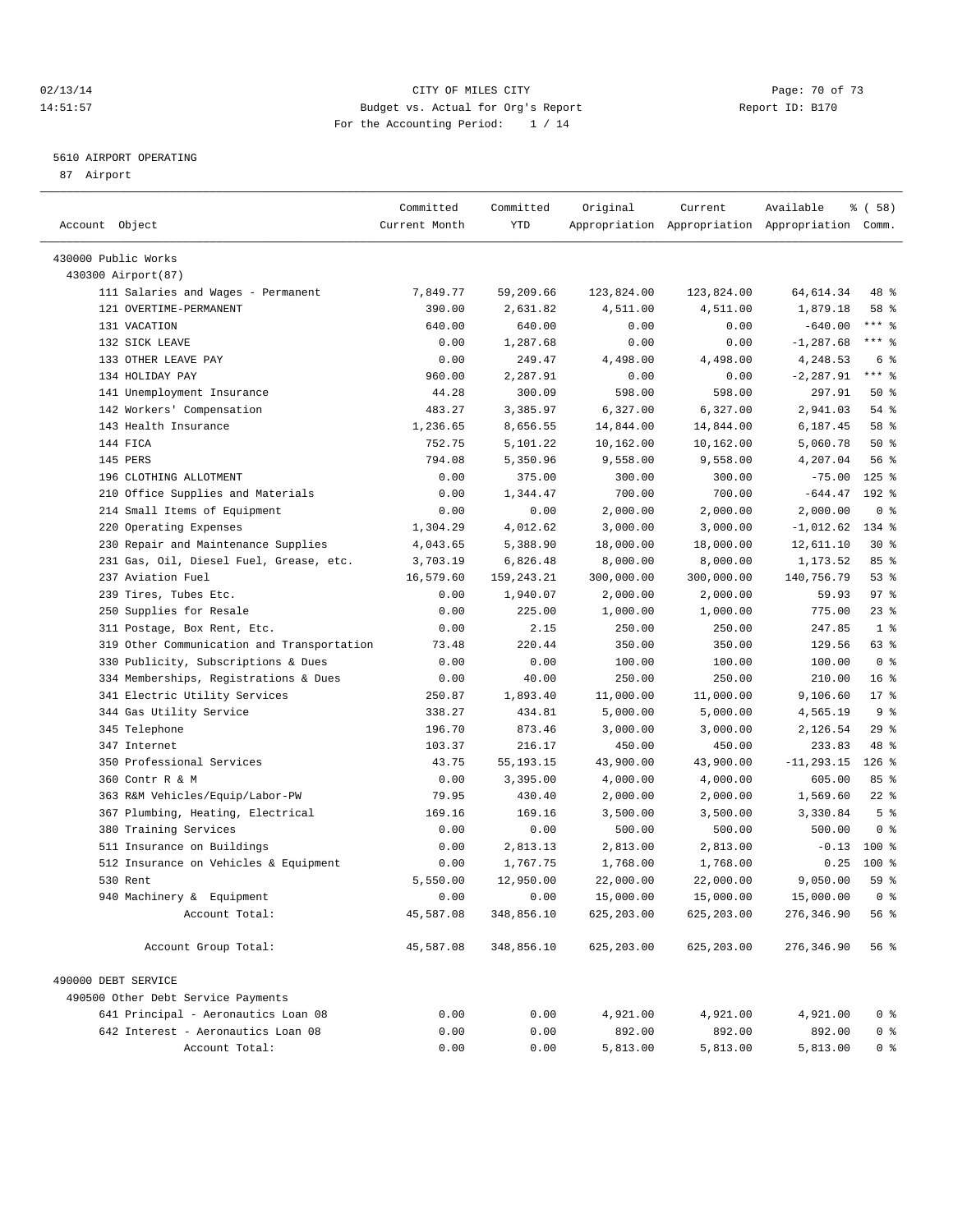### 02/13/14 Page: 71 of 73 14:51:57 Budget vs. Actual for Org's Report Report ID: B170 For the Accounting Period: 1 / 14

### 5610 AIRPORT OPERATING

87 Airport

| Account Object                           | Committed<br>Current Month | Committed<br><b>YTD</b> | Original   | Current    | Available<br>Appropriation Appropriation Appropriation | % (58)<br>Comm.    |
|------------------------------------------|----------------------------|-------------------------|------------|------------|--------------------------------------------------------|--------------------|
| Account Group Total:                     | 0.00                       | 0.00                    | 5,813.00   | 5,813.00   | 5,813.00                                               | 0 <sup>8</sup>     |
| 510000 MISCELLANEOUS                     |                            |                         |            |            |                                                        |                    |
| 510330 Comprehensive Liability Insurance |                            |                         |            |            |                                                        |                    |
| 513 Liability                            | 0.00                       | 0.00                    | 5,800.00   | 5,800.00   | 5,800.00                                               | 0 <sup>8</sup>     |
| Account Total:                           | 0.00                       | 0.00                    | 5,800.00   | 5,800.00   | 5,800.00                                               | 0 <sup>8</sup>     |
| Account Group Total:                     | 0.00                       | 0.00                    | 5,800.00   | 5,800.00   | 5,800.00                                               | 0 <sup>8</sup>     |
| 520000 OTHER FINANCING USES              |                            |                         |            |            |                                                        |                    |
| 521000 Interfund Operating Transfers Out |                            |                         |            |            |                                                        |                    |
| 820 Transfers to Other Funds             | 1,280.69                   | 8,964.83                | 15,368.00  | 15,368.00  | 6,403.17                                               | 58 %               |
| Account Total:                           | 1,280.69                   | 8,964.83                | 15,368.00  | 15,368.00  | 6,403.17                                               | 58 %               |
| Account Group Total:                     | 1,280.69                   | 8,964.83                | 15,368.00  | 15,368.00  | 6,403.17                                               | 58 %               |
| Organization Total:                      | 46,867.77                  | 357,820.93              | 652,184.00 | 652,184.00 | 294, 363.07                                            | 55 <sup>8</sup>    |
|                                          |                            |                         |            |            |                                                        |                    |
| Fund Total:                              | 46,867.77                  | 357,820.93              | 652,184.00 | 652,184.00 | 294,363.07                                             | $55$ $\frac{6}{3}$ |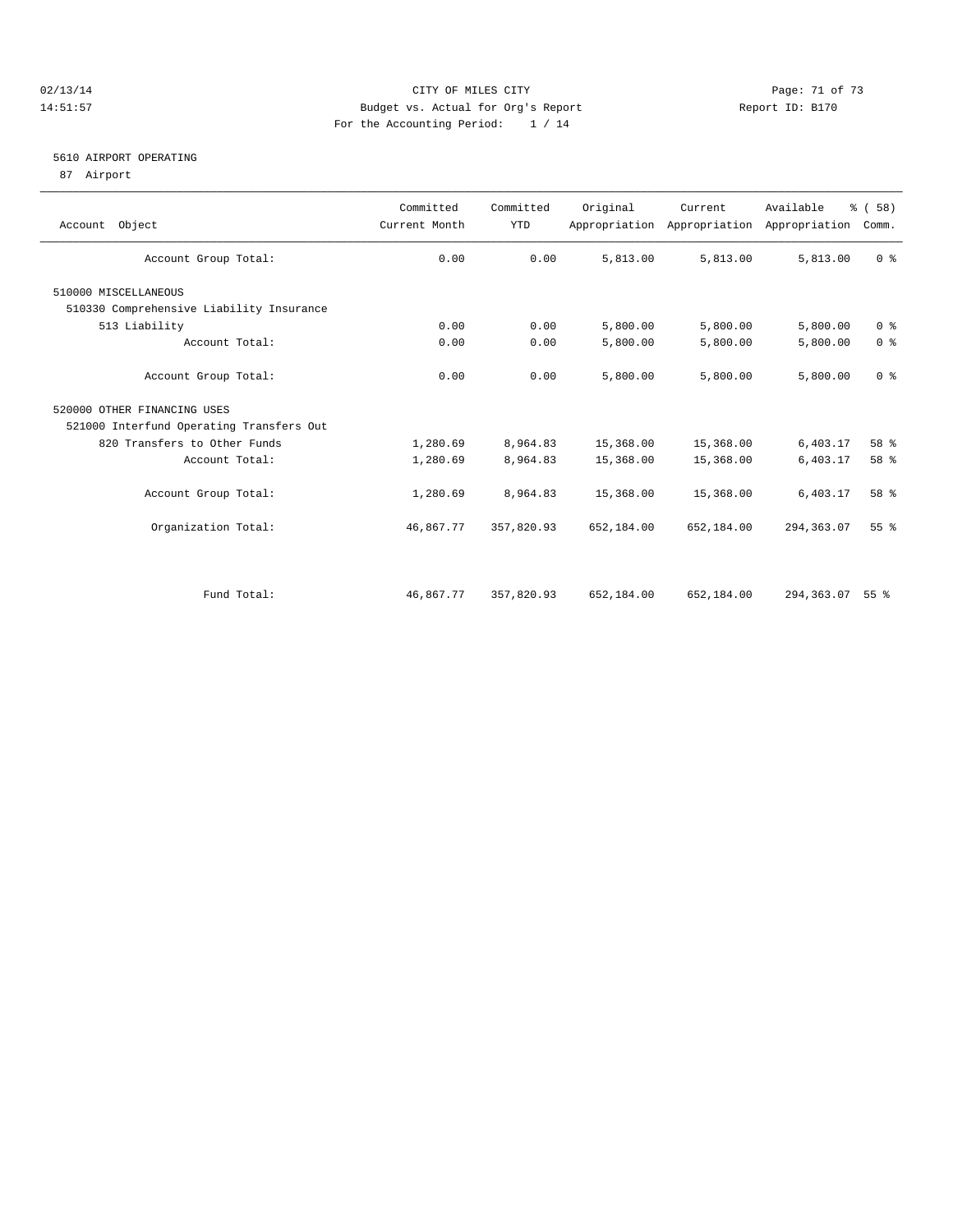### $O(2/13/14$   $O(2/13/14)$   $O(2/13/14)$   $O(2/13/14)$   $O(2/13/14)$   $O(2/13/14)$   $O(2/13/14)$   $O(2/13/14)$ 14:51:57 Budget vs. Actual for Org's Report Report ID: B170 For the Accounting Period: 1 / 14

————————————————————————————————————————————————————————————————————————————————————————————————————————————————————————————————————

#### 6040 PUBLIC WORKS

910 Public Works City Garage

|                                          | Committed     | Committed | Original   | Current    | Available                                       | % ( 58 )        |  |
|------------------------------------------|---------------|-----------|------------|------------|-------------------------------------------------|-----------------|--|
| Account Object                           | Current Month | YTD       |            |            | Appropriation Appropriation Appropriation Comm. |                 |  |
|                                          |               |           |            |            |                                                 |                 |  |
| 430000 Public Works                      |               |           |            |            |                                                 |                 |  |
| 430220 Operations                        |               |           |            |            |                                                 |                 |  |
| 111 Salaries and Wages - Permanent       | 6,002.77      | 43,509.61 | 69,915.00  | 69,915.00  | 26, 405.39                                      | 62 %            |  |
| 121 OVERTIME-PERMANENT                   | 15.04         | 1,217.90  | 1,000.00   | 1,000.00   | $-217.90$                                       | 122 %           |  |
| 131 VACATION                             | 880.60        | 3,392.95  | 6,000.00   | 6,000.00   | 2,607.05                                        | 57%             |  |
| 132 SICK LEAVE                           | 0.00          | 1,312.92  | 4,000.00   | 4,000.00   | 2,687.08                                        | 33%             |  |
| 133 OTHER LEAVE PAY                      | 0.00          | 0.00      | 1,000.00   | 1,000.00   | 1,000.00                                        | 0 <sup>8</sup>  |  |
| 134 HOLIDAY PAY                          | 0.00          | 79.24     | 3,000.00   | 3,000.00   | 2,920.76                                        | 3 <sup>8</sup>  |  |
| 141 Unemployment Insurance               | 31.05         | 224.17    | 383.00     | 383.00     | 158.83                                          | 59 %            |  |
| 142 Workers' Compensation                | 360.93        | 2,584.79  | 4,453.00   | 4,453.00   | 1,868.21                                        | 58 %            |  |
| 143 Health Insurance                     | 1,237.00      | 8,659.00  | 14,844.00  | 14,844.00  | 6,185.00                                        | 58 %            |  |
| 144 FICA                                 | 520.63        | 3,761.06  | 6,507.00   | 6,507.00   | 2,745.94                                        | 58 %            |  |
| 145 PERS                                 | 556.71        | 3,995.72  | 6,864.00   | 6,864.00   | 2,868.28                                        | 58 %            |  |
| 196 CLOTHING ALLOTMENT                   | 0.00          | 300.00    | 300.00     | 300.00     | 0.00                                            | 100 %           |  |
| 210 Office Supplies and Materials        | 0.00          | 301.40    | 500.00     | 500.00     | 198.60                                          | 60 %            |  |
| 214 Small Items of Equipment             | 0.00          | 995.30    | 11,900.00  | 11,900.00  | 10,904.70                                       | 8 %             |  |
| 220 Operating Expenses                   | 220.16        | 630.69    | 1,800.00   | 1,800.00   | 1,169.31                                        | 35 <sup>8</sup> |  |
| 222 Chemicals, Lab & Med Supplies        | 0.00          | 0.00      | 150.00     | 150.00     | 150.00                                          | 0 <sup>8</sup>  |  |
| 226 Clothing and Uniforms                | 0.00          | 0.00      | 400.00     | 400.00     | 400.00                                          | 0 <sup>8</sup>  |  |
| 230 Repair and Maintenance Supplies      | 0.00          | 0.00      | 600.00     | 600.00     | 600.00                                          | 0 <sup>8</sup>  |  |
| 231 Gas, Oil, Diesel Fuel, Grease, etc.  | 0.00          | 79.08     | 1,200.00   | 1,200.00   | 1,120.92                                        | 7 %             |  |
| 241 Consumable Tools                     | 0.00          | 0.00      | 100.00     | 100.00     | 100.00                                          | 0 <sup>8</sup>  |  |
| 341 Electric Utility Services            | 470.97        | 2,433.48  | 5,000.00   | 5,000.00   | 2,566.52                                        | 49 %            |  |
| 342 Water Utility Services               | 98.09         | 700.03    | 1,300.00   | 1,300.00   | 599.97                                          | 54 %            |  |
| 343 Sewer Utility Services               | 60.43         | 423.01    | 750.00     | 750.00     | 326.99                                          | 56 %            |  |
| 344 Gas Utility Service                  | 391.23        | 1,181.75  | 1,800.00   | 1,800.00   | 618.25                                          | 66 %            |  |
| 345 Telephone                            | 35.93         | 302.11    | 750.00     | 750.00     | 447.89                                          | $40*$           |  |
| 346 Garbage Service                      | 0.00          | 71.12     | 300.00     | 300.00     | 228.88                                          | $24$ %          |  |
| 347 Internet                             | 53.80         | 394.77    | 200.00     | 200.00     | $-194.77$                                       | 197 %           |  |
| 360 Contr R & M                          | 0.00          | 792.00    | 3,500.00   | 3,500.00   | 2,708.00                                        | 23%             |  |
| 370 Travel                               | 0.00          | 0.00      | 200.00     | 200.00     | 200.00                                          | 0 <sup>8</sup>  |  |
| 380 Training Services                    | 0.00          | 0.00      | 100.00     | 100.00     | 100.00                                          | 0 <sup>8</sup>  |  |
| 513 Liability                            | 0.00          | 0.00      | 1,561.00   | 1,561.00   | 1,561.00                                        | 0 <sup>8</sup>  |  |
| Account Total:                           | 10,935.34     | 77,342.10 | 150,377.00 | 150,377.00 | 73,034.90                                       | $51$ %          |  |
| Account Group Total:                     | 10,935.34     | 77,342.10 | 150,377.00 | 150,377.00 | 73,034.90                                       | 51 %            |  |
| 510000 MISCELLANEOUS                     |               |           |            |            |                                                 |                 |  |
| 510330 Comprehensive Liability Insurance |               |           |            |            |                                                 |                 |  |
| 513 Liability                            | 0.00          | 1,426.89  | 1,427.00   | 1,427.00   |                                                 | $0.11$ 100 %    |  |
| Account Total:                           | 0.00          | 1,426.89  | 1,427.00   | 1,427.00   |                                                 | $0.11$ 100 %    |  |
|                                          |               |           |            |            |                                                 |                 |  |
| Account Group Total:                     | 0.00          | 1,426.89  | 1,427.00   | 1,427.00   |                                                 | $0.11$ 100 %    |  |
| 520000 OTHER FINANCING USES              |               |           |            |            |                                                 |                 |  |
| 521000 Interfund Operating Transfers Out |               |           |            |            |                                                 |                 |  |
| 820 Transfers to Other Funds             | 0.00          | 0.00      | 10,961.00  | 10,961.00  | 10,961.00                                       | 0 <sup>8</sup>  |  |
| Account Total:                           | 0.00          | 0.00      | 10,961.00  | 10,961.00  | 10,961.00                                       | 0 <sup>8</sup>  |  |